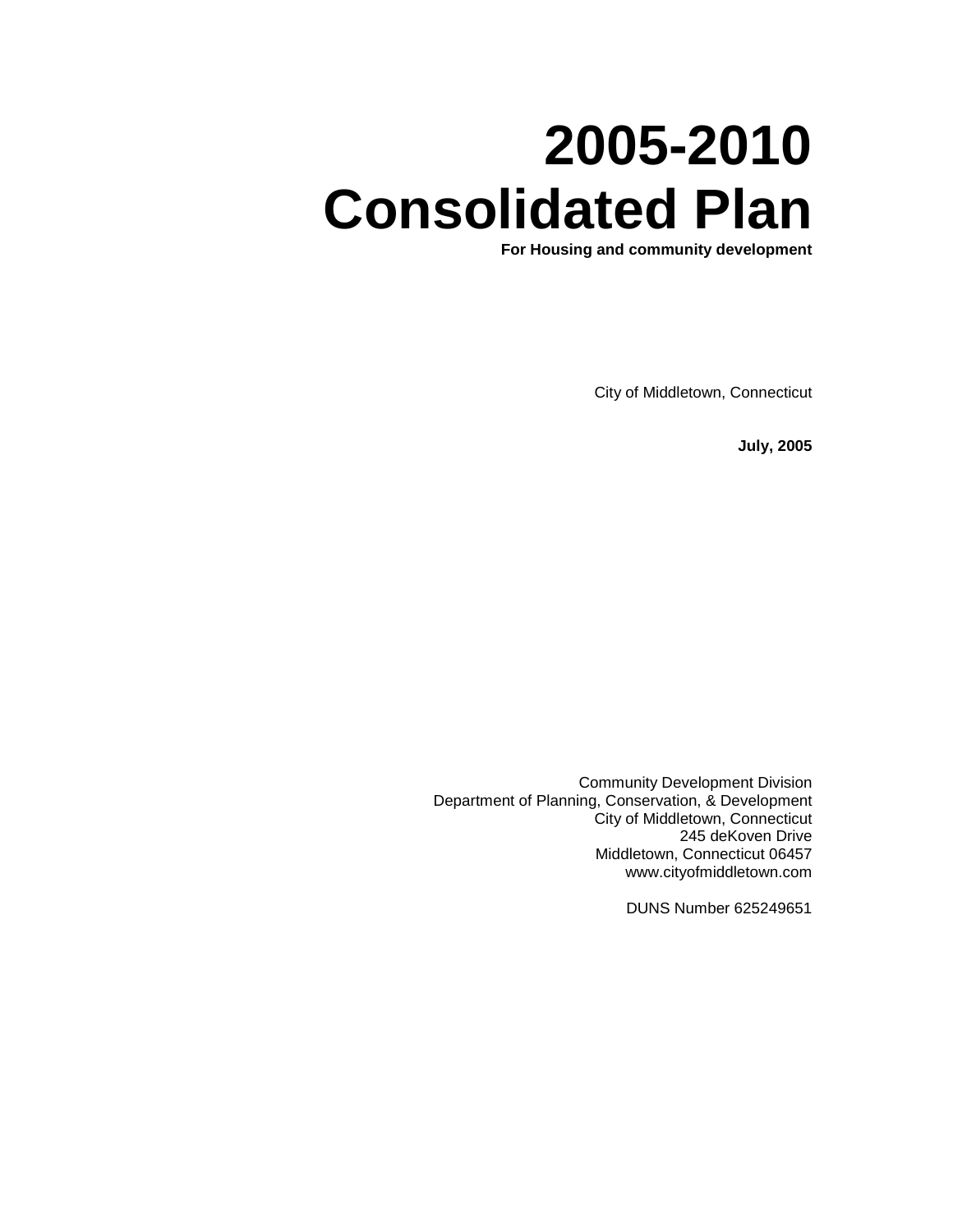## **Executive Summary –Consolidated Plan**

The Executive Summary provides residents with an overview of the City's housing and community development needs, demographics, priorities and strategies, and how the activities will address identified needs and objectives.

The Consolidated Plan itself is the result of the 1992 amendment to the National Affordability Housing Act (NAHA) of 1990. This legislation required that a single Consolidated Plan be submitted to the U.S. Department of Housing and Urban Development (HUD) for funding of all HUD formula grant programs. Of the four formula programs, the City of Middletown is only eligible for the Community Development Block grant (CDBG).

National Objectives for the Community Development Block Grant program include:

- Affordable housing for low-income, at-risk homeless, and homeless persons; increased availability of permanent housing; and mortgage financing at reasonable rates.
- A suitable living environment through improvement of safety of our neighborhoods, and increased access to quality facilities and public services.
- Expansion of economic opportunities through job creation, credit for development activities accessible to low-income residents, and technical assistance to businesses.

Community Development Block Grant (CDBG)- Consolidated Plan funds will be expended to meet the goals and objectives set forth in the Consolidated Plan. CDBG is used for a variety of purposes including neighborhood facilities, economic development, public services, public improvements, housing rehabilitation, parks, modification of structures for ADA (Americans With Disabilities Act) compliance, establishment of youth and family community centers, crime prevention and awareness programs, and acquisition of land and improvements.

#### Purpose of the Consolidated Plan

The Consolidated Plan is a comprehensive, integrated approach to planning and implementing the City's housing, community development, and economic development needs and priorities in the form of a Strategic Plan. The consolidated planning process has allowed the city to effectively coordinate its federal programs into more effective housing and community development planning.

The Plan incorporated five major sections: a Housing and Homeless needs Assessment, Housing Market Analysis, Non-Housing Community Development, Five Year Strategy, and the First Year Action Plan for the period 2005-2006.

Submitted with the Consolidated Plan is the First-Year Action Plan for Program Year 2005-2006. The Action Plan identifies the sources and uses of the City's allocation of the Community Development Block grant. The First Year Action Plan includes the planned distribution of funds.

HUD requires that the city submit the Consolidated Plan prior to the allocation of grant funds. The Plan allows the City to apply for other grants when the federal government makes them available to local jurisdictions.

Differences Between the Previous and New Consolidated Plans There have been significant improvements in citizen participation and accountability for the Consolidated Plan grants since the 2000-2005 cycle. For example, there is now:

The Goals of this Consolidated Plan

#### **Priority One: Address persistent and chronic problems with the City's North End**

• Build upon and expand successful programs to address crime, trash, and nuisance properties.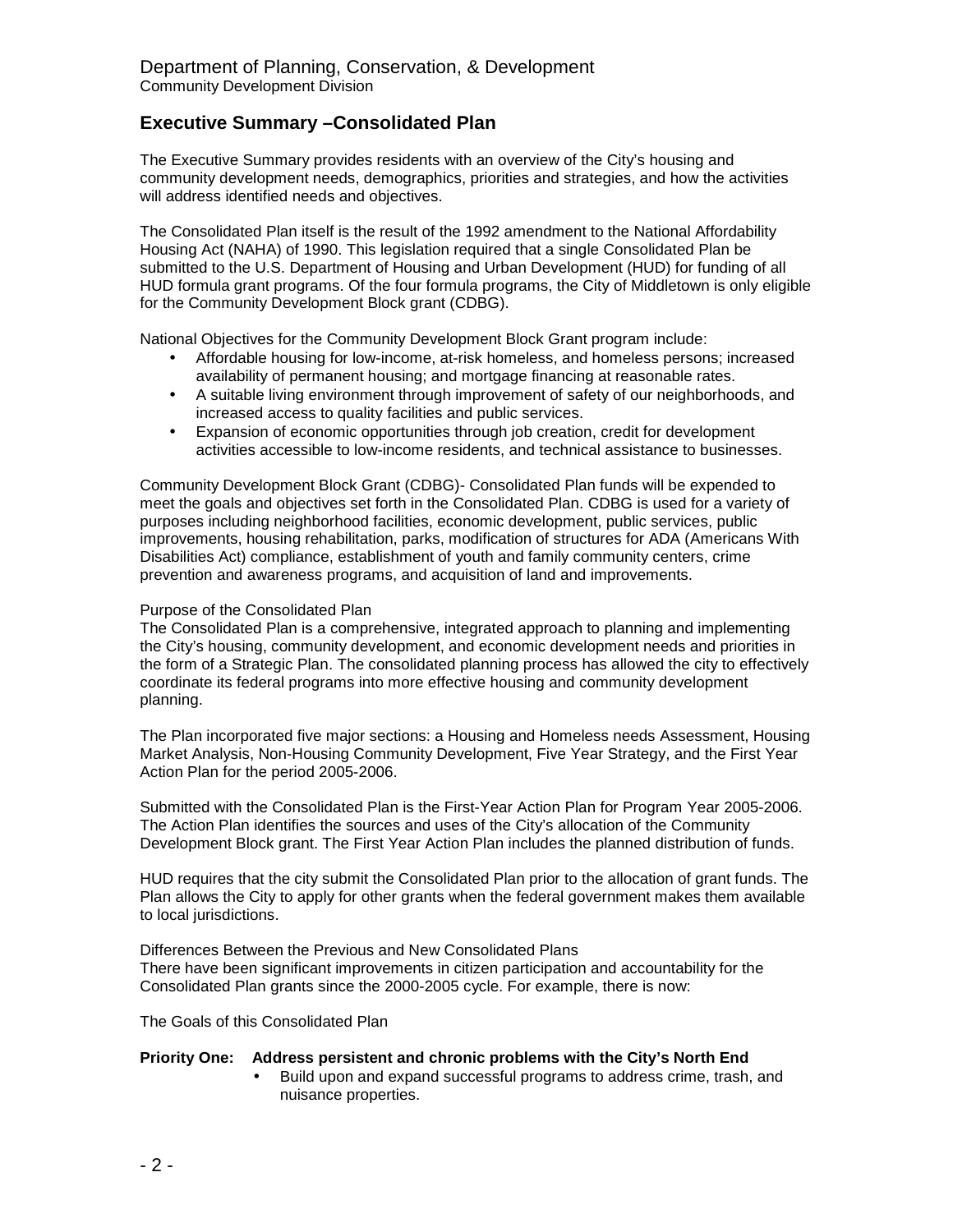- Promote innovate programs to deter criminal activity.
- Create effective and innovative neighborhood programs to address the North End needs.
- Invest in projects that will provide a measurable improvement in the quality of life in the neighborhood.
- Increase median incomes in the area.
- Remove the stigma for those living in the area and instill a sense of community pride.

#### **Priority Two: Increase access to affordable and decent Housing**

- Expand home ownership programs in low- to moderate-incomes areas.
- Alleviate substandard housing conditions.
- Reduce barriers to affordable rental housing and home ownership.
- Provide opportunities and access to all housing needs in the city, such as affordability needs, sensory needs, accessibility needs, etc.

#### **Priority Three: Promote and Improve Middletown's Economic Opportunities and Labor Force**

- Foster small business formation and retention and create new jobs and industries.
- Provide access to quality job training resources and employment placements programs.
- Provide the opportunity for advancement through adult education.

#### **Priority Four: Protect and Assist the City's Special Needs Populations**

- Provide a variety of housing types and supportive services for the city's special needs residents.
- Provide needed social, economic, educational and health services.
- Ensure that all have access to facilities and resources made available to City residents.

#### **Priority Five: Improve Quality of Life for all of Middletown's residents**

- Foster programs that can improve educational enrichment.
- Support activities that can improve residents' access to resources that can improve their lives.

#### Proposed 2006 Federal Budget

The 2006 Budget as proposed by the President, provides zero funding for the Community Development Block Grant Program, which would mean that the City of Middletown cannot depend on receiving an entitlement grant for the 2006-2007 year. The President is proposing to replace the Community Development Block Grant program with a program administered by the US Department of Commerce call "Strengthen America's Communities" to help communities create the conditions for economic growth. It is unclear if Middletown would receive any funding under this program.

The City of Middletown will continue to try to implement this Consolidate Plan to the best of its ability given the resources it can allocate. However, the goals and benchmarks designated in this plan can only be realistically achieved if funding is maintained at current levels. The Appendix provides sample budgets of what the Community Development Block Grant spending priorities would be if the program saw reduced funding or an elimination of funding.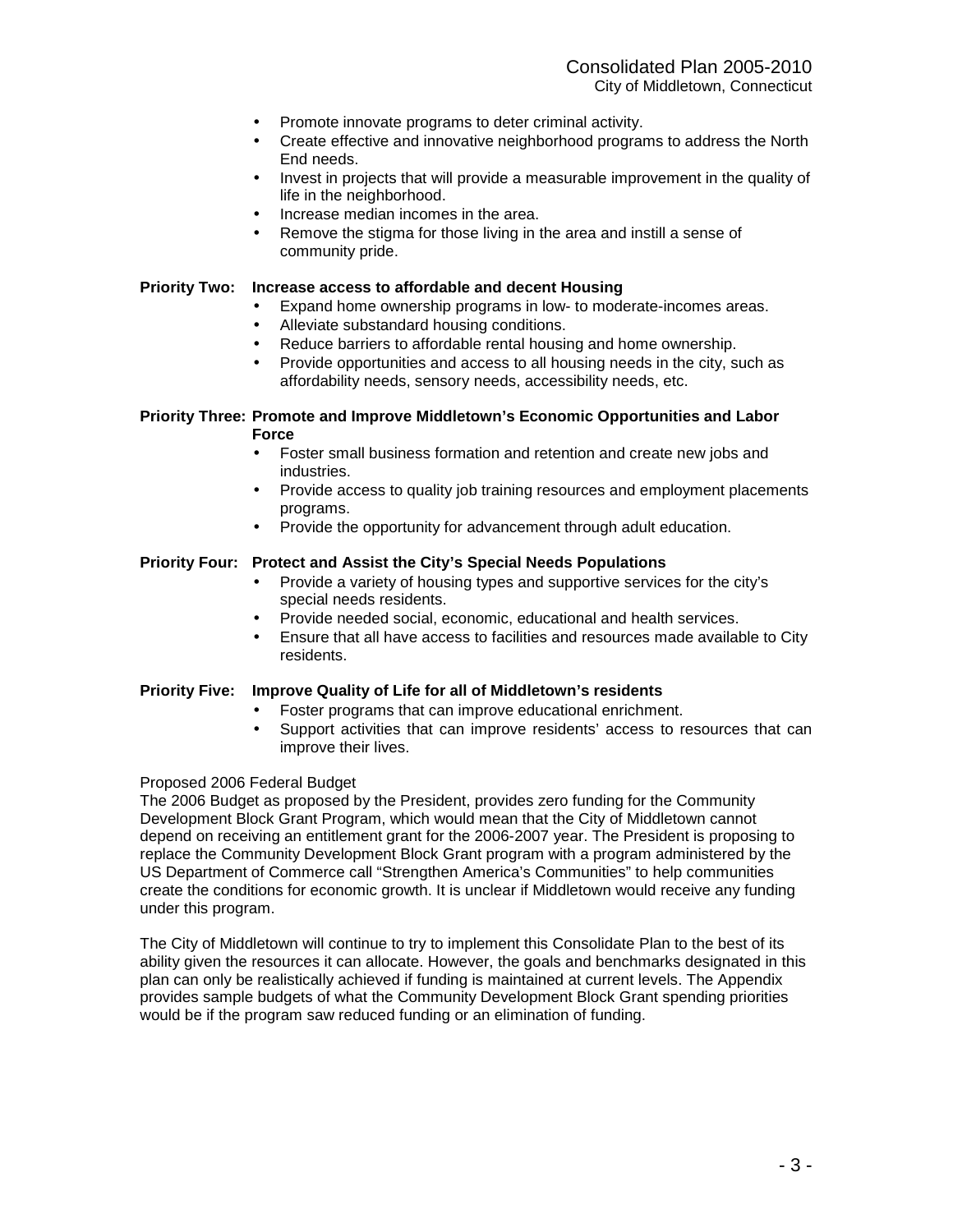## **Table of Contents**

|          | <b>Executive Summary</b><br>$\frac{2}{4}$ |                                                                      |               |  |  |  |  |  |
|----------|-------------------------------------------|----------------------------------------------------------------------|---------------|--|--|--|--|--|
|          | <b>Table of Contents</b>                  |                                                                      |               |  |  |  |  |  |
| I.       |                                           | <b>Citizen Participation</b>                                         | $\frac{6}{7}$ |  |  |  |  |  |
| Ш.       |                                           | Process for the Development of the Consolidated Plan                 |               |  |  |  |  |  |
| III.     | <b>City Profile</b>                       |                                                                      | 9             |  |  |  |  |  |
| IV.      |                                           | <b>Housing and Homeless Needs Assessment</b>                         | 18            |  |  |  |  |  |
|          | a.                                        | <b>Housing Needs</b>                                                 | 18            |  |  |  |  |  |
|          | b.                                        | <b>Categories of Persons Affected</b>                                | 19            |  |  |  |  |  |
|          | C.                                        | <b>Homeless Needs</b>                                                | 20            |  |  |  |  |  |
|          | d.                                        | <b>Other Special Needs</b>                                           | 20            |  |  |  |  |  |
|          | e.                                        | <b>Lead Based Paint Hazards</b>                                      | 20            |  |  |  |  |  |
| V.       |                                           | <b>Housing Market Analysis</b>                                       | 21            |  |  |  |  |  |
|          | а.                                        | Description of Housing Market                                        | 21            |  |  |  |  |  |
|          | b.                                        | Public and Assisted Housing                                          | 22            |  |  |  |  |  |
|          | C.                                        | <b>Homeless Facilities</b>                                           | 23            |  |  |  |  |  |
|          | d.                                        | <b>Special Need Facilities and Services</b>                          | 23            |  |  |  |  |  |
|          | е.                                        | Barriers to Affordable Housing                                       | 23            |  |  |  |  |  |
|          | f.                                        | <b>Fair Housing</b>                                                  | 25            |  |  |  |  |  |
| VI.      |                                           | Strategic Plan                                                       | 27            |  |  |  |  |  |
|          | a.                                        | Priorities and Objectives                                            | 27            |  |  |  |  |  |
|          | b.                                        | Affordable Housing                                                   | 28            |  |  |  |  |  |
|          | C.<br>d.                                  | Homelessness                                                         | 29<br>30      |  |  |  |  |  |
|          | е.                                        | <b>Other Special Needs</b><br>Non-Housing Community Development Plan | 31            |  |  |  |  |  |
|          | f.                                        | <b>Lead-Based Paint Hazards</b>                                      | 33            |  |  |  |  |  |
|          | g.                                        | <b>Anti-Poverty Strategy</b>                                         | 34            |  |  |  |  |  |
|          | h.                                        | <b>Institutional Structure</b>                                       | 40            |  |  |  |  |  |
|          | i.                                        | Coordination                                                         | 42            |  |  |  |  |  |
|          | j.                                        | <b>Public Housing Resident Initiatives</b>                           | 42            |  |  |  |  |  |
| VII.     |                                           | Middletown Redevelopment Plans (NRSA Candidates)                     | 43            |  |  |  |  |  |
|          | a.                                        | North End Redevelopment Plan                                         | 44            |  |  |  |  |  |
|          | b.                                        | Miller-Bridge Redevelopment Plan                                     | 46            |  |  |  |  |  |
| VIII.    |                                           | <b>Urgent Need Plan</b>                                              | 49            |  |  |  |  |  |
|          | a.                                        | Floods                                                               | 49            |  |  |  |  |  |
|          | b.                                        | <b>Fire in Central Business District</b>                             | 49            |  |  |  |  |  |
|          | C.                                        | Historic deterioration                                               | 49            |  |  |  |  |  |
|          | d.                                        | Miller & Bridges Streets Area                                        | 50            |  |  |  |  |  |
|          | е.                                        | Other events or hazardous conditions                                 | 50            |  |  |  |  |  |
|          | f.                                        | Process to qualify project under Urgent Need                         | 50            |  |  |  |  |  |
|          |                                           |                                                                      |               |  |  |  |  |  |
| Appendix |                                           |                                                                      |               |  |  |  |  |  |
| ı.       |                                           | Index of 24 CFR Part 91 Regulations                                  |               |  |  |  |  |  |
| Ш.       |                                           | Citizen Participation Plan                                           |               |  |  |  |  |  |
| III.     |                                           | <b>Summary of Comments</b>                                           |               |  |  |  |  |  |
|          | a.                                        | January 12, 2005 Meeting                                             |               |  |  |  |  |  |
|          | b.                                        | Consultations                                                        |               |  |  |  |  |  |
|          | C.                                        | Consultations                                                        |               |  |  |  |  |  |
|          |                                           | d. List of Projects identified from Consultations & Research         |               |  |  |  |  |  |
|          | е.                                        | Public Hearing Minutes- June 29, 2005                                |               |  |  |  |  |  |
| IV.      |                                           | Middletown Housing Authority Five-Year Plan                          |               |  |  |  |  |  |
| V.       |                                           | <b>Quartile Ranking of Census Tracts</b>                             |               |  |  |  |  |  |
| VI.      |                                           | Slum and Blight List/ Local Slum and Blight Definition               |               |  |  |  |  |  |
| VII.     |                                           | <b>Public Notices</b>                                                |               |  |  |  |  |  |
| VIII.    |                                           | Monitoring Plan                                                      |               |  |  |  |  |  |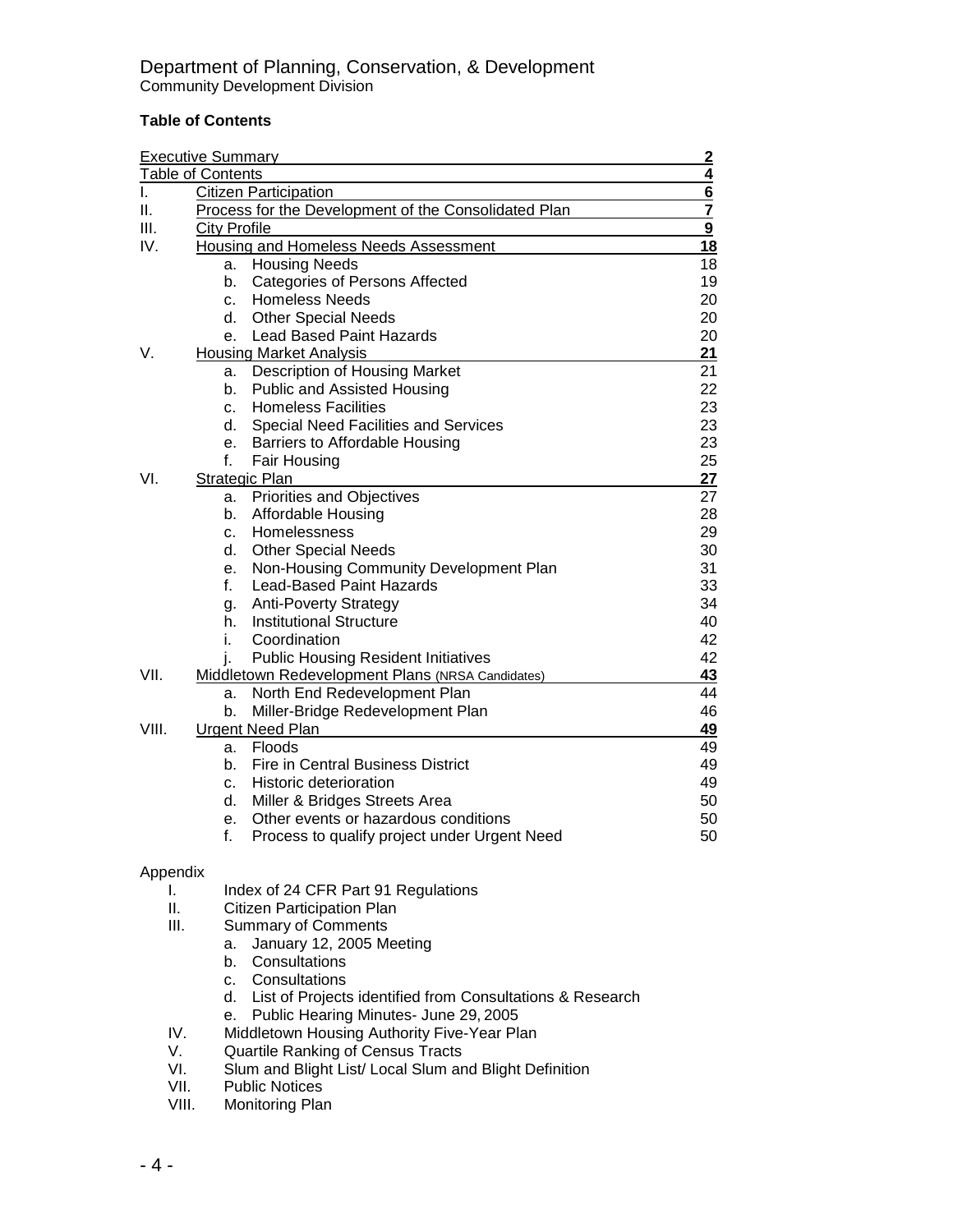List of Tables

| Table 1- Population Growth of Midstate Regional Planning Area 1990-2000                                                               | 9        |
|---------------------------------------------------------------------------------------------------------------------------------------|----------|
| Table 2- Middletown Population 1960-2020                                                                                              | 10       |
| Table 3- Comparative Growth at local Regional, County, and State                                                                      | 10       |
| Table 4- Population by age and change between 1990-2004                                                                               | 10       |
| Table 5- HUD Income Groups                                                                                                            | 11       |
| Table 6- Income by Group                                                                                                              | 11       |
| Table 7- Income by Group, Continued                                                                                                   | 12       |
| Table 8- Number of Households by Income                                                                                               | 12       |
| Table 9- Number of Individuals living below poverty in Middletown                                                                     | 12       |
| Table 10- Labor Force Date for Middletown<br>Table 11- Resident Labor Force trends in Middletown 1998-2008                            | 13<br>13 |
|                                                                                                                                       | 14       |
| Table 12- City of Middletown Population by Census Tracts & Race 2000<br>Table 13- Change in Race or Hispanic Population of Middletown | 14       |
| Table 14- Nativity, Region of Birth, Language spoken at home                                                                          | 15       |
| Table 15- Land Use 2000                                                                                                               | 16       |
| Table 16- Census Tracts                                                                                                               | 16       |
| Table 17- Middletown Homeless Population                                                                                              | 20       |
| Table 18- Number of Reported Blood Lead Screenings by Year                                                                            | 20       |
| Table 19- Number of Children Reported with Elevated Blood Lead Levels                                                                 | 20       |
| Table 20- Population, Housing Units, Vacancy Rate, Occupancy 1990-2000                                                                | 21       |
| Table 21- Middletown Rental Housing Survey by Census Tracts                                                                           | 21       |
| Table 22- Median Income by Race/Ethnicity in Middletown                                                                               | 22       |
| Table 23- Master List of specified Affordable Housing in Middletown                                                                   | 22       |
| Table 24- Inventory of Shelters and Transitional Housing in Middletown                                                                | 23       |
| Table 25- Households paying 30% of more of their income for rent                                                                      | 24       |
| Table 26- Median Age of Renter Occupied Housing by Census Tracts                                                                      | 25       |
| Table 27- North End Demographic Changes 1990-2000                                                                                     | 44       |
| Table 28- North End Income Changes 1990-2000                                                                                          | 45       |
| HUD Table 1C- Summary of Specific Homeless Special Needs Objectives                                                                   | 35       |
| HUD Table 2C- Summary of Specific Housing/Community Development Objectives                                                            | 35       |
| HUD Table 1A- Gaps Analysis- Individuals                                                                                              | 37       |
| HUD Table 1B- Special Needs (Non-Homeless) Populations                                                                                | 37       |
| HUD Table 2A- Priority Housing Needs Summary Table                                                                                    | 38       |
| HUB Table 2B- Priority Community Development Needs                                                                                    | 39       |
| HUD Table 4- Priority Public Housing Needs                                                                                            | 40       |
| List of Maps                                                                                                                          |          |
| Map 1- Middletown Census Tracts                                                                                                       | 17       |

| <b>NO. 1910 - INTO THE CONTROL</b>      |  |
|-----------------------------------------|--|
| Map 2- Middletown's Redevelopment Areas |  |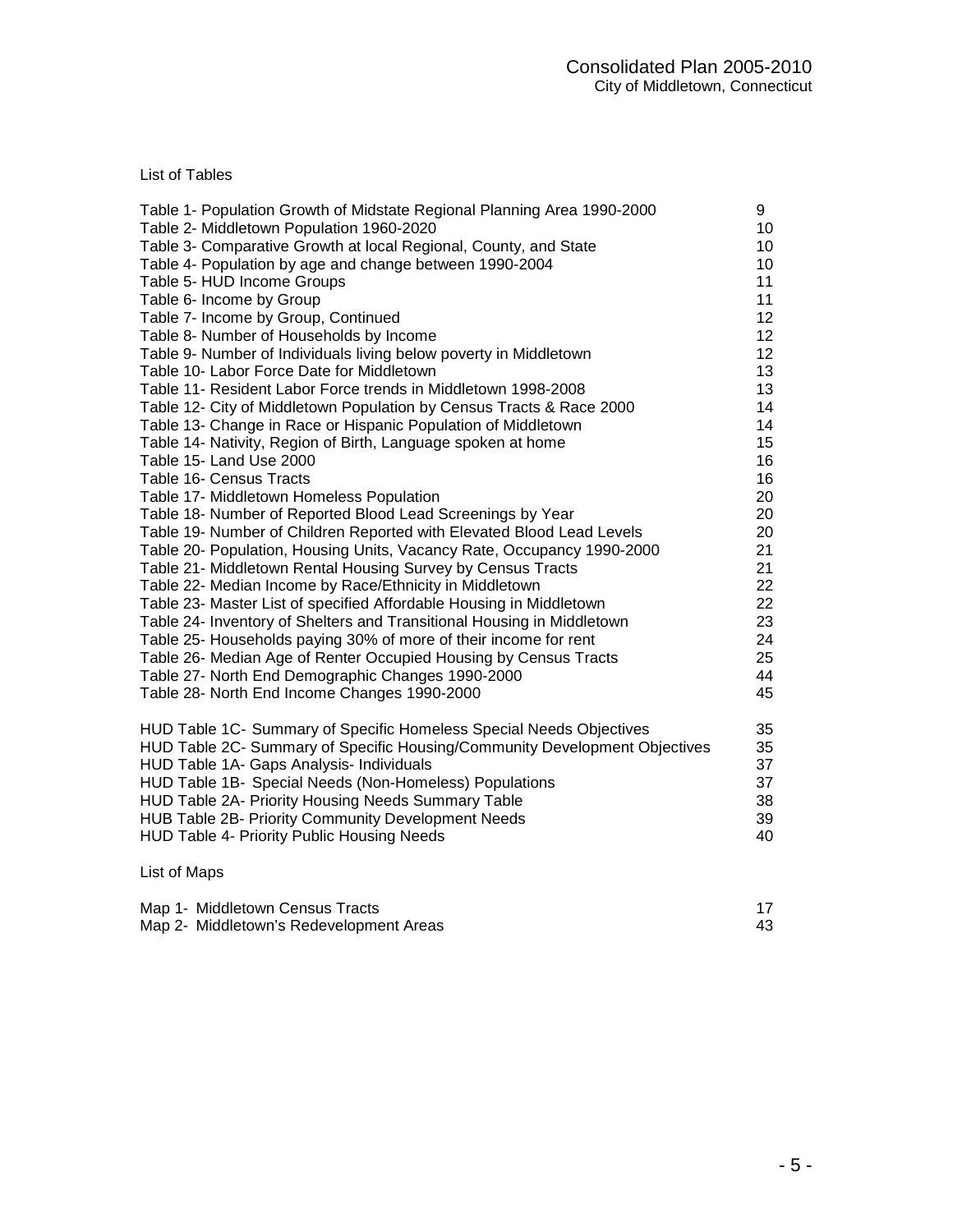## **I. Citizen Participation and Consultation**

#### A. Citizen Participation Plan

The City of Middletown has adopted a Citizen Participation Plan that outlines the way that the City will maximize citizen involvement in the preparation and decision-making required by the Consolidated Planning process. The Citizen Participation Plan encourages citizens to participate in the development of the consolidated plan, any substantial amendments to the consolidated plan, and the performance and/or accomplishment annual report.

Consistent with HUD requirements, the City's Citizen Participation Plan requires the: Information on the amount of assistance, including grant funds and program income is provided to the public

- Information is provided on the range of activities that will be undertaken, including the estimated amount that will benefit low- and moderate-income persons.
- There is a statement of when and how this information will be made available.
- The City provide for processing and public notification of Substantial Amendments, or changes to the approved Plan program.

#### B. Availability to the Public

HUD regulations require that the Citizen Participation Plan be available for public inspection, and requires that the City make every effort to ensure that the public is afforded an opportunity to review and comment on the document. The Citizen Participation Plan also provides for adequate advance notice to citizens of each hearing, with sufficient information published about the subject of the hearing to permit comment.

#### C. Public Comments

HUD regulations require that the public be allowed to comment on the Consolidated Plan and how it is developed. Comments received at public hearing meetings and Consolidated Plan surveys responses are located in the Appendix.

#### D. Consultation

The City of Middletown consulted with several nonprofit health, social service and assisted housing agencies, and providers of services for those with special needs (including the disabled, persons with HIV/AIDS and homeless groups) in preparation of the Consolidated Plan. To meet its consultation responsibilities, the Community Development Division provided agencies with a survey on the Consolidated Plan, and requested their viewpoint on potential gaps in city services, targeting of services, Consolidated Plan preparation, regional planning, and methods to increase citizen participation. The survey and complete responses are included in the Appendix and in summary form in the 2004-2005 (PY31) Action Plan.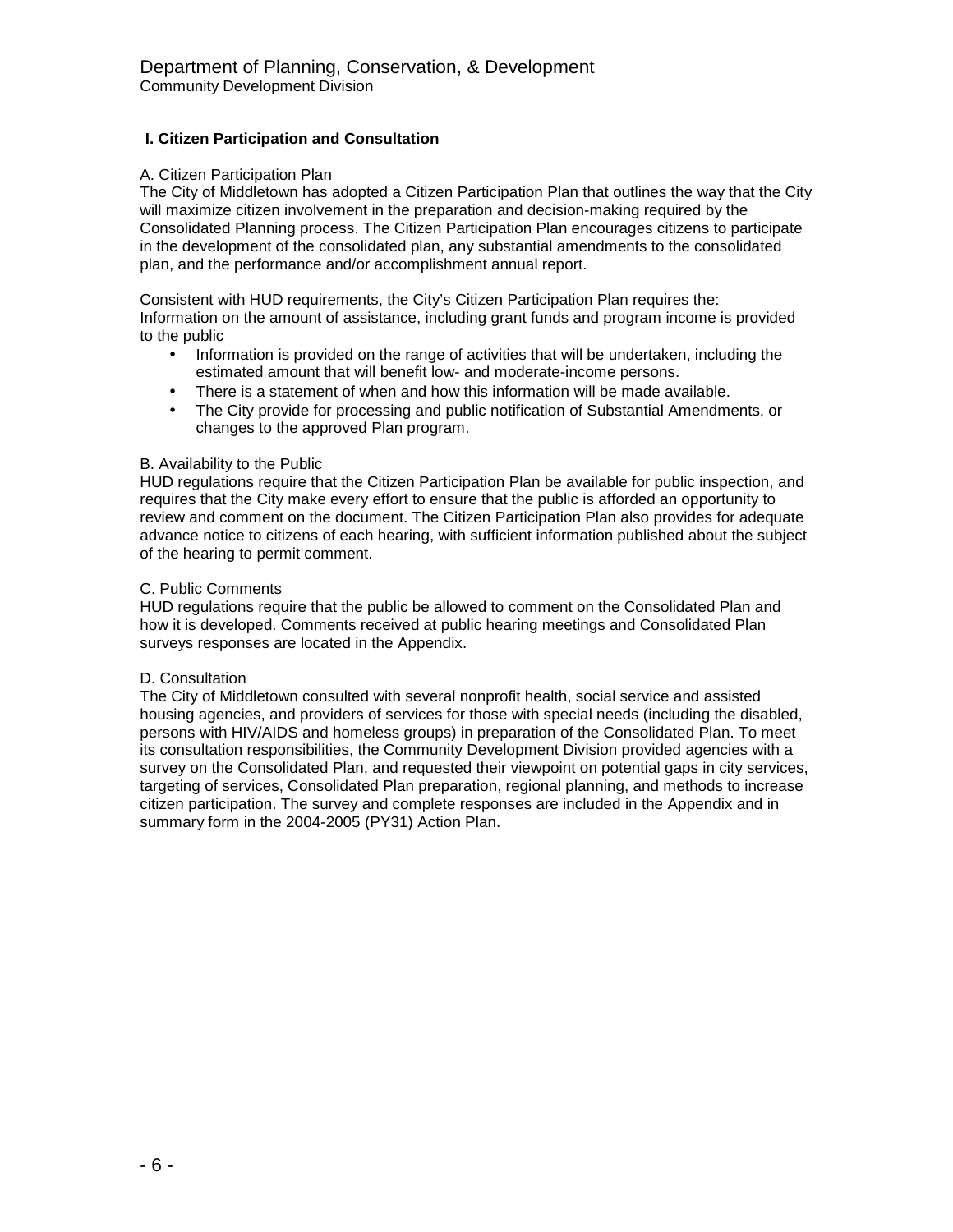## **II. Process for the Development of the Consolidated Plan**

#### A. Lead Agency

The Citizens' Advisory Committee is the lead agency for policy direction, review of funding applications, project review, and decisions on Consolidated Plan funding recommendations to the City's Common Council. The Citizens' Advisory Committee does rely on the staff of the Department of Planning, Conservation and Development for expertise and for actual implementation of any policies.

The Citizens' Advisory Committee is responsible for preparation of the Consolidated Plan and the annual Action Plan, and for coordinating the update of all information contained therein of the demographic or programmatic nature. The Citizens' Advisory Committee also conducts a review of applications for eligibility and adherence to HUD National Objectives, which are then submitted to the Mayor for further review and funding recommendations. The Common Council approves the Consolidated Plan.

The Citizens' Advisory Committee review a draft Consolidated Plan and provide for a public hearing prior to review and approval by the Common Council to solicit public comment. After Common Council approval the Plan is submitted to the Mayor for a signature and then forwarded to the US Department of Housing and Urban Development (HUD). The US Department of Housing and Urban Development has 45 days to review, modify, or reject the Consolidated Plan.

The Citizens' Advisory Committee and the Department of Planning, Conservation and Development are responsible for responding to the US Department of Housing and Urban Development's inquires regarding the Consolidated Plan. Such as HUD-directed new initiatives in regard to Plan preparation, budgeting reporting of project activities.

B. Development of Consolidated Plan

The development of the Consolidated Plan is a ten-month process from initial committee discussions and planning until the final adoption of the Plan by the Common Council and subsequent submission to HUD. The following is a list of steps taken to develop and adopt Middletown Consolidated Plan. For more information about comments received from public and consulted organizations, please see the appendix.

| October - November 2004 | - Prepare background information.<br>- Develop plan on how to collect the maximum amount of public<br>input.<br>- Develop Household survey and produce pool of residents for<br>random sample.<br>- Review Citizens Participation Plan and propose amendments |
|-------------------------|---------------------------------------------------------------------------------------------------------------------------------------------------------------------------------------------------------------------------------------------------------------|
| December 2004           | - Make presentation and collect responses from attendees at the<br>- Mayor's City Department head meeting<br>- Have initial discussion with Citizens' Advisory Committee on<br>priorities for funding.                                                        |
|                         | - Send out Household Surveys to Middletown residents                                                                                                                                                                                                          |
| January 2005            | - Collect Household Surveys and produce a report on the results.<br>- Hold Public Hearing to Public comments to proposed Citizen<br>Participation plan amendments.<br>- Hold Forum to hear comments from local residents involved                             |
|                         | with improving the lives of Middletown low and moderate income.<br>- Have Consultations with local and state organizations.                                                                                                                                   |
| February 2005           | - Produce Draft Consolidated Plan and present to Citizens<br>Advisory Committee.                                                                                                                                                                              |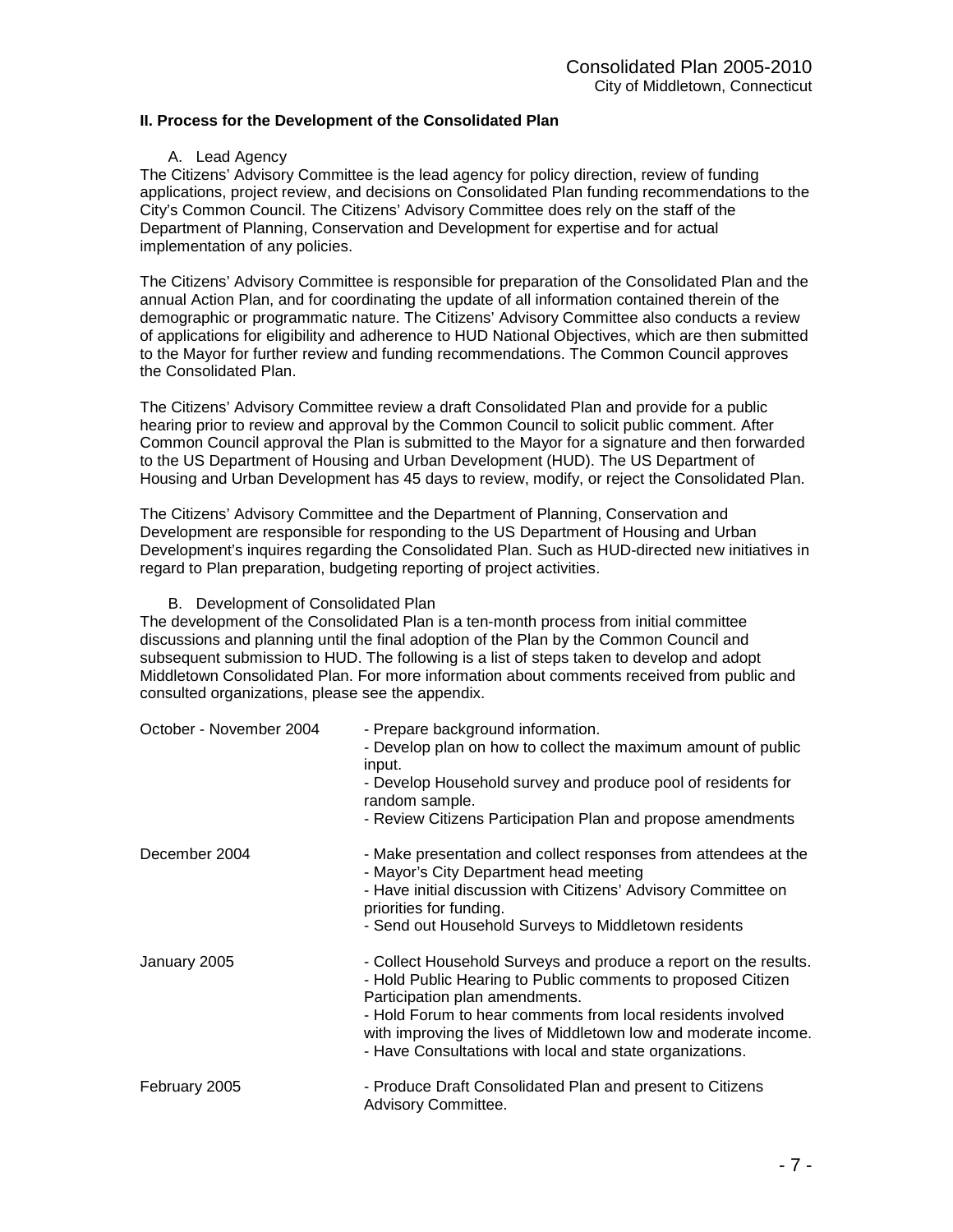Department of Planning, Conservation, & Development Community Development Division

|                  | - Have Consultations with local and state organizations.                                                                     |
|------------------|------------------------------------------------------------------------------------------------------------------------------|
| March 2005       | - Have Consultations with local and state organizations.<br>- Common Council Approves Citizen Participation Plan.            |
| April 2005       | - Hear the Committees comments on proposed Consolidated<br>Plan.<br>- Have Consultations with local and state organizations. |
| May 2005         | - Public Hearing for Consolidated Plan<br>- Make revisions to Consolidated Plan, if necessary.                               |
| June 2005        | - Common Council Approves Consolidated Plan                                                                                  |
| <b>July 2005</b> | - Submit Consolidated Plan to HUD                                                                                            |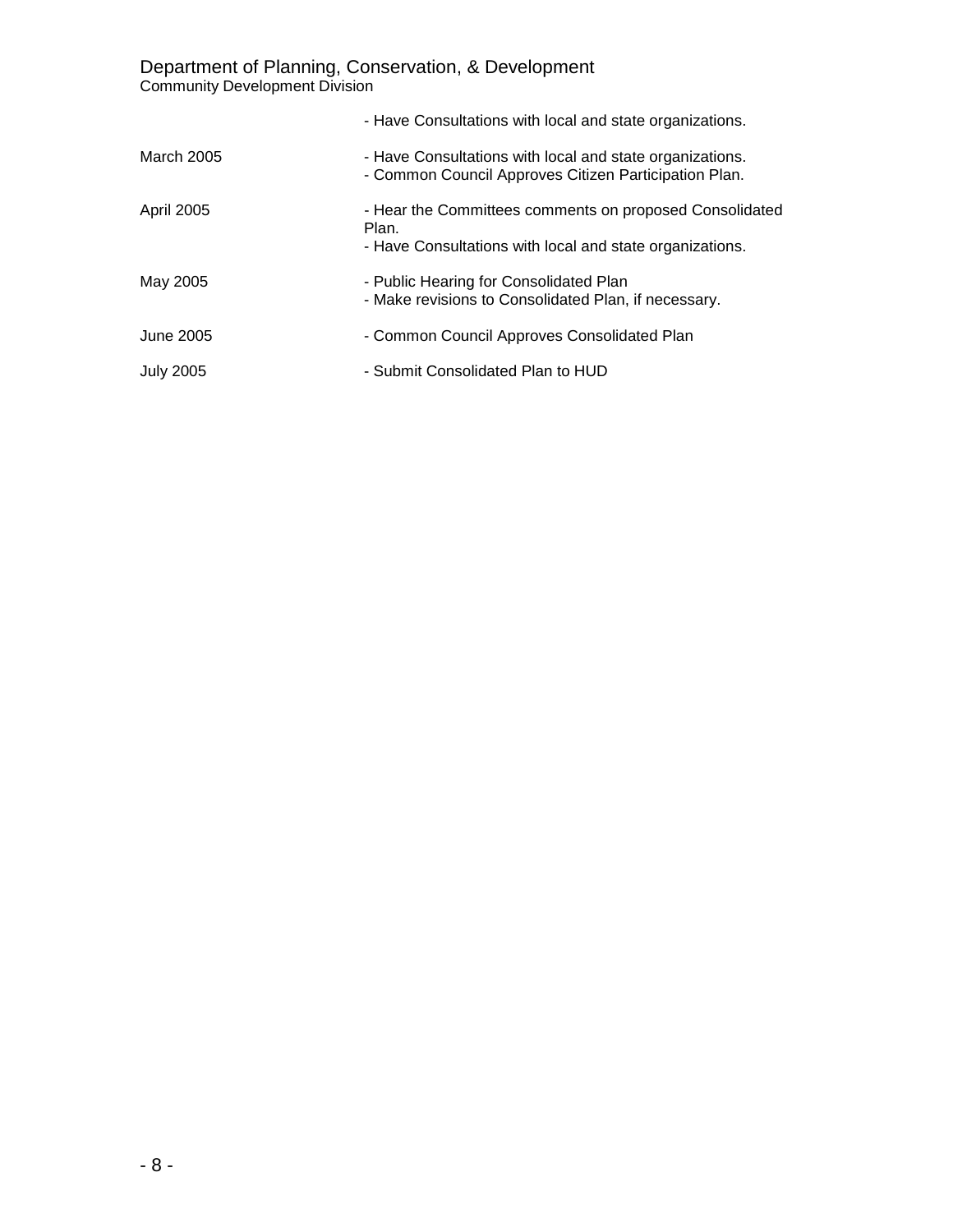## **III. City Profile**

The City of Middletown covers 42.5 square miles, or approximately 27,190 acres. The city's 2000 population totaled 45,563 persons, giving it a population density of 1,072 people per square mile, making it the most densely populated of Middlesex County's municipalities.

#### Population

The population of the City, according to the 2000 Census is 45,563. This represents a 16.7% change from the 1980 population of 39,040, and a 6.55% change from the 1990 population of 42,762. The Connecticut Economic Resource Center (CERC) estimates a population of 47,874 as of January 2004, an increase of about 5%, demonstrating steady growth. The City should exceed 50,000 residents by 2009.

The City of Middletown is currently comprised of approximately 47,874 residents, some 40,000 reside in households and roughly 5,563 in college dormitories, institutions, and other group quarters. Between 1990-2000, the population grew by approximately two thousand eight hundred inhabitants (2,801 persons or 6.55%). This rate is less than Middlesex County's population growth (8.3%) but greater than Connecticut's, which increased 3.6% as a whole (according to the US Census). Table 2.1 compares Middletown's population and recent growth rate with that of the other towns within the Midstate Regional Planning Area. Chart 2.1, on the following page, illustrates the past trends and projected population growth of Middletown between the years 1960-2020.

| Table 1 – Population Growth of Midstate Regional Planning Area 1990-2000 |        |        |          |  |  |
|--------------------------------------------------------------------------|--------|--------|----------|--|--|
| <b>City of Town</b>                                                      | 1990   | 2000   | % Change |  |  |
| Middletown                                                               | 42,762 | 45,563 | 6.55     |  |  |
| Cromwell                                                                 | 12,286 | 12,871 | 4.76     |  |  |
| Durham                                                                   | 5,732  | 6,627  | 15.61    |  |  |
| East Haddam                                                              | 6,676  | 8,333  | 24.82    |  |  |
| East Hampton                                                             | 10,428 | 10,956 | 5.06     |  |  |
| Haddam                                                                   | 6,769  | 7,157  | 5.73     |  |  |
| Middlefield                                                              | 3,925  | 4,203  | 7.08     |  |  |
| Portland                                                                 | 8,418  | 8,732  | 3.73     |  |  |

Since 1990, the annual rate of change in population has declined to 0.66 percent, down from 0.95 percent in the 1980s. As Table 2.2 shows in a comparison of local, regional and county growth, Middletown's slowdown has not been associated with particularly rapid suburbanization in the surrounding region or county. Rather, as Connecticut and the entire Northeast underwent massive corporate restructuring and defense reductions in the early 1990s, even less affected areas of settlement, experienced out-migration.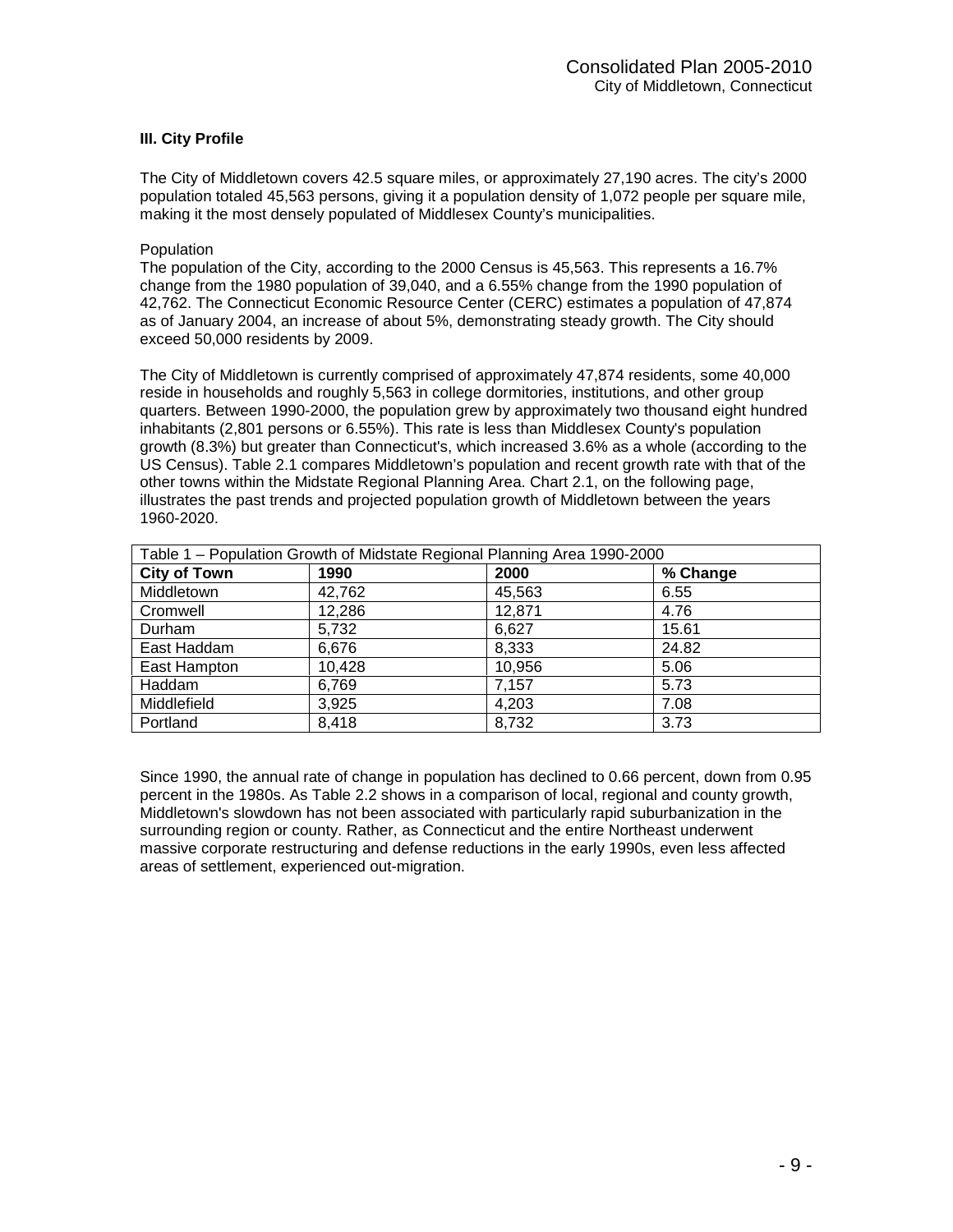

In the near future, the Connecticut Department of Economic and Community Development anticipates a modest upturn in population growth rates to 2020. Of interest, the pace of change will be quicker for Middletown, than for the Midstate Planning Region, Middlesex County or the State as a whole. According to the projections in Table 2.2, the City will reach nearly 50,000 inhabitants by 2020, growing 7.7 percent over existing conditions, while the Region advances by 7.2 percent and the County by 4.6 percent. As a consequence, Middletown is now poised for future growth and a stronger role in the population and economy of central Connecticut.

| Table 3 - Comparative Population Growth at Local, Regional, County, and State Levels 1970-2020 |           |           |           |           |                              |           |            |                                |
|------------------------------------------------------------------------------------------------|-----------|-----------|-----------|-----------|------------------------------|-----------|------------|--------------------------------|
| Region                                                                                         |           |           | Year      |           | %                            |           | Projection | %                              |
|                                                                                                | 1970      | 1980      | 1990      | 2000      | Chge<br>'70-<br>$^{\circ}00$ | 2010      | 2020       | Chge<br>$'00-$<br>$^{\circ}20$ |
| Middletown                                                                                     | 36,924    | 39,040    | 42,762    | 45,563    | 23.4%                        | 46,200    | 49,050     | 7.7%                           |
| Midstate<br>Plg Region                                                                         | 78,445    | 87.203    | 96.996    | 104.442   | 33.1%                        | 105,750   | 112,010    | 7.2%                           |
| Middlesex<br>County                                                                            | 115,018   | 129,017   | 143,196   | 155,071   | 34.8%                        | 153,900   | 162,210    | 4.6%                           |
| Connecticut                                                                                    | 3,031,709 | 3,107,576 | 3,287,116 | 3,405,565 | 12.3%                        | 3,434,400 | 3,593,860  | 5.5%                           |

Owning to a high proportion of residents of college age (6,494 or 15% in 1998), Middletown has a relatively young median age or population, 36.3 years in 2000. Nearly one-third of all inhabitants are under 25 years of age, 54 percent are in the prime working ages of 25 through 64 years, and approximately 13 percent are in retirement ages of 65 and over. Those percentages have to stayed almost constant before 2003. After 2003 the number of those 65 and over is expected to increase in proportion Compared to the City's age structure in 1990, the elderly population did not change significantly in the 2000 Census (though the frail elderly have increase from 5.4% to6% of total), while the dependent youth and college-going population have declined in relative share.

| Table 4 – Population by Age and Change between 1990-2004 |          |          |          |       |             |  |
|----------------------------------------------------------|----------|----------|----------|-------|-------------|--|
| Year                                                     | $0 - 17$ | 18-24    | 25-49    | 50-64 | 65 and over |  |
| 1990                                                     | 8,238    | 6.772    | 17.713   | 6,007 | 5.145       |  |
| 2000                                                     | 9.364    | 5,983    | 18,063   | 7.557 | 5.786       |  |
| 2004                                                     | 9.767    | 4.450    | 17.572   | 7.528 | 6,161       |  |
| % Chg '90-'04                                            | 18.5%    | $-34.2%$ | $-0.79%$ | 25.3% | 19.7%       |  |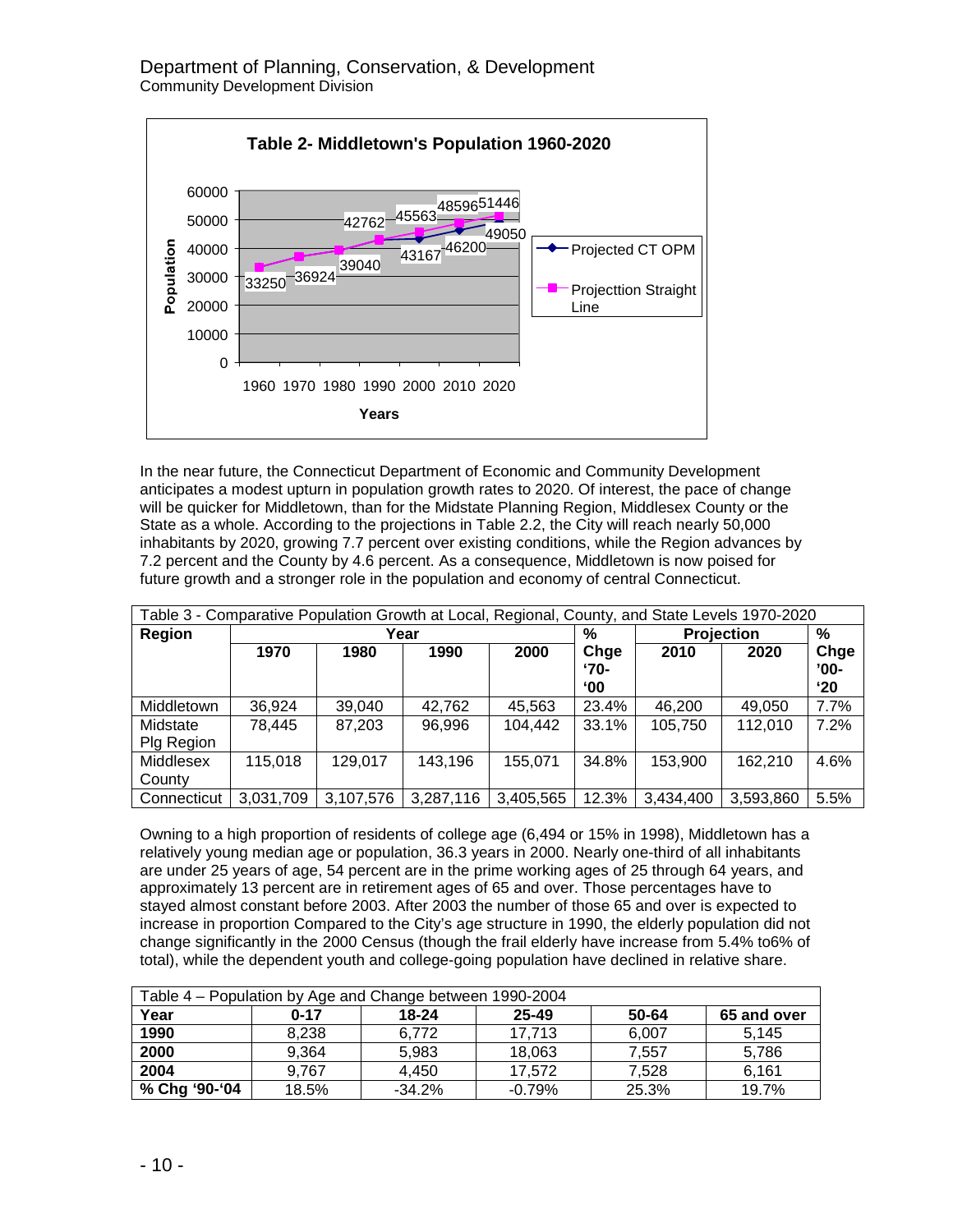#### Income and Poverty

The median household income\* of Middletown is estimated to have reached \$52,383 in 1998, fully 39 percent above the 1990 Census reported median of \$37,644 in 1989 dollars. Given the presence of high income and multiple wage earner households in the City, the average household income of all Middletown residents is considerably higher than the state median. The City's estimated median to be \$47,162 in 1999. After-tax disposable income, or the "effective buying power" of households, represents just under 80 percent of gross income and is currently about \$50,000 for the average Middletown household. Table 2.5 shows the income distribution of households under recent past, existing and likely future conditions.

As Table 2.5 shows for the 1990-1998 period, the number of households with incomes exceeding \$100,000 annually has risen from 700 to more than 2,600 in eight years, encompassing 15.3 percent of all households by 1998. Correspondingly, those with incomes below \$40,000 annually have declined by more than 2,500 but currently comprise more than one third of all households.

A broad middle class with annual earnings from \$40,000 to \$100,000 has marginally increased its share from 42.5 to 47.4 percent of all households, with those households earning between \$75,000 to \$100,000 projected to have the highest rate of growth for the middle class.

| Table 5 - HUD Income Groups             |                   |                     |  |  |  |  |  |
|-----------------------------------------|-------------------|---------------------|--|--|--|--|--|
| Area Median Income (AMI)= \$47,162      |                   |                     |  |  |  |  |  |
| <b>Income Group</b>                     | <b>Households</b> | % of All Households |  |  |  |  |  |
| Extremely Low Income (less than 30%AMI) | 2.411             | 13%                 |  |  |  |  |  |
| Low Income (30% - 50% AMI)              | 1.971             | 10.6%               |  |  |  |  |  |
| Moderate Income (50% - 80% AMI)         | 2052              | 11%                 |  |  |  |  |  |
| Middle Income (80% - 95% AMI)           | 2,313             | 12%                 |  |  |  |  |  |
| <b>Total Households</b>                 | 8.747             | 47%                 |  |  |  |  |  |

| Table 6 - HUD Income Groups by Census Tract |                    |         |            |         |                 |         |                   |         |
|---------------------------------------------|--------------------|---------|------------|---------|-----------------|---------|-------------------|---------|
| Census                                      | Extreme Low Income |         | Low Income |         | Moderate Income |         | Middle Income     |         |
| Tract                                       | <b>Households</b>  | Percent | Households | Percent | Households      | Percent | <b>Households</b> | Percent |
| 5411                                        | 191                | 17%     | 147        | 13%     | 237             | 22%     | 198               | 18%     |
| 5412                                        | 231                | 12%     | 255        | 13%     | 193             | 10%     | 236               | 12%     |
| 5413                                        | 100                | 3%      | 147        | 5%      | 330             | 10%     | 586               | 18%     |
| 5414                                        | 314                | 10%     | 368        | 12%     | 286             | 9%      | 307               | 10%     |
| 5415                                        | 218                | 29%     | 80         | 11%     | 91              | 12%     | 63                | 8%      |
| 5416                                        | 381                | 54%     | 100        | 14%     | 71              | 9.9%    | 33                | 5%      |
| 5417                                        | 315                | 23%     | 225        | 17%     | 218             | 16%     | 125               | 9%      |
| 5418                                        | 5                  | 42%     | 0          | 0%      | 4               | 33%     | 3                 | 25%     |
| 5419                                        | 195                | 8%      | 211        | 9%      | 247             | 11%     | 317               | 14%     |
| 5420                                        | 247                | 13%     | 186        | 10%     | 242             | 13%     | 240               | 13%     |
| 5421                                        | 208                | 15%     | 226        | 16%     | 172             | 12%     | 150               | 11%     |
| 5422                                        | 6                  | 1%      | 35         | 5%      | 35              | 5%      | 55                | 8%      |
| Total                                       | 2.411              |         | 1,980      |         | 2,126           |         | 2.313             |         |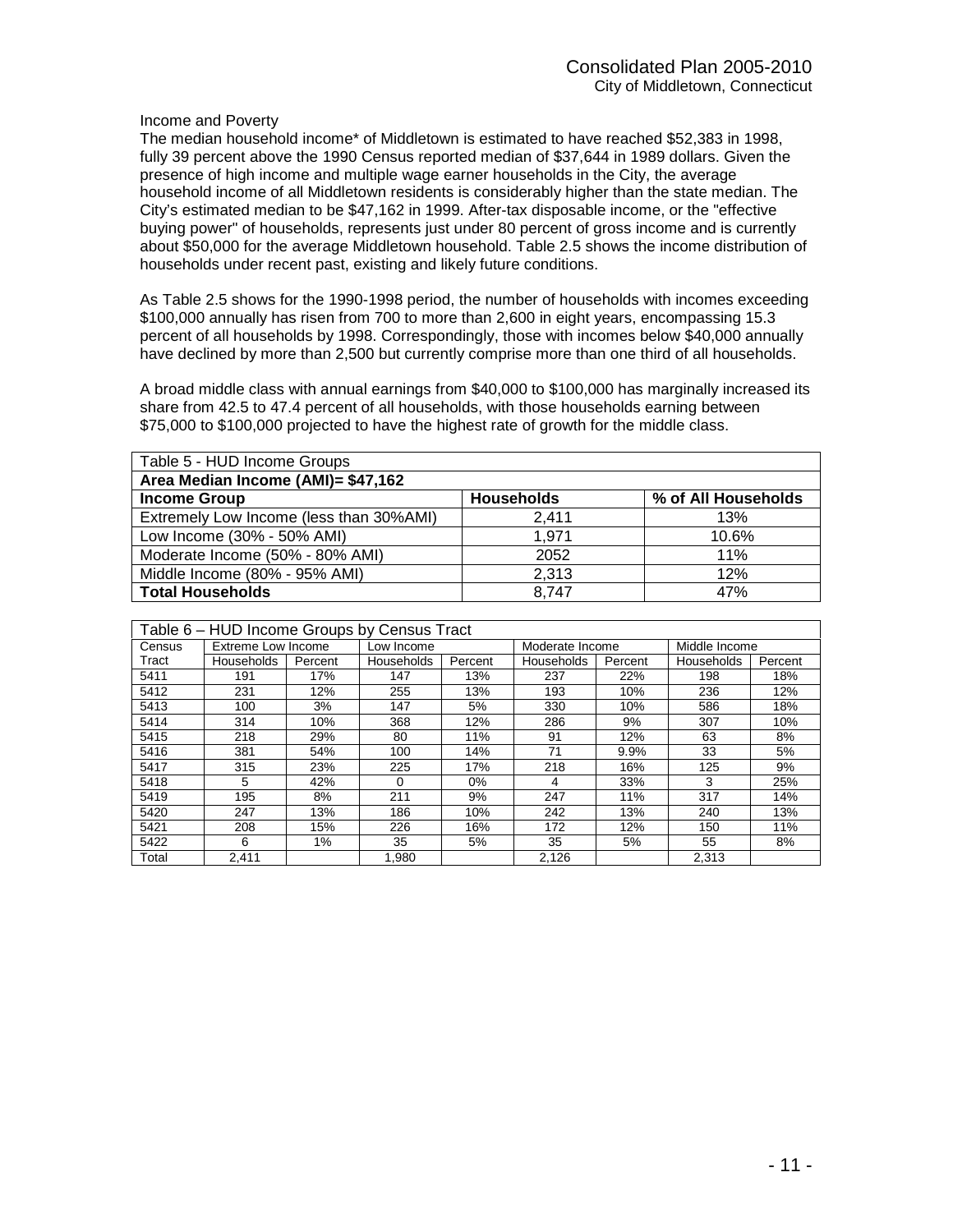## Department of Planning, Conservation, & Development Community Development Division

| Table 7 - HUD Income Groups by Census Tract Continued |                                          |         |                                         |         |  |  |
|-------------------------------------------------------|------------------------------------------|---------|-----------------------------------------|---------|--|--|
| <b>Census Tract</b>                                   | <b>Total Extreme Low-Moderate Income</b> |         | <b>Total Extreme Low- Middle Income</b> |         |  |  |
|                                                       | Households                               | Percent | <b>Households</b>                       | Percent |  |  |
| 5411                                                  | 575                                      | 52%     | 773                                     | 70%     |  |  |
| 5412                                                  | 679                                      | 34%     | 915                                     | 46%     |  |  |
| 5413                                                  | 577                                      | 18%     | 1163                                    | 36%     |  |  |
| 5414                                                  | 968                                      | 31%     | 1275                                    | 41%     |  |  |
| 5415                                                  | 389                                      | 52%     | 452                                     | 60%     |  |  |
| 5416                                                  | 552                                      | 78%     | 585                                     | 82%     |  |  |
| 5417                                                  | 758                                      | 56%     | 883                                     | 65%     |  |  |
| 5418                                                  | 9                                        | 75%     | 12                                      | 100%    |  |  |
| 5419                                                  | 653                                      | 28%     | 970                                     | 42%     |  |  |
| 5420                                                  | 675                                      | 36%     | 915                                     | 49%     |  |  |
| 5421                                                  | 606                                      | 42%     | 756                                     | 53%     |  |  |
| 5422                                                  | 76                                       | 11%     | 131                                     | 19%     |  |  |
| Total                                                 | 6,517                                    | 35%     | 8,830                                   | 48%     |  |  |

| Table 8 - Incomes by Group |                   |  |  |  |  |
|----------------------------|-------------------|--|--|--|--|
| <b>Annual Income</b>       | <b>Households</b> |  |  |  |  |
| Less than \$10,000         | 1,260             |  |  |  |  |
| \$10,000 to \$14,999       | 1,151             |  |  |  |  |
| \$15,000 to \$19,999       | 987               |  |  |  |  |
| \$20,000 to \$24,999       | 984               |  |  |  |  |
| \$25,000 to \$29,999       | 1,063             |  |  |  |  |
| \$30,000 to \$34,999       | 989               |  |  |  |  |
| \$35,000 to \$39,999       | 1,225             |  |  |  |  |
| \$40,000 to \$44,999       | 1,088             |  |  |  |  |
| \$45,000 to \$49,999       | 893               |  |  |  |  |
| \$50,000 to \$59,999       | 1,702             |  |  |  |  |
| \$60,000 to \$74,999       | 2,191             |  |  |  |  |
| \$75,000 to \$99,999       | 2,108             |  |  |  |  |
| \$100,000 to \$124,999     | 1,343             |  |  |  |  |
| \$125,000 to \$149,999     | 811               |  |  |  |  |
| \$150,000 to \$199,999     | 457               |  |  |  |  |
| \$200,000 or more          | 290               |  |  |  |  |
| Total                      | 18,542            |  |  |  |  |

| Table 9 - Number of Individuals living below poverty in Middletown |       |  |  |  |  |
|--------------------------------------------------------------------|-------|--|--|--|--|
| <b>Poverty Level By Age</b><br><b>Number of Individuals</b>        |       |  |  |  |  |
| Under 5 years                                                      | 224   |  |  |  |  |
| 5 to 17 years                                                      | 472   |  |  |  |  |
| 18 to 64 years                                                     | 2,102 |  |  |  |  |
| 65 years and over                                                  | 344   |  |  |  |  |
| Total                                                              | 3,142 |  |  |  |  |

Concurrent with the decline and slow recovery of payroll employment in Middletown over the 1988-1998 period, the City's resident labor force has both grown and declined. While the number of employed residents, working both in Middletown and elsewhere, remained essentially stable from 1994 onward, the number of unemployed residents declined sharply. From its peak in 1992, with 7.5 percent of the labor force jobless, the unemployment rate now stands at 3.1 percent in 1999. Thus, the development of new job opportunities in Middletown appears to not have attracted new residents and labor force participants, but rather provided employment for the unemployed. Unless adequate housing is developed to attract more working age individuals to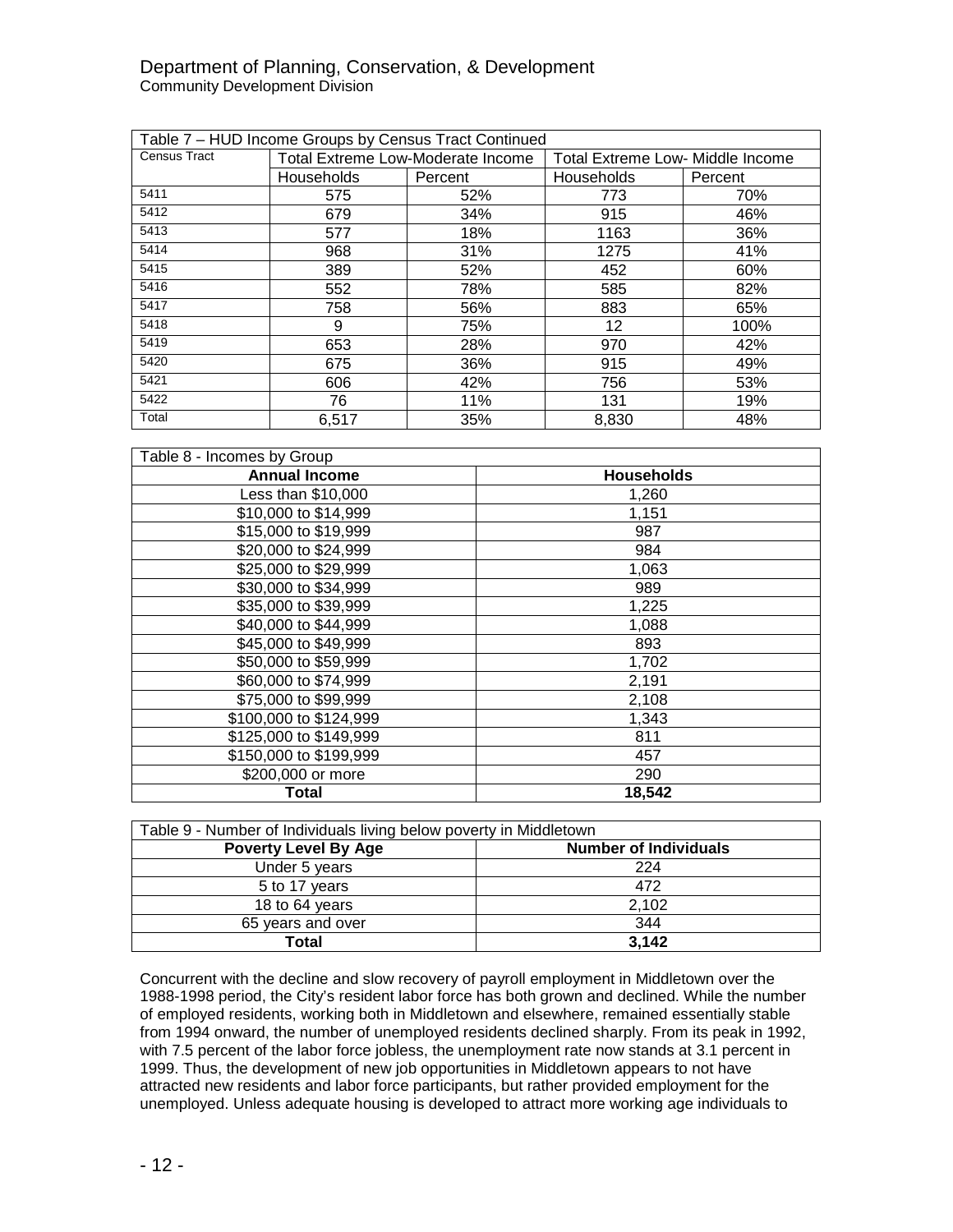| Table 10 - Labor Force Date for Middletown |           |           |           |           |              |  |  |
|--------------------------------------------|-----------|-----------|-----------|-----------|--------------|--|--|
|                                            | 2001 Avg. | 2002 Avg. | 2003 Avg. | 2004 Avg, | January 2005 |  |  |
| <b>Labor Force</b>                         | 23,850    | 23,599    | 24,542    | 23,354    |              |  |  |
| <b>Employed</b>                            | 23,074    | 22,721    | 23,213    | 22,218    |              |  |  |
| <b>Unemployed</b>                          | 775       | 878       | 1,299     | 1,139     |              |  |  |
| <b>Unemployment Rate-</b>                  | 3.3       | 3.7       | 5.3       | 4.9       |              |  |  |
| <b>Middletown</b>                          |           |           |           |           |              |  |  |
| <b>Unemployment Rate-</b>                  | 3.3       | 4.3       | 5.5       | 4.6       |              |  |  |
| <b>State</b>                               |           |           |           |           |              |  |  |
| <b>Unemployment Rate-</b>                  | 4.8       | 5.8       | 6.0       | 5.4       |              |  |  |
| <b>National</b>                            |           |           |           |           |              |  |  |

Middletown, the City's economic development progress may be stalled by restrictions on labor supply, or else essentially rewarded to a commuting labor force.

Over the near term, from 1998 to 2008, Middletown can expect moderate job growth to continue, based upon Connecticut State forecasts for the South Central region. However, if recruitment efforts remain active, and the City increases its share of regional employment by 10 percent over the ten-year period, job gains will be considerable, exceeding the peak of 1988. Table 5.5 depicts the expected and achievable range of payroll employment growth by sector. As the table shows, under current share assumptions Middletown will gain 2,270 non-farm jobs between 1998 and 2008, with half of total employment growth concentrated in service industries, including health care and education. Should the City accelerate its employment share (9.25% overall) of the South Central Region on an industry specific basis, then the combined effect of regional growth rates and City competitive advantages could yield as many as 5,350 new payroll jobs on balance. Under either assumption, jobs gains will likely be strongest in the service industries.

| Table 11 - Resident Labor Force Trends in Middletown 1998-2008 |        |                      |                       |                      |  |  |  |
|----------------------------------------------------------------|--------|----------------------|-----------------------|----------------------|--|--|--|
| <b>Industry Sector</b>                                         | 1998   |                      | 2008                  | <b>Range of Gain</b> |  |  |  |
|                                                                |        | <b>Current Share</b> | <b>Increase Share</b> | 1998 - 2008          |  |  |  |
| Manufacturing                                                  | 5,330  | 5,660                | 6,220                 | 330 - 890            |  |  |  |
| <b>Construction</b>                                            | 630    | 750                  | 820                   | 120 - 190            |  |  |  |
| <b>TCPU</b>                                                    | 920    | 990                  | 1,090                 | 70 - 170             |  |  |  |
| Wholesale                                                      | 740    | 910                  | 1,000                 | 170 - 260            |  |  |  |
| <b>Retail Trade</b>                                            | 3,030  | 3,320                | 3,650                 | $290 - 620$          |  |  |  |
| <b>FIRE</b>                                                    | 5,370  | 5,440                | 5,980                 | $70 - 610$           |  |  |  |
| <b>Services</b>                                                | 7,790  | 8,890                | 9,780                 | $1,100 - 1,990$      |  |  |  |
| <b>Government</b>                                              | 4,880  | 5,000                | 5,500                 | 120 - 620            |  |  |  |
| <b>Total NonFarm</b>                                           | 28,690 | 30,960               | 34,040                | $2,270 - 5,350$      |  |  |  |

Light industry consists of environmentally-sensitive, computer-intensive production of both durable and non-durable goods, including the research and development (R&D) phases of hightechnology manufacturing. As such, light industry needs can range from fitted laboratory space required by biotechnology firms to office/industrial flex space adequate for small processing and assembly firms. Distributed primarily by truck and air freight, finished and semi-finished light manufactured products, including drugs or other biomedical products, would be advantageously located in Middletown by access to the interstate network and Bradley International Airport. Resources of Connecticut's *Industry Cluster Competitiveness Strategy* need to be applied more vigorously, including marketing and technical training for workforce development. To support additional education, skills, and training, Pratt & Whitney and other employers should look to establish, encourage, and support apprenticeship programs with Middlesex Community College. The future of Pratt & Whitney Aircraft in Middletown constitutes a special opportunity.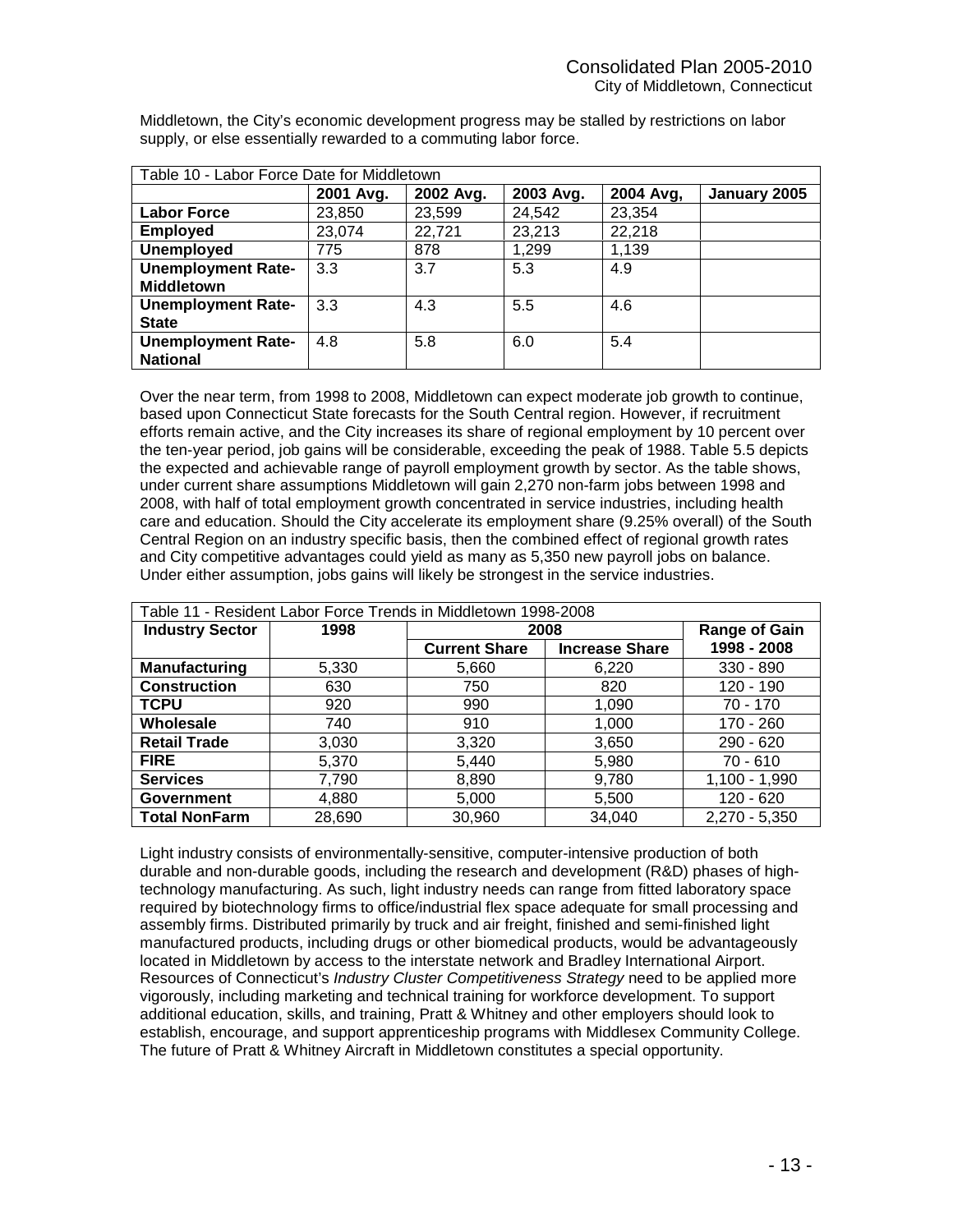## **Ethnicity**

In the 1990s, Middletown became somewhat more diverse in racial/ethnic terms, as the white non-Hispanic population declined marginally, and growth occurred in the black non-Hispanic, Asian/other and Hispanic communities. Asian/others (comprised of Asians, Pacific Islanders and American Indians) is the fastest growing minority group, having increased by 41 percent, followed by Hispanics who have grown by 31 percent, while the black non-Hispanic community accounted for the largest numeric increase since 1990. The City contains about half the Asian/other and Hispanic population in the entire county, as opposed to little more than one quarter of all persons, and it is home to the largest share of black non-Hispanics (78%) in the county.

Between 1998 and 2003, the white non-Hispanic community is projected to increase faster than other racial and ethnic groups. As Table 2.4 shows, the racial/ethnic structure of the City's population as a whole is not expected to change through 2003.

| Table 12 - City of Middletown Population Census Tract & Race 2000 |                     |                     |                   |                             |                  |                             |                       |                            |                    |
|-------------------------------------------------------------------|---------------------|---------------------|-------------------|-----------------------------|------------------|-----------------------------|-----------------------|----------------------------|--------------------|
| Community                                                         | Total<br>Population | White               | <b>Black</b>      | Amer.<br>Indian             | Asian            | Pacific<br>Islander         | Some<br>other<br>Race | Two<br>or<br>More<br>Races | Hispanic           |
| Middletown                                                        | 43,167              | 34,540<br>(80%)     | 5,291<br>(12.3%)  | 99<br>(0.2%)                | 1,155<br>(2.7%   | 21<br>$(0.0\%)$             | 857<br>$(2.0\%)$      | 1,204<br>(2.8%)            | 2,287<br>$(5.3\%)$ |
| 5411                                                              | 2,383               | 1,758<br>$(73.8\%)$ | 415<br>$(17.4\%)$ | 8<br>(0.3% )                | 46<br>(1.9%      | 1<br>$(0.0\%)$              | 79<br>$(3.3\%)$       | 76<br>(3.2%)               | 233<br>(9.8%)      |
| 5412                                                              | 4,506               | 3,802<br>$(84.4\%)$ | 413<br>$(9.2\%)$  | 8<br>(0.2%                  | 118<br>$(2.6\%)$ | 3<br>$(0.1\%)$              | 60<br>$(1.3\%)$       | 102<br>(2.3%)              | 170<br>(3.8%)      |
| 5413                                                              | 5,949               | 4,518<br>$(75.9\%)$ | 834<br>(14%)      | 13<br>$(0.2\%)$             | 292<br>(4.9%     | 3<br>$(0.1\%)$              | 142<br>$(2.4\%)$      | 147<br>(2.5%)              | 336<br>$(5.6\%)$   |
| 5414                                                              | 7,664               | 6,482<br>(84.6%)    | 629<br>(8.2%)     | 12<br>$(0.2\%)$             | 213<br>(2.8%)    | $\mathfrak{p}$<br>$(0.0\%)$ | 102<br>(1.3%)         | 224<br>(2.9%)              | 298<br>(3.9%)      |
| 5415                                                              | 1,716               | 1,367<br>(79.7%)    | 144<br>$(8.4\%)$  | 5<br>$(0.3\%)$              | 98<br>(5.7%)     | 5<br>(0.3% )                | 27<br>$(1.6\%)$       | 70<br>$(4.1\%)$            | 81<br>(4.7%        |
| 5416                                                              | 1,304               | 805<br>(61.7%)      | 298<br>(22.9%)    | 16<br>$(1.2\%)$             | 55<br>$(4.2\%)$  | 3<br>(0.2%)                 | 75<br>(5.8%)          | 52<br>$(4.0\%)$            | 177<br>(13.6%)     |
| 5417                                                              | 3,303               | 2,207<br>(66.8%)    | 742<br>(22.5%)    | 5<br>(0.2%)                 | 76<br>(2.3%)     | $(0.0\%)$                   | 142<br>$(4.3\%)$      | 130<br>(3.9%)              | 299<br>$(9.1\%)$   |
| 5418                                                              | 696                 | 469<br>(67.4%)      | 179<br>(25.7%)    | 7<br>$(1.0\%)$              | 3<br>(0.4% )     | $\mathcal{P}$<br>(0.3% )    | 14<br>$(2.0\%)$       | 22<br>(3.2%)               | 67<br>$(9.6\%)$    |
| 5419                                                              | 5,899               | 5,222<br>(88.5%)    | 384<br>$(6.5\%)$  | 10<br>$(0.2\%)$             | 125<br>$(2.1\%)$ | 1<br>$(0.0\%)$              | 41<br>(0.7%           | 116<br>$(2.0\%)$           | 179<br>$(3.0\%)$   |
| 5420                                                              | 4,411               | 3,826<br>(86.7%)    | 365<br>(8.3%)     | $\overline{2}$<br>$(0.0\%)$ | 45<br>(1%)       | $\Omega$<br>$(0.0\%)$       | 81<br>$(1.8\%)$       | 92<br>$(2.1\%)$            | 189<br>$(4.3\%)$   |
| 5421                                                              | 3,664               | 2,656<br>(72.5%)    | 730<br>$(19.9\%)$ | 12<br>(0.3%)                | 43<br>(1.2%)     | $\Omega$<br>$(0.0\%)$       | 84<br>(2.3%)          | 139<br>(3.8%)              | 212<br>$(5.8\%)$   |
| 5422                                                              | 1,672               | 1,428<br>$(85.4\%)$ | 158<br>$(9.4\%)$  | 1<br>$(0.1\%)$              | 41<br>(2.5%)     | 0<br>$(0.0\%)$              | 10<br>$(0.6\%)$       | 34<br>(2%)                 | 46<br>(2.8%)       |

| Table 13 – Change in Race or Hispanic Populations of Middletown |                     |                 |                  |                 |                 |                     |                       |                            |                    |
|-----------------------------------------------------------------|---------------------|-----------------|------------------|-----------------|-----------------|---------------------|-----------------------|----------------------------|--------------------|
| Community                                                       | Total<br>Population | White           | <b>Black</b>     | Amer.<br>Indian | Asian           | Pacific<br>Islander | Some<br>other<br>Race | Two<br>or<br>More<br>Races | Hispanic           |
| 2000                                                            | 43,167              | 34,540<br>(80%) | 5.291<br>(12.3%) | 99<br>$(0.2\%)$ | 1.155<br>(2.7%) | 21<br>$(0.0\%)$     | 857<br>$(2.0\%)$      | 1.204<br>$(2.8\%)$         | 2,287<br>$(5.3\%)$ |
| 2004                                                            | 46812               | 36,339          | 5,605            | <b>NA</b>       | 1.254           | <b>NA</b>           | 911                   | <b>NA</b>                  | 2,703              |
| % Change<br>$00 - 04$                                           | 8.4%                | 5.2%            | 5.9%             | <b>NA</b>       | 8.6%            | <b>NA</b>           | 6.3%                  | <b>NA</b>                  | 18.2%              |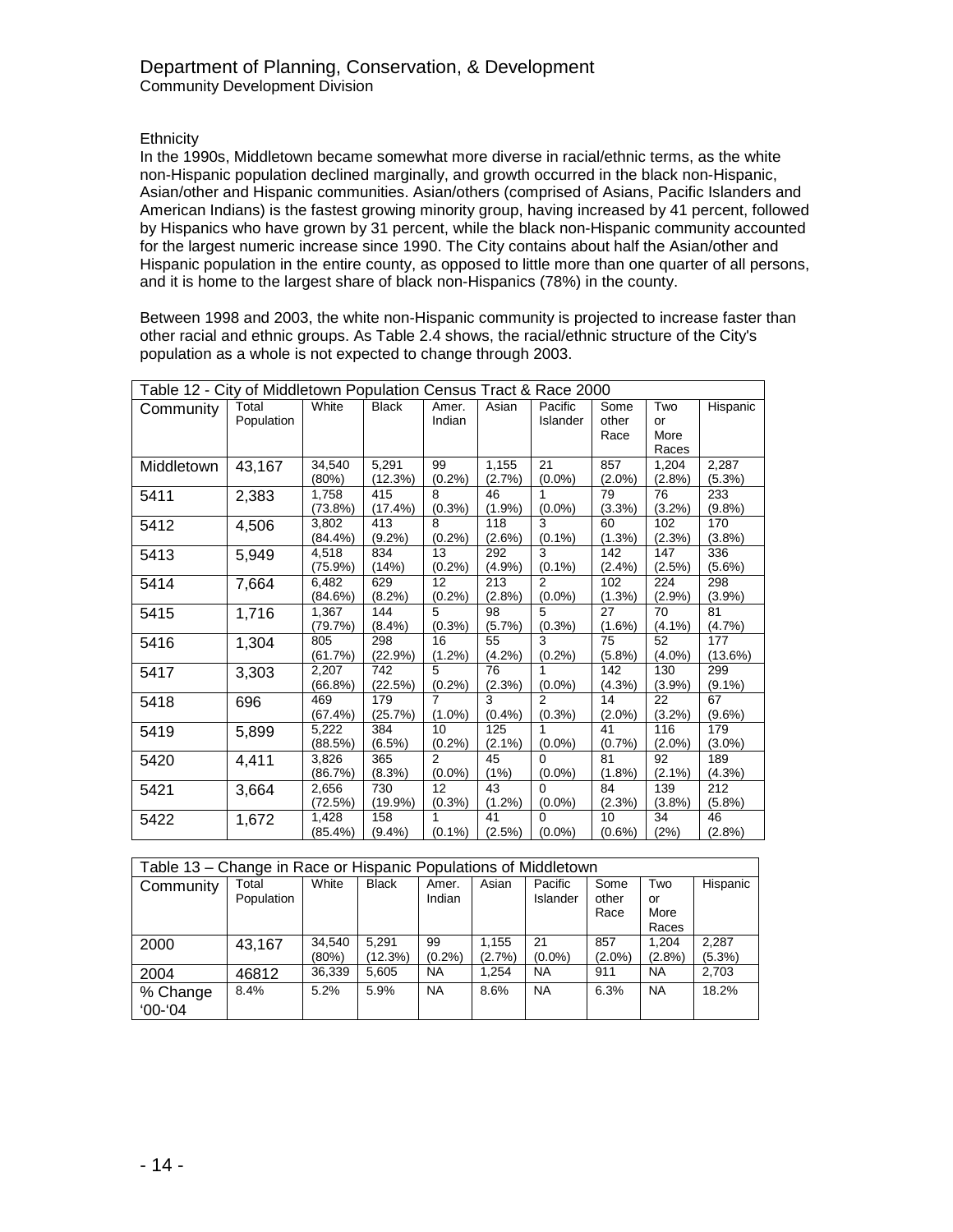| Table 14 - Nativity, Region of Birth, Language Spoken at Home |        |                           |  |  |  |
|---------------------------------------------------------------|--------|---------------------------|--|--|--|
| Subject                                                       | Number | Percent                   |  |  |  |
| Nativity and Place of Birth:                                  |        |                           |  |  |  |
| <b>Born in United States</b>                                  | 39,030 | 90.4%                     |  |  |  |
| Foreign Born                                                  | 4,137  | 9.6%                      |  |  |  |
| <b>Naturalized Citizen</b>                                    | 2,107  | 5.2%                      |  |  |  |
| Not a Citizen                                                 | 2,030  | 5.0%                      |  |  |  |
| Birthplace:                                                   |        | arriving between '90-'00) |  |  |  |
| Europe                                                        | 1,889  | 45.7% (537)               |  |  |  |
| Asia                                                          | 987    | 23.9% (482)               |  |  |  |
| Africa                                                        | 133    | $3.2\%$<br>(80)           |  |  |  |
| Oceania                                                       | 6      | $0.1\%$<br>(6)            |  |  |  |
| Latin America                                                 | 895    | 21.6% (403)               |  |  |  |
| Northern America                                              | 227    | 5.5%<br>(96               |  |  |  |
| Language:                                                     |        |                           |  |  |  |
| English Only                                                  | 34,232 | 84.8%                     |  |  |  |
| Language Other than English                                   | 6,131  | 15.2%                     |  |  |  |
| Spanish                                                       | 1,740  | 4.3%                      |  |  |  |
| Other Indo-European Languages                                 | 3,517  | 8.7%                      |  |  |  |
| Asian/Pacific Islander Languages                              | 685    | 1.6%                      |  |  |  |
| All Other Languages                                           | 189    | 0.4%                      |  |  |  |

## Demographic Trends

The growth and changing characteristics of Middletown's population have land use and planning implications for local housing, employment, community facilities such as school, parks, libraries, and activities for the elderly, utility and road infrastructure, sewer and water infrastructure, and the downtown. It is imperative that the Consolidated Plan address the implications created by natural demographic trends. Some of the most critical trends are summarized below:

- Middletown is expected to grow more quickly than its region or county, and faster than Connecticut overall.
- Over the next several years, the population of frail elderly is expected to grow. This will bring new demands for health services, assisted living facilities, and other forms of senior housing.
- Over the same period, Middletown will be home to a growing number of households, with a substantial number of frail elderly in single person households.
- The median household income will continue to rise. Despite this, there is persistent poverty and racial and ethnic disparity in income distribution, with seven percent of the city living below the poverty level and per capita incomes that are lower for all except white non-Hispanics.

#### Land Use

Land use plays a major factor in the City's ability to generate affordable housing and attract wellpaying jobs and industry, keys to a health climate for sustainable growth.

The City has a rich variety of land uses Table 13 shows the various land uses and the amount of acres with each use. The historic downtown reflects Middletown's past through its mix of residential, commercial, industrial, and governmental uses. Suburban and rural landscapes lie on the outskirts of town, and commercial centers line many of the gateway streets into Middletown. Large industrial/office areas are recent additions to the built environment, and have good access to highways. These different land uses show the progression of the city's development patterns over the years.

Middletown's current land use mix is characterized by: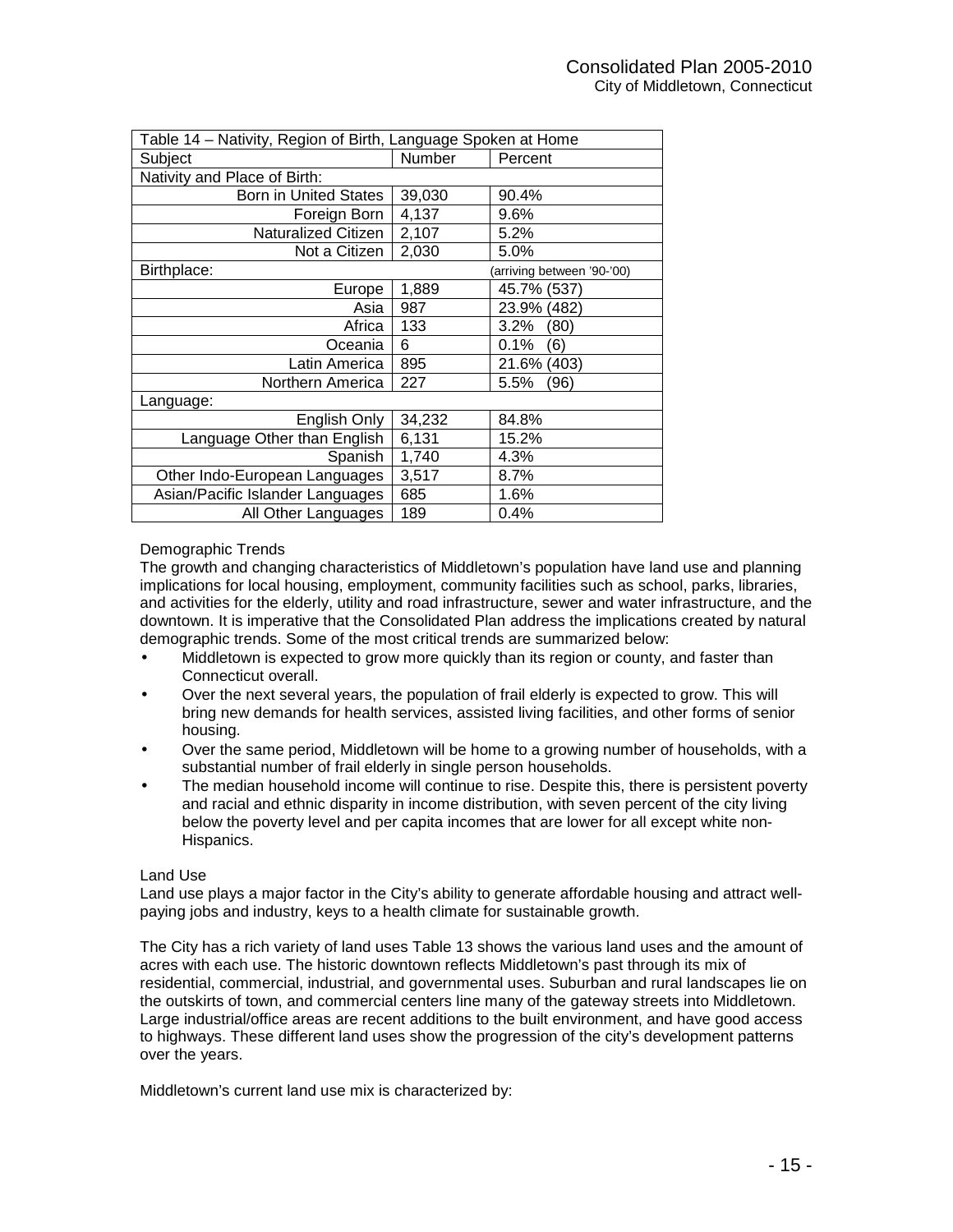## Department of Planning, Conservation, & Development

Community Development Division

- A compact downtown that offers numerous services within walking distance of many single-family and multi-family homes.
- Variety of residential densities.
- Significant acreage of parkland and dedicated open space
- Proximity to unique natural resources.

| Table 15 - Land Uses 2000 |        |         |  |  |  |  |  |
|---------------------------|--------|---------|--|--|--|--|--|
| Land Use                  | Acres  | Percent |  |  |  |  |  |
| <b>Undeveloped</b>        |        |         |  |  |  |  |  |
| Agricultural              | 2,125  | 7.8%    |  |  |  |  |  |
| Woodland/Vacant           | 9,680  | 35.6%   |  |  |  |  |  |
| Parks/Open Space          | 3,465  | 12.7%   |  |  |  |  |  |
| <b>Total Undeveloped:</b> | 15,270 | 56.2%   |  |  |  |  |  |
|                           |        |         |  |  |  |  |  |
| <b>Developed</b>          |        |         |  |  |  |  |  |
| Residential               | 6,080  | 22.4%   |  |  |  |  |  |
| <b>High-Density</b>       | 940    |         |  |  |  |  |  |
| Medium-Density            | 2,445  |         |  |  |  |  |  |
| Low-Density               | 2,075  |         |  |  |  |  |  |
| Multi-Family              | 620    |         |  |  |  |  |  |
| Commercial                | 355    | 1.3%    |  |  |  |  |  |
| Industrial                | 1,060  | 3.9%    |  |  |  |  |  |
| Public/institutional      | 920    | 3.4%    |  |  |  |  |  |
| Roads/Waterbodies         | 3,505  | 12.9%   |  |  |  |  |  |
| <b>Total Developed:</b>   | 11,920 | 43.8%   |  |  |  |  |  |
|                           |        |         |  |  |  |  |  |
| <b>Total Acreage</b>      | 27,190 | 100%    |  |  |  |  |  |

While the City has a significant portion of undeveloped land, a survey carried out for Middletown's Plan of Development found that residents have strongly voiced their concern to limit Middletown's growth to approximately 50,000 people and prevent residential sprawl. Therefore, Middletown is implementing initiatives that focus on increasing residential density in our downtown, and mixeduse (retail, commercial, and housing) units in the City's business districts. Such initiatives will help combine entertainment venues, and employment opportunities with residential housing to maximize Middletown's economic potential. The primary areas of focus are the City's North End and the Waterfront on the Connecticut River, known as the South Cove Development. Each of these will either help in create affordable housing or create employment opportunities for the city's low- and moderate-income residents within a compact area.

| Table 16 - Census Tracts |                         |                         |                 |                        |  |  |
|--------------------------|-------------------------|-------------------------|-----------------|------------------------|--|--|
| Low & Mod<br>Residents   | <b>Total Population</b> | Low & Mod<br>Percentage | Census<br>Tract | Census<br><b>Block</b> |  |  |
| 874                      | 1220                    | 71.64%                  | 5411            | 1                      |  |  |
| 742                      | 1130                    | 65.66%                  | 5411            | 2                      |  |  |
| 1639                     | 3456                    | 47.42%                  | 5412            |                        |  |  |
| 155                      | 1016                    | 15.26%                  | 5412            | 9                      |  |  |
| 688                      | 2523                    | 27.27%                  | 5413            | 1                      |  |  |
| 736                      | 3426                    | 21.48%                  | 5413            | $\overline{2}$         |  |  |
| 136                      | 1189                    | 11.44%                  | 5414            | 1                      |  |  |
| 335                      | 1875                    | 17.87%                  | 5414            | 2                      |  |  |
| 186                      | 1149                    | 16.19%                  | 5414            | 3                      |  |  |
| 983                      | 2060                    | 47.72%                  | 5414            | 4                      |  |  |
| 821                      | 1199                    | 68.47%                  | 5414            | 5                      |  |  |
| 575                      | 972                     | 59.16%                  | 5415            | 1                      |  |  |
| 346                      | 761                     | 45.47%                  | 5415            | 2                      |  |  |
| 652                      | 779                     | 83.70%                  | 5416            | 1                      |  |  |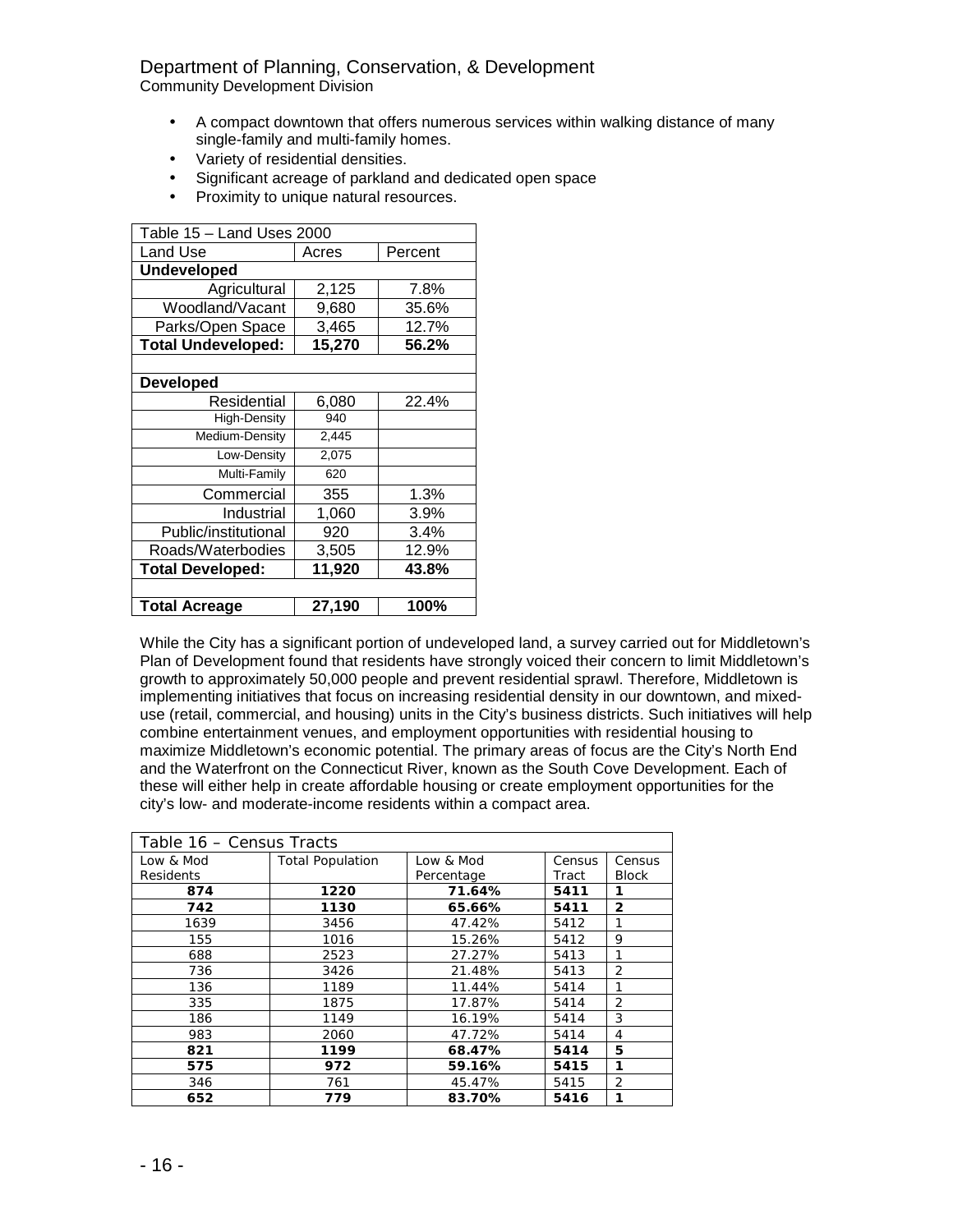## Consolidated Plan 2005-2010 City of Middletown, Connecticut

| 331  | 459  | 72.11%  | 5416 | $\overline{2}$ |
|------|------|---------|------|----------------|
| 808  | 1449 | 55.76%  | 5417 | 1              |
| 1049 | 1543 | 67.98%  | 5417 | $\overline{2}$ |
| 47   | 47   | 100.00% | 5418 | 9              |
| 326  | 852  | 38.26%  | 5419 | 1              |
| 772  | 1265 | 61.03%  | 5419 | 2              |
| 434  | 1920 | 22.60%  | 5419 | 3              |
| 636  | 1582 | 40.20%  | 5419 | 4              |
| 313  | 1142 | 27.41%  | 5420 | 1              |
| 631  | 1698 | 37.16%  | 5420 | 2              |
| 642  | 1468 | 43.73%  | 5420 | 3              |
| 351  | 804  | 43.66%  | 5421 | 1              |
| 460  | 1011 | 45.50%  | 5421 | 2              |
| 855  | 1667 | 51.29%  | 5421 | 9              |
| 259  | 1630 | 15.89%  | 5422 | 9              |



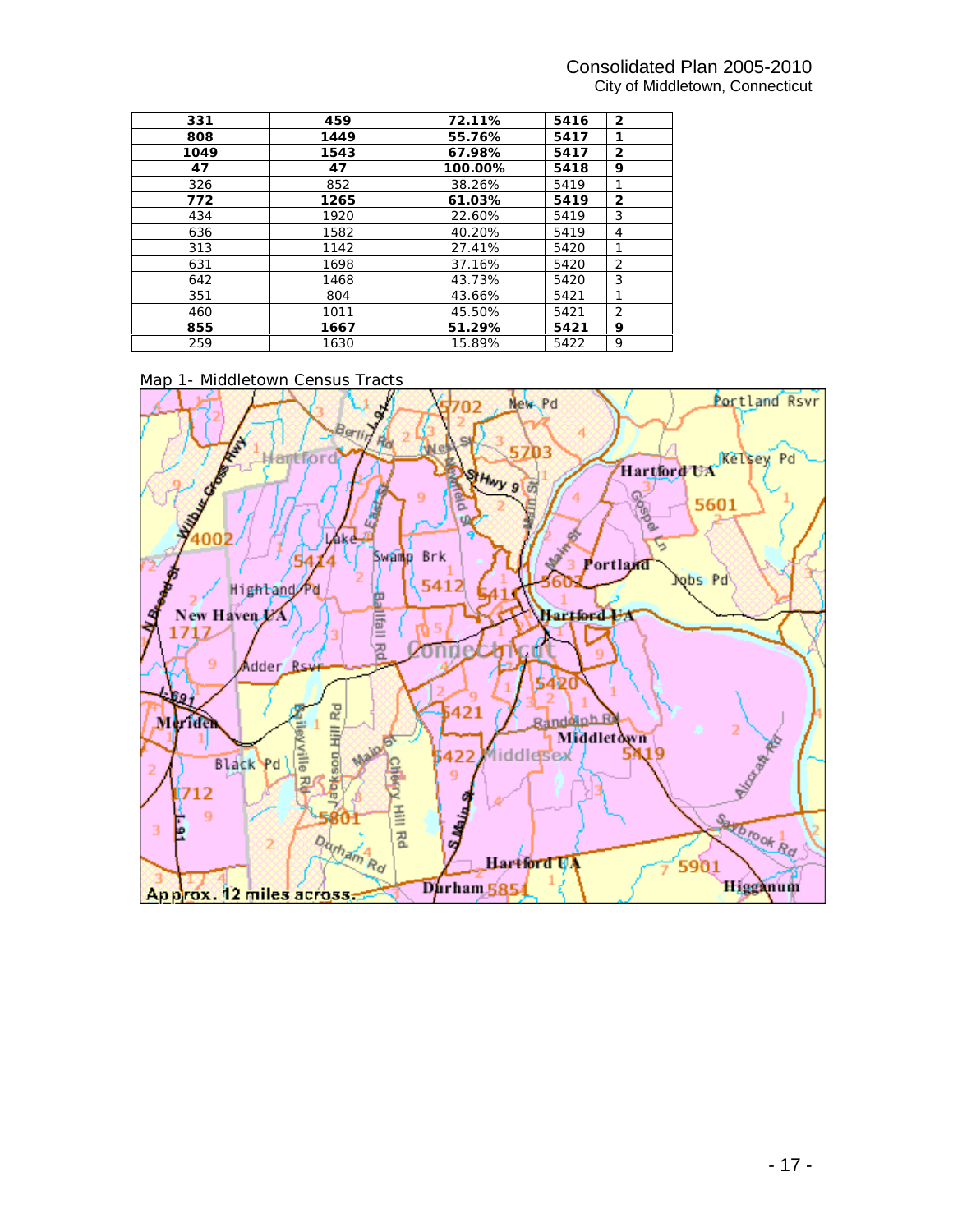## **IV. Housing and Homeless Needs Assessment**

Two of the largest challenges facing the City are to provide, safe, affordable, and appropriate rental and sale housing for its residents, and to formulate permanent solutions in addressing the housing and supportive services needs to the City's homeless population. There are a number of complex factors that have contributed to a shortage of affordable housing. Both the causes – and potential solutions – are addressed in detail in this section.

Homelessness cuts across individuals and families, all races and ages, and knows no geographic boundaries. Understanding the causes and conditions leading to homelessness are of critical importance in devising fair and effective policies and programs at the local government level.

This section of the Consolidated Plan addresses the causes, effects, and potential solutions to the problem of homelessness through the comprehensive Continuum of Care approach.

The housing and homeless needs of city residents over the next five years are assessed through:

- Evaluation of the size, condition, and availability of the housing stock
- Actions taken to increase affordable housing
- The variable effect of housing needs upon racial and ethnic minorities, and the condition
- Availability of public and private affordable housing.

A. Estimated Housing Needs for the Five-Year Plan Period

The City of Middletown is facing a challenge of providing affordable housing opportunities. For example:

- 31.1 percent of all renters (2,801 households) are paying more than 30% of their incomes for rent and 69.6 percent of the 2,473 households earning less than \$20,000 per year are paying 30% or more of their incomes for rent. (U.S. Census 2000)
- In 2000, 328 households are severely overcrowded and overcrowding. (US Census 2000)
- Housing production between 1990 and 1999 was 2,384, this is a decrease of 42% compared to the period between 1980 and 1989. (U.S. Census 1990 and 2000)
- Nearly 312 rental units have severe physical problems. (US Census 2000)
- The housing wage, that is, the amount necessary to keep current 2 bedrooms rents within 30% on income has risen to \$16.35 per hour, but the minimum wage is \$6.75 per hour.
- The median home price in 2003 was \$179,450, an amount that requires an income of at least \$ 36,000 and which means 35% of Middletown households can afford. (U.S. Census 2000) The median home price in 1999 was 108,000, which means that the median home price has increased by 39.8% in the last four years.
- The City of Middletown has 51.3% of households owning their own home.
- The City of Middletown's population growth and health economy are driving up demand for rental units.

Despite these challenges, the City has responded positively to the need for affordable housing through a variety of strategies, in which Consolidated Plan resources will continue to play a major role over the next five years:

There are is a recognized need to address poorly maintained units that pose health and safety hazards to their occupants whose owners refuse or neglect to repair them. The City is working to combined the efforts of several departments, including the City Attorney, Building Department, Health Department, Fire Department and the Department Planning, Conservation and Development to address residential slum, blight, and health and safety issues.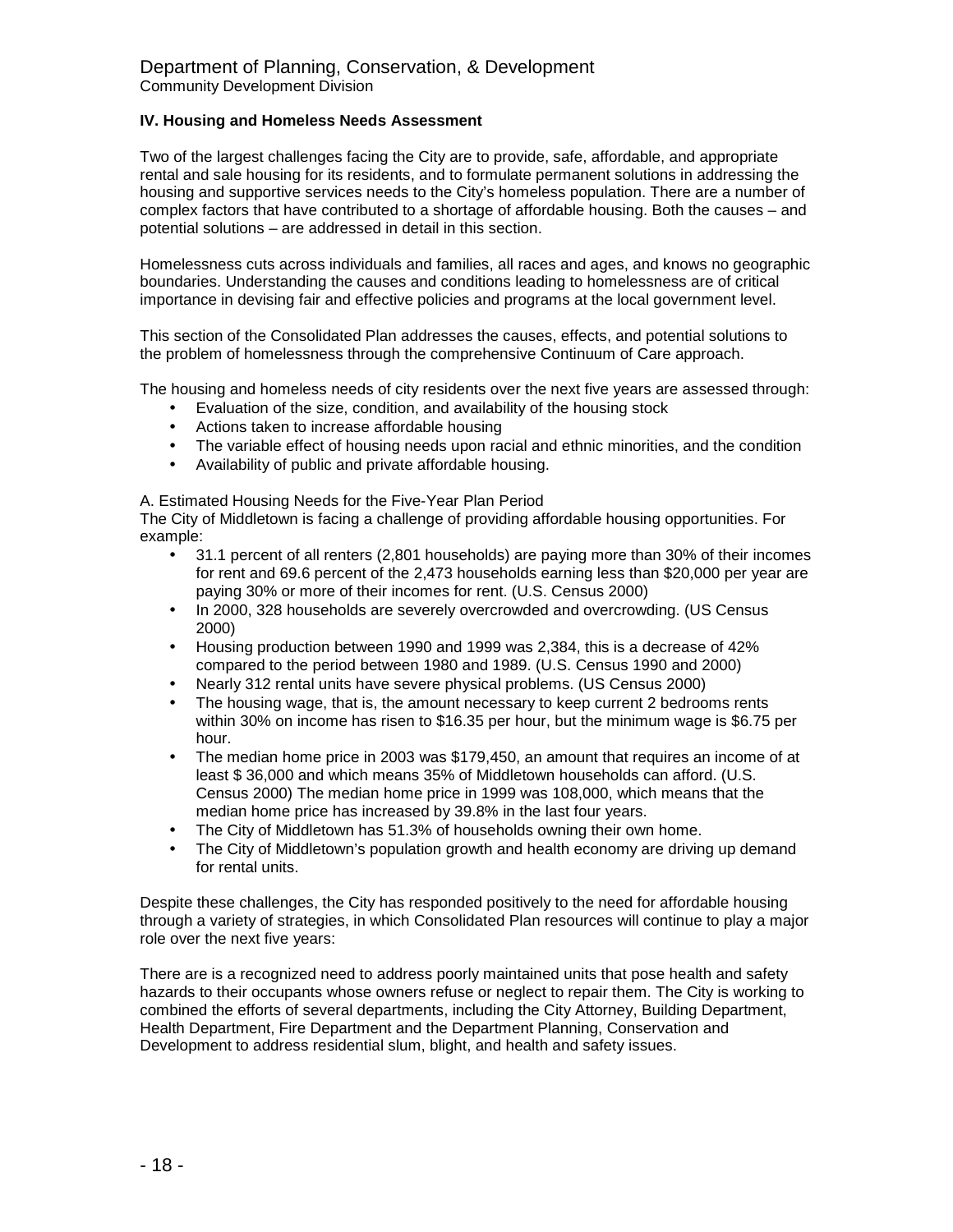#### Housing Strategies for Program Years 2005-2010

Faced with housing problems and inadequate resources, the City will focus its housing programs on both the priorities and strategies developed by the Citizens' Advisory Committee, including:

- Increasing the supply of new and rehabilitated housing with long-term affordable restrictions.
- Eliminating slum housing and bringing the existing housing stock into compliance with all health, fire, building, and planning codes.
- Increasing home ownership opportunities for low and moderate-income households.
- Providing housing assistance and services to persons living with HIV/AIDS.
- Combating housing discrimination and predatory lending.
- Reducing barriers to housing production with incentives for affordable housing production, permit expediting and guidelines for adaptive reuse of the City's old commercial buildings.
- Ensuring that the payment standard for Section 8 rents is set at a rate that permits voucher holders to secure housing.

The major components of the city's Consolidated Plan housing strategy include:

Housing Development- Acquisition/Rehabilitation and New Construction

The City of Middletown will continue to concentrate on preservation and improvement of the existing housing stock, both private and public, through:

- Provision of low interest rate loans to qualified borrowers to rehabilitate their buildings;
- Acquire property to allow nonprofit developers or other entities to purchase sites for rehabilitation from troubled owners;
- Use of a variety of federal and state programs for new construction, including municipal resources, low-income housing tax credits, public funds from other housing agencies, and private leveraging.

#### Citywide Rehabilitation – Single Family/Multifamily

The City of Middletown will continue to concentrate on preservation and improvement of the existing single and multi-family housing stock, both private and public, through:

- Provision of home improvement loans and grants to home owners citywide to carry out needed renovations through financing not readily available through conventional lending sources;
- Continuing to offer a variety of home improvement loans and types of improvements eligible;
- Targeting of rehabilitation activities in low and moderate income census tracts;
- Integration of housing rehabilitation with the city's code enforcement efforts.

#### Code Enforcement

The City of Middletown will continue to concentrate on prevention of the development of dangerous, substandard, and unsanitary and deficient conditions in apartment buildings.

#### Homeownership Assistance

The City of Middletown will also continue to concentrate on significantly expanding home ownership by low- and moderate-income families through operation of the Down Payment assistance and Closing Cost grant program as well as any first-time homebuyer programs offered through non-profits, state and federal agencies.

#### B. Categories of Persons Affected

The type of housing required by extremely low-income, low-income, moderate-income, and middle-income families differ; housing costs and availability often define whether residents are renters or owners; elderly persons and persons with disabilities often need supportive services or special modifications to existing housing, and in many cases require congregate housing. With a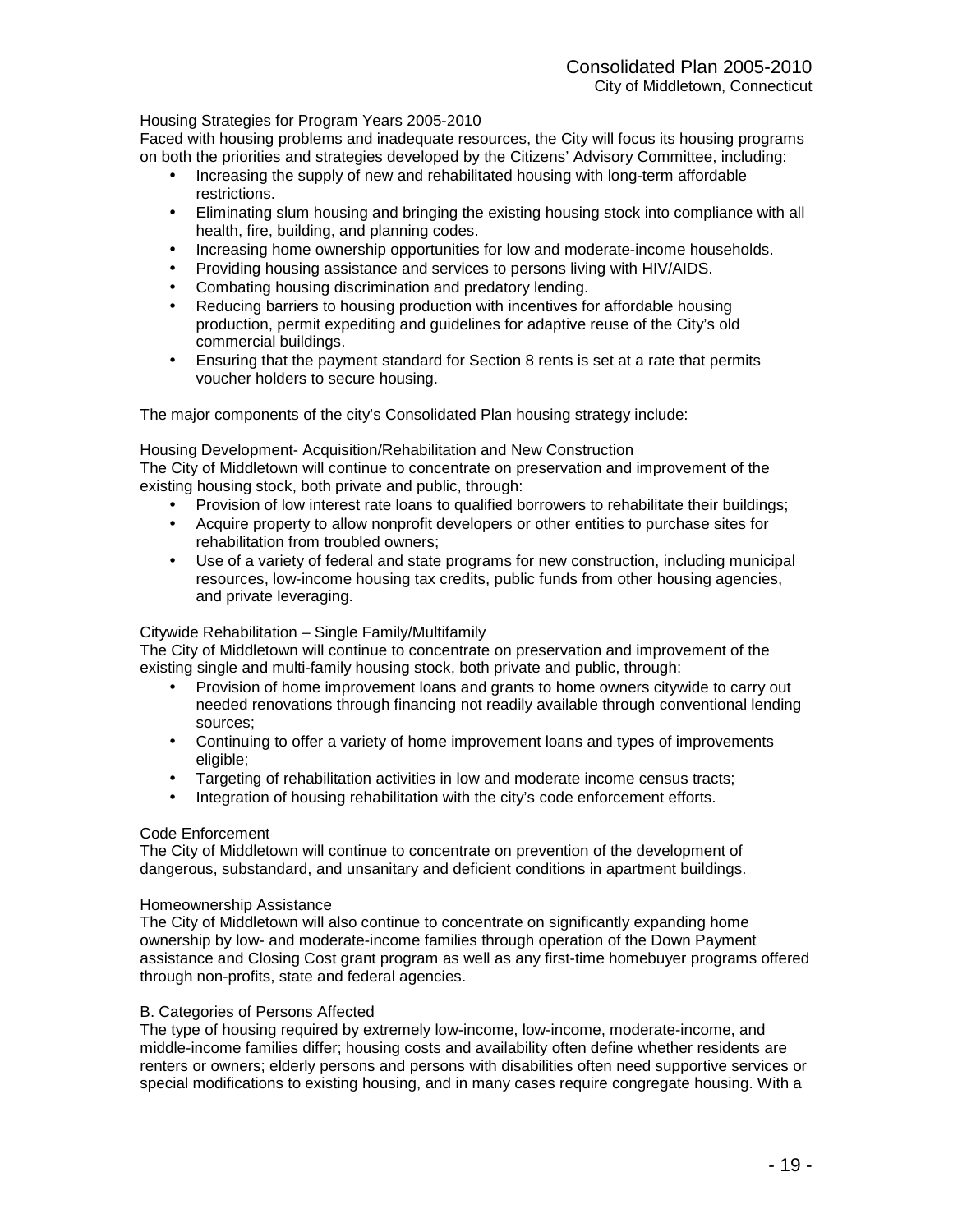some census tracts composed largely of renters, there remain major imbalances in meeting the needs of both, particularly single persons and large families.

## C. Homeless Needs

Since Middletown acts as the County seat, Middletown has a number of facilities to shelter to homeless. The needs that still need to be addressed are modernization of facilities and increased access to mental health and substance abuse programs for those who are homeless or at risk of being homeless.

| Table 17- Middletown's Homeless Population |                               |           |              |             |       |  |  |
|--------------------------------------------|-------------------------------|-----------|--------------|-------------|-------|--|--|
| <b>Homeless</b>                            |                               | Sheltered |              | Unsheltered | Total |  |  |
| Population                                 |                               | Emergency | Transitional |             |       |  |  |
|                                            | Homeless Individuals          | 101       | 129          | 32          | 262   |  |  |
|                                            | Homeless Families with        |           | 15           |             | 25    |  |  |
|                                            | Children                      |           |              |             |       |  |  |
|                                            | Persons in Homeless           | 38        | 52           | 4           | 94    |  |  |
|                                            | <b>Families with Children</b> |           |              |             |       |  |  |
|                                            | Total                         | 148       | 196          | 37          | 381   |  |  |

## D. Other Special Needs

Discussion of other special needs will be discussed in greater detail in Section V housing market analysis.

## E. Lead Based Paint Hazards

Middletown housing stock will be dealing with the issue of lead-based paint for decades to come. A majority of all housing was constructed before 1970 and nearly a quarter of all housing was constructed before 1950. Since the production of lead-based paint was halted in 1978, a significant percent of buildings in Middletown still contain this hazard.

Addressing the hazards posed by the presence of lead-based paint will require substantial resources for both abatement and temporary housing. Middletown however has not been successful in acquiring a grant from the federal government to deal with this large and costly issue. Until Middletown can acquire some grant funding, our primary ability to deal with this issue is in monitoring and education of the population. It is unlikely that any homes will be abated without a federal grant.

| Table 18- Number of Reported Blood Lead Screenings by Year |                                            |          |  |  |  |
|------------------------------------------------------------|--------------------------------------------|----------|--|--|--|
| Year                                                       | Number of Reported Cases<br>Percent Change |          |  |  |  |
| 2004                                                       | 22                                         | 4.3%     |  |  |  |
| 2003                                                       | 23                                         | 9.5%     |  |  |  |
| 2002                                                       | 2 <sup>1</sup>                             | 16.6%    |  |  |  |
| 2001                                                       | 18                                         | $-48.5%$ |  |  |  |
| 2000                                                       | 35                                         |          |  |  |  |
| Total                                                      | 119                                        |          |  |  |  |

| Table 19 - Number of Children Reported with Elevated Blood Lead Levels |        |      |      |      |      |  |  |
|------------------------------------------------------------------------|--------|------|------|------|------|--|--|
| Year                                                                   | 2000   | 2001 | 2002 | 2003 | 2004 |  |  |
| $10-14\mu g/dL$                                                        |        |      | 3    |      | 4    |  |  |
| $15-19\mu g/dL$                                                        | ົ<br>J |      |      |      |      |  |  |
| 20-24µg/dL                                                             | っ      |      |      |      |      |  |  |
| 25-29µg/dL                                                             |        |      |      |      |      |  |  |
| 30-34µg/dL                                                             |        |      |      |      |      |  |  |
| $> = 45 \mu g/dL$                                                      |        |      |      |      |      |  |  |
| Total                                                                  | 15     | 6    |      | 3    |      |  |  |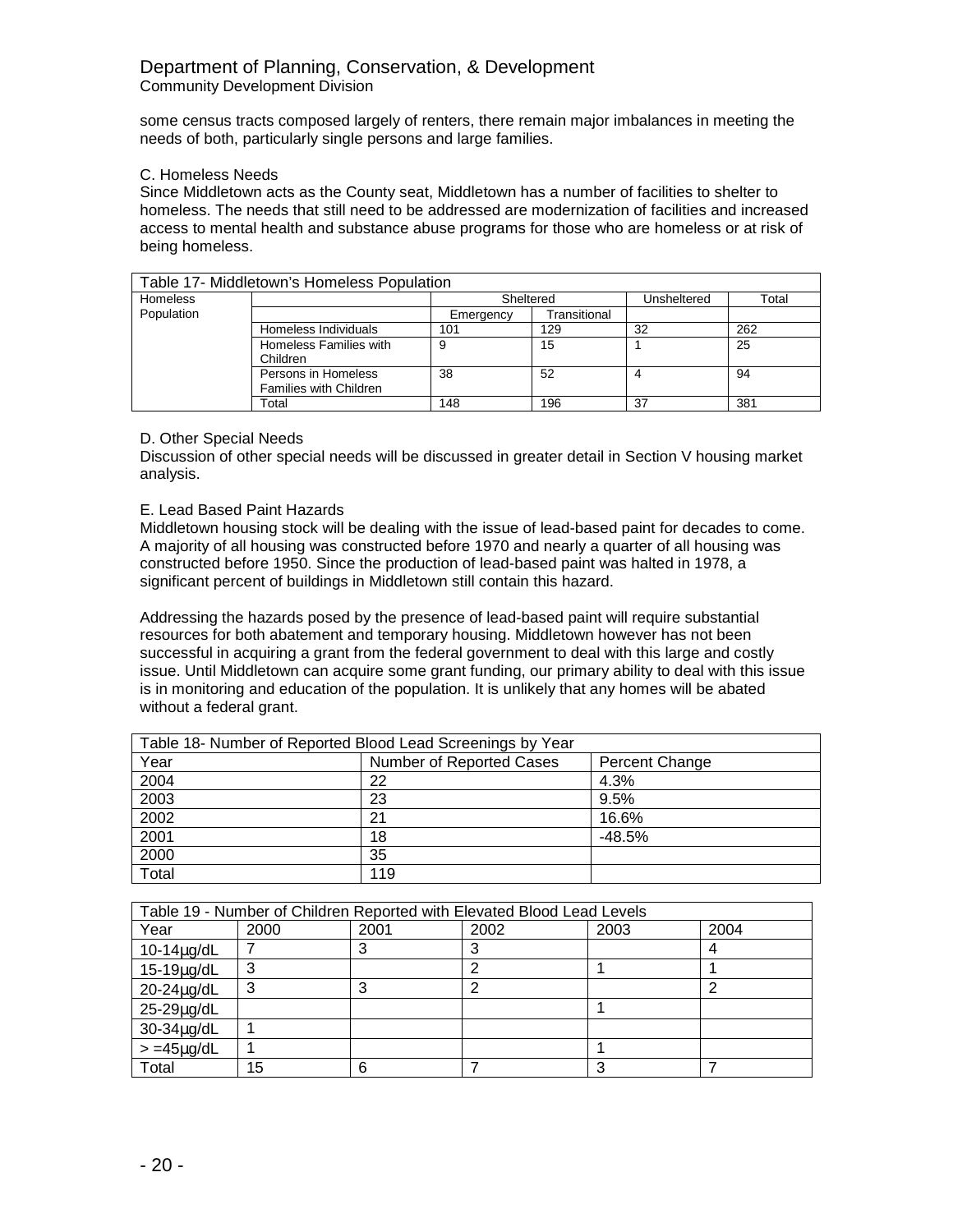## **V. Housing Market Analysis**

#### A. Description of Housing Market

Purchase price homes fell in the early 1990s, and then rose steadily as the decade progressed. Rents have seen an increase over the decade.

#### Definition of Affordable Housing

For purposes of the Consolidated Plan, "affordable housing" refers to housing that costs no more than 30% of a household's yearly gross income. For example, a family of four earning \$ 30,000 per year might find HUD's 2004 rent payment standard for a two-bedroom unit in Middletown of \$827 a month relatively affordable because it would only require 33% of household income. However, a minimum wage worker (\$7.10 per hour) earning \$1,136 per month would not be able to afford that rent at all.

According to HUD, in 2004 affordable rents for the Hartford MSA were \$519 for a studio apartment, \$647 for a one-bedroom apartment, \$827 for a two-bedroom apartment, \$1,037 for a three-bedroom apartment, and \$1,259 for a four-bedroom apartment.

| Table 20 - Population, Housing Units, Vacancy Rate, Occupancy, 1990-2000 |        |        |          |          |  |
|--------------------------------------------------------------------------|--------|--------|----------|----------|--|
| Population and                                                           | 1990   | 2000   | Increase | % Change |  |
| Housing units                                                            |        |        |          |          |  |
| Population                                                               | 42,762 | 45,563 | 2,801    | 6.6%     |  |
| <b>Housing Units</b>                                                     | 18,102 | 19,697 | 1,595    | 8.8%     |  |
| Vacancy                                                                  | 1.281  | 1.143  | (138)    | $-10.8%$ |  |
| Vacancy Rate                                                             | 7.07%  | 5.8%   |          | $-1.27%$ |  |
| <b>Occupied Units</b>                                                    | 16,821 | 18,554 | 1,733    | 10.3%    |  |
| Household Size                                                           | 2.31   | 2.23   | (0.08)   | $-3.4%$  |  |
| Overcrowding                                                             | 250    | 328    | 78       | 31.2%    |  |
| Severe Overcrowding                                                      | 4      | 6      | 2        | 50%      |  |

Housing Prices

A good way to assess the affordability of a community is to compare the incomes of working families to average or median price for purchase or rental of a housing unit.

In 1999, median household income in the city was \$47,162. In that year, nearly

| Table 21 - Middletown Rental Housing Survey by Census Tracts |                  |           |                       |  |  |
|--------------------------------------------------------------|------------------|-----------|-----------------------|--|--|
| Unit Size                                                    | Area             | Rent      | Annual Income to      |  |  |
|                                                              |                  |           | Afford at 30%         |  |  |
| 1 bedroom                                                    | Citywide Average | \$634     | (\$2,112)<br>\$25,344 |  |  |
| 1 bedroom                                                    | 5411             | \$603     | \$25056<br>(\$2,008)  |  |  |
| 1 bedroom                                                    | 5412             | \$475     | \$18,984<br>(\$1,582) |  |  |
| 1 bedroom                                                    | 5413             | \$826     | (\$2,751)<br>\$33,012 |  |  |
| 1 bedroom                                                    | 5414             | \$627     | (\$2,088)<br>\$25,056 |  |  |
| 1 bedroom                                                    | 5415             | \$850     | \$33,972<br>(\$2,831) |  |  |
| 1 bedroom                                                    | 5416             | \$540     | (\$1,799)<br>\$21,588 |  |  |
| 1 bedroom                                                    | 5417             | \$579     | (\$1,929)<br>\$23,148 |  |  |
| 1 bedroom                                                    | 5418             | <b>NA</b> | NA                    |  |  |
| 1 bedroom                                                    | 5419             | \$542     | (\$1,805)<br>\$21,660 |  |  |
| 1 bedroom                                                    | 5420             | \$850     | \$33,972<br>(\$2,831) |  |  |
| 1 bedroom                                                    | 5421             | \$586     | \$23,424<br>(\$1,952) |  |  |
| 1 bedroom                                                    | 5422             | <b>NA</b> | ΝA                    |  |  |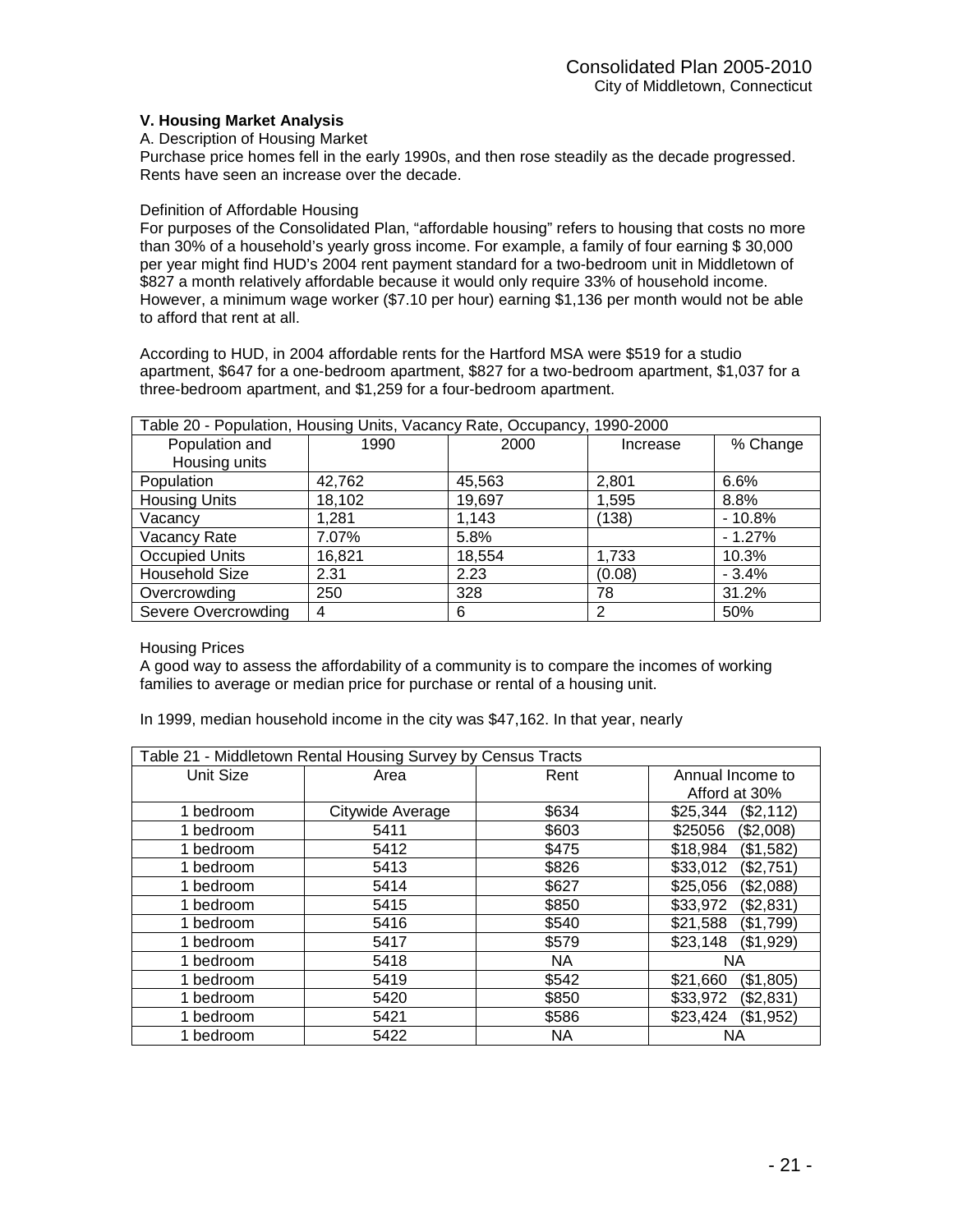| Table 22 - Median Income by Race/Ethnicity in Middletown |          |  |  |  |
|----------------------------------------------------------|----------|--|--|--|
|                                                          |          |  |  |  |
| Citywide                                                 | \$47,162 |  |  |  |
| White                                                    | \$50,621 |  |  |  |
| White, Not Hispanic                                      | \$50,784 |  |  |  |
| African-American                                         | \$34,914 |  |  |  |
| American Indian and Alaska                               | \$7,292  |  |  |  |
| <b>Native</b>                                            |          |  |  |  |
| Asian                                                    | \$45,750 |  |  |  |
| Native Hawaiian and Other                                | \$0      |  |  |  |
| Pacific Islander                                         |          |  |  |  |
| Some Other Race                                          | \$38,047 |  |  |  |
| Two or More Races                                        | \$34,554 |  |  |  |
| Hispanic (Latino)                                        | \$37,096 |  |  |  |

## Geographic Concentrations of Racial/Ethnic Minorities

In Middletown over 80% of the minority and ethnic concentration is located in the downtown of the City, more specifically in the North End. This is also a location of high poverty and unemployment. Furthermore, Middletown also directs a large share of its Community Development Block Grant to assist the residents of this area to address issues of safety, housing, quality of life, job training, and job creation.

## B. Public and Assisted Housing

Table 23 details all the public and assisted housing in the City of Middletown.

| Table 23 - Master List of Specified Affordable Housing in Middletown |                       |                                  |                 |  |
|----------------------------------------------------------------------|-----------------------|----------------------------------|-----------------|--|
| <b>Name</b>                                                          | <b>Type</b>           | Location                         | # Units         |  |
| Elderly                                                              |                       |                                  |                 |  |
| <b>Heritage Commons</b>                                              | Elderly               | 38 Boston Road                   | 28              |  |
| <b>Luther Manor</b>                                                  | Elderly               | 624 Congdon Street               | 45              |  |
| Marino Manor                                                         | Elderly               | 1361 Randolph Road               | 40              |  |
| <b>Newfield Towers</b>                                               | Elderly               | 220 Newfield Street              | 100             |  |
| Old Middletown High                                                  | Elderly/Disabled      | 251 Court Street                 | 69              |  |
| Pond View Apts.                                                      | Elderly/Disabled      | 335 Butternut Street             | 52              |  |
| Sbona Towers                                                         | Elderly               | 40 Broad Street                  | 126             |  |
| Shiloh Manor                                                         | Elderly               | 330 Butternut Street             | 41              |  |
| South Green                                                          | Elderly               | 65 Church Street                 | 125             |  |
| St. Luke's                                                           | Elderly               | 144 Broad Street                 | $\overline{25}$ |  |
| <b>Stoneycrest Towers</b>                                            | Elderly               | 352 Newfield Street              | 100             |  |
|                                                                      |                       | <b>Total Elderly</b>             | 751             |  |
|                                                                      |                       |                                  |                 |  |
| <b>Family/Other</b>                                                  |                       |                                  |                 |  |
| Alder House                                                          | Artist Co-op          | <b>Main Street</b>               | 14              |  |
| <b>Bayberry Crest</b>                                                | Family                | 192 Plaza Drive                  | 152             |  |
| Berlin & Silver Street                                               |                       |                                  | 3               |  |
| Forge Square                                                         |                       | South Main Street                | 81              |  |
| Green Court                                                          | Family                | 11-20 Green Street               | $\overline{4}$  |  |
| <b>Habitat House 1</b>                                               | Family                | 141 Hotchkiss Street             | $\mathbf{1}$    |  |
| <b>Habitat House 2</b>                                               | Family                | 141 Berlin Street                | $\mathbf{1}$    |  |
| Habitat House 3                                                      | Family                | 460 Washington Street            | $\mathbf{1}$    |  |
| Habitat House 4                                                      | Family                | 5 Afton Terrace                  | $\mathbf{1}$    |  |
| <b>Liberty Commons</b>                                               | <b>SH</b>             | 8 Liberty Street                 | 40              |  |
| Maplewood Terrace                                                    | <b>Public Housing</b> | 23 Maplewood Terrace             | 50              |  |
| <b>Meadoway Gardens</b>                                              | Family                | 100 Rose Circle                  | 100             |  |
| Middletown Housing                                                   | Non-Profit Trust      | Military Road                    | 16              |  |
| <b>Moderate Rental</b>                                               |                       | Daddario, Santangelo, Keift Road | 198             |  |
| New Meadows                                                          | Family                | 1 Plaza Drive                    | 191             |  |
| Rockwood Acres                                                       | Family                |                                  | 97              |  |
| Rose Gardens                                                         | Family                | 184 Rose Circle                  | 120             |  |
| <b>Rushwood Center</b>                                               | Family                | 1250 Silver Street               | 18              |  |
| Santangelo Circle                                                    | Family                |                                  | 25              |  |
| <b>Sunset Ridge</b>                                                  |                       |                                  | $\overline{76}$ |  |
| Summer Hill Apts.                                                    | Family                | 716 Bartholomew Road             | 104             |  |
| <b>Traverse Square</b>                                               | Public Housing        | <b>Williams Street</b>           | 60              |  |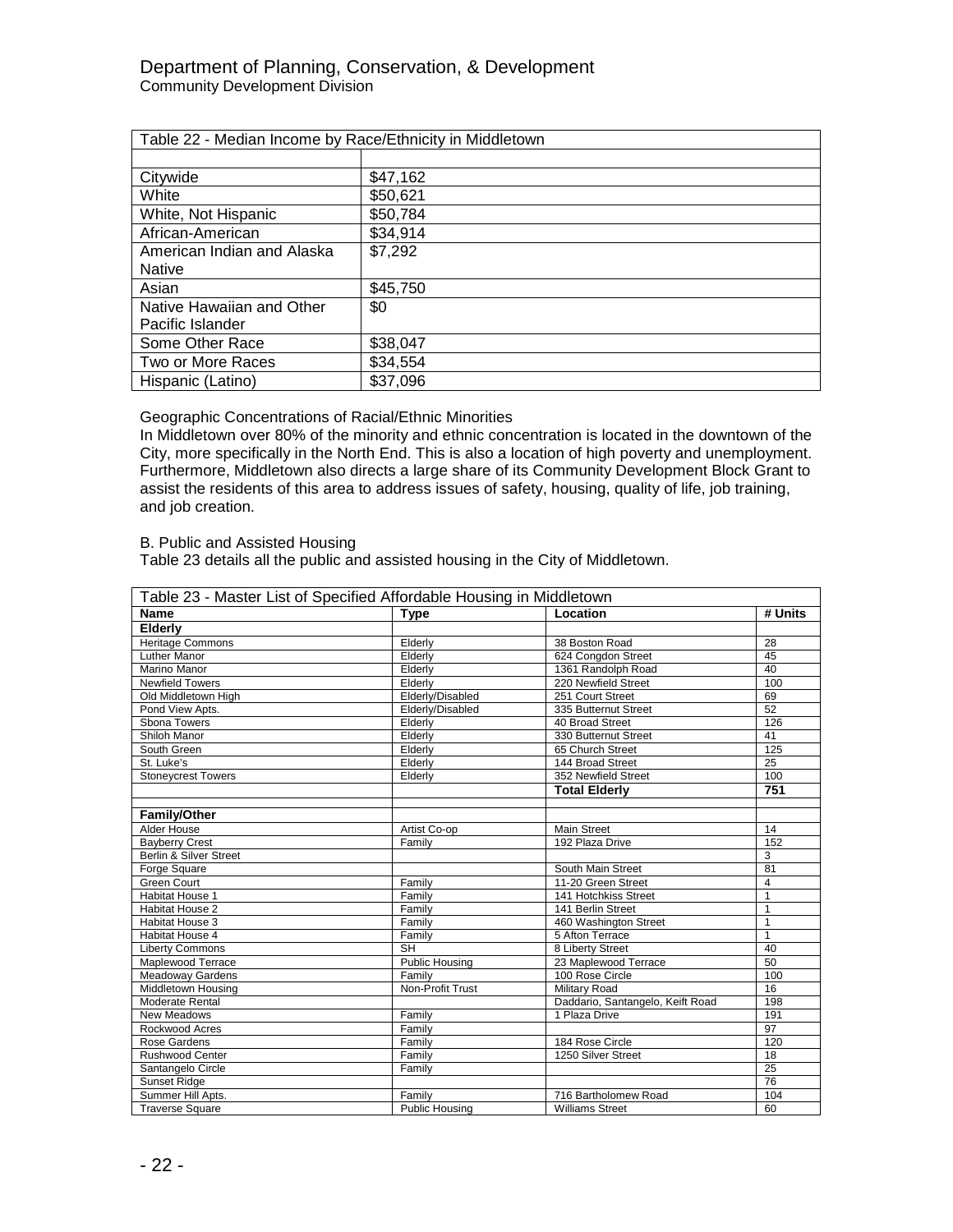## Consolidated Plan 2005-2010 City of Middletown, Connecticut

Madsworth Grove **Family** Family 1 McKenna Drive 45<br>
Westfield 83 Westfield 83 Willowcrest Apts. **Family/Rehab** Stoney Crest Drive 151<sup>1</sup> Woodbury Apts. Family 818 Bartholomew Road 188 Woodrow Wilson **Family** Family **Family** 339 Huntington Hill Avenue 48 YMCA Single Resident 99 Union Street 64 **Total Family 1932 Section 8 Vouchers**  Section 8 Vouchers Scattered 801 **Total Section 8 Vouchers Total Elderly, Family, Section 8 3484 Transitional Living/Shelter**  Family, SP 38-40 Ferry Street 4<br>
Shelter (Beds) 1 Community Health Center 1 Shelter (Beds) 10<br>
Community Health Center 2 Transitional (Beds) 14 Community Health Center 2 Connection Women's and Children Shelter Transitional (Beds) 15 Eddy Shelter Shelter (Beds) 1 Labella Circle 30 Gilead Community Services Beds Beds 14<br>
Green Court/Nehemiah **14**<br>
14 Green Court/Nehemiah 14 Green Court/Nehemiah<br>Rainbow Court Limited Equity Co-op 4 Red Cross Shelter 1 Transitional Scattered 6 Red Cross Shelter 2 Shelter Rushford Center **Half-Way House (Beds)** 1250 Silver Street 20<br>The Sheperd Home **Transitional** 112 Bow Lane 1012 Bow Lane The Sheperd Home Transitional 112 Bow Lane 70 **Total Transitional/Shelter 243 Total All 3727** 

#### C. Homeless Facilities

There are twelve homeless facilities in Middletown. Table 24 details their location and number of units.

| Table 24 - Inventory of Shelters and Transitional Housing in Middletown |                            |                                   |         |  |  |
|-------------------------------------------------------------------------|----------------------------|-----------------------------------|---------|--|--|
| Location<br><b>Name</b><br>Type                                         |                            |                                   | # Units |  |  |
| <b>Transitional Living/Shelter</b>                                      |                            |                                   |         |  |  |
| 38-40 Ferry Street                                                      | Family, SP                 | 38-40 Ferry Street                | 4       |  |  |
| Community Health Center 1                                               | Shelter (Beds)             |                                   | 10      |  |  |
| Community Health Center 2                                               | <b>Transitional (Beds)</b> |                                   | 14      |  |  |
| Connection Women's and Children Shelter                                 | <b>Transitional (Beds)</b> |                                   | 15      |  |  |
| <b>Eddy Shelter</b>                                                     | Shelter (Beds)             | 1 Labella Circle                  | 30      |  |  |
| <b>Gilead Community Services</b>                                        | <b>Beds</b>                |                                   | 14      |  |  |
| Green Court/Nehemiah                                                    | Family, SP (Beds)          | 11-20 Green Street                | 14      |  |  |
| <b>Rainbow Court</b>                                                    | Limited Equity Co-op       |                                   | 4       |  |  |
| Red Cross Shelter 1                                                     | Transitional               | Scattered                         | 6       |  |  |
| Red Cross Shelter 2                                                     | Shelter                    | 118 Daddario Road                 | 42      |  |  |
| <b>Rushford Center</b>                                                  | Half-Way House (Beds)      | 1250 Silver Street                | 20      |  |  |
| The Sheperd Home                                                        | Transitional               | 112 Bow Lane                      | 70      |  |  |
|                                                                         |                            | <b>Total Transitional/Shelter</b> | 243     |  |  |

#### D. Special Need Facilities and Services

There are a number of service providers in Middletown that oversee and manage special needs facilities. The most prominent is the Middletown Senior Center. The Senior Center has become overcrowded and will not keep up with the increase in demand as the baby-boomers move into retirement. They are current seeking sites to construct a new Senior Center. Other service providers include the Rushford Center, The Connection Inc., and Kuhn Employment Opportunities, to name a few.

#### E. Barriers to Affordable Housing

Several of the most critical issues blocking the creation of affordable housing include:

- Current available financial resources are insufficient to address affordable housing and community development needs.
- Housing units with supportive services are lacking especially for the homeless, frail elderly, mobility impaired, and other special needs populations.
- Many city residents face insufficient income and high cost of living.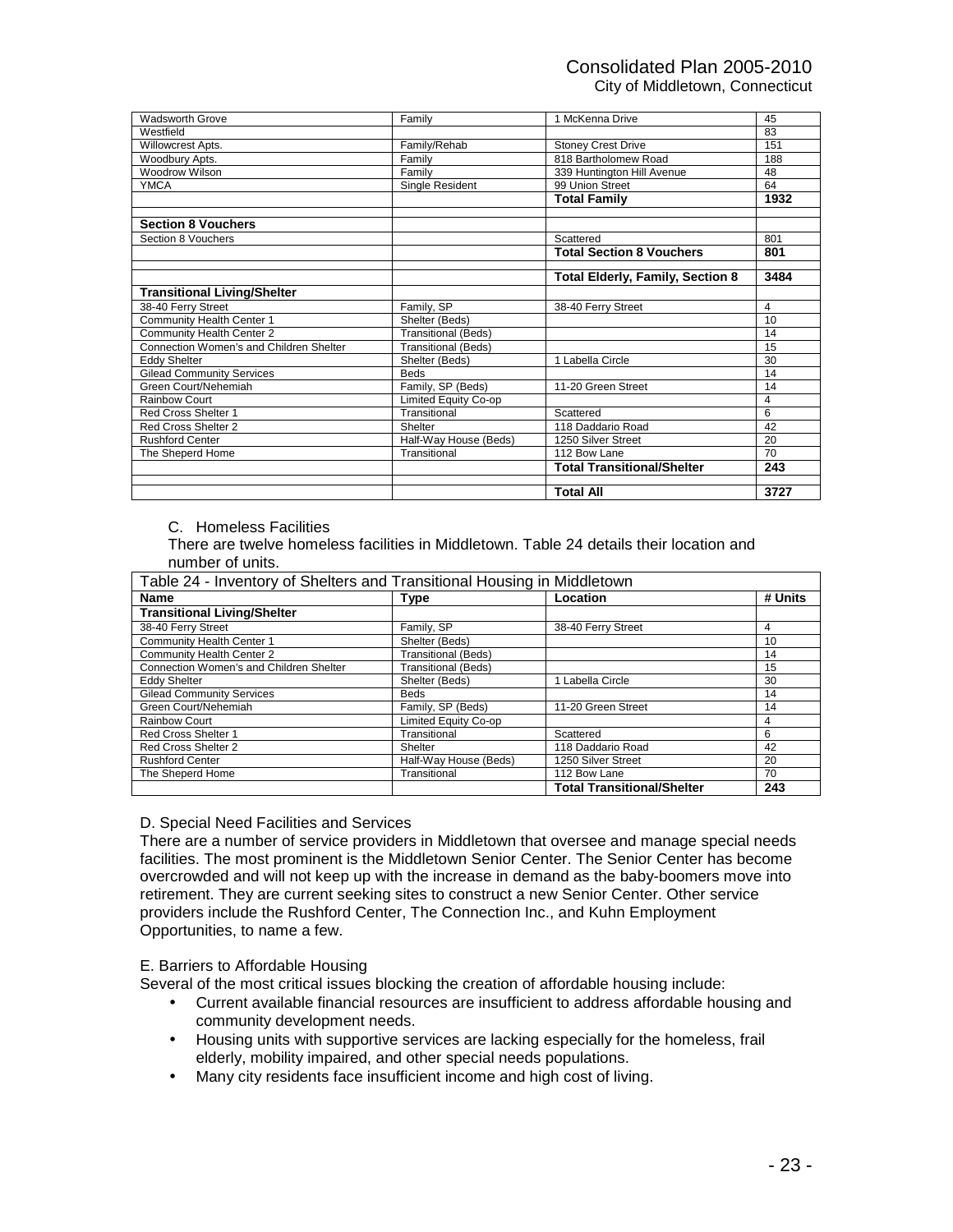## Department of Planning, Conservation, & Development

Community Development Division

- The City housing stock has an average age of nearly 40 years, and there are many units in poor condition that they are a hazard to their occupants.
- Housing Discrimination
- The federally established rents for Section 8, do not meet the need and holders of Section 8 voucher cannot find landlords who will rent to them.

This section examines those factors that may serve as barriers to construction of new affordable housing.

## Cost Burden

The City of Middletown's low-income working families are facing difficulties in housing affordability due to the growing gap between wages and housing costs. To afford a two-bedroom apartment renting at \$850 per month, a worker would have to earn \$16.34 per hour. A worker earning the Connecticut minimum wage of \$7.10 would have to work over 92 hours a week to keep within 30% of income.

The federal government considers a housing unit affordable for lower-income families if the household pays no more than 30% of income for rent. Households paying between 31% and 50% of their incomes for rent are considered burdened and those paying more than 50% of their incomes for rent are considered severely cost burdened.

Data from the 2000 Census shows that 31.1% of all renter households in the City are paying more than 30% of their incomes for rent. There are 1,639 renter households (18% of all renters) paying between 31% and 50% of their incomes for rent and 1,162 renter households (18% of all renters) paying 51% or more of their incomes for rent.

The 2000 Census also breaks down cost burden by income group. In 1999, 69.5% all renters earning less than \$20,000(34% of 1999 median income of \$59,600 per year) paid more than 30% of their incomes for rent.

Data in Table below show that 69% of renter households earning less than \$10,000 a year and 70.1% of renter households with incomes between \$10,000 and \$19,999 per year , paid 30% or more of their incomes for rent. The total number of cost burdened household in these two incomes groups was 1,721 and there were another 1,080 households earning between \$20,000 and \$34,999 per year overpaying as well.

| Table 25 - Households Paying 30% or More of their Incomes for Rent |          |                   |                            |  |  |
|--------------------------------------------------------------------|----------|-------------------|----------------------------|--|--|
| Income Level                                                       | # Paying | % of Income Group | % of All Renter Households |  |  |
|                                                                    | $>30\%$  | $>30\%$           | $>35\%$                    |  |  |
| Less than                                                          | 682      | 69%               |                            |  |  |
| \$10,000                                                           |          |                   |                            |  |  |
| \$10,000 to                                                        | 1,039    | 70.1%             |                            |  |  |
| \$19,999                                                           |          |                   |                            |  |  |
| \$20,000 to                                                        | 866      | 44.3%             |                            |  |  |
| \$34,999                                                           |          |                   |                            |  |  |
| \$35,000 or                                                        | 214      | 4.6%              |                            |  |  |
| more                                                               |          |                   |                            |  |  |
| Total                                                              | 2,801    |                   | 31.1%                      |  |  |
| Overpaying                                                         |          |                   |                            |  |  |
| All Renter                                                         | 9,004    |                   |                            |  |  |
| Households                                                         |          |                   |                            |  |  |

Substandard Housing Conditions

Substandard housing is defined as structurally unsound, violates the City's building codes, is overcrowded, has incomplete plumbing, or does not meet the Section 8 Existing Housing Quality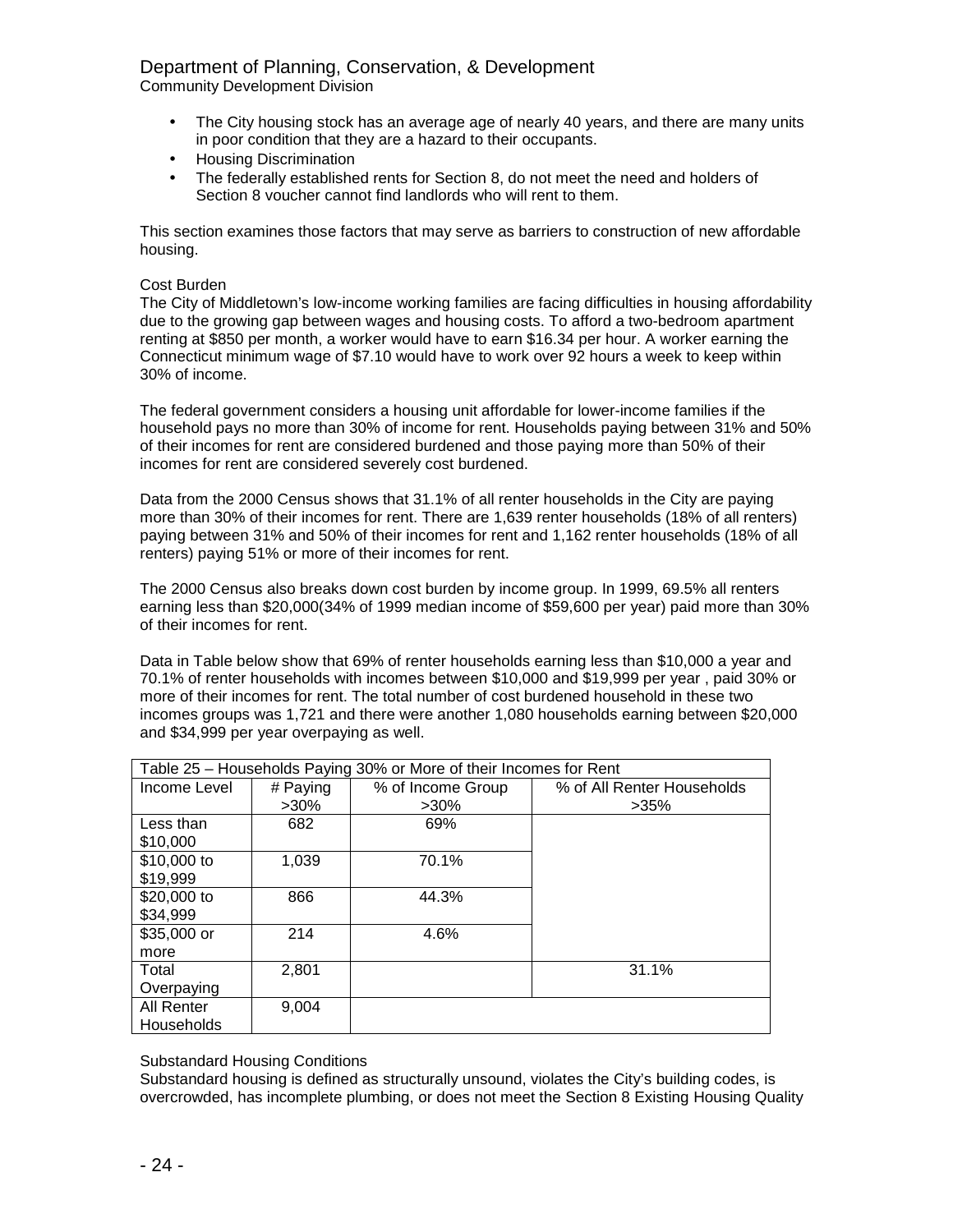Standards. Substandard housing which is suitable for rehabilitation is defined as housing which, in its current condition, has deficiencies ranging from minor violations of the City building codes to major health and/or safety violations, which, nevertheless, can be economically remedied. Older rental housing in low-income neighborhoods is more likely to be in poor condition than newer housing and housing in higher income areas, but substandard housing can be found in any neighborhood where the property owner does not adequately invest in property maintenance.

## Age of Housing Stock

The average age of all owner-occupied housing in the City is 39 years. The average age of all renter-occupied housing in the City is 34 years. Older housing stock can be found in the downtown and North End of Middletown with the average age being over 50 years, and many structures being older than 100 years. A majority of all housing was constructed before 1970 and nearly a quarter of all housing was constructed before 1950.

|        | Table 26 - City of Middletown Median Age of Renter Occupied Housing by Census Tract 2000 |      |      |      |      |      |      |      |      |      |      |      |      |
|--------|------------------------------------------------------------------------------------------|------|------|------|------|------|------|------|------|------|------|------|------|
| Census | City                                                                                     | 5411 | 5412 | 5413 | 5414 | 5415 | 5416 | 5417 | 5418 | 5419 | 5420 | 5421 | 5422 |
| Tract  |                                                                                          |      |      |      |      |      |      |      |      |      |      |      |      |
| Median | 1970                                                                                     | 1941 | 1971 | 1985 | 1972 | 1940 | 1940 | 1953 | 1965 | 1972 | 1943 | 1956 | 1978 |
| Year   |                                                                                          |      |      |      |      |      |      |      |      |      |      |      |      |
| %      | 20.1                                                                                     | 48.4 | 7.5  | 1.9  | 4.2  | 55.8 | 50.4 | 35   |      | 3.9  | 44.5 | 15.7 | 14   |
| before |                                                                                          |      |      |      |      |      |      |      |      |      |      |      |      |
| 1939   |                                                                                          |      |      |      |      |      |      |      |      |      |      |      |      |

## Code Enforcement

To ensure that the City's rental housing units comply with health and safety codes, the City's Department of Health, Building Department, Fire Department, and the Department of Planning, Conservation and Development inspect and issue violation notices to those landlords who are not properly maintaining there rental properties. Most complaints are inspected within one business day, and most violations are corrected within 30 days, often sooner.

The City's departments responsible for inspection have coordinated efforts to inspect and resolve problems with housing in the North End.

#### F. Fair Housing

In 2001, more than 89 housing discrimination complaints alleging violations of federal, state, and local Fair Housing Laws were filed with the City's Department Human Relations. The majority of the complaints relate to Landlord and Tenant rights (40%). Health, Safety, Maintenance and Noise Problems was the cause of the second highest number of complaints (32%). Followed up with a tie between Security Deposits complaints (10%) and Rent Increases/Fair Rents complaints (10%), with all other types comprising the small number of complaints (8%).

Complaints from renters included allusions to the following problems:

- Notice to Quit and Eviction Process. Individual rights and overview of process,
- Rent increases and fixed income issues,
- Security Deposit issues related to return of funds and interest,
- Transitional living to affordable housing in a decent area,
- Available funds for Security Deposit and Fuel Assistance,
- Complaints regarding maintenance; leaking ceilings, non-functional appliances, etc.,
- No Lease Agreement living arrangement issues
- Reasonable accommodation for person with disabilities.

As for the homeownership market, a perceived impediment often voiced is that minorities are only shown housing in certain parts of the community. Also, there are those locational limitations that are a matter of affordability and socioeconomic exclusion in some portions of the City. Others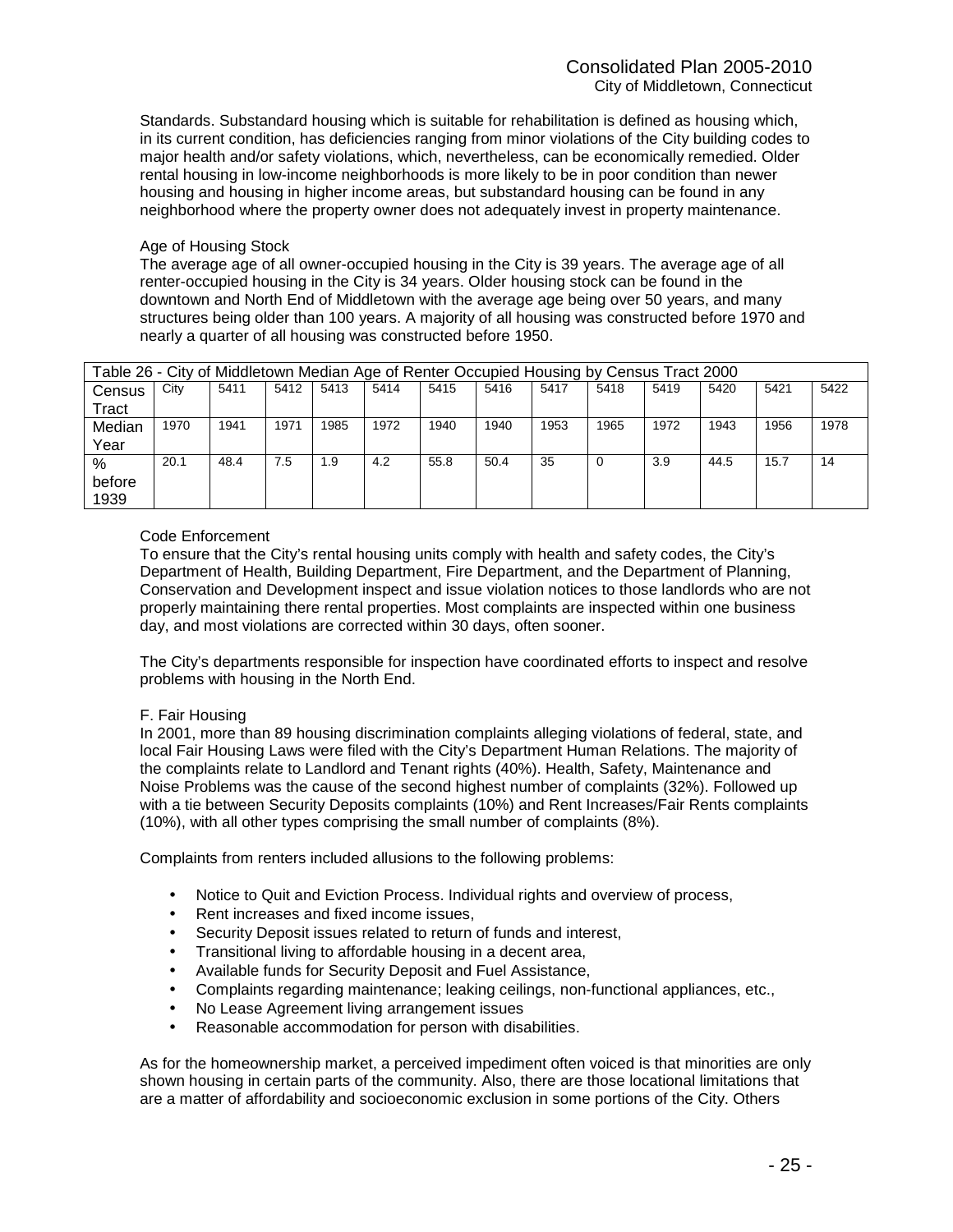## Department of Planning, Conservation, & Development Community Development Division

from within the minority community claim that parts of Middletown have a "bad reputation." Minorities who can afford housing or rental opportunities don't choose to live in those sections. Some of the problems associated with first time homeowners being denied opportunities include the following:

- Source of income discrimination
- Lack of housing subsidies precluding movement into nicer neighborhoods
- Past credit problems which may have nothing to do with current ability to pay
- The cost of new housing which is unfair to the "masses" and, concurrently, the obsolescence of the old "25% rule" which now necessitates 50 - 60% of gross income being put to housing costs
- A new generation of home buyers with no sweat equity skills who have grown up in apartments
- Economic downturn and the loss of income through downsizing and the elimination of overtime checks which were relied upon for living expenses
- The inability of first time buyers to save for down payment and closing costs
- The banking community's response in the late 1980's to scrutinizing buyers' credit histories.

## Analysis of Impediments

A majority of all calls received relate to Landlord and Tenant Rights. Callers receive consultation on their rights and/or are referred to the appropriate agency (e.g., the Red Cross or other social services agencies) for assistance. Alternatively, they may be referred to the Statewide Legal Services of Connecticut, if legal aid is required. Local complaints are generally resolved by directly contacting the landlord or other agencies.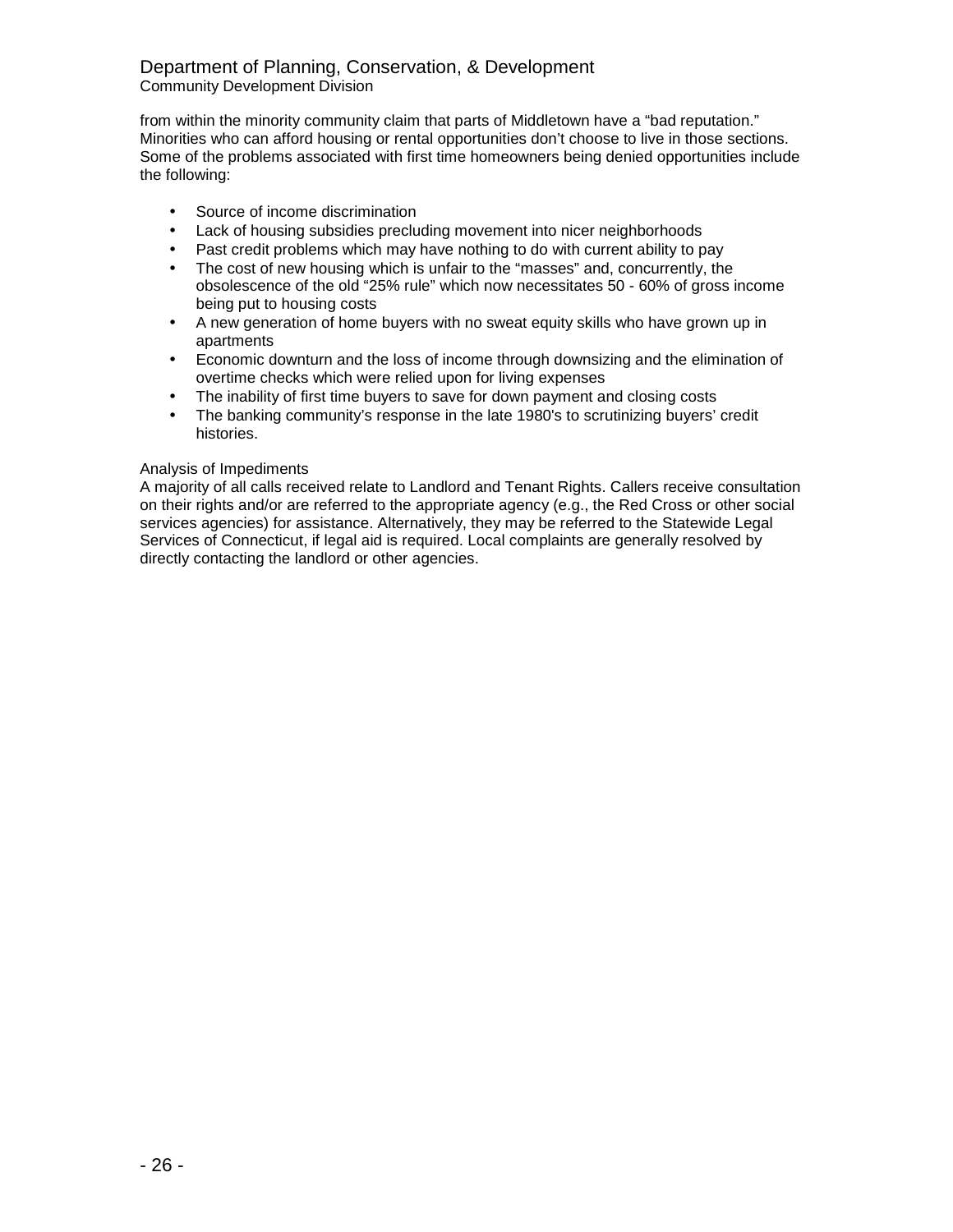## **VI. Strategic Plan**

## A. Priorities and Objectives

This section of the Consolidated Plan describes the City's overall housing, homeless, community, and economic development strategies over the next five years. The strategic plan demonstrates the interrelationship between housing and community development needs, integrating the use of HUD funds. The strategic plan also identifies activities or programs that expand economic opportunities through entrepreneurial and employment efforts that focus on creation of jobs. Specifically the Plan identifies:

- Priorities for allocating Consolidated Plan funds geographically and among priority needs within the city as described in the priority needs table.
- The basis for assigning funding priorities given to each category of priority need (HUD Table 2);
- Identification of obstacles to meeting underserved needs;
- Summarize priorities and specific objectives and explain how funds expected to be available will be used to address identified needs;
- Identify proposed accomplishments the city hopes to achieve in quantitative terms over the next five years.

Over the past year the City of Middletown has conducted extensive research, solicited public input through surveys and public hearings, conferred with various local and state agencies to determine the ranking of priorities and the development of strategies.

The Citizens' Advisory Committee has identified priorities for the targeting and expenditure of Consolidated Plan resources, and developed strategies to achieve them:

## **Priority One: Address persistent and chronic problems with the City's North End**

- Build upon and expand successful programs to address crime, trash, and nuisance properties.
- Promote innovate programs to deter criminal activity.
- Create effective and innovative neighborhood programs to address the North End needs.
- Invest in projects that will provide a measurable improvement in the quality of life in the neighborhood.
- Increase median incomes in the area.
- Remove the stigma for those living in the area and instill a sense of community pride.

#### **Priority Two: Increase access to affordable and decent Housing**

- Expand home ownership programs in low- to moderate-incomes areas.
- Alleviate substandard housing conditions.
- Reduce barriers to affordable rental housing and home ownership.
- Provide opportunities and access to all housing needs in the city, such as affordability needs, sensory needs, accessibility needs, etc.

#### **Priority Three: Promote and Improve Middletown's Economic Opportunities and Labor Force**

- Foster small business formation and retention and create new jobs and industries.
- Provide access to quality job training resources and employment placements programs.
- Provide the opportunity for advancement through adult education.

## **Priority Four: Protect and Assist the City's Current Special Needs Population**

• Provide a variety of housing types and supportive services for the city's special needs residents.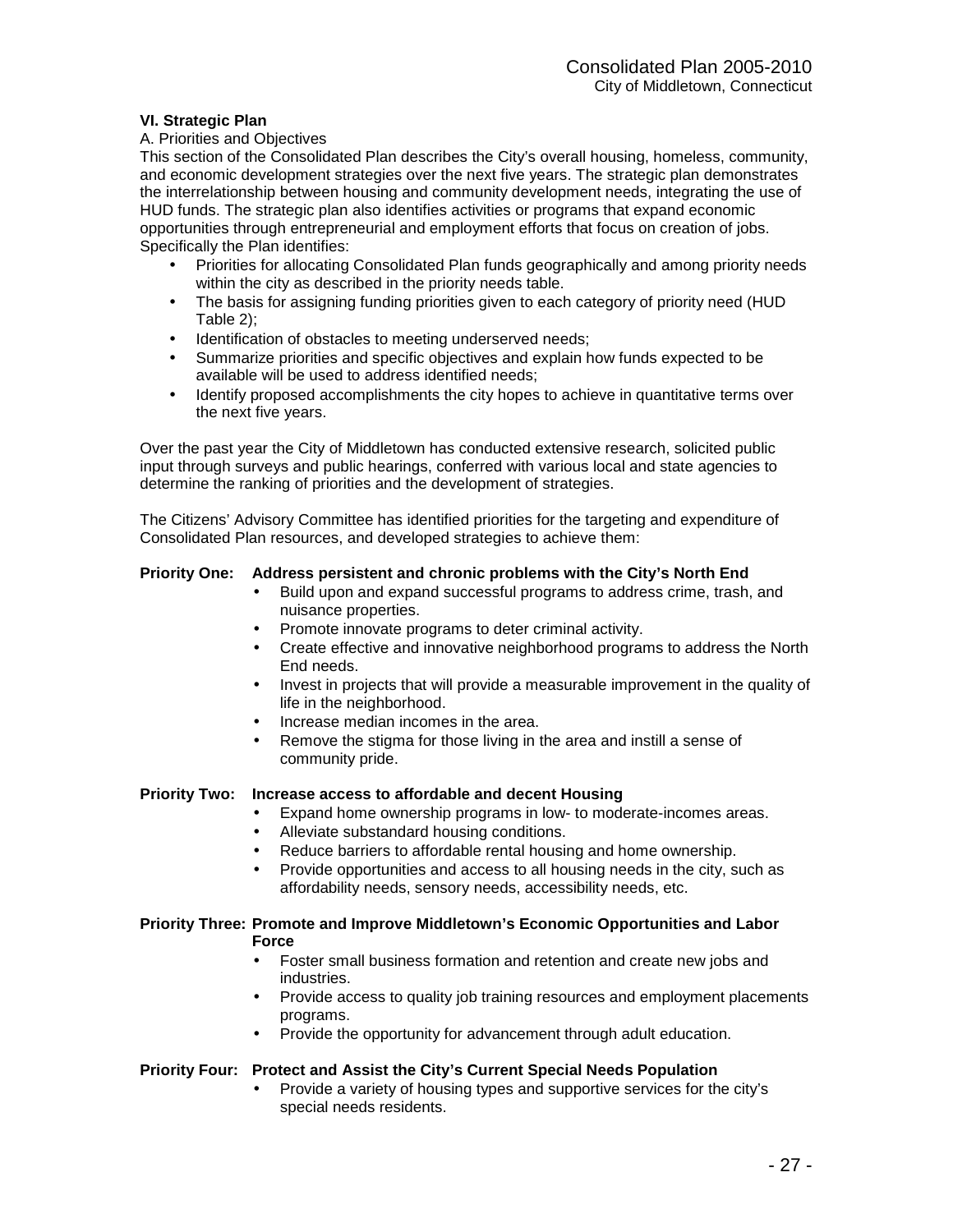- - Provide needed social, economic, educational and health services.
	- Ensure that all have access to facilities and resources made available to City residents.

## **Priority Five: Improve Quality of Life for all of Middletown's residents**

- Foster programs that can improve educational enrichment.
- Support activities that can improve residents' access to resources that can improve their lives.

The Citizens' Advisory Committee has developed the following strategies to address the priorities. The strategies are separated by HUD categories of affordable housing, homelessness, other special needs, non-housing community development, barriers to affordable housing, lead-based paint hazards, and anti-poverty strategy. Also included in the following tables are performance measures for each activity or group of activities. Performance measures will only be applied to an activity that actually receives and expends Community Development Block Grant funds. HUD hopes that performance measures will determine the impact the CDBG program has on a community as a whole, instead of focusing on what was actually produced by any activity.

## B. Affordable Housing

1. **Affordable Rental Housing**-Increase the availability of decent, safe and affordable housing.

| Strategy                                                                                                        | Resources                              | <b>Benchmarks</b> |
|-----------------------------------------------------------------------------------------------------------------|----------------------------------------|-------------------|
| Support the redevelopment of downtown areas and                                                                 | <b>CDBG</b>                            | 1 space per year  |
| the construction of and/or conversion of alternative                                                            | <b>Private Development</b>             |                   |
| space into affordable rental housing.                                                                           | Tax Incentives                         |                   |
|                                                                                                                 | <b>Housing Development Zone Grants</b> |                   |
|                                                                                                                 | <b>CHFA</b>                            |                   |
|                                                                                                                 | Low Income Housing Tax Credits         |                   |
|                                                                                                                 | <b>DECD</b>                            |                   |
|                                                                                                                 | Meriden-Middletown HOME Consortium     |                   |
|                                                                                                                 | <b>Foundation Grants</b>               |                   |
| Support the expansion of Rehabilitation Loan                                                                    | Residential Rehab Loans                | 5 loans per year  |
| program to include conversion of upper story floors                                                             | CDBG                                   |                   |
| of Main Street buildings for residential affordable                                                             | <b>CDBG-Revolving funds</b>            |                   |
| use and market rate housing.                                                                                    | <b>Private Development</b>             |                   |
|                                                                                                                 | CT Trust for Historic Preservation     |                   |
|                                                                                                                 | <b>Foundation Grants</b>               |                   |
| Performance Measure 1- See an increase in the number of affordable units or maintenance of affordable units, in |                                        |                   |
| Middletown as a whole.                                                                                          |                                        |                   |

#### 2. **Fair Housing**- Ensure equal opportunity in housing for all Americans.

| Strategy                                                                                                                                                                                                                      | Resources                    | <b>Benchmarks</b> |
|-------------------------------------------------------------------------------------------------------------------------------------------------------------------------------------------------------------------------------|------------------------------|-------------------|
| Continue to actively support the involvement of<br>housing activists with the Human Relations staff to<br>unilaterally and expeditiously deal with inquires.<br>complaints, and reduce the barriers to affordable<br>housing. | <b>Human Relations Staff</b> | Ongoing           |
| Performance Measure- NA                                                                                                                                                                                                       |                              |                   |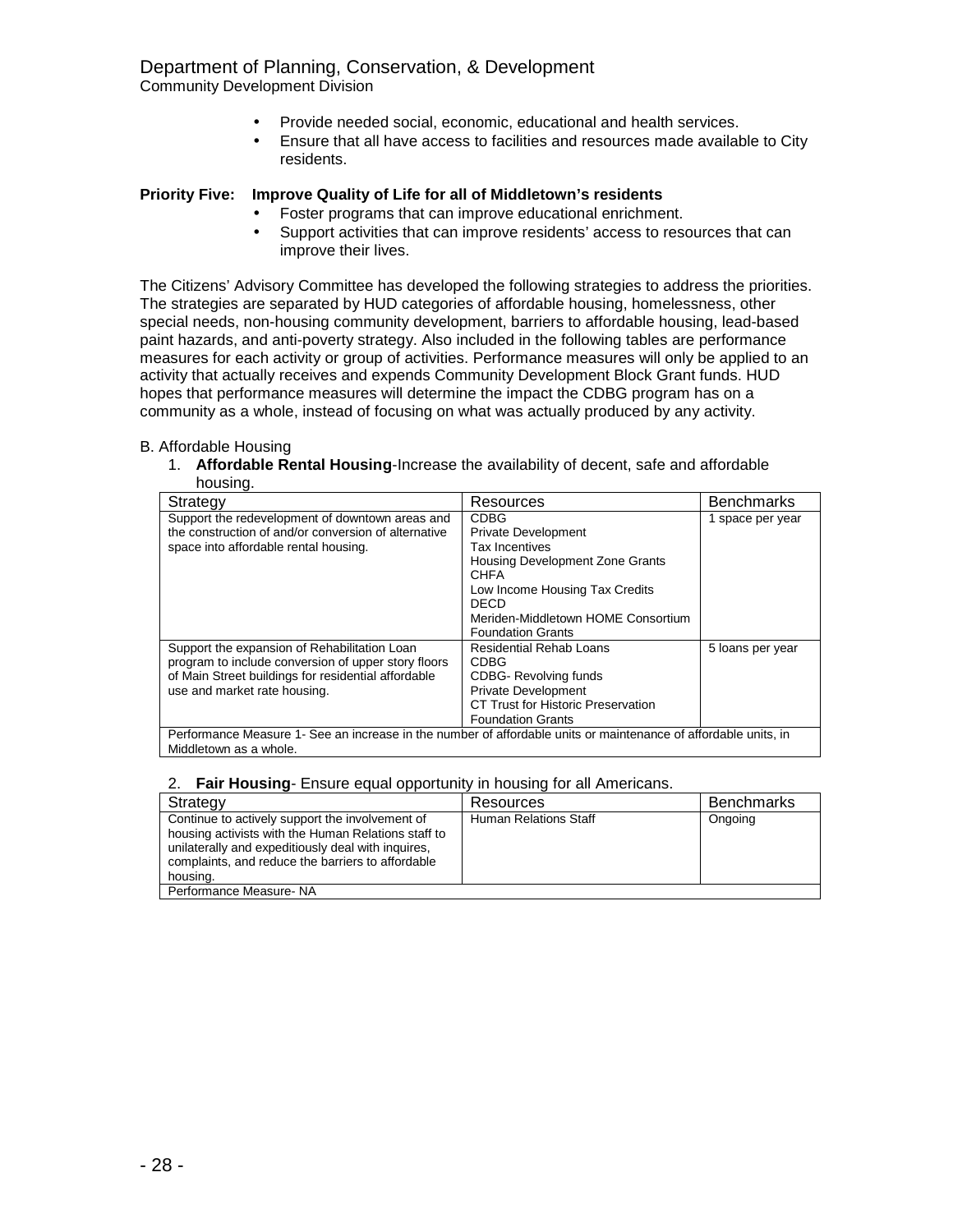3. **Homeownership**- Assist families in progressing towards economic self sufficiency, self respect and homeownership.

| Strategy                                                                         | Resources                               | <b>Benchmarks</b> |
|----------------------------------------------------------------------------------|-----------------------------------------|-------------------|
| Continue to support the Down Payment Assistance                                  | <b>CDBG</b>                             | 3 loans per year  |
| Loan and Closing Cost Grant program to educate                                   | <b>CDBG-Revolving Fund</b>              |                   |
| low-income residents to become homeowners and                                    | Local Banks                             |                   |
| offer low interest loans and grants through the                                  | <b>CHFA</b>                             |                   |
| Community Development Block Grant funds.                                         | <b>Foundation Grants</b>                |                   |
| Continue to support groups that provide                                          | <b>CDBG</b>                             | Support North End |
| opportunities for low-income Middletown residents                                | Tax incentives                          | Project           |
| to become homeowners                                                             | <b>CHFA</b>                             |                   |
|                                                                                  | Habitat for Humanity                    |                   |
|                                                                                  | Volunteers                              |                   |
|                                                                                  | In-Kind City contributions (waive fees) |                   |
|                                                                                  | Donated land                            |                   |
|                                                                                  | <b>Foundation Grants</b>                |                   |
| Partner with Banks to offer favorable loans to first-                            | <b>CDBG</b>                             |                   |
| time low-and moderate income home buyers that                                    | <b>CDBG-Revolving Fund</b>              |                   |
| are secured with loan quarantees or subsidies to                                 | Local Banks                             |                   |
| reduce the interest.                                                             | <b>CHFA</b>                             |                   |
|                                                                                  | <b>Foundation Grants</b>                |                   |
| Performance Measure 2- Survey participants prior and post program participation. |                                         |                   |

#### 4. **Housing Rehabilitation of Owner-Occupied and Rental Properties**- Improve the quality of existing housing.

| Strategy                                            | Resources                | <b>Benchmarks</b> |
|-----------------------------------------------------|--------------------------|-------------------|
| Continue to use the Residential Rehabilitation Loan | <b>CDBG</b>              | 5 loans per year  |
| program to benefit low-income residents by          | CDBG- Revolving Loan     |                   |
| rehabilitating the buildings in which they reside.  | <b>Foundation Grants</b> |                   |
| Performance Measure-NA                              |                          |                   |

5. **Supportive Housing**- Promote housing for those with special needs so they can live with the resources they require with dignity and respect as well as be fully integrated with the Middletown community.

| Strategy                                                                                                                       | Resources                                                                                                                                                                                                                                                                                                                                                                                                                                                                                                  | <b>Benchmarks</b> |
|--------------------------------------------------------------------------------------------------------------------------------|------------------------------------------------------------------------------------------------------------------------------------------------------------------------------------------------------------------------------------------------------------------------------------------------------------------------------------------------------------------------------------------------------------------------------------------------------------------------------------------------------------|-------------------|
| Continue to support the rehabilitation of properties<br>acquired or currently owned by groups providing<br>supportive housing. | <b>Supportive Housing Coalition</b><br>Nehemiah Housing<br>The Connection Inc.<br>United Way of Middlesex County<br>Shepherd Home<br><b>Liberty Commons</b><br><b>Mercy Housing Corps</b><br>Middletown Region Community<br><b>Reinvestment Committee</b><br><b>HUD Continuum of Care Homeless</b><br>Assistance Grant<br>Department of Mental Health and<br><b>Addiction Services</b><br>Department of Social Services Section<br>8<br>Middletown Housing Authority Section 8<br><b>Foundation Grants</b> |                   |
| Performance Measure-NA                                                                                                         |                                                                                                                                                                                                                                                                                                                                                                                                                                                                                                            |                   |

## C. Homelessness

Since 2001, the Administration established a goal to end chronic homelessness by 2012 by encouraging collaborations at the local level, and awarded grants to support innovative strategies in 16 communities. Already 41 States have created interagency councils to combat homelessness and 80 cities and counties have agreed to develop 10-year plans; and Developed a comprehensive proposal to simplify the home buying process, make it easier to shop for the best-priced mortgage, and reduce closing costs. About 33 thousand homeless people live in Connecticut. Only about half show up in the shelter system. The other half live in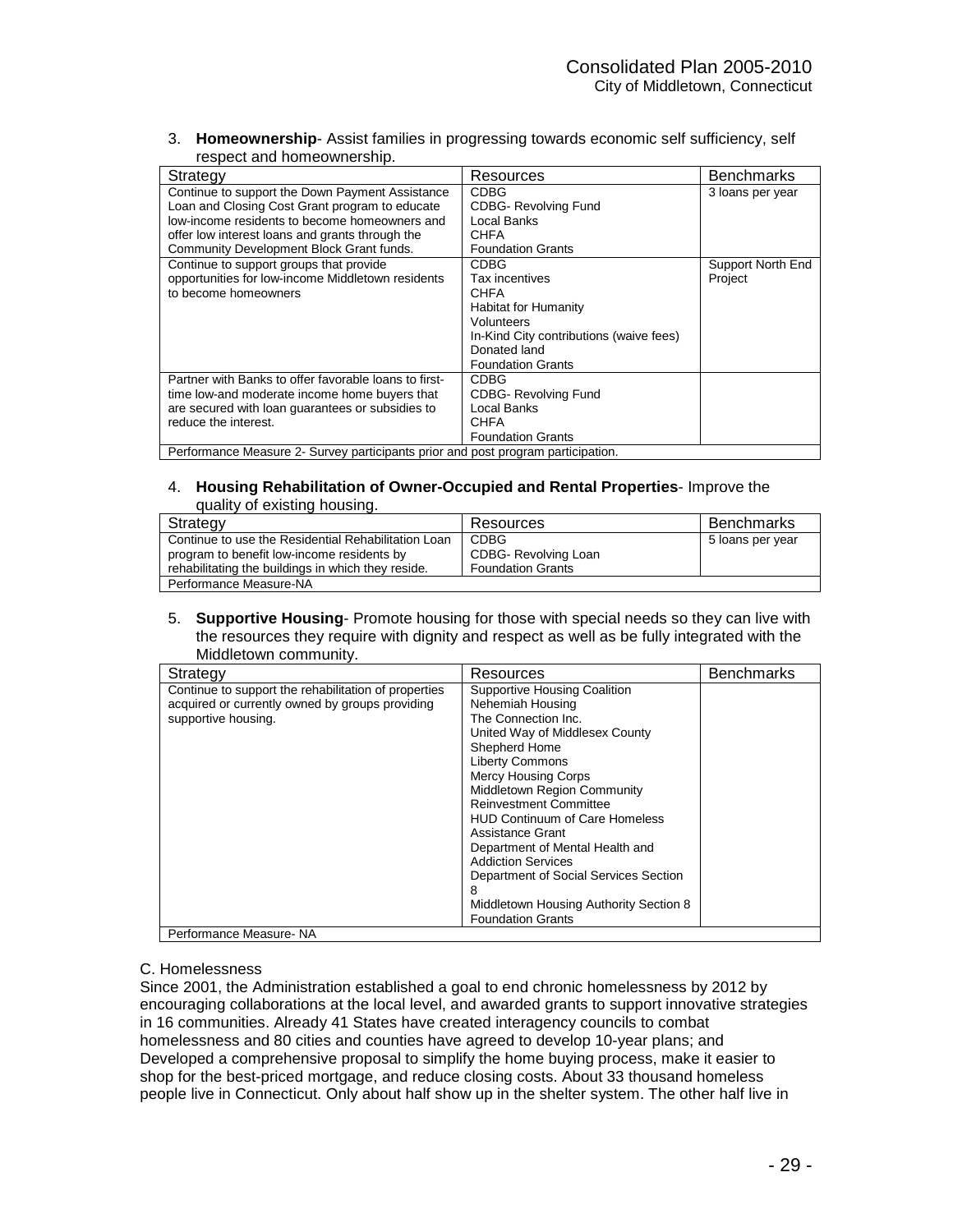## Department of Planning, Conservation, & Development Community Development Division

abandoned buildings, cars, with family or friends going from place to place. In Middletown 406 people have been identified as homeless, 33% of which are children. The Supportive Housing Coalition and the Continuum of Care are composed of many local agencies that spearhead the main effort to eliminate chronic homelessness in Middletown and Middlesex County. The City of Middletown looks to supporting this effort and allocating Community Development Block Grant funds where they can assist in this effort.

1. **Continuum of Care**- Maintain a strong, multi-agency collaborative Continuum of Care system that shelters the homeless and provides support services directed at helping them achieve long-term stability and independence.

| Strategy                                                                 | Resources                        | <b>Benchmarks</b> |  |
|--------------------------------------------------------------------------|----------------------------------|-------------------|--|
| Engage chronic homeless clients, developing trust                        | <b>Community Health Center</b>   | Ongoing           |  |
| and establishing relationships from which client can                     | Homeless Outreach Team           |                   |  |
| make healthier lifestyle choices                                         | <b>River Valley Services</b>     |                   |  |
|                                                                          | United Way                       |                   |  |
| Conduct a community education effort with                                | <b>Community Health Center</b>   | Ongoing           |  |
| emphasis on available outreach services and on                           | Homeless Outreach Team           |                   |  |
| linking the need for permanent housing to end                            | <b>River Valley Services</b>     |                   |  |
| chronic homelessness.                                                    | United Way                       |                   |  |
| Develop permanent supportive housing for chronic                         | Nehemiah Housing                 |                   |  |
| homeless population                                                      | Connection                       |                   |  |
|                                                                          | St. Vincent DePaul               |                   |  |
| Develop tracking system for the community to                             | United Way-HMIS Committee        | Ongoing           |  |
| accurately identify the chronic homeless population                      | United Way - Homeless Count      |                   |  |
| & their needs and communicate data and strategies                        | Committee                        |                   |  |
| to public                                                                |                                  |                   |  |
| Ensure that mainstream services reach the                                | United Way- Mainstream Committee |                   |  |
| homeless population                                                      |                                  |                   |  |
| Performance Measure 3- Reduction in the number of homeless in Middletown |                                  |                   |  |

#### D. Other Special Needs

#### 1. **Elderly and Frail Elderly**- Foster independent living for Middletown's elderly population

| Strategy                                                                                                                                          | Resources                                                                                                                                                              | <b>Benchmarks</b> |
|---------------------------------------------------------------------------------------------------------------------------------------------------|------------------------------------------------------------------------------------------------------------------------------------------------------------------------|-------------------|
| Support elderly housing especially for those with<br>special needs such as economic needs, sensory<br>impairment needs, accessibility needs, etc. | Federal Housing funds<br>State Housing funds<br>CDBG funding<br>Middletown Housing Authority funding<br><b>Private Developer resources</b><br><b>Foundation Grants</b> | 16 units          |
| Performance Measure-NA                                                                                                                            |                                                                                                                                                                        |                   |

#### 2. **People With Disabilities**- Foster independent living for those with disabilities by providing affordable housing options and supportive services to live in the community.

| providing anordable neading options and cappentre corricos to irre in the community.         |                          |                   |
|----------------------------------------------------------------------------------------------|--------------------------|-------------------|
| Strategy                                                                                     | Resources                | <b>Benchmarks</b> |
| Provide gap financing for property owners or                                                 | Local service agencies   |                   |
| landlords rehabilitating their buildings to come up to                                       | CDBG funding             |                   |
| ADA code.                                                                                    | <b>Foundation Grants</b> |                   |
| Performance Measure 4- Increase in the number of disabled living in ADA homes or apartments. |                          |                   |

#### 3. **People with HIV/AIDS and their Families**- Provide a continuum of supportive services for people with HIV/AIDS and their families within Middletown.

| Strategy                                                                       | Resources                | Benchmarks |
|--------------------------------------------------------------------------------|--------------------------|------------|
| Support access to Housing for those with HIV/AIDS                              | <b>Foundation Grants</b> |            |
| Performance Measure- Survey participants prior and post program participation. |                          |            |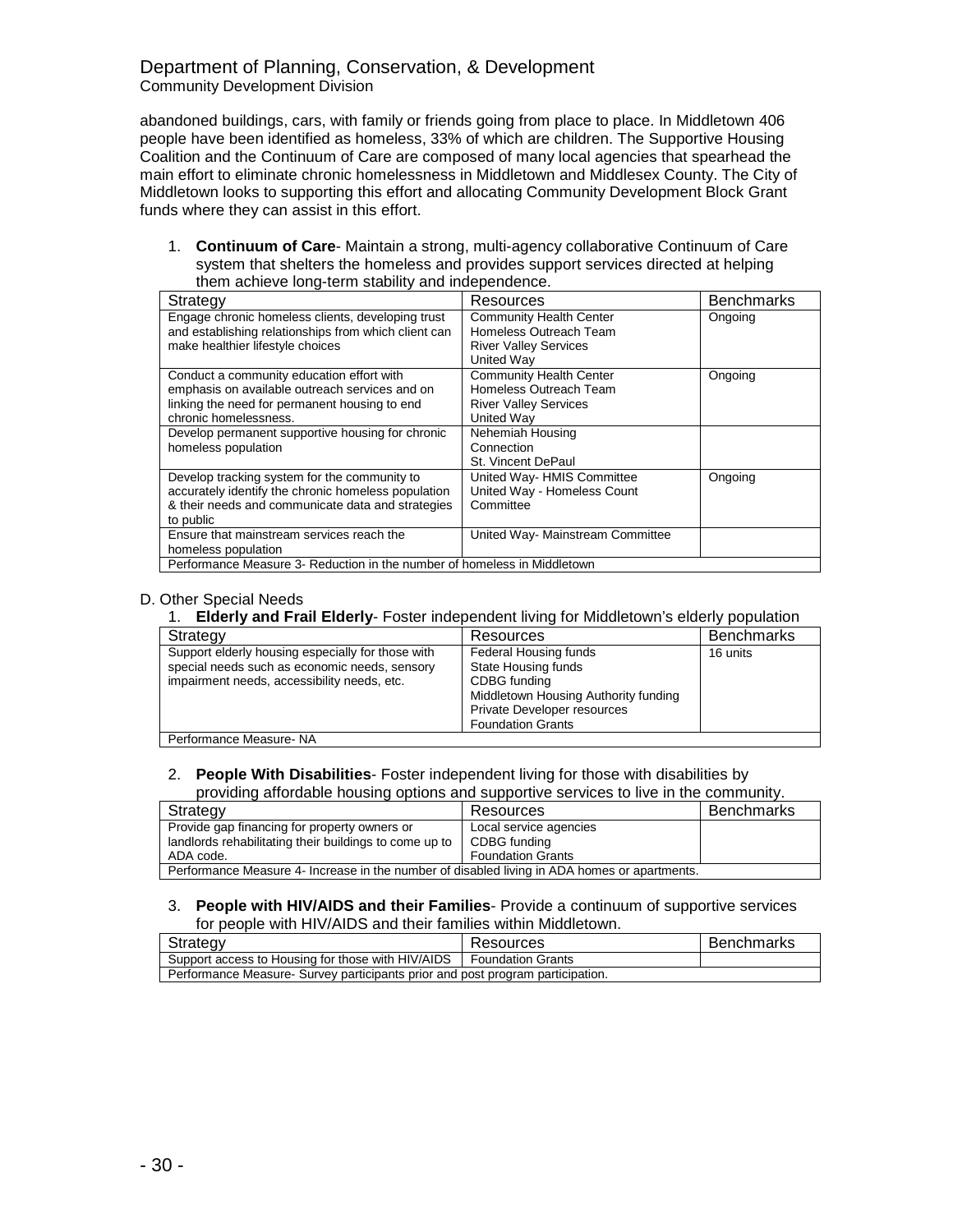#### 4. **People with Alcohol and other Drug Addictions**- Coordinate support programs aimed at substance abusers in order to reduce the use of illegal drugs and abuse of alcohol.

| Strategy                                                                         | Resources                                                                                                                            | <b>Benchmarks</b>                                  |
|----------------------------------------------------------------------------------|--------------------------------------------------------------------------------------------------------------------------------------|----------------------------------------------------|
| Continue to support anti-drug, addiction and<br>transitional programs            | <b>Rushford Center</b><br>Alcoholics Anonymous<br><b>DARE</b><br>Nehemiah Housing<br>The Connection Inc.<br><b>Foundation Grants</b> | Support 2<br>programs over the<br>next five years. |
| Performance Measure 2- Survey participants prior and post program participation. |                                                                                                                                      |                                                    |

## E. Non-Housing Community Development Plan

1. **Coordinate Economic Development Strategies and Programs**- Ensure that all Middletown organizations involved in economic development are pursuing consistent goals in a coordinated fashion, drawing on the expertise that each can bring to bear, and leveraging the resources that each can access.

| <b>EPA Brownfields remediation Pilot</b><br>Rehabilitate historic industrial sites in Middletown<br>Remington Rand<br>Facility<br>such as the North End, to be then used as a<br>funds<br>business incubator creating new jobs.<br>Section 108 loan guarantees<br>EDI and BEDI grants<br>CT DECD<br>Municipal funds<br>Middlesex Chamber of Commerce<br><b>Foundation Grants</b><br>Take advantage of the success of downtown<br>Municipal funds<br>5 businesses<br>Middletown as a entertainment and restaurant<br><b>Chamber of Commerce</b><br>Downtown Business District<br>center to increase employment by attracting retail<br>and business establishments<br><b>Business Improvement District</b><br>designation<br><b>Historical Society</b><br>CT DECD<br>Middlesex Chamber of Commerce<br><b>CDBG</b><br>Reclaim former industrial sites on the riverfront as a<br>Approve<br>Development Plan<br>mixed-use commercial/recreational area on the 85-<br>Private Investment<br>Section 108 loans<br>and begin<br>acre site to reinvigorate residential neighborhoods<br>and connect to all new development downtown.<br>implementation<br>EDI and BEDI grants<br>EPA funds<br>CT DECD<br>Municipal funds<br>Middlesex Chamber of Commerce<br><b>CT DECD</b><br>Continue efforts to attract businesses through the<br>Enterprise Zone and Target Investment Community<br>City Tax abatement and administrative<br>Incentives, and the local Tax and Business<br>support<br>Incentive Ordinance.<br>Middlesex Revitalization Comm. Loans<br>CT Small Business Dev. Center<br><b>Small Business Administration</b><br>Industry for Middletown<br>Marketing materials<br>Middlesex Chamber of Commerce<br>Dept of Planning, Cons. & Dev.<br>Continue to support and fund the REINVEST loan<br><b>City Economic Development Funds</b><br>Dept of Planning, Cons. & Dev.<br>program<br>CDBG- Revolving Loan funds<br><b>CDBG- Revolving Funds</b><br>1 loans of \$50,000<br>Continue funding JOBS loan program and<br><b>Economic Development Committee</b><br>marketing to industrial sector<br>or<br>Dept of Planning, Cons. & Dev.<br>5 loans of \$10,000<br>Performance Measure-NA | Strategy | Resources | <b>Benchmarks</b> |
|-------------------------------------------------------------------------------------------------------------------------------------------------------------------------------------------------------------------------------------------------------------------------------------------------------------------------------------------------------------------------------------------------------------------------------------------------------------------------------------------------------------------------------------------------------------------------------------------------------------------------------------------------------------------------------------------------------------------------------------------------------------------------------------------------------------------------------------------------------------------------------------------------------------------------------------------------------------------------------------------------------------------------------------------------------------------------------------------------------------------------------------------------------------------------------------------------------------------------------------------------------------------------------------------------------------------------------------------------------------------------------------------------------------------------------------------------------------------------------------------------------------------------------------------------------------------------------------------------------------------------------------------------------------------------------------------------------------------------------------------------------------------------------------------------------------------------------------------------------------------------------------------------------------------------------------------------------------------------------------------------------------------------------------------------------------------------------------------------------------------------------------------------------------------------------------------|----------|-----------|-------------------|
|                                                                                                                                                                                                                                                                                                                                                                                                                                                                                                                                                                                                                                                                                                                                                                                                                                                                                                                                                                                                                                                                                                                                                                                                                                                                                                                                                                                                                                                                                                                                                                                                                                                                                                                                                                                                                                                                                                                                                                                                                                                                                                                                                                                           |          |           |                   |
|                                                                                                                                                                                                                                                                                                                                                                                                                                                                                                                                                                                                                                                                                                                                                                                                                                                                                                                                                                                                                                                                                                                                                                                                                                                                                                                                                                                                                                                                                                                                                                                                                                                                                                                                                                                                                                                                                                                                                                                                                                                                                                                                                                                           |          |           |                   |
|                                                                                                                                                                                                                                                                                                                                                                                                                                                                                                                                                                                                                                                                                                                                                                                                                                                                                                                                                                                                                                                                                                                                                                                                                                                                                                                                                                                                                                                                                                                                                                                                                                                                                                                                                                                                                                                                                                                                                                                                                                                                                                                                                                                           |          |           |                   |
|                                                                                                                                                                                                                                                                                                                                                                                                                                                                                                                                                                                                                                                                                                                                                                                                                                                                                                                                                                                                                                                                                                                                                                                                                                                                                                                                                                                                                                                                                                                                                                                                                                                                                                                                                                                                                                                                                                                                                                                                                                                                                                                                                                                           |          |           |                   |
|                                                                                                                                                                                                                                                                                                                                                                                                                                                                                                                                                                                                                                                                                                                                                                                                                                                                                                                                                                                                                                                                                                                                                                                                                                                                                                                                                                                                                                                                                                                                                                                                                                                                                                                                                                                                                                                                                                                                                                                                                                                                                                                                                                                           |          |           |                   |
|                                                                                                                                                                                                                                                                                                                                                                                                                                                                                                                                                                                                                                                                                                                                                                                                                                                                                                                                                                                                                                                                                                                                                                                                                                                                                                                                                                                                                                                                                                                                                                                                                                                                                                                                                                                                                                                                                                                                                                                                                                                                                                                                                                                           |          |           |                   |
|                                                                                                                                                                                                                                                                                                                                                                                                                                                                                                                                                                                                                                                                                                                                                                                                                                                                                                                                                                                                                                                                                                                                                                                                                                                                                                                                                                                                                                                                                                                                                                                                                                                                                                                                                                                                                                                                                                                                                                                                                                                                                                                                                                                           |          |           |                   |
|                                                                                                                                                                                                                                                                                                                                                                                                                                                                                                                                                                                                                                                                                                                                                                                                                                                                                                                                                                                                                                                                                                                                                                                                                                                                                                                                                                                                                                                                                                                                                                                                                                                                                                                                                                                                                                                                                                                                                                                                                                                                                                                                                                                           |          |           |                   |
|                                                                                                                                                                                                                                                                                                                                                                                                                                                                                                                                                                                                                                                                                                                                                                                                                                                                                                                                                                                                                                                                                                                                                                                                                                                                                                                                                                                                                                                                                                                                                                                                                                                                                                                                                                                                                                                                                                                                                                                                                                                                                                                                                                                           |          |           |                   |
|                                                                                                                                                                                                                                                                                                                                                                                                                                                                                                                                                                                                                                                                                                                                                                                                                                                                                                                                                                                                                                                                                                                                                                                                                                                                                                                                                                                                                                                                                                                                                                                                                                                                                                                                                                                                                                                                                                                                                                                                                                                                                                                                                                                           |          |           |                   |
|                                                                                                                                                                                                                                                                                                                                                                                                                                                                                                                                                                                                                                                                                                                                                                                                                                                                                                                                                                                                                                                                                                                                                                                                                                                                                                                                                                                                                                                                                                                                                                                                                                                                                                                                                                                                                                                                                                                                                                                                                                                                                                                                                                                           |          |           |                   |
|                                                                                                                                                                                                                                                                                                                                                                                                                                                                                                                                                                                                                                                                                                                                                                                                                                                                                                                                                                                                                                                                                                                                                                                                                                                                                                                                                                                                                                                                                                                                                                                                                                                                                                                                                                                                                                                                                                                                                                                                                                                                                                                                                                                           |          |           |                   |
|                                                                                                                                                                                                                                                                                                                                                                                                                                                                                                                                                                                                                                                                                                                                                                                                                                                                                                                                                                                                                                                                                                                                                                                                                                                                                                                                                                                                                                                                                                                                                                                                                                                                                                                                                                                                                                                                                                                                                                                                                                                                                                                                                                                           |          |           |                   |
|                                                                                                                                                                                                                                                                                                                                                                                                                                                                                                                                                                                                                                                                                                                                                                                                                                                                                                                                                                                                                                                                                                                                                                                                                                                                                                                                                                                                                                                                                                                                                                                                                                                                                                                                                                                                                                                                                                                                                                                                                                                                                                                                                                                           |          |           |                   |
|                                                                                                                                                                                                                                                                                                                                                                                                                                                                                                                                                                                                                                                                                                                                                                                                                                                                                                                                                                                                                                                                                                                                                                                                                                                                                                                                                                                                                                                                                                                                                                                                                                                                                                                                                                                                                                                                                                                                                                                                                                                                                                                                                                                           |          |           |                   |
|                                                                                                                                                                                                                                                                                                                                                                                                                                                                                                                                                                                                                                                                                                                                                                                                                                                                                                                                                                                                                                                                                                                                                                                                                                                                                                                                                                                                                                                                                                                                                                                                                                                                                                                                                                                                                                                                                                                                                                                                                                                                                                                                                                                           |          |           |                   |
|                                                                                                                                                                                                                                                                                                                                                                                                                                                                                                                                                                                                                                                                                                                                                                                                                                                                                                                                                                                                                                                                                                                                                                                                                                                                                                                                                                                                                                                                                                                                                                                                                                                                                                                                                                                                                                                                                                                                                                                                                                                                                                                                                                                           |          |           |                   |
|                                                                                                                                                                                                                                                                                                                                                                                                                                                                                                                                                                                                                                                                                                                                                                                                                                                                                                                                                                                                                                                                                                                                                                                                                                                                                                                                                                                                                                                                                                                                                                                                                                                                                                                                                                                                                                                                                                                                                                                                                                                                                                                                                                                           |          |           |                   |
|                                                                                                                                                                                                                                                                                                                                                                                                                                                                                                                                                                                                                                                                                                                                                                                                                                                                                                                                                                                                                                                                                                                                                                                                                                                                                                                                                                                                                                                                                                                                                                                                                                                                                                                                                                                                                                                                                                                                                                                                                                                                                                                                                                                           |          |           |                   |
|                                                                                                                                                                                                                                                                                                                                                                                                                                                                                                                                                                                                                                                                                                                                                                                                                                                                                                                                                                                                                                                                                                                                                                                                                                                                                                                                                                                                                                                                                                                                                                                                                                                                                                                                                                                                                                                                                                                                                                                                                                                                                                                                                                                           |          |           |                   |
|                                                                                                                                                                                                                                                                                                                                                                                                                                                                                                                                                                                                                                                                                                                                                                                                                                                                                                                                                                                                                                                                                                                                                                                                                                                                                                                                                                                                                                                                                                                                                                                                                                                                                                                                                                                                                                                                                                                                                                                                                                                                                                                                                                                           |          |           |                   |
|                                                                                                                                                                                                                                                                                                                                                                                                                                                                                                                                                                                                                                                                                                                                                                                                                                                                                                                                                                                                                                                                                                                                                                                                                                                                                                                                                                                                                                                                                                                                                                                                                                                                                                                                                                                                                                                                                                                                                                                                                                                                                                                                                                                           |          |           |                   |
|                                                                                                                                                                                                                                                                                                                                                                                                                                                                                                                                                                                                                                                                                                                                                                                                                                                                                                                                                                                                                                                                                                                                                                                                                                                                                                                                                                                                                                                                                                                                                                                                                                                                                                                                                                                                                                                                                                                                                                                                                                                                                                                                                                                           |          |           |                   |
|                                                                                                                                                                                                                                                                                                                                                                                                                                                                                                                                                                                                                                                                                                                                                                                                                                                                                                                                                                                                                                                                                                                                                                                                                                                                                                                                                                                                                                                                                                                                                                                                                                                                                                                                                                                                                                                                                                                                                                                                                                                                                                                                                                                           |          |           |                   |
|                                                                                                                                                                                                                                                                                                                                                                                                                                                                                                                                                                                                                                                                                                                                                                                                                                                                                                                                                                                                                                                                                                                                                                                                                                                                                                                                                                                                                                                                                                                                                                                                                                                                                                                                                                                                                                                                                                                                                                                                                                                                                                                                                                                           |          |           |                   |
|                                                                                                                                                                                                                                                                                                                                                                                                                                                                                                                                                                                                                                                                                                                                                                                                                                                                                                                                                                                                                                                                                                                                                                                                                                                                                                                                                                                                                                                                                                                                                                                                                                                                                                                                                                                                                                                                                                                                                                                                                                                                                                                                                                                           |          |           |                   |
|                                                                                                                                                                                                                                                                                                                                                                                                                                                                                                                                                                                                                                                                                                                                                                                                                                                                                                                                                                                                                                                                                                                                                                                                                                                                                                                                                                                                                                                                                                                                                                                                                                                                                                                                                                                                                                                                                                                                                                                                                                                                                                                                                                                           |          |           |                   |
|                                                                                                                                                                                                                                                                                                                                                                                                                                                                                                                                                                                                                                                                                                                                                                                                                                                                                                                                                                                                                                                                                                                                                                                                                                                                                                                                                                                                                                                                                                                                                                                                                                                                                                                                                                                                                                                                                                                                                                                                                                                                                                                                                                                           |          |           |                   |
|                                                                                                                                                                                                                                                                                                                                                                                                                                                                                                                                                                                                                                                                                                                                                                                                                                                                                                                                                                                                                                                                                                                                                                                                                                                                                                                                                                                                                                                                                                                                                                                                                                                                                                                                                                                                                                                                                                                                                                                                                                                                                                                                                                                           |          |           |                   |
|                                                                                                                                                                                                                                                                                                                                                                                                                                                                                                                                                                                                                                                                                                                                                                                                                                                                                                                                                                                                                                                                                                                                                                                                                                                                                                                                                                                                                                                                                                                                                                                                                                                                                                                                                                                                                                                                                                                                                                                                                                                                                                                                                                                           |          |           |                   |
|                                                                                                                                                                                                                                                                                                                                                                                                                                                                                                                                                                                                                                                                                                                                                                                                                                                                                                                                                                                                                                                                                                                                                                                                                                                                                                                                                                                                                                                                                                                                                                                                                                                                                                                                                                                                                                                                                                                                                                                                                                                                                                                                                                                           |          |           |                   |
|                                                                                                                                                                                                                                                                                                                                                                                                                                                                                                                                                                                                                                                                                                                                                                                                                                                                                                                                                                                                                                                                                                                                                                                                                                                                                                                                                                                                                                                                                                                                                                                                                                                                                                                                                                                                                                                                                                                                                                                                                                                                                                                                                                                           |          |           |                   |
|                                                                                                                                                                                                                                                                                                                                                                                                                                                                                                                                                                                                                                                                                                                                                                                                                                                                                                                                                                                                                                                                                                                                                                                                                                                                                                                                                                                                                                                                                                                                                                                                                                                                                                                                                                                                                                                                                                                                                                                                                                                                                                                                                                                           |          |           |                   |
|                                                                                                                                                                                                                                                                                                                                                                                                                                                                                                                                                                                                                                                                                                                                                                                                                                                                                                                                                                                                                                                                                                                                                                                                                                                                                                                                                                                                                                                                                                                                                                                                                                                                                                                                                                                                                                                                                                                                                                                                                                                                                                                                                                                           |          |           |                   |
|                                                                                                                                                                                                                                                                                                                                                                                                                                                                                                                                                                                                                                                                                                                                                                                                                                                                                                                                                                                                                                                                                                                                                                                                                                                                                                                                                                                                                                                                                                                                                                                                                                                                                                                                                                                                                                                                                                                                                                                                                                                                                                                                                                                           |          |           |                   |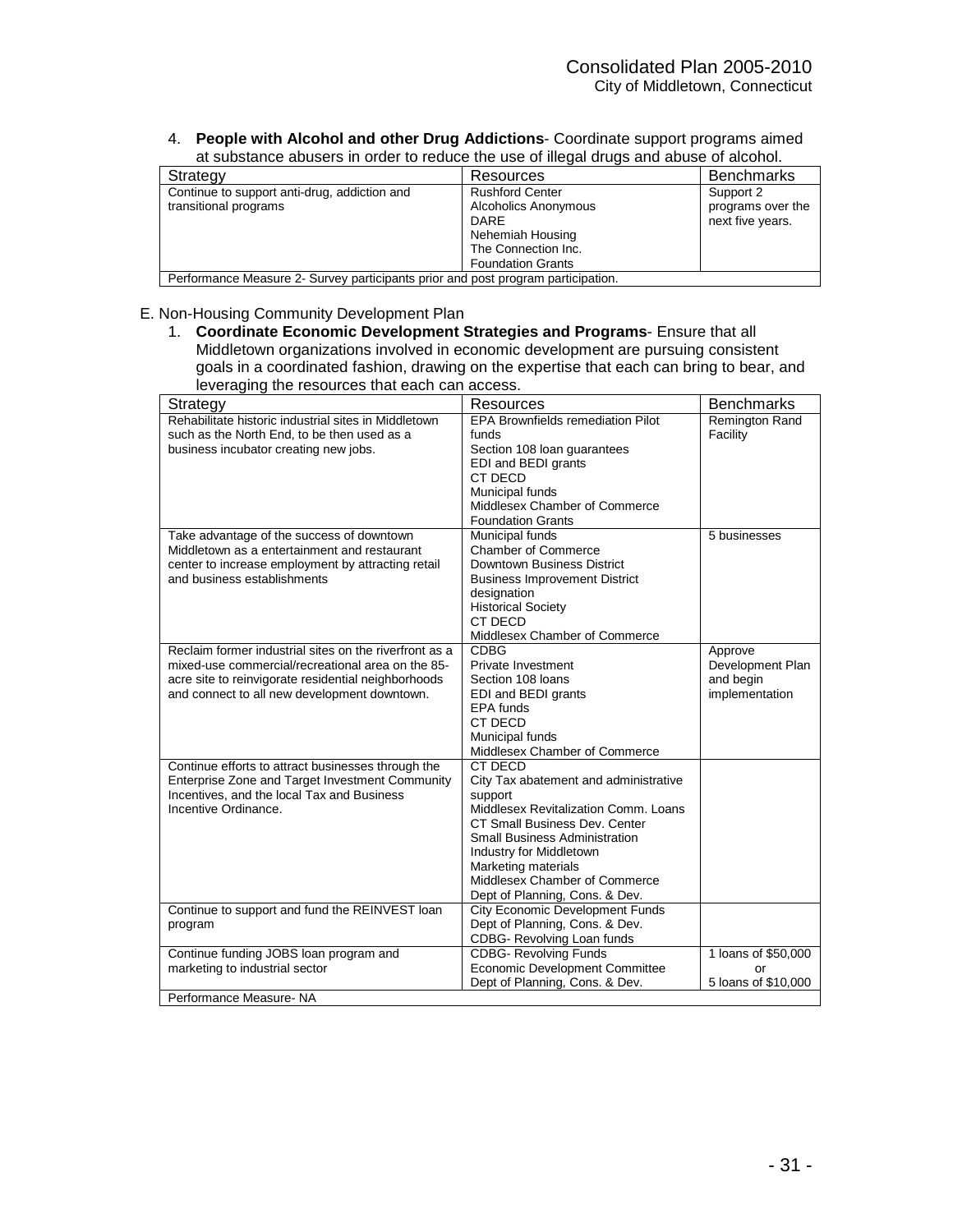2. **Implement/Complete In-progress and proposed downtown and specific neighborhood development projects**- Ensure that the City is a contributing partner in enabling these critical projects to become viable proposals and be implemented as planned.

| Strategy                                         | Resources                       | <b>Benchmarks</b> |
|--------------------------------------------------|---------------------------------|-------------------|
| Implement the North End Redevelopment Plan as a  | <b>CDBG</b>                     |                   |
| means to improve the quality of life in the      | Section 108 Loan                |                   |
| neighborhood.                                    | Low Income Housing Tax Credits  |                   |
|                                                  | <b>HOME</b> funds               |                   |
|                                                  | Private Investment              |                   |
|                                                  | <b>State Funding</b>            |                   |
|                                                  | <b>CHFA</b>                     |                   |
|                                                  | <b>DECD</b>                     |                   |
|                                                  | <b>NEAT</b>                     |                   |
|                                                  | Liberty Bank                    |                   |
|                                                  | <b>Foundation Grants</b>        |                   |
| Implement the Miller & Bridge Redevelopment Plan | <b>CDBG</b>                     |                   |
| as a means of ensuring environmental justice for | Section 108 Loan                |                   |
| existing low-insurance residents                 | CT Dept of Transportation       |                   |
| Provide support and technical assistance to      | Dept. of Planning, Cons. & Dev. |                   |
| neighborhood groups existing in low-income       | Liberty Bank Foundation         |                   |
| neighborhoods                                    | <b>Foundation Grants</b>        |                   |
| Performance Measure-NA                           |                                 |                   |

3. **Workforce Development**- Elevate the education and skill levels of Middletown's labor force to make Middletown residents competitive candidates for new jobs being created in the region.

| Strategy                                                                         | Resources                          | <b>Benchmarks</b> |
|----------------------------------------------------------------------------------|------------------------------------|-------------------|
| Support education and job training programs that                                 | <b>CBDG</b>                        | 40 persons per    |
| increase residents' skills and new employment                                    | City Budget                        | year              |
| opportunities.                                                                   | <b>Private Foundations</b>         |                   |
|                                                                                  | State Welfare                      |                   |
|                                                                                  | Middletown Adult Education         |                   |
|                                                                                  | Russell Library                    |                   |
|                                                                                  | <b>Middlesex Community College</b> |                   |
|                                                                                  | United Labor Agency                |                   |
|                                                                                  | Chamber of Commerce staff &        |                   |
|                                                                                  | membership                         |                   |
|                                                                                  | <b>Foundation Grants</b>           |                   |
| Performance Measure 2- Survey participants prior and post program participation. |                                    |                   |

#### 4. **Public Safety**- Maintain safe environments for living, working, doing business, and playing in all neighborhoods of Middletown

| Strategy                                                                             | Resources                               | <b>Benchmarks</b> |
|--------------------------------------------------------------------------------------|-----------------------------------------|-------------------|
| Create Neighborhood and Police partnerships to                                       | Municipal funds                         |                   |
| address crime                                                                        | <b>Police Department</b><br><b>CDBG</b> |                   |
|                                                                                      | <b>Foundation Grants</b>                |                   |
| Performance Measure- Decrease in actual criminal activity in targeted neighborhoods. |                                         |                   |

#### 5. **Public Facilities and Infrastructure**- Maintain, improve, and expand the basic public facilities essential to Middletown residents.

| Strategy                                                                                                   | Resources                | <b>Benchmarks</b>   |
|------------------------------------------------------------------------------------------------------------|--------------------------|---------------------|
| Support improvements to infrastructure within                                                              | Municipal funds          | 1 facility per year |
| CDBG eligible areas.                                                                                       | <b>CDBG</b>              |                     |
|                                                                                                            | <b>Foundation Grants</b> |                     |
| Continue to support improvements to public                                                                 | Municipal funds          | 1 facility per year |
| facilities such as modernization and ADA                                                                   | <b>CDBG</b>              |                     |
| accessibility compliance, etc.                                                                             | <b>Foundation Grants</b> |                     |
| Performance Measure 5- Increase in the number of public facilities that have ADA accessibility compliance. |                          |                     |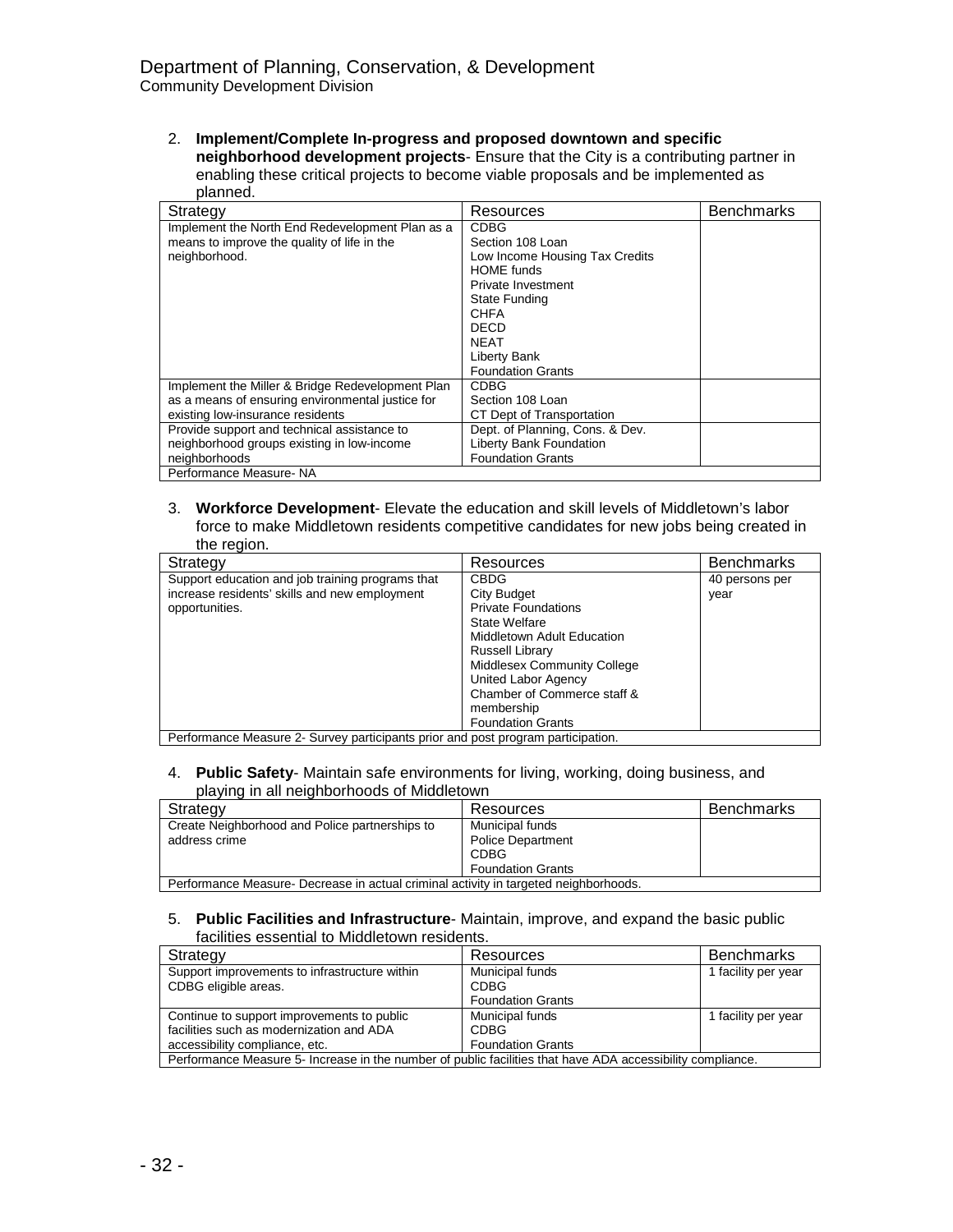6. **Transportation**- Ensure that all City services and the region's job opportunities are accessible to Middletown residents, and that all of Middletown's commercial, entertainment, and arts/cultural attractions are accessible.

| Strategy                                                                                                                                                                                           | Resources                                                                                                                        | <b>Benchmarks</b> |
|----------------------------------------------------------------------------------------------------------------------------------------------------------------------------------------------------|----------------------------------------------------------------------------------------------------------------------------------|-------------------|
| Continue to improve access to transportation to<br>seniors, disabled adults and low-income residents<br>to get to shopping areas, medical facilities,<br>educational and employment opportunities. | American Red Cross<br>Volunteer organizations<br>Middletown Area Transit<br>Easy Ride<br>RideShare<br>CT Dept. of Transportation |                   |
| Performance Measure- NA                                                                                                                                                                            |                                                                                                                                  |                   |

## 7. **Youth Development**- Ensure that Middletown youth have ample opportunities to develop into responsible, self-sufficient adults.

| Strategy                                                                         | Resources                          | <b>Benchmarks</b> |
|----------------------------------------------------------------------------------|------------------------------------|-------------------|
| Continue to provide supervised educational                                       | Community Health Center/ Home Room | Support 2-3       |
| programs and activities after school                                             | program                            | programs over the |
|                                                                                  | Middletown Board of Education      | next five years.  |
|                                                                                  | <b>Oddfellows Playhouse</b>        |                   |
|                                                                                  | <b>Green Street Arts Center</b>    |                   |
|                                                                                  | North End Action Team              |                   |
|                                                                                  | YMCA                               |                   |
|                                                                                  | Dept. of Parks & Recreation        |                   |
|                                                                                  | Middlesex United Way               |                   |
|                                                                                  | <b>CDBG</b>                        |                   |
|                                                                                  | Liberty Bank Foundation            |                   |
|                                                                                  | <b>Foundation Grants</b>           |                   |
| Performance Measure 2- Survey participants prior and post program participation. |                                    |                   |

#### 8. **Public Health**- Improve the health status of Middletown residents by addressing environmental health issues, chronic diseases, teen pregnancy prevention, maternal and child health, and communicable disease control (including HIV/AIDS).

| Strategy                                                                         | Resources                      | <b>Benchmarks</b> |  |
|----------------------------------------------------------------------------------|--------------------------------|-------------------|--|
| Support programs that increase access to                                         | <b>Health Department</b>       |                   |  |
| healthcare to those of low- and moderate-income.                                 | <b>Community Health Center</b> |                   |  |
|                                                                                  | Middletown Schools             |                   |  |
|                                                                                  | <b>Foundation Grants</b>       |                   |  |
| Performance Measure 2- Survey participants prior and post program participation. |                                |                   |  |

#### 9. **Human Services**- Ensure that basic human services are available to those in need to enhance the quality of their life and remove barriers to independence and self-sufficiency.

| Strategy                                                                         | Resources                        | <b>Benchmarks</b> |  |
|----------------------------------------------------------------------------------|----------------------------------|-------------------|--|
|                                                                                  |                                  |                   |  |
| Continue to support programs that provide for the                                | CDBG                             | Support 2-3       |  |
| transition from providing immediate needs to self-                               | St. Vincent DePaul-Amazing Grace | programs over the |  |
| sufficiency.                                                                     | Mercy Housing Shepherd Home      | next 5 years.     |  |
|                                                                                  | <b>Foundation Grants</b>         |                   |  |
| Performance Measure 2- Survey participants prior and post program participation. |                                  |                   |  |

10. **Elderly Services**- Provide support and enrichment services to Middletown's seniors to enable them to continue to live productive, independent lives.

| Strategy                                                                                                                                                                                                                                                                                                                            |                          | Resources                | <b>Benchmarks</b>                          |
|-------------------------------------------------------------------------------------------------------------------------------------------------------------------------------------------------------------------------------------------------------------------------------------------------------------------------------------|--------------------------|--------------------------|--------------------------------------------|
| Continue to study the effect that an aging<br>population will have on Middletown and implement<br>programs to not only assist those elderly who are in<br>need to take advantage of the body of knowledge,<br>expertise, and volunteerism that this segment of the<br>community can apply to address a range of<br>community needs. | <b>CDBG</b><br>St. Lukes | <b>Foundation Grants</b> | Develop a<br>demographic<br>study and plan |
| Performance Measure 2- Survey participants prior and post program participation.                                                                                                                                                                                                                                                    |                          |                          |                                            |

#### F. Lead-Based Paint Hazards

Federal law now requires testing for lead-based paint and abatement or control of all lead hazards in units that are rehabilitated with federal funds. The housing rehabilitation programs of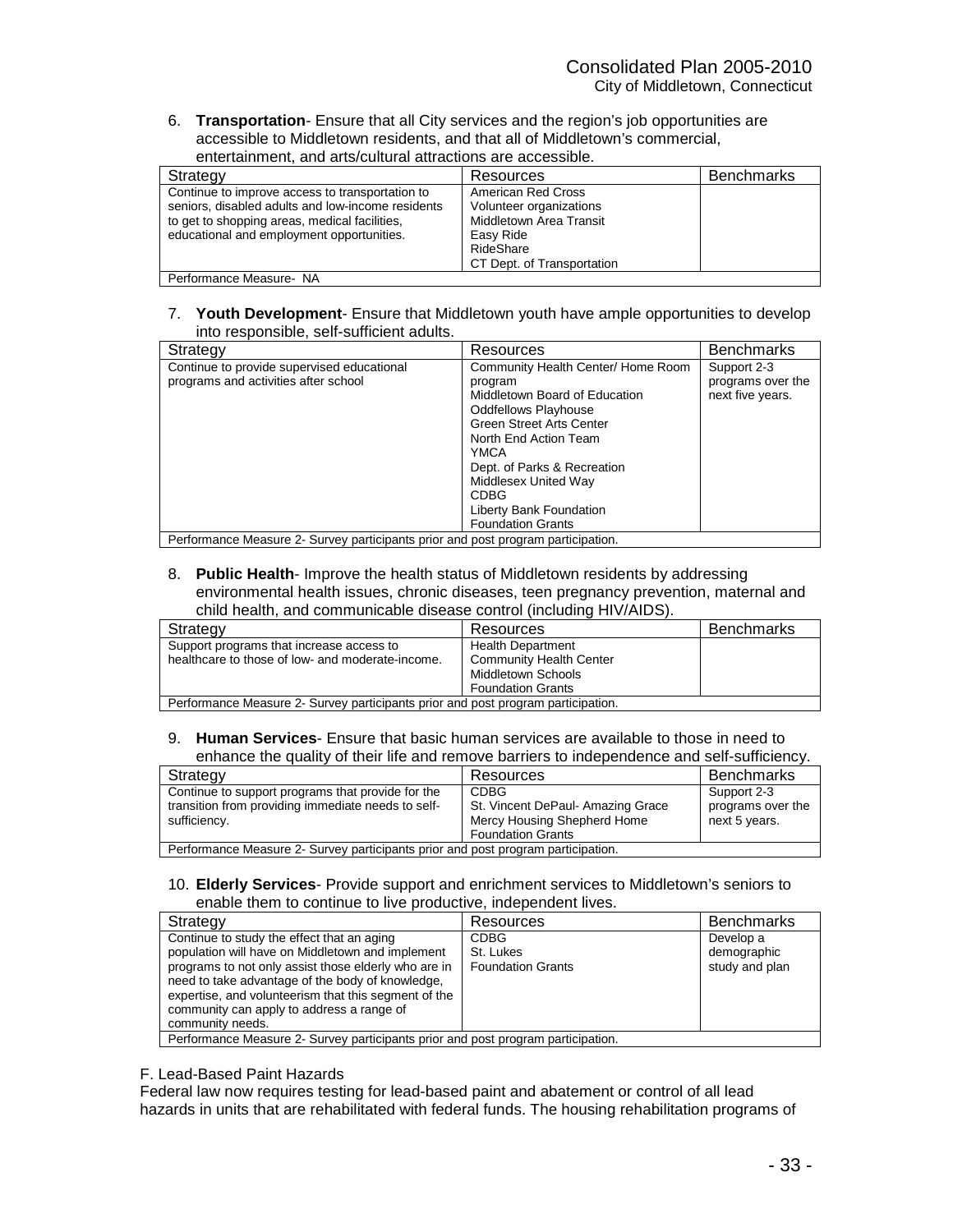## Department of Planning, Conservation, & Development Community Development Division

the City of Middletown conduct inspections for lead-based paint in every housing unit that is rehabilitated with City funds and abate all lead-based paint hazards found in rental housing abatement. Homeowners may choose either hazard control or complete abatement.

| Strategy                                                                                             | Resources                       | <b>Benchmarks</b> |  |
|------------------------------------------------------------------------------------------------------|---------------------------------|-------------------|--|
| Continue testing at-risk children and provide                                                        | <b>Health Department</b>        | Ongoing           |  |
| families with educational materials on the hazards                                                   | Local pediatricians             |                   |  |
| of lead-based paint                                                                                  | Middlesex Hospital              |                   |  |
| Continue to support Middletown's application for                                                     | Dept. of Planning, Cons. & Dev. | Ongoing           |  |
| <b>Health Department</b><br><b>Federal Lead Abatement Grants</b>                                     |                                 |                   |  |
| Performance Measure 6- Reduction in the number of children with elevated lead levels in their blood. |                                 |                   |  |

## G. Anti-Poverty Strategy

In 2000, an estimated 7.6% (3,177) of Middletown residents lived in areas with poverty rates 20% or higher. Recent estimates show a significant increase in poverty from the 1990 Census figures in the 5416 census tract. The total number of persons in the City of Middletown living below 100% of the poverty level is at 3,142 or 7.5% of the City's population.

The City of Middletown funds programs that address both sides of the income-expenditure equation. Job training programs give people skills to earn higher wages, and housing programs help reduce overall housing costs. Many of the traditional programs of the City's housing agencies are housing subsidies, directed at reducing expenditures for the City's low-income households who might otherwise have to spend large portions of their limited income for rent, who live in severely overcrowded or substandard conditions, rather than create housing with affordable housing.

| Strategy                                                                                                                                                                       | Resources                                                                                                                                                                                                                               | <b>Benchmarks</b>                                    |  |
|--------------------------------------------------------------------------------------------------------------------------------------------------------------------------------|-----------------------------------------------------------------------------------------------------------------------------------------------------------------------------------------------------------------------------------------|------------------------------------------------------|--|
| Support early education programs for the youngest<br>of the City's disadvantaged children so they can<br>begin school on equal footing with those from<br>better-off families. | <b>Community Health Center</b><br>Board of Education<br>Middletown's School Readiness Prog.<br>Child & Family Agency of Southeastern<br>CТ<br>Middlesex United Way<br><b>Russell Library</b><br><b>CDBG</b><br><b>Foundation Grants</b> | Support 2-3<br>Programs over the<br>next five years. |  |
| Support programs that will assist in providing<br>childcare so parents can find and maintain<br>employment                                                                     | <b>Foundation Grants</b>                                                                                                                                                                                                                | Support 1<br>program per year.                       |  |
| Performance Measure 2- Survey participants prior and post program participation.                                                                                               |                                                                                                                                                                                                                                         |                                                      |  |

The following tables are required by HUD and assist in determining the needs, the priority level of those needs, and what resources are current available.

HUD requires that our priorities and Strategies be formerly listed using HUD tables 1C and 2C. In order to develop these strategies, information gathered from research and consultations, HUD tables 1A, 1B, 2B and 4 are used. The City of Middletown has developed 39 different strategies. Furthermore a complete list of the actual projects that could be implemented in the next five years can be found on page 73 in the appendix. These many of these projects are not formally incorporated in the main body of this report, since may of these projects are still in development and could change. Actual projects that will use CDBG will d discussed in each of the five Annual Action Plans that will be submitted to HUD.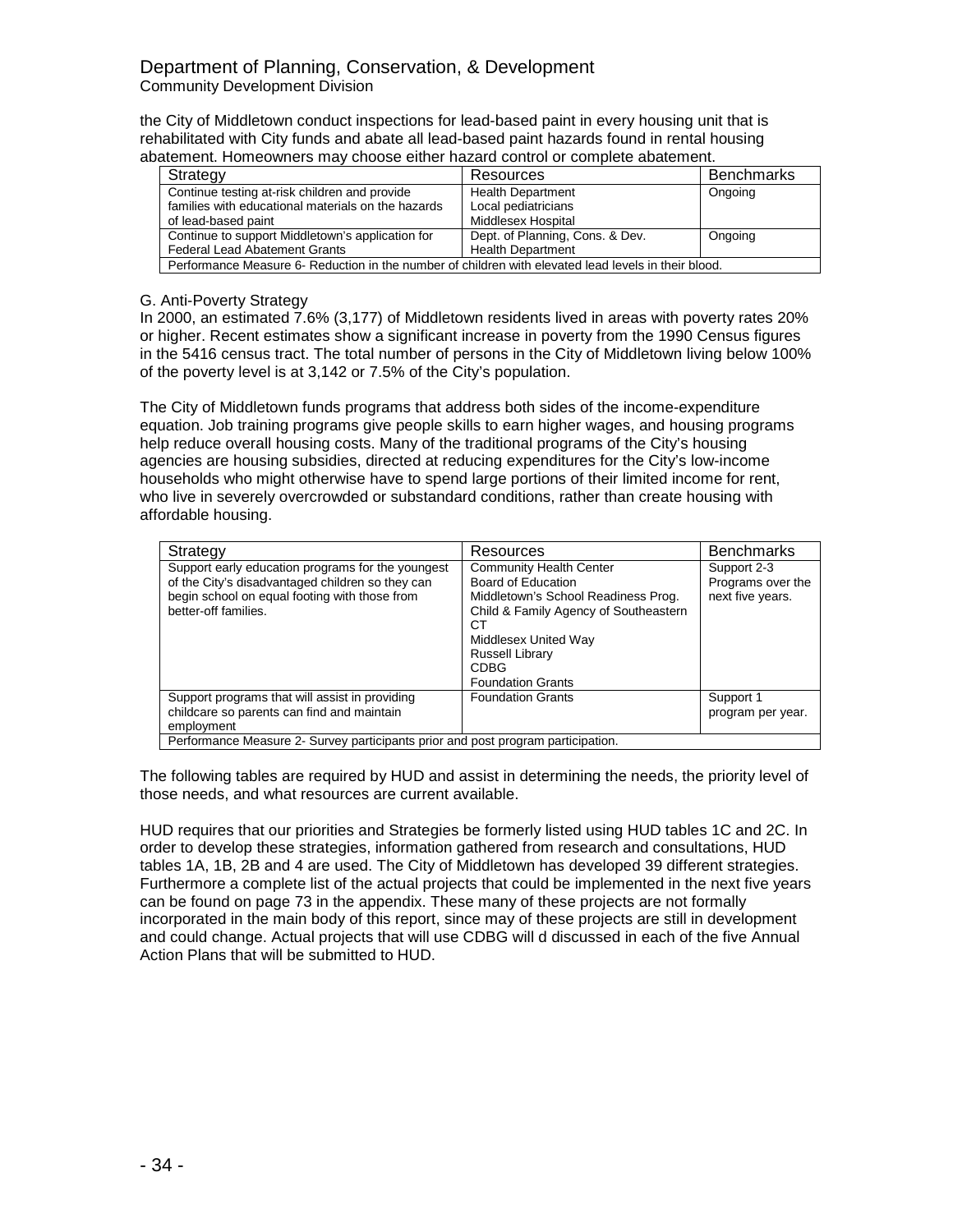| Objective<br># | <b>Specific Objectives</b>                                                                                                                                             | Performance<br>Measure | <b>Expected</b><br><b>Units</b> | <b>Actual</b><br>Units |
|----------------|------------------------------------------------------------------------------------------------------------------------------------------------------------------------|------------------------|---------------------------------|------------------------|
|                | <b>Homeless Objectives</b>                                                                                                                                             |                        |                                 |                        |
| 1              | Engage chronic homeless clients, developing trust<br>and establishing relationships from which client can<br>make healthier lifestyle choices.                         | #3                     | Ongoing                         |                        |
| $\mathfrak{p}$ | Conduct a community education effort with emphasis<br>on available outreach services and on linking the<br>need for permanent housing to end chronic<br>homelessness.  | #3                     | Ongoing                         |                        |
| 3              | Develop permanent supportive housing for chronic<br>homeless population.                                                                                               | #3                     | Ongoing                         |                        |
| 4              | Develop tracking system for the community to<br>accurately identify the chronic homeless population &<br>their needs and communicate data and strategies to<br>public. | #3                     | Ongoing                         |                        |
| 5              | Ensure that mainstream services reach the homeless<br>population.                                                                                                      | #3                     | Ongoing                         |                        |
|                | <b>Special Needs Objectives</b>                                                                                                                                        |                        |                                 |                        |
| 6              | Support elderly housing especially for those with<br>special needs such as economic needs, sensory<br>impairment needs, accessibility needs, etc.                      | #1                     | 1 Project                       |                        |
| 7              | Provide gap financing for property owners or<br>landlords rehabilitating their buildings to come up to<br>ADA code.                                                    | #4                     | Ongoing<br>Res. Rehab<br>Loans  |                        |
| 8              | Support access to Housing for those with HIV/AIDS                                                                                                                      | #2                     | Ongoing                         |                        |
| 9              | Continue to support anti-drug, addiction, transitional,<br>and mental health programs.                                                                                 | #2                     | $\overline{1}$ Program          |                        |
| 10             | Continue to support the rehabilitation of properties<br>acquired or currently owned by groups providing<br>supportive housing.                                         | #2                     | Ongoing                         |                        |

|  |  | HUD Required Table-HUD Table 1C- Summary of Specific Homeless/ Special Needs Objectives |  |  |  |
|--|--|-----------------------------------------------------------------------------------------|--|--|--|
|--|--|-----------------------------------------------------------------------------------------|--|--|--|

## Required HUD Tables- HUD Table 2C

| Objective<br># | <b>Specific Objectives</b>                                                                                                                                                                                                                         | Performance<br><b>Measures</b> | <b>Expected</b><br><b>Units</b> | <b>Actual</b><br>Units |
|----------------|----------------------------------------------------------------------------------------------------------------------------------------------------------------------------------------------------------------------------------------------------|--------------------------------|---------------------------------|------------------------|
|                | <b>Rental Housing Objectives</b>                                                                                                                                                                                                                   |                                |                                 |                        |
| 11             | Support the redevelopment of downtown areas and<br>the construction of and/or conversion of alternative<br>space into affordable rental housing.                                                                                                   | #1                             | Ongoing<br>Res. Rehab<br>Loans  |                        |
| 12             | Support the expansion of Rehabilitation Loan program<br>to include conversion of upper story floors of Main<br>Street buildings for residential affordable use and<br>market rate housing.                                                         | #2                             | Ongoing<br>Res. Rehab<br>Loans  |                        |
|                | <b>Owner Housing Objectives</b>                                                                                                                                                                                                                    |                                |                                 |                        |
| 13             | Continue to support the Down Payment Assistance<br>Loan and Closing Cost Grant program to educate low-<br>income residents to become homeowners and offer<br>low interest loans and grants through the Community<br>Development Block Grant funds. | #2                             | 25 Loans                        |                        |
| 14             | Continue to support groups that provide opportunities<br>for low-income Middletown residents to become<br>homeowners.                                                                                                                              | #1                             | Ongoing                         |                        |
| 15             | Partner with Banks to offer favorable loans to first-time<br>low-and moderate income home buyers, and those<br>seeking rehab loans, that are secured with loan<br>quarantees or subsidies to reduce the interest.                                  | #2                             | 40 Loans                        |                        |
| 16             | Continue to use the Residential Rehabilitation Loan<br>program to benefit low-income residents by<br>rehabilitating the buildings in which they reside.                                                                                            | #2                             | 25 Loans                        |                        |
|                | <b>Community Development Objectives</b>                                                                                                                                                                                                            |                                |                                 |                        |
| 17             | Implement the North End Redevelopment Plan as a<br>means to improve the quality of life in the<br>neighborhood.                                                                                                                                    | #1                             | Ongoing                         |                        |
| 18             | Implement the Miller & Bridge Redevelopment Plan as                                                                                                                                                                                                |                                | 17                              |                        |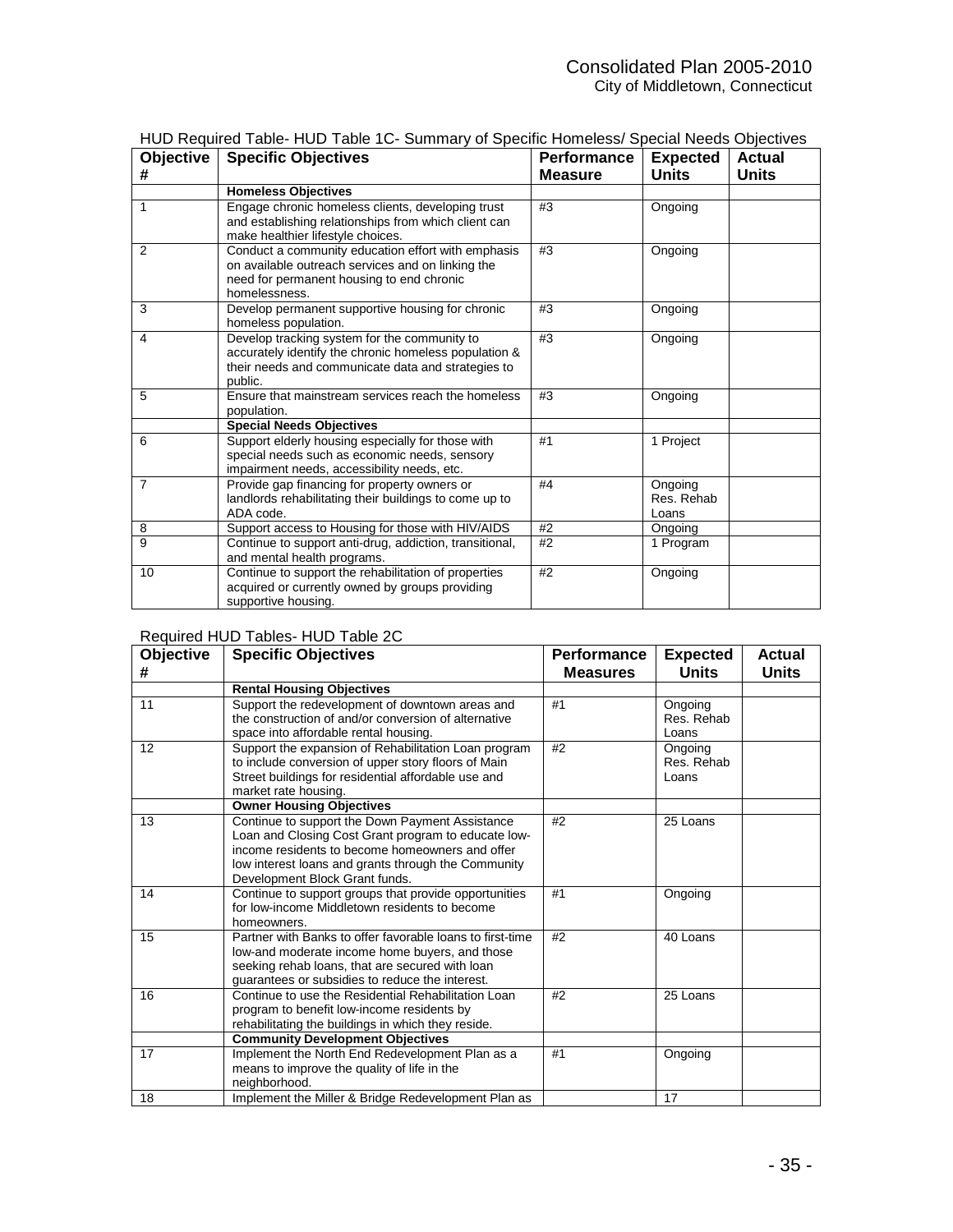## Department of Planning, Conservation, & Development Community Development Division

|    | a means of ensuring environmental justice for existing                                                         |    | <b>Structures</b> |
|----|----------------------------------------------------------------------------------------------------------------|----|-------------------|
|    | low-insurance residents.                                                                                       |    |                   |
| 19 | <b>Infrastructure Objectives</b><br>Support improvements to infrastructure within CDBG                         |    | 1 Project         |
|    | eligible areas.                                                                                                |    |                   |
|    | <b>Public Facilities Objective</b>                                                                             |    |                   |
| 20 | Continue to support the creation of new public facilities                                                      | #5 | 5 Facilities      |
|    | and improvements to existing public facilities such as                                                         |    |                   |
|    | modernization and ADA accessibility compliance, etc.                                                           |    |                   |
| 21 | <b>Public Service Objectives</b><br>Support education and job training programs that                           | #2 | 300 People        |
|    | increase residents' skills, new employment                                                                     |    |                   |
|    | opportunities, and programs that do job placement.                                                             |    |                   |
| 22 | Create Neighborhood and Police partnerships to                                                                 |    | 3                 |
|    | address crime.                                                                                                 |    | Partnerships      |
| 23 | Continue to improve access to transportation to                                                                |    | 1 Program         |
|    | seniors, disabled adults and low-income residents to<br>get to shopping areas, medical facilities, educational |    |                   |
|    | and employment opportunities.                                                                                  |    |                   |
| 24 | Continue to provide supervised educational programs                                                            | #2 | 5 Programs        |
|    | and activities after school.                                                                                   |    |                   |
| 25 | Support programs that increase access to healthcare                                                            | #2 | Ongoing           |
| 26 | to those of low- and moderate-income.                                                                          | #2 |                   |
|    | Continue to support programs that provide for the<br>transition from providing immediate needs to self-        |    | 5 Programs        |
|    | sufficiency.                                                                                                   |    |                   |
| 27 | Continue to study the effect that an aging population                                                          |    | 1 Study           |
|    | will have on Middletown and implement programs to                                                              |    |                   |
|    | not only assist those elderly who are in need to take                                                          |    |                   |
|    | advantage of the body of knowledge, expertise, and<br>volunteerism that this segment of the community can      |    |                   |
|    | apply to address a range of community needs.                                                                   |    |                   |
| 28 | Support early education programs for the youngest of                                                           | #2 | 2 Programs        |
|    | the City's disadvantaged children so they can begin                                                            |    |                   |
|    | school on equal footing with those from better-off                                                             |    |                   |
| 29 | families.<br>Provide support and technical assistance to                                                       |    | 4 Programs        |
|    | neighborhood groups existing in low-income                                                                     |    |                   |
|    | neighborhoods                                                                                                  |    |                   |
| 30 | Support programs that will assist in providing childcare                                                       |    | 1 Program         |
|    | so parents can find and maintain employment.                                                                   |    |                   |
|    | <b>Economic Development Objectives</b><br>Rehabilitate historic industrial sites in Middletown such            |    | 1 Site            |
| 31 | as the North End, to be then used as a business                                                                |    |                   |
|    | incubator creating new jobs.                                                                                   |    |                   |
| 32 | Take advantage of the success of downtown                                                                      |    | Ongoing           |
|    | Middletown as an entertainment and restaurant center                                                           |    |                   |
|    | to increase employment by attracting retail and                                                                |    |                   |
| 33 | business establishments.<br>Reclaim former industrial sites on the riverfront as a                             |    | Ongoing           |
|    | mixed-use commercial/recreational area on the 85-                                                              |    |                   |
|    | acre site to reinvigorate residential neighborhoods and                                                        |    |                   |
|    | connect to all new development downtown.                                                                       |    |                   |
| 34 | Continue efforts to attract businesses through the                                                             |    | Ongoing           |
|    | Enterprise Zone and Target Investment Community<br>Incentives, and the local Tax and Business Incentive        |    |                   |
|    | Ordinance.                                                                                                     |    |                   |
| 35 | Continue to support and fund the REINVEST loan                                                                 | #2 | Ongoing           |
|    | program.                                                                                                       |    |                   |
| 36 | Continue funding JOBS loan program and marketing                                                               | #2 | 5 Jobs            |
|    | to industrial sector.                                                                                          |    |                   |
|    | <b>Other Objectives</b><br><b>Lead-Based Paint Hazards</b>                                                     |    |                   |
| 37 | Continue testing at-risk children and provide families                                                         | #6 | Ongoing           |
|    | with educational materials on the hazards of lead-                                                             |    |                   |
|    | based paint.                                                                                                   |    |                   |
| 38 | Continue to support Middletown's application for                                                               |    | Ongoing           |
|    | Federal Lead Abatement Grants.                                                                                 |    |                   |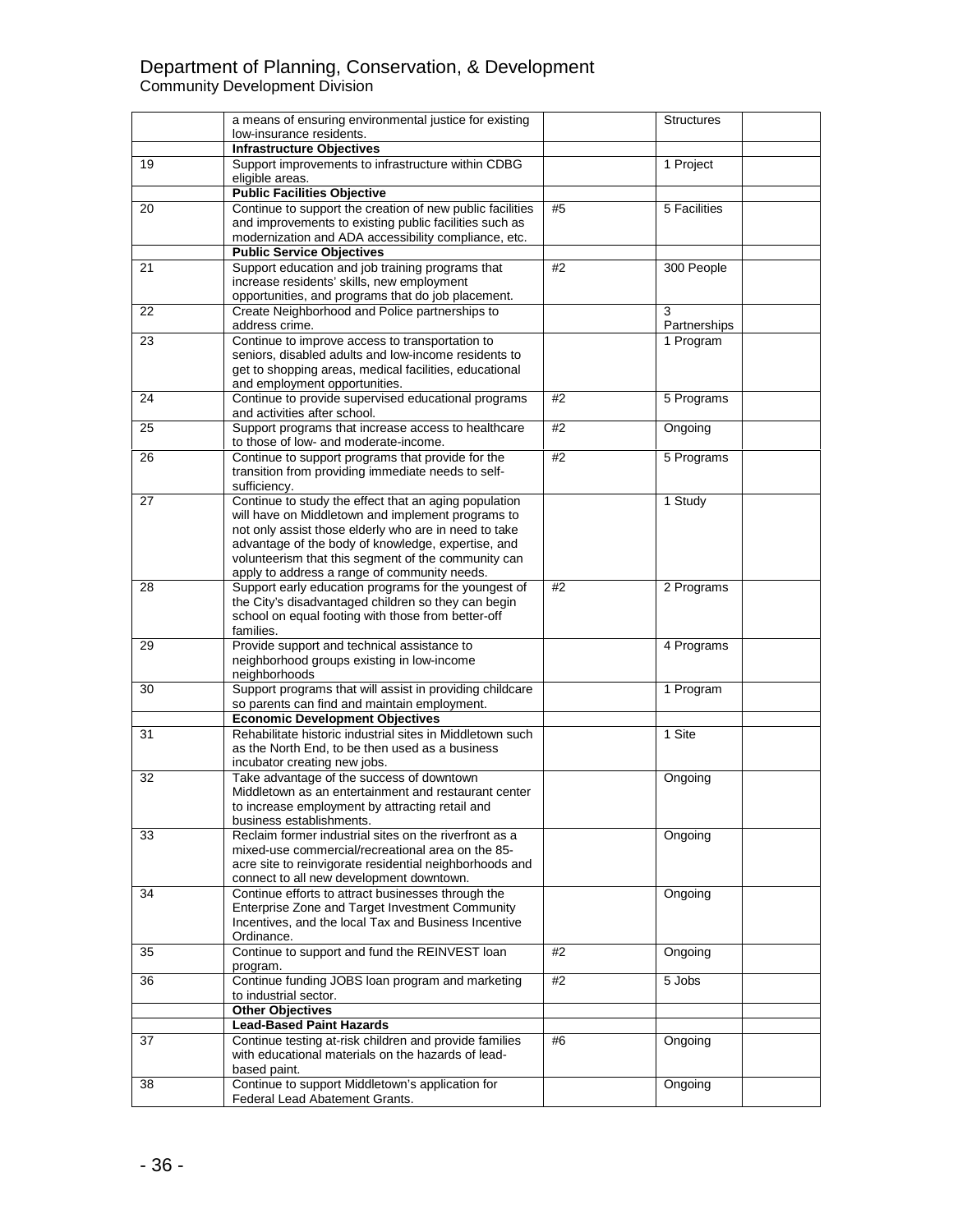# Consolidated Plan 2005-2010

City of Middletown, Connecticut

|    | <b>Fair Housing</b>                                                                                                                                                                                                           |         |  |
|----|-------------------------------------------------------------------------------------------------------------------------------------------------------------------------------------------------------------------------------|---------|--|
| 39 | Continue to actively support the involvement of<br>housing activists with the Human Relations staff to<br>unilaterally and expeditiously deal with inquires,<br>complaints, and reduce the barriers to affordable<br>housing. | Ongoing |  |

### HUD Required Table- HUD Table 1A

|                       | Type of                                       | Estimated |              | <b>Current Inventory</b> | Unmet    |
|-----------------------|-----------------------------------------------|-----------|--------------|--------------------------|----------|
|                       | Assistance/Clients                            | Need      |              |                          | Need/Gap |
| Individuals           | <b>Emergency Shelter</b>                      | 101       | 101          |                          | 0        |
| Beds/Units            | <b>Transitional Housing</b>                   | 129       | 129          |                          | $\Omega$ |
|                       | Permanent Supportive<br>Housing               | 126       | 53           |                          | 73       |
|                       | Total                                         | 356       | 283          |                          | 73       |
| Families with         | <b>Emergency Shelter</b>                      | 49        | 49           |                          | $\Omega$ |
| Children              | <b>Transitional Housing</b>                   | 51        | 51           |                          | $\Omega$ |
| Beds/Units            | Permanent Supportive<br>Housing               | 108       | 33           |                          | 75       |
|                       | Total                                         | 208       | 133          |                          | 75       |
|                       |                                               |           |              |                          |          |
| <b>Homeless</b>       |                                               | Sheltered |              | Unsheltered              | Total    |
| Population            |                                               | Emergency | Transitional |                          |          |
|                       | Homeless Individuals                          | 101       | 129          | 32                       | 262      |
|                       | Homeless Families with<br>Children            | 9         | 15           | 1                        | 25       |
|                       | Persons in Homeless<br>Families with Children | 38        | 52           | 4                        | 94       |
|                       | Total                                         | 148       | 196          | 37                       | 381      |
|                       |                                               |           |              |                          |          |
| <b>Estimated Sub-</b> |                                               | Sheltered | Unsheltered  |                          | Total    |
| Populations           | <b>Chronically Homeless</b>                   | 21        | 27           |                          | 48       |
|                       | Seriously Mentally III                        | 64        |              |                          |          |
|                       | Chronic Substance Abuse                       | 106       |              |                          |          |
|                       | Veterans                                      | 10        |              |                          |          |
|                       | Persons with HIV/AIDS                         | 10        |              |                          |          |
|                       | <b>Victims of Domestic Violence</b>           | 24        |              |                          |          |
|                       | Youth                                         | 4         |              |                          |          |

## HUD Required Table- HUD Table 1B- Special Needs (Non-Homeless) Populations

| <b>Special Needs Subpopulations</b>      | <b>Priority Need Level</b> | Unmet | Dollars to | Goals |
|------------------------------------------|----------------------------|-------|------------|-------|
|                                          | High, Medium, Low,         | Need  | Address    |       |
|                                          | No Such Need               |       | Unmet Need |       |
| Elderly                                  | н                          |       |            |       |
| <b>Frail Elderly</b>                     | н                          |       |            |       |
| Severe Mental Illness                    | М                          |       |            |       |
| Developmentally Disabled                 | м                          |       |            |       |
| <b>Physically Disabled</b>               | М                          |       |            |       |
| Persons w/ Alcohol/Other Drug Addictions | M                          |       |            |       |
| Persons w/ HIV/AIDS                      | М                          |       |            |       |
| Other                                    |                            |       |            |       |
|                                          |                            |       |            |       |
| <b>Total</b>                             |                            |       |            |       |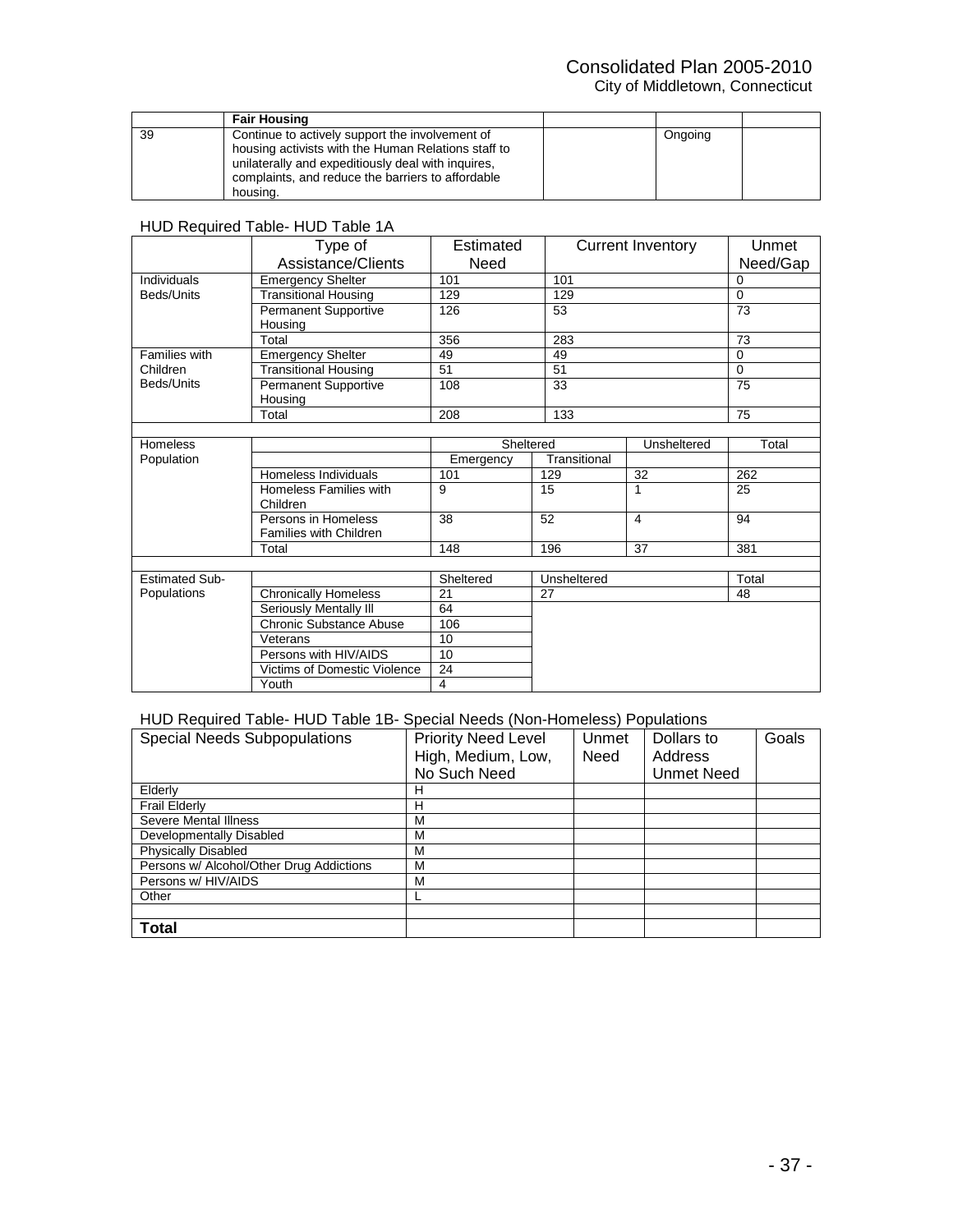## Department of Planning, Conservation, & Development Community Development Division

## Required HUD Tables- HUD Table 2A

| <b>Priority Housing Needs</b> |                      | <b>Priority Need Level</b> |    | <b>Unmet Need</b> | Goals    |
|-------------------------------|----------------------|----------------------------|----|-------------------|----------|
| (Households)                  |                      | High, Medium, Low          |    |                   |          |
| Renter                        | <b>Small Related</b> | 0-30%                      | H  | 339               | 20       |
|                               |                      | 31-50%                     | н  | 438               | 0        |
|                               |                      | 51-80%                     | Н  | 672               | 76       |
|                               | Large Related        | 0-30%                      | L  | 38                | 0        |
|                               |                      | 31-50%                     | L  | 40                | 0        |
|                               |                      | 51-80%                     |    | 81                | 0        |
|                               | Elderly              | $0 - 30%$                  | H  | 635               | $\Omega$ |
|                               |                      | 31-50%                     | H  | 393               | 16       |
|                               |                      | 51-80%                     | M  | 243               | 0        |
|                               | All Other            | $0 - 30%$                  | н  | 750               | 0        |
|                               |                      | 31-50%                     | н  | 467               | 0        |
|                               |                      | 51-80%                     | H  | 827               | $\Omega$ |
| Owner                         |                      | $0 - 30%$                  | Н  | 558               | 4        |
|                               |                      | 31-50%                     | Н  | 697               | 0        |
|                               |                      | 51-80%                     | н  | 1322              | 85       |
| Special                       |                      | $0 - 80%$                  | L  | 20                | 20       |
| <b>Needs</b>                  |                      |                            |    |                   |          |
| <b>Total Goals</b>            |                      |                            |    | 205               |          |
| Total 215 Goals               |                      |                            | NA |                   |          |
| <b>Total 215 Renter Goals</b> |                      |                            |    | NA.               |          |
| <b>Total Owner Goals</b>      |                      |                            |    |                   | NA.      |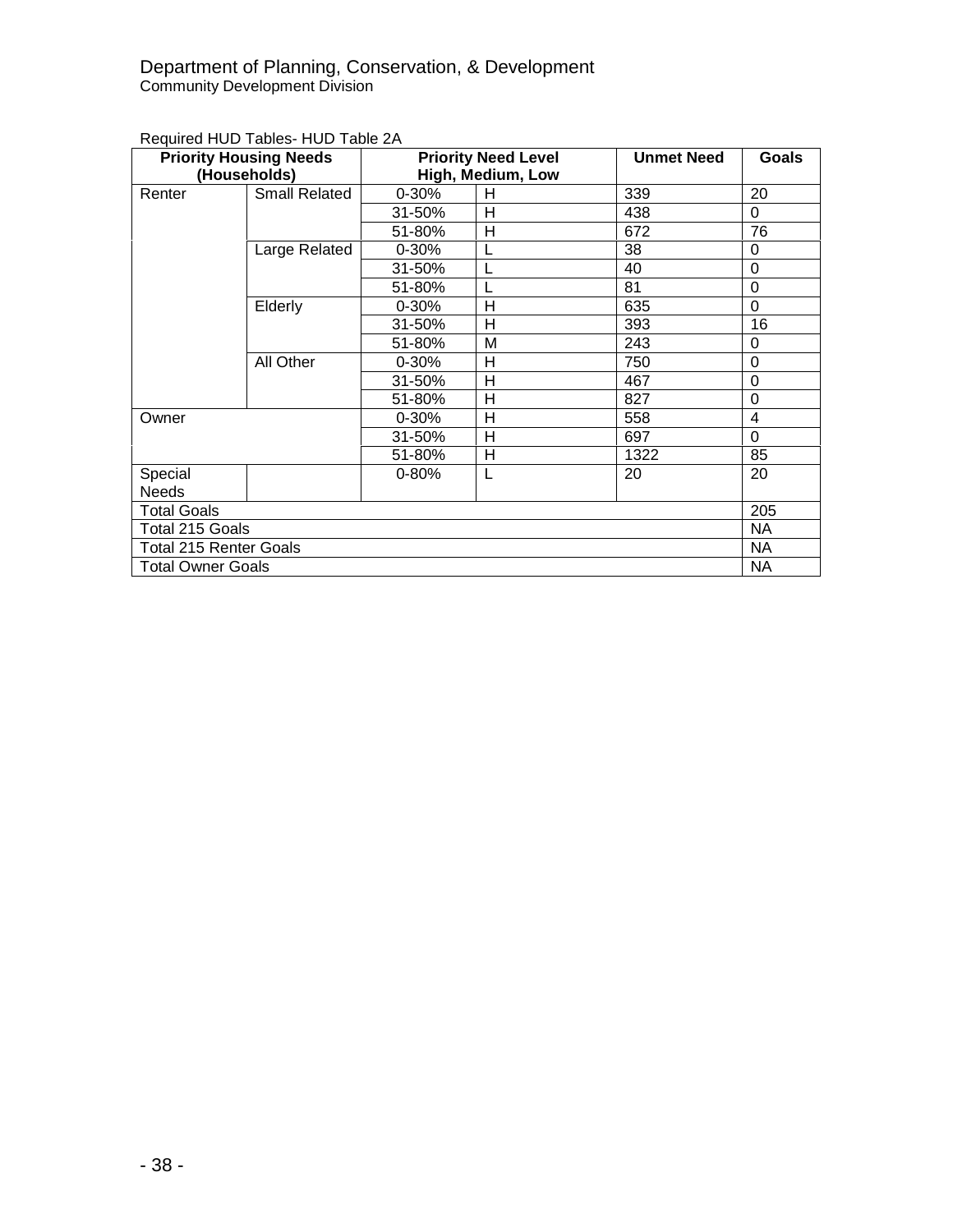## Consolidated Plan 2005-2010 City of Middletown, Connecticut

## HUD Required Table- HUD Table 2B

| <b>Priority Community Development</b>      | <b>Priority Need Level</b> | Unmet           | <b>Dollars to Address</b> | Goals          |
|--------------------------------------------|----------------------------|-----------------|---------------------------|----------------|
| <b>Needs</b>                               | High, Medium, Low,         | Priority        | <b>Unmet Priority</b>     |                |
|                                            | No Such Need               | Need            | Need                      |                |
| <b>Public Facility Needs (Projects)</b>    |                            |                 |                           |                |
| <b>Senior Centers</b>                      | H                          | $\overline{2}$  | \$100,000.00              | $\mathbf{1}$   |
| <b>Disabled Persons Centers</b>            | L                          | $\mathbf 0$     | \$0.00                    | $\overline{0}$ |
| <b>Homeless Facilities</b>                 | M                          | 3               | \$1,035,000.00            | 3              |
| <b>Youth Centers</b>                       | M                          | $\overline{2}$  | \$80,000.00               | 1              |
| <b>Child Care Centers</b>                  | M                          | $\mathbf 0$     | \$0.00                    | $\overline{0}$ |
| <b>Health Facilities</b>                   | $\overline{\mathsf{H}}$    | $\overline{2}$  | \$60,000.00               | $\overline{0}$ |
| <b>Neighborhood Facilities</b>             | L                          | $\overline{1}$  | \$50,000.00               | $\overline{1}$ |
| Parks and/or Recreation Facilities         | $\overline{\mathsf{H}}$    | $\overline{2}$  | \$100,000.00              | $\overline{2}$ |
| <b>Parking Facilities</b>                  | M                          | $\overline{1}$  | \$10,000,000.00           | $\overline{1}$ |
| Non-Residential Historic Preservation      | L                          | $\mathbf 0$     | \$0.00                    | $\overline{0}$ |
| Other Public Facility Needs                | $\overline{M}$             | 5               | \$850,000.00              | $\overline{5}$ |
| Neighborhood Public Improvements           | M                          | $\mathbf 0$     | \$0.00                    | $\mathbf 0$    |
| Infrastructure (projects)                  |                            |                 |                           |                |
| Water/Sewer Improvements                   | M                          | 1               | \$45,000.00               | 1              |
| <b>Street Improvements</b>                 | M                          | $\overline{1}$  | \$10,000.00               | $\overline{1}$ |
| Sidewalks                                  | M                          | $\overline{1}$  | \$15,000.00               | $\overline{1}$ |
| Solid Waste Disposal Improvements          | Г                          | $\overline{0}$  | \$0.00                    | $\overline{0}$ |
| <b>Flood Drain Improvements</b>            | L                          | $\overline{0}$  | \$0.00                    | $\overline{0}$ |
| Other Infrastructure Needs                 | M                          | 0               | \$0.00                    | $\mathbf 0$    |
| <b>Public Service Needs (people)</b>       |                            |                 |                           |                |
| Senior Services                            | Н                          | 70              | \$30,000.00               | 70             |
| <b>Disabled Services</b>                   | M                          | $\overline{30}$ | \$60,000.00               | 30             |
| <b>Youth Services</b>                      | $\overline{H}$             | 40              | \$30,000.00               | 40             |
| <b>Child Care Services</b>                 | M                          | 0               | \$0.00                    | $\overline{0}$ |
| <b>Transportation Services</b>             | M                          | $\overline{0}$  | \$0.00                    | $\overline{0}$ |
| <b>Substance Abuse Services</b>            | $\overline{\mathsf{M}}$    | 30              | \$85,000.00               | 30             |
| <b>Employment Training</b>                 | $\overline{\mathsf{H}}$    | 485             | \$652,500.00              | 485            |
| Homeless Needs                             | Н                          | 530             | \$190,000.00              | 530            |
| Need of Persons with HIV/AIDS              | L                          | 15              | \$40,000.00               | 15             |
| <b>Health Services</b>                     | Н                          | 30              | \$20,000                  | 30             |
| Lead Hazard Screening                      | $\overline{\mathsf{H}}$    | 50              | \$15,000                  | 50             |
| <b>Crime Awareness</b>                     | H                          | 300             | \$35,000                  | 300            |
| Other Public Service Needs                 | $\overline{H}$             | 158             | \$105,000.00              | 158            |
| <b>Economic Development</b>                |                            |                 |                           |                |
| ED Assistance to For-Profits (businesses)  | L                          | $\overline{2}$  | \$100,000.00              | $\overline{2}$ |
| <b>ED Technical Assistance (businesses</b> | $\overline{L}$             | $\overline{0}$  | \$0.00                    | $\overline{0}$ |
| Micro-Enterprise Assistance (businesses)   | L                          | $\overline{0}$  | \$0.00                    | $\overline{0}$ |
| Rehab; Publicity- or Privately-Owned       | L                          | $\overline{2}$  | \$500,000.00              | $\overline{2}$ |
| Commercial/Industrial (C/I) projects       |                            |                 |                           |                |
| C/I Infrastructure Development (projects)  | L                          | 0               | \$0.00                    | $\mathbf 0$    |
| Other C/I Improvements (projects)          | M                          | $\mathbf 0$     | \$0.00                    | $\overline{0}$ |
| <b>Planning</b>                            |                            |                 |                           |                |
| Planning                                   | L                          | 1               | \$5,000.00                | 1              |
| <b>Total Estimated Dollars Needed</b>      |                            |                 | \$14,212,500.00           |                |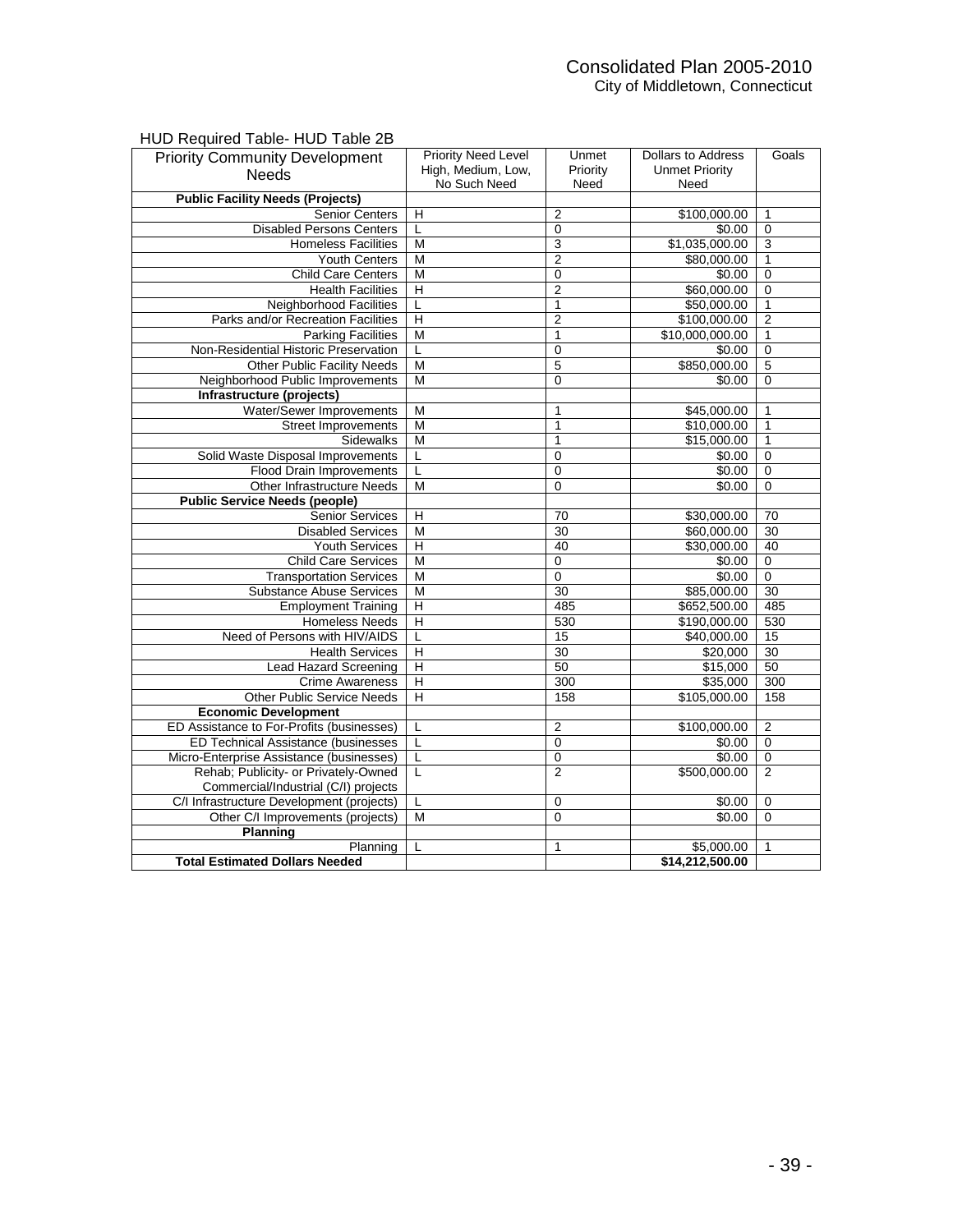| <b>Public Housing Need Category</b>              | <b>PHA Priority Need Level</b><br>High, Medium, Low, No<br><b>Such Need</b> | <b>Estimated Dollars</b><br>to Address |
|--------------------------------------------------|-----------------------------------------------------------------------------|----------------------------------------|
| <b>Restoration and Revitalization</b>            |                                                                             |                                        |
| Capital Improvements                             | High                                                                        | \$398,963                              |
| Modernization                                    | Medium                                                                      | \$75,000                               |
| Rehabilitation                                   | High                                                                        | \$1,603,324                            |
| Other (Specify)                                  | No Such Need                                                                | \$0                                    |
|                                                  |                                                                             |                                        |
| <b>Management and Operations</b>                 | Medium                                                                      | \$200,000                              |
|                                                  |                                                                             |                                        |
| <b>Improved Living Environments</b>              |                                                                             |                                        |
| Neighborhood Revitalization (non-capital)        | Medium                                                                      | Unknown                                |
| Capital Improvements                             | Medium                                                                      | \$45,000                               |
| Safety/Crime Prevention/Drug Elimination         | Medium                                                                      | \$50,000                               |
| Other (Specify)                                  | No Such Need                                                                | \$0                                    |
|                                                  |                                                                             |                                        |
| <b>Economic Opportunity</b>                      |                                                                             |                                        |
| <b>Resident Services/Family Self Sufficiency</b> | Medium                                                                      | Unknown                                |
| Other (Specify)                                  | No Such Need                                                                | \$0                                    |
|                                                  |                                                                             |                                        |
| <b>Total</b>                                     |                                                                             | \$2,372,287                            |

Required HUD Tables- HUD Table 4

#### I. Institutional Structure

The City of Middletown is governed by a strong Mayor and a fifteen-member Common Council. Together, the Mayor and the Common Council are officially responsible for determining the funding priorities for the Consolidated Plan. The City Council and the Mayor approve the submission of the Consolidated Plan and the annual Action Plans to the US Department of Housing and Urban Development (HUD).

The basis for the funding priorities as in large part decided by the recommendations produced by the Citizens' Advisory Committee. (CAC) The Citizens' Advisory Committee is a fifteen member committee composed of City residents that represent different interests, such as elderly, youth, social services, the low & moderate income, and etc. In addition to forwarding recommendations to the Common Council and the Mayor, the Citizens' Advisory Committee also conduct all the public hearings, collect public input, evaluate all funding requests, review the Annual Action Plan, and review the Consolidated Annual Performance and Evaluation Report (CAPER).

The City's Department of Planning, Conservation, and Development have a major responsibility for acting as staff agency for the Citizen Advisory Committee. This entails implementation of any initiatives, researching issues, preparing meeting materials, production of application materials, and serving as a direct liaison to the US Department of Housing and Urban Development.

The structure of the City's Community Development Block Grant (CDBG) program is decentralized. The funds are allocated to various nonprofit organizations, City departments or other groups to implement projects that benefit the City's low- and moderate-income residents.

The key to a strong institutional structure is the ability to develop and share data on the progress and status of beneficiaries. The has been improved by the implementation of a quarterly reporting period as opposed to the annual reporting period previously in place.

While the lead bodies in the Consolidated Plan process are the Mayor, Common Council, Citizens' Advisory Committee and the Department of Planning, Conservation and Development.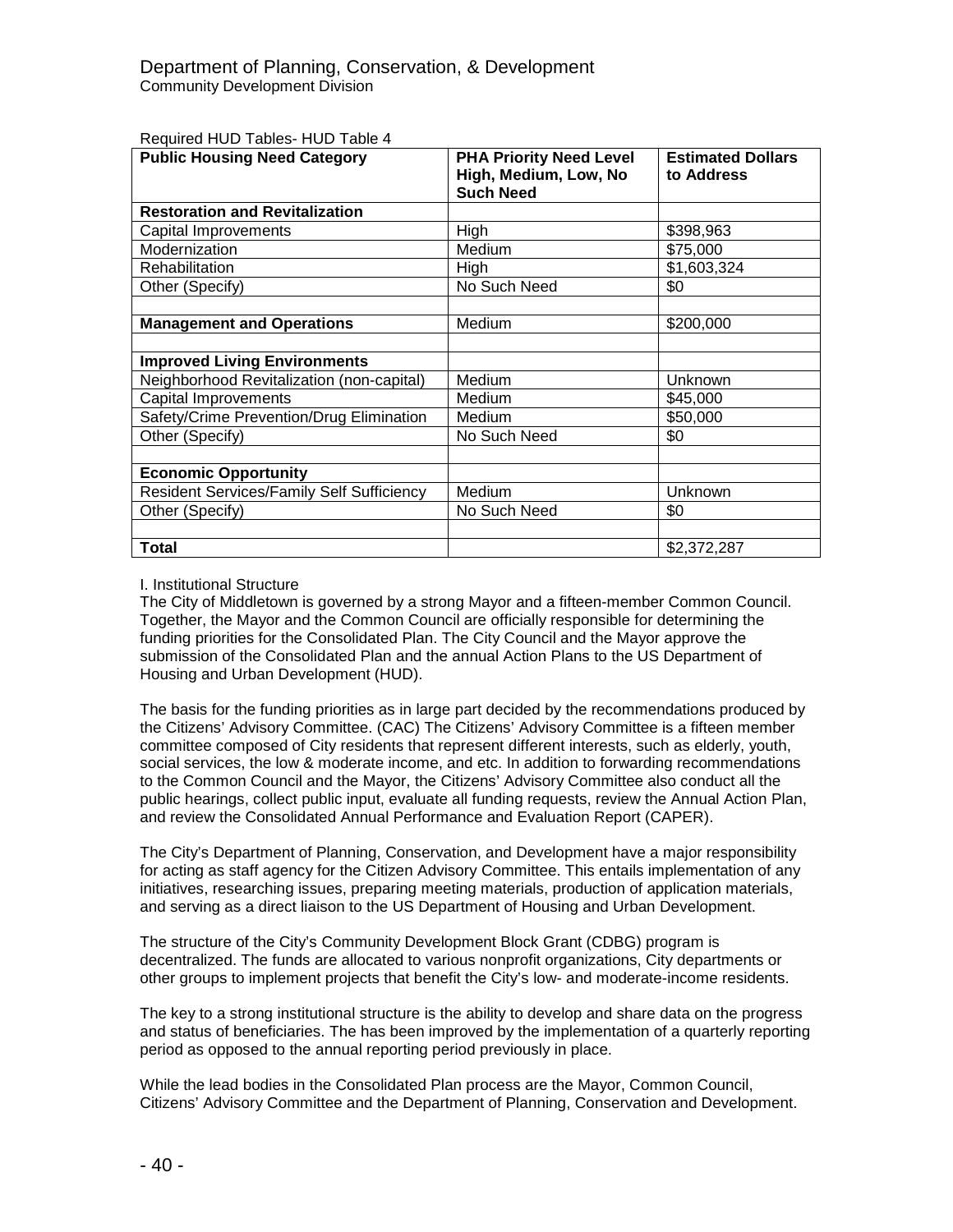There are a significant number of agencies that oversee a wide variety of grants and programs that provide services to low- and moderate-income city residents, and play an important role in implementing Consolidated Plan project activities:

City of Middletown Departments

Office of the Mayor- Overseeing and coordinating all City policies.

Department of Human Relations- Overseeing and assisting in the management of Fair Housing issues.

Department of Planning, Conservation, and Development- Overseeing and implementing the CDBG program.

City of Middletown Representative Bodies

Common Council- Overseeing and approving all City spending initiatives

Citizens' Advisory Committee- Overseeing and soliciting public input for the CDBG program.

Redevelopment Agency- Overseeing and implementing the Cities redevelopment plans. Youth Bureau- Overseeing and implementing the City's youth policy and programs.

ADA Coordinator- Targeting and overseeing the implementation handicap accessible projects/ Dept. of Parks and Recs.- Managing the City's Park system and recreational activities. Board of Education- Overseeing the education of Middletown's children in public schools.

City of Middletown Agencies and Organizations

Housing Authority of the City of Middletown- Overseeing and managing the City's public housing. A member of the Housing Authority Board as serves on the CAC to provide a clear line of communication to prevent duplication or conflicting policies.

Community Health Center- - A key provider of affordable health services.

Russell Library- An important resource for all of Middletown's residents to access information through a wide variety of materials.

Middlesex United Way-

Middlesex Chamber of Commerce- Instrumental in accessing the Middletown business community to assist in public endeavors.

Middlesex Red Cross- An important health provider to those who have difficulty accessing health care or providing aid in times of crisis.

Middlesex Hospital- A key provider of health services and emergency care.

Liberty Bank Foundation- A local community foundation that has been local source of funding for local initiatives.

Middlesex Habitat for Humanity- A community driven affordable home ownership provider.

State of Connecticut

Department of Economic and Community Development- Overseeing a number of development resources including HUD Small Cities program for the State.

Connecticut Housing Finance Authority- Overseeing the allocation and financing of tax credits and bonds for affordable housing for the State of Connecticut.

Department of Children and Families- Overseeing the welfare of the children of Connecticut. Middlesex Community College- A key component to educating and training of Middletown's labor force.

Charter Oak College- A provider of online education and training, which includes a program that assists single mothers.

Connecticut Valley Hospital- The mental health service provider for the state.

Federal Agencies

Department of Housing and Urban Development- Approving and monitoring the CDBG Entitlement to the City of Middletown.

Federal Home Loan Bank- A resource in borrowing for affordable housing.

Small Business Administration- A resource of entrepreneurs wishing to start a business.

Veterans Administration- Overseeing the health care and other programs for veterans.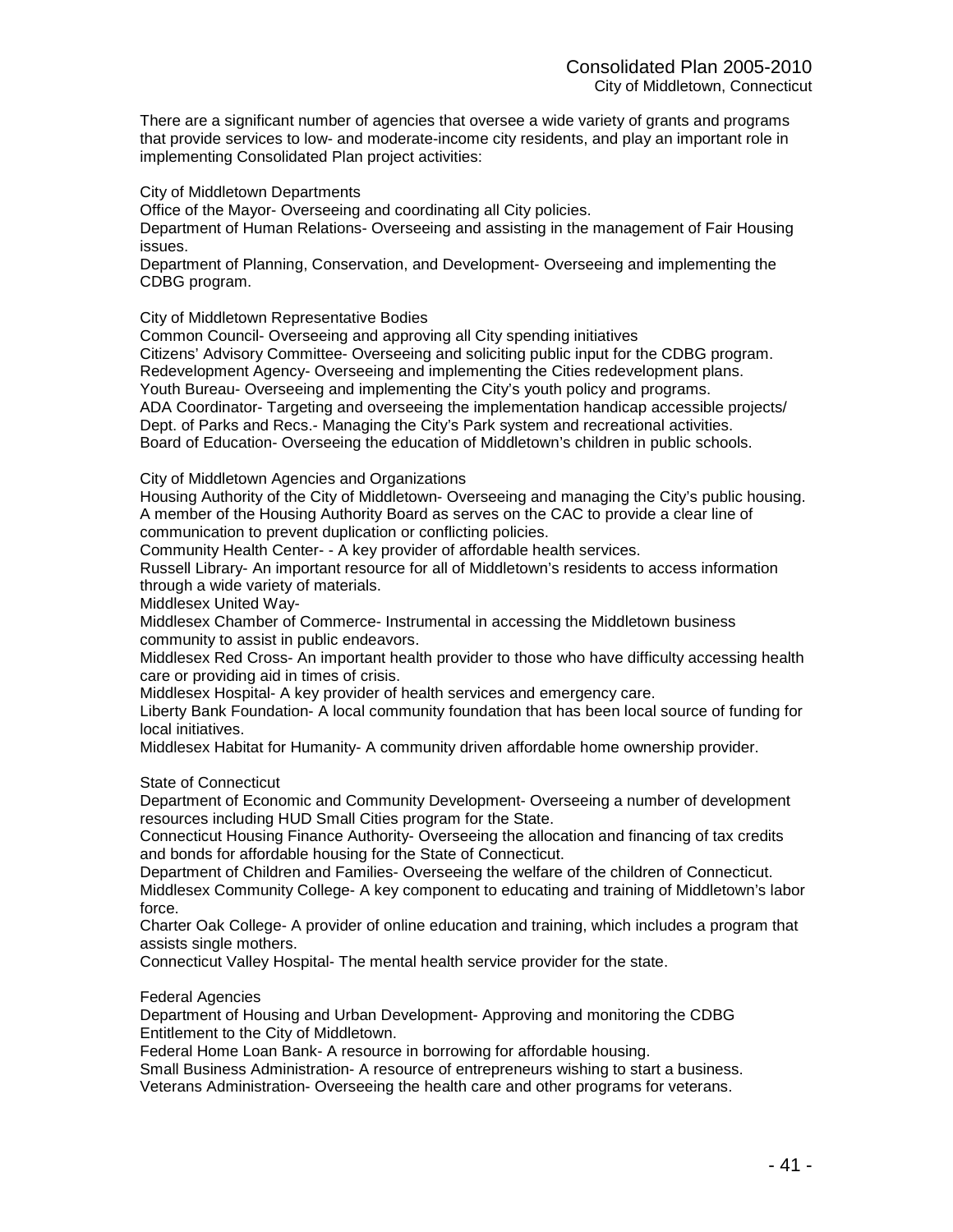## Department of Planning, Conservation, & Development Community Development Division

Federal Emergency Management Agency- Assisting in households and individuals in times of crisis.

Environmental Protection Agency- A resource and funding source in dealing with environmental issues.

Department of Labor- Monitoring Davis-Bacon wages rules that CDBG must follow.

J. Consolidated Plan Coordination

The City also identified the need for greater Consolidated Plan program and project coordination. The Citizens Advisory Committee will review methods to solicit greater input from the service agencies.

K. Public Housing Objectives

Public Housing Objectives

The Middletown Housing Authority Strategic Goals and Objectives correspond to the goals and objectives prepared for HUD under 24 CFR Part 903.5. The PHA 5-Year Plan can be found in the Appendix of this Consolidated Plan.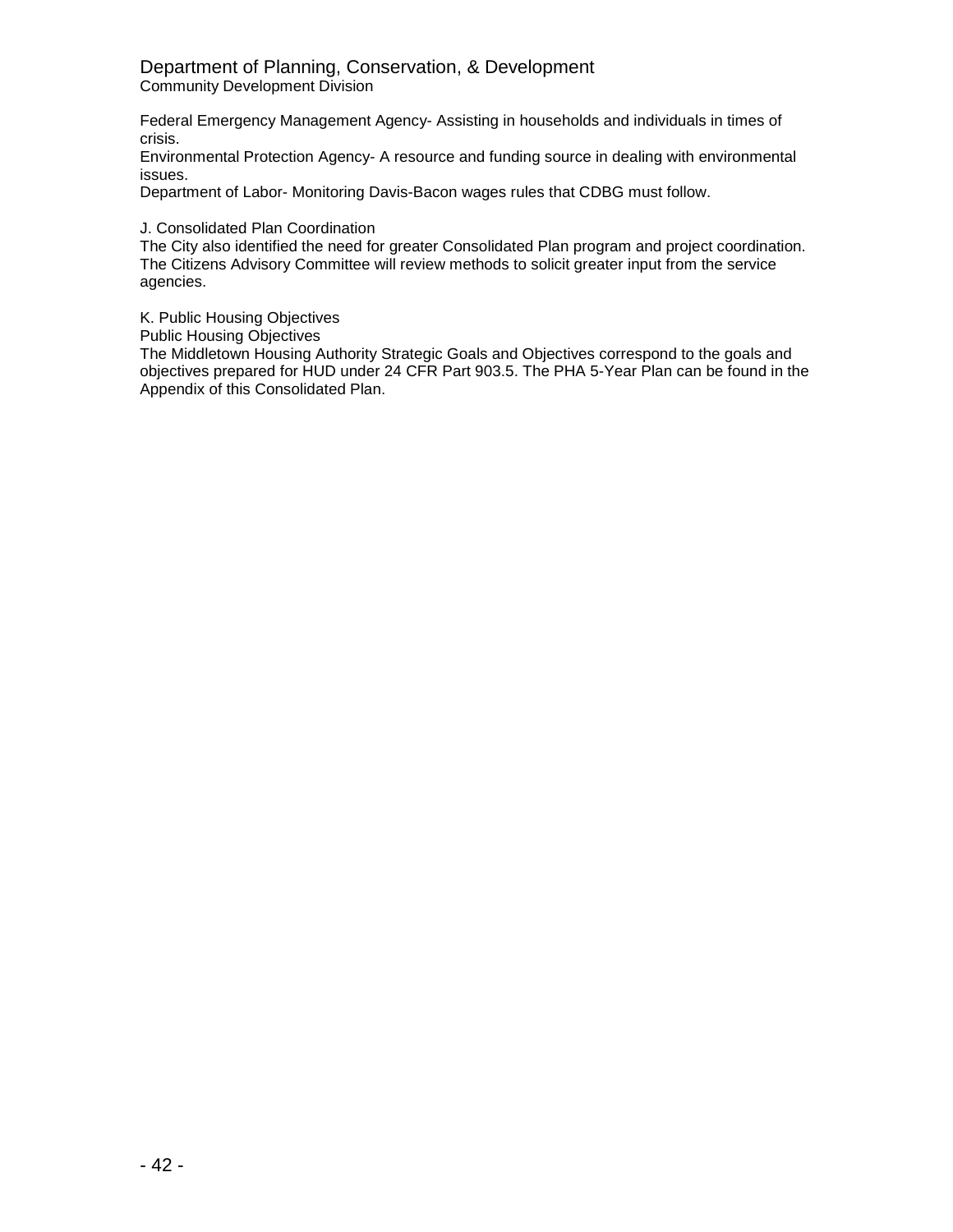#### **VII. City of Middletown Redevelopment Plans**

(Neighborhood Revitalization Strategy Area Candidates)

In recent years, HUD's Office of Community Planning and Development (CPD) has stressed a "coordinated marshalling of resources targeted at comprehensive community revitalization strategies". Comprehensive neighborhood revitalization strategies seek to create partnerships among federal and local governments, the private sector, community organizations and neighborhood residents.

There are four advantages to having Middletown's redevelopment initiatives approved as neighborhood revitalization strategy areas. They are:

- Job Creation/Retention as Low/Moderate Benefit: Job creation/retention activities undertaken pursuant to the approved strategy may be qualified as meeting area benefit requirements, thus eliminating the need for a business to track the income of persons that take or are considered for such jobs.
- Aggregate of Housing Units: Housing units assisted pursuant to the strategy can be considered to be part of a single structure for the purposes of applying the low and moderate-income national objective criteria. This provides a greater flexibility to carry out housing programs that revitalize a neighborhood.
- Aggregate Public Benefit Standard Exemption: Economic development activities carried out under the strategy may, at the grantee's option, be exempt from the aggregate public benefit standards. This enables the grantee flexibility for program design as well as reduces record-keeping requirements related to the public benefit standard.
- Public Service Cap Exemption: Public services carried out pursuant to the strategy by a Community-Based Development Organization will be exempt from the public service cap.

Middletown has two Redevelopment Plans that could candidates for Neighborhood Revitalization Strategy Areas. They are the North End Redevelopment Plan, Miller and Bridge Streets Redevelopment Plan, and the South End Urban Renewal Plan. At the present time, Middletown is only considering the option of submitting all or some of these plans for approval by HUD as a Neighborhood Revitalization Strategy Area. The purpose of the following sections is to provide necessary background on each target area, as a preliminary application by the City of Middletown decides.



## Map 2- Redevelopment Areas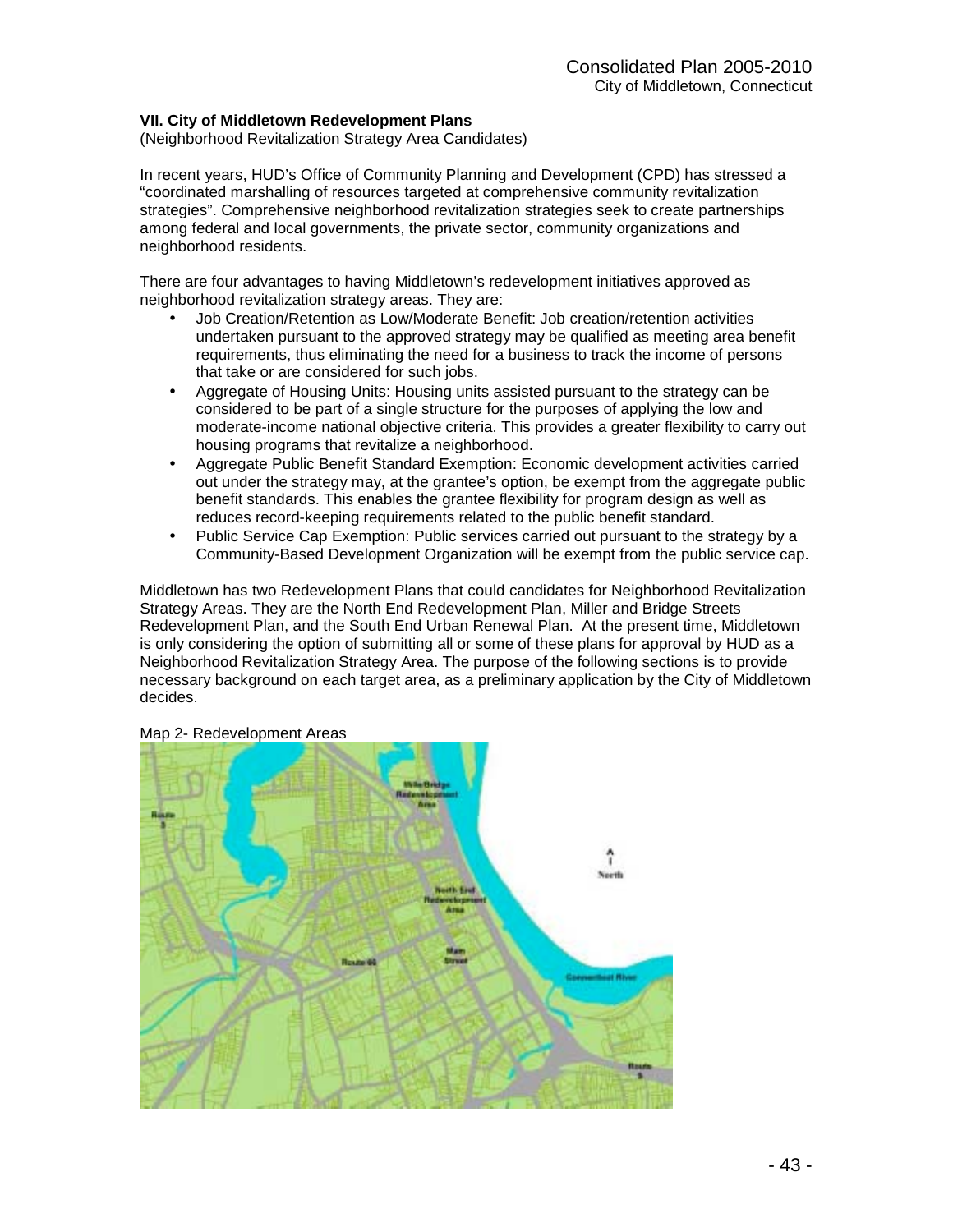### **A. North End Redevelopment Plan**

The North End is one of Middletown most diverse neighborhood, and also one of its poorest. Within the larger history of Middletown, the North End has played a special role. It is, as it always has been, an active living area within the city center, characterized by a lively mixture of people and uses, and is the longest-surviving residential neighborhood in the Central Business District. The North End has often served as a reception area and first neighborhood for groups of new arrivals. As a result of the district's history as a gateway for successive generations, many of the residential buildings in the North End exhibit the problems that accompany intensive use: damage, deterioration, overcrowding, and social pathology. The district is increasingly populated by low-income, minority and/or disadvantaged persons.

**Boundaries and Major Features:** The North End Are is a parcel of land containing approximately seventy acres. In general, the project is bordered to the south by Court Street, to the east by Connecticut Route 9,, to the north by Connection Route 66/Route 17, and to the west by the rear property lines of lots on the west side of Main Street. The area is also located within Middletown's Enterprise Zone.

#### **Demographic Composition:**

Compared with the City of Middletown as a whole, the North End has a higher proportion of residents living in group quarters, a far higher percentage of 1-person households, significantly smaller average household size, a larger percentage of households earning less than \$15,000 annually, much lower median family income, and a lower percentage of owner-occupied housing units.

The North End of Middletown currently has a population of 1290 residents, some 1238 reside in households and roughly 52 live in group-quarters. Between 1990-2000, the population shrank from 2,689 by nearly 52 percent. This occurred while the population of the City grew by 6.55 percent. Middletown's North End has only a slightly old median age of population of 39.9 (City's median age is 36.3). Nearly one-third of all inhabitants are under 25 years of age, 56.8 percent are in the prime working ages of 25 through 64 years, and approximately 13 percent are in retirement ages of 65 and over.

Middletown's North End has always been a diverse area of the City, since it has often been the first location for any new ethnic group to Middletown to reside. All minority populations have increase in proportion in the North End and will likely continue to do so.

| Table 27- Demographic changes 1990-2000 |       |        |  |
|-----------------------------------------|-------|--------|--|
| Race or Ethnic Group                    | 1990  | 2000   |  |
| White                                   | 75.8% | 61.7%  |  |
| <b>Black or African American</b>        | 16.8% | 22.9%  |  |
| American Indian                         | 0.4%  | 1.2%   |  |
| Asian                                   | 3.1%  | 4.2%   |  |
| Other                                   | 4.5%  | 10 %   |  |
| Hispanic or Latino                      | 8.8%  | 13.6 % |  |

The North End has 771 Households, including some 261 families and roughly 409 single person households. This proportion has remained the same since 1990 to 2000. The number of renting households has increase slightly over the pass ten years from 89.4 percent to 91.3 percent. The percent of female head of households has remained the same at about 17 percent.

The median household income of the North End is \$13,699.00. This is a 15.5 percent drop in income since 1989 when median income for the North End was \$16,228.00. The City of Middletown as a whole experienced a 39 increase over the same time period. In 1990 roughly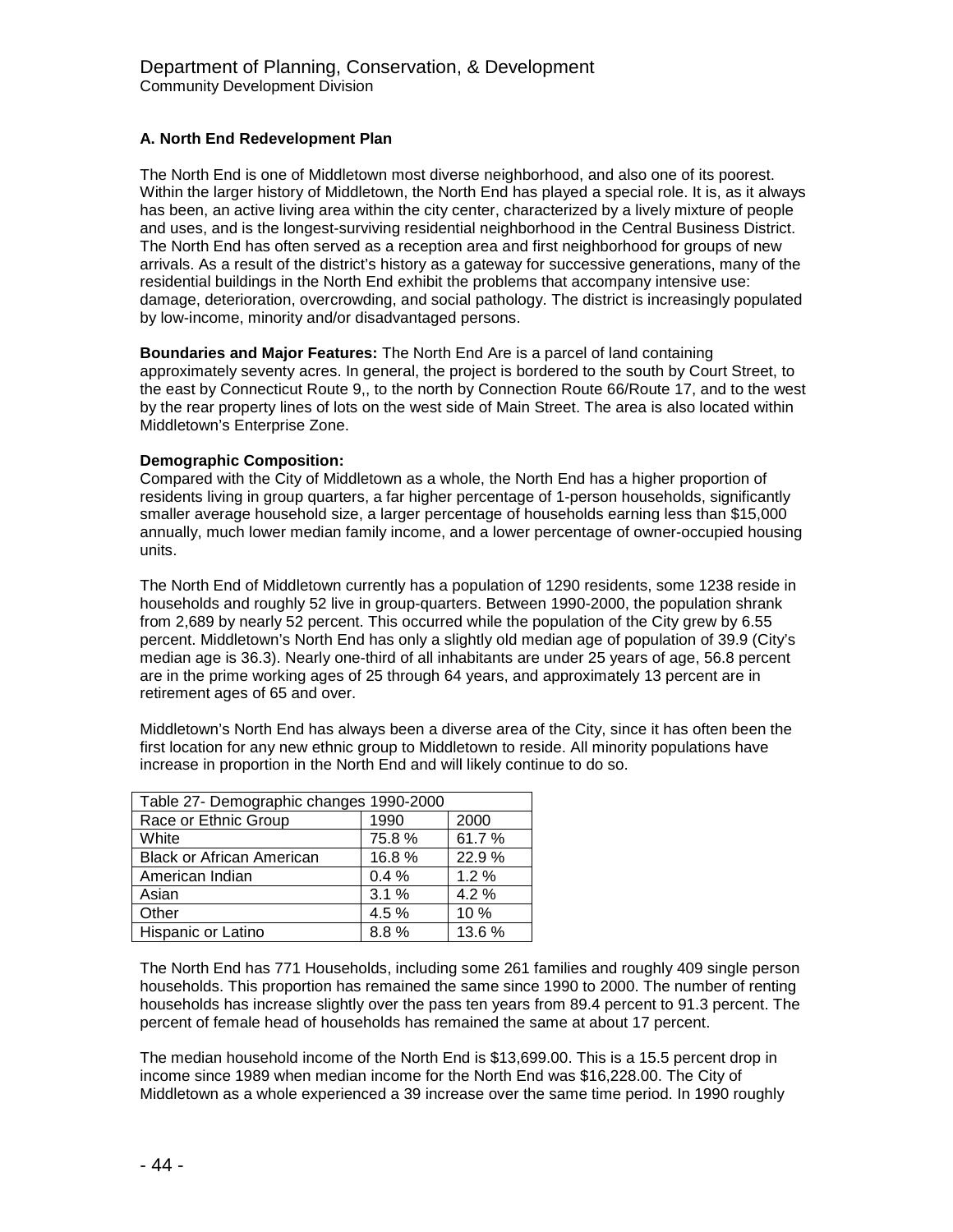| Table 28- North End Income Changes 1990-2000 |          |          |  |
|----------------------------------------------|----------|----------|--|
| <b>Income Distribution</b>                   | 1990     | 2000     |  |
| Median Household Income                      | \$16,228 | \$13,699 |  |
| Less than \$10,000                           | 28.1%    | 40.1%    |  |
| \$10,000-\$14,999                            | 11.1%    | 13.5%    |  |
| \$15,000-\$24,999                            | 23.7%    | 14.1%    |  |
| \$25,000-\$34,999                            | 9.6%     | 10%      |  |
| \$35,000-\$49,999                            | 13.7%    | 9.7%     |  |
| \$50,000-\$74,999                            | 3.4%     | 8%       |  |
| \$75,000-\$99,999                            | 1.5%     | 2%       |  |
| \$100,000-\$149,999                          | 0.0%     | 2.7%     |  |
| \$150,000 or more                            | 0.3%     | 0%       |  |

39.2 percent of households earned less than median income. In 2000 roughly 53.6 percent of households earned less than median income.

The number of those living below the level of poverty has edge up only slightly over this time from 29.3 in 1990 to 30.3 in 2000. Despite the rise in income across the City the North End continues to show persistent evidence of poverty and racial/ethnic disparity in annual incomes. The largest expenditures for households in the North End as with the rest of the City is housing. In 1990, 41 percent of all North End households spent more than 30 percent of their annual income on housing, in 2000 that percentage increased to 55 percent of annual income devoted to housing. Nearly 98 percent of the households in the North End are renters.

High School drop-outs amounted to 32.6 percent of the North End residents aged 25 years and over. This is double the City average. The percentage of North End residents that had some college experience, an associated degree or a bachelor's degree was 31.8 percent in 2000. This is actually down 3 percent from what was reported in 1990 and below the 2000 City average of 42 percent of college attendance.

The reported unemployment level for the North End in 1990 was 6.5 percent. In 2000 unemployment increased to 8.9 percent. In 2000, the entire City reported 1050 persons that were unemployed, the North End reported 96 residents as unemployed meaning that nearly 10 percent of the City's employed reside in the North End. Over 54 percent of the residents of the North End work in five types of industries: 1) Manufacturing, 2) Retail 3) Transportation, and 4) Education, Health or Social Services.

**Consultation:** In 1997, a grassroots organization representing residents, businesses, and property-owners in Middletown's North End, came into existence. Since its inception, the North End Action Team (NEAT) has effectively involved its constituents in building a sense of neighborhood, giving them a stake in the neighborhood's future and fostering the emergence of local leadership. In January 1999, NEAT established a Housing Committee, whose membership includes residents and property-owners, as well as representatives of local non-profit agencies, Wesleyan University, and Liberty Bank, joined by the Community Development Specialist in the City's Department of Planning, Conservation and Development. The Housing Committee proposed a plan for the North End to Middletown's Redevelopment Agency, which it endorsed in September 2000. Since then parties involved have meet on a monthly basis to implement this plan.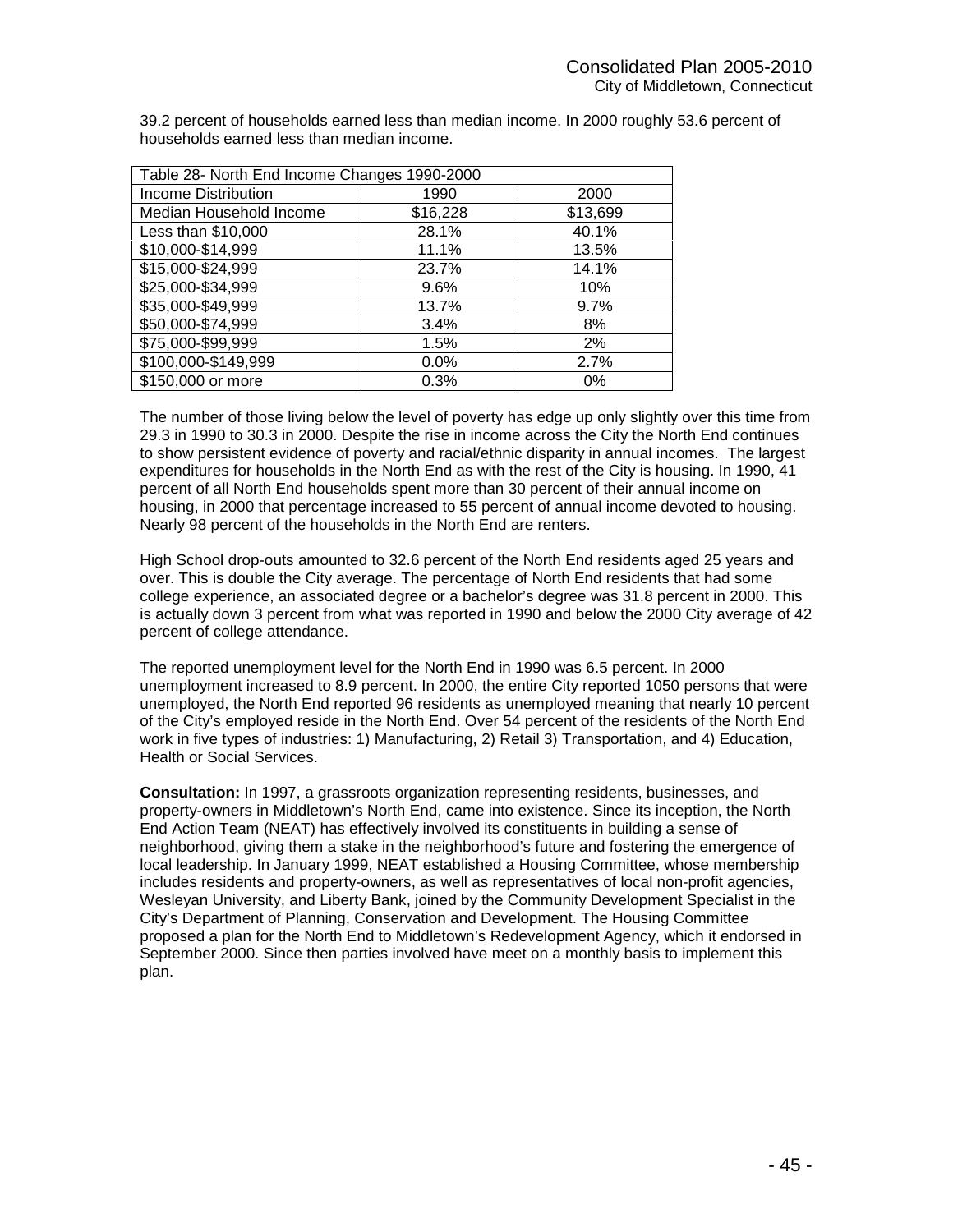## **Assessment of Strengths and Weakness:**

| <b>Strengthens</b>                                       | Weakness                                          |
|----------------------------------------------------------|---------------------------------------------------|
| Beneficial location at the crossroads of the Connecticut | Enormously low percentage of homeownership by the |
| Routes 66, 17 and 9, and proximity to Arrigoni Bridge    | neighborhood residents                            |
| connecting Middletown and Portland over the Connecticut  |                                                   |
| River                                                    |                                                   |
| Location in close proximity to downtown and major new    | Urban blight and dilapidation                     |
| development projects that offer employment opportunities |                                                   |
| Strong leadership: North End Action Team                 | High crime rate                                   |
| Underutilized workforce                                  | Unemployment, underemployment, and low education  |
|                                                          | levels                                            |

**Vision for the Future:** The vision for the future of the North End is a revitalized, vibrant neighborhood; new and restored affordable housing for its residents; elimination of blight in the area; general beautification of the district and development of improved vehicular and pedestrian circulation and convenience parking for consumers; creation of opportunities for private investment and provision of new jobs for the residents.

## **Economic and Community Development Strategy:**

| <b>Action</b>                                             | <b>Results</b>                                           |
|-----------------------------------------------------------|----------------------------------------------------------|
| Acquisition of property                                   | Acquire all properties needed for the plan, possibly 35+ |
|                                                           | properties.                                              |
| Demolish of structures                                    | Possibly demolition 10+ properties                       |
| Remediation of environmental hazards                      | To be dealt with when discovered.                        |
| Relocation of tenants and homeowners from acquired        | Phase 1 includes 27 households to be relocated           |
| properties                                                |                                                          |
| Construction and rehabilitation of housing for rental and | 125 units of housing created                             |
| homeownership                                             |                                                          |
| Creation of public areas, such as community garden or     | Creation of 1 community garden and 1 play-space          |
| play-space                                                |                                                          |
| Undertake activities that address crime, poverty, and     | 50% decrease in criminal activity                        |
| substance abuse conditions                                |                                                          |

## **B. Miller and Bridge Streets Redevelopment Plan**

Once at the terminus of a ferry that crossed the river to Portland, the tiny enclave of 20 factorystyle dwellings long ago was relegated to second-class status. The primary concern impacting the viability of the neighborhood is its lack of connection to the City in that the neighborhood is bounded on the north by wetlands, on the west by railroad tracks and on the east and south by Route 9 and railroad tracks. Currently a consensus exists that safe and convenient access to the neighborhood is unavailable and the current access from Route 9 has been previously identified as one of the most dangerous intersections in the State of Connecticut.

The goals of this project are not to revitalize the area itself by to remove the neglected and hazardous conditions that exist in the area, and improve aesthetics and transportation infrastructure to benefit Middletown Downtown and industrial north end, as well as give residents access to recreational potential of this area.

**Boundaries and Major Features:** The project area is bound on the east by Connecticut Route 9, on the north by the Mattabaset River and the wetlands associated with the Cromwell Meadows State Conservation area, on the west by the rail yard which is state owned but leased on a long term basis to the Providence and Worcester Railroad and on the south by railroad tracks and he right of way for the Arrigoni Bridge. The project area contains twenty lots, twenty-two principal buildings, thirty-six residential units, one church and one full service restaurant.

#### **Demographic Composition:**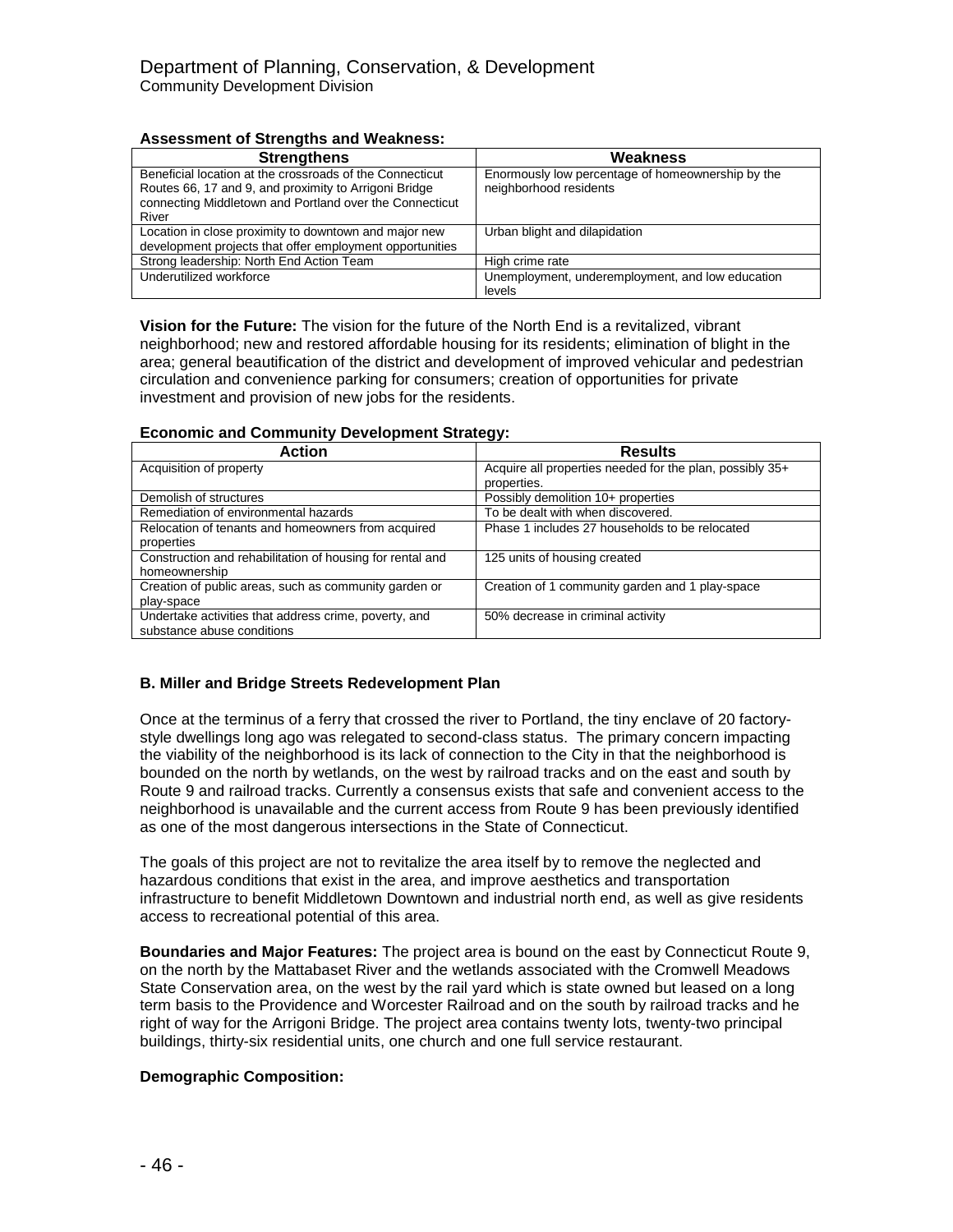The 2000 Census found a population of 2,383 in the Miller/Bridge Street Area. The ethnical diversity slightly exceeds the city level: 73.8% of the population is White (80.0% in Middletown), 17.4% Black or African American (12.3 % in Middletown) and 9.8% Hispanic or Latino (5.3% in Middletown). The median age is 34, only slightly younger than the citywide median (36.3), and the median household size is 2.09, also just below the citywide figure of 2.23.

Median household income in the Miller/Bridge St. area is \$33,696, well below the citywide median of 47,162. 13.5% of individuals residing in the area are below poverty line, while the city average is only 7.5%. The number of high school graduates among the residents 25 years of age and older does not differ significantly from the citywide median (77.5% against 83.6% at the city level), but the number of people holding bachelor's or higher degrees (20.1%) is 1.5 times smaller than the city median of 30.4%. A higher percent of residents over 16 in labor force (75.5% against 68.3%) provides for slightly higher percentages of both employed (70.3% against 65.2%) and unemployed (5.2% against 3.0%) population. While over a half of the city housing units (51.3%) are owner-occupied, the Miller/Bridge St. area has only one-third (30.3%) of its housing units occupied by the owners.

Altogether, the residents of the Miller/Bridge Street area are slightly younger, poorer, more Black or Hispanic, less educated, much less likely to be homeowners than the city as a whole.

**Consultation:** In May of 1998 the Yale School of Architecture in conjunction with the North end Action Team (NEAT) conducted an exhaustive two-day charrette planning process. Assessment of Strengths and Weakness:

Vision for the Future: The benefits of implementing the Miller and Bridge Streets Redevelopment Plan would be the beautification of a major gateway into Middletown; elimination of a hazardous intersection at Connecticut Route 9; elimination of two dangerous at grade rail crossings; possibilities for a bike path, canoe and boat launch and other types of passive recreation; relocation of residents out of a blighted area; removal of residential units from an area of known or suspected environmental contamination; relocation of residents away from sources of noise and air pollution; removal of homes currently located in the 100 year flood plain; and a section of the acquired property could play an important role in the State Department of Transportation's plans for a reconstruction of Connecticut Route 9 which would eliminate hazardous conditions on the highway.

| <b>Strengthens</b>                                 | Weakness                                                   |
|----------------------------------------------------|------------------------------------------------------------|
| Possible access point to the Mattabesett River     | Lack of connection to the city; safe and convenient access |
|                                                    | to the neighborhood from the city is unavailable           |
| Good visibility from Route 9                       | Immediate proximity to the railroad tracks and highway,    |
|                                                    | resulting in high noise and air pollution.                 |
| Could be used for future Route 9-Downtown-Arrigoni | Location on the 100 year flood plain.                      |
| Bridge interchange.                                |                                                            |
| Passive recreational use.                          | Constraints to the redevelopment due to wetlands and       |
|                                                    | watercourses in the northern extreme of the area.          |
|                                                    | Urban blight and dilapidation.                             |

#### **Assessment of Strengths and Weakness:**

#### **Vision for the Future:**

The vision for the future is based on numerous benefits resulting for the current neighborhood residents and the Middletown community as a whole, that is: relocation of residents out of the blighted area and away from sources of noise and air pollution; removal of residential units from the area of known or suspected environmental contamination; removal of blighted buildings and buildings located on the 100 year flood plain; beautification of major gateway to Middletown; elimination of a hazardous intersection at Ct.Rt.9 and two dangerous rail crossings; creation of a new recreational zone with possibilities for a bike path, canoe and boat launch and other types of passive recreation.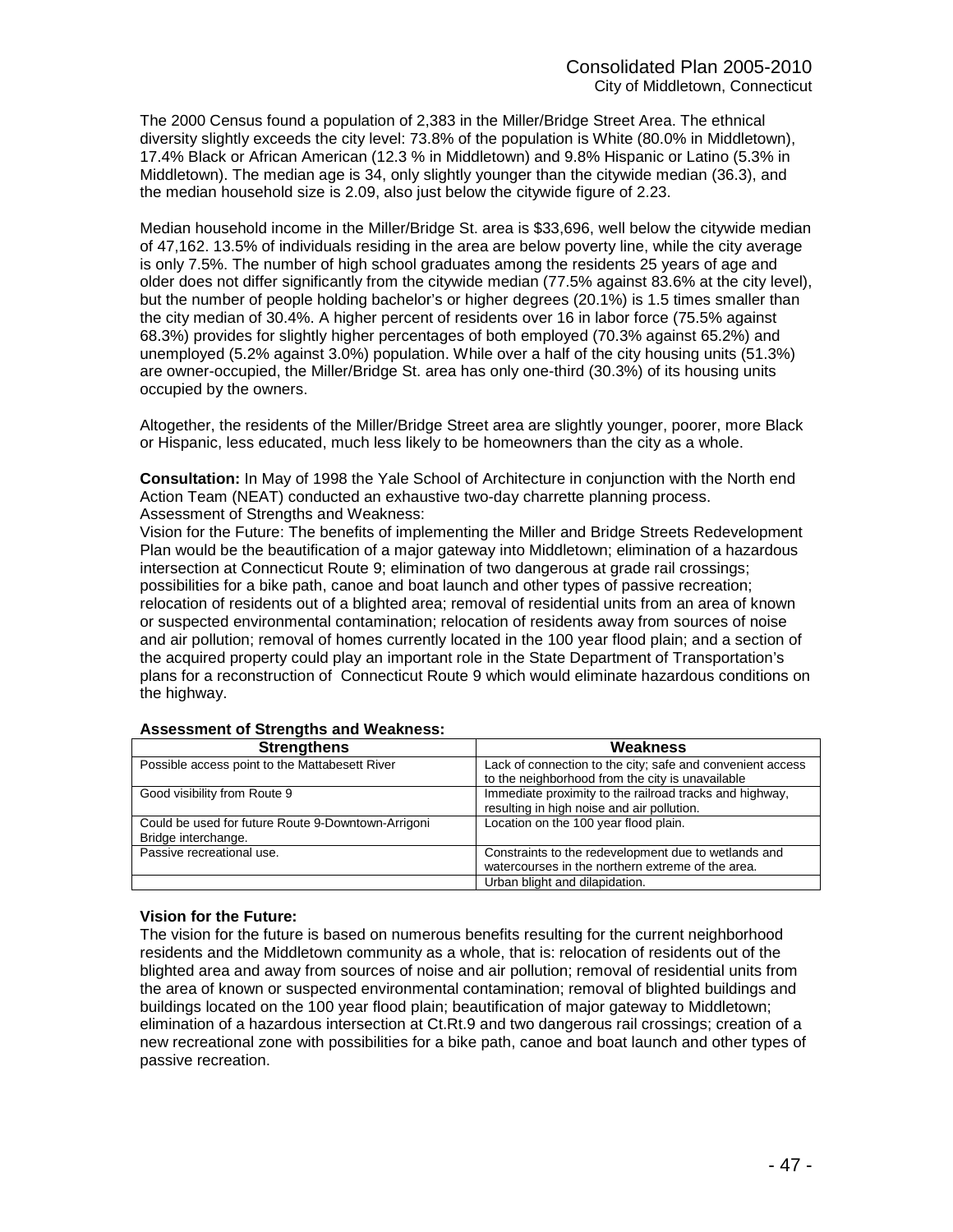### Department of Planning, Conservation, & Development Community Development Division

**Economic and Community Development Strategy:** Due to the areas' adjacency to the rail yard, the Miller Street area should be marketed for rail dependent economic development opportunities in conjunction with the Providence Worchester Railroad.

This plan and Downtown Vision 2000 and beyond plan recognize the value of enhancing the most prominent gateway into Middletown, therefore it is recommended that after demolition no new construction occur in the Bridge Street Area.

The Miller and Bridge Streets Area should be carefully landscaped and could potentially accommodate a bike path heading into the Cromwell Meadows and other types of passive recreation such as a dog park, canoe launch and possibly and emergency boat launch. The State Department of Transportation is currently studying the Route 9 interchange at Hartford Avenue and the Arrigoni Bridge. The land, which the city acquires, may be an integral part of the states plans to improve the interchange. In this case the city should insist in an enhanced gateway and direct access to the downtown and the north end industrial area.

| <b>Action</b>                                          | <b>Results</b> |
|--------------------------------------------------------|----------------|
| Acquisition of property                                |                |
| Demolition of blighted buildings                       |                |
| Relocation of the tenants and homeowners               |                |
| Abatement of Hazard associated with demolition of      |                |
| structures                                             |                |
| Establish open space                                   |                |
| Possible creation of a community garden to serve North |                |
| End                                                    |                |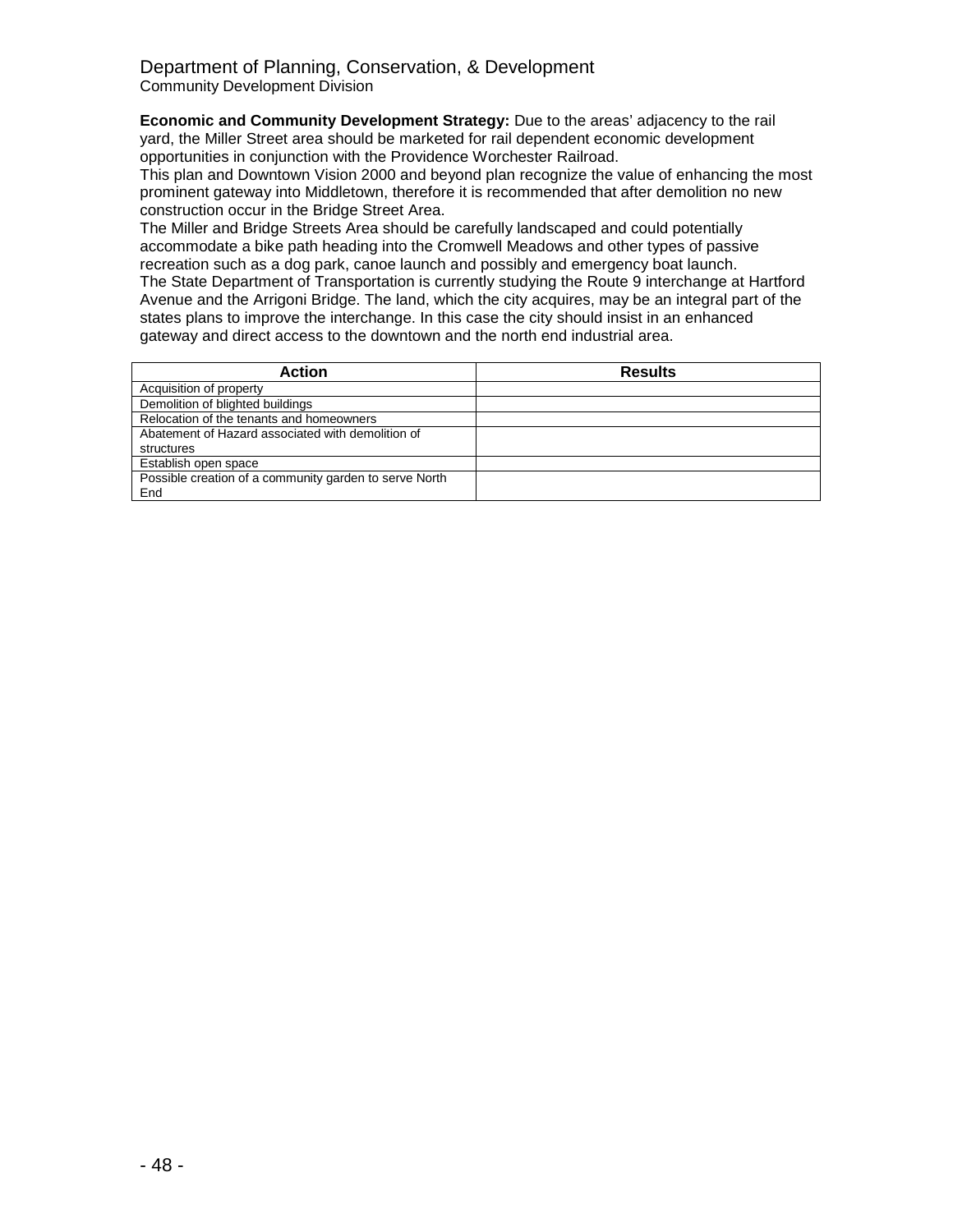### **VIII. Urgent Need Plan**

The Community Development Block Grant Program requires that activities meet one of three national objectives:

- Benefit to low- and moderate-income persons;
- Aid in the prevention or elimination of slums or blight; and
- Meet a need having a particular urgency (commonly referred to as Urgent Need)

This section will describe possible uses and procedure for allocating CDBG funds for the third national objective. An urgent need as defined by the US Department of Housing and Urban Development is:

- The existing conditions must pose a serious and immediate threat to the health or welfare of the community;
- The existing conditions are of recent origin or recently became urgent (generally, within the past 18 months);
- The recipient is unable to finance the activity on its own; and
- Other sources of funding are not available.

The use of this category is extremely rare and is designed only for activities that alleviate emergency conditions. However, the City of Middletown does see the possible application of this national objective for the following needs.

### A. Floods

Floods are the most common and widespread of all natural disasters--except fire. Most communities in the United States have experienced some kind of flooding, after spring rains, heavy thunderstorms, or winter snow thaws. A flood, as defined by the National Flood Insurance Program is: "A general and temporary condition of partial or complete inundation of two or more acres of normally dry land area or of two or more properties (at least one of which is your property) from: overflow of inland or tidal waters, unusual and rapid accumulation or runoff of surface waters from any source, or a mudflow. [The] collapse or subsidence of land along the shore of a lake or similar body of water as a result of erosion or undermining caused by waves or currents of water exceeding anticipated cyclical levels that result in a flood." Floods can be slow, or fast rising but generally develop over a period of days.

The activities for which CDBG funds would be allocated, but not limited to, are addressing water damage, clearance of debris, providing shelter for displaced residents.

#### B. Severe Winter Weather

A major winter storm can be lethal. Preparing for cold weather conditions and responding to them effectively can reduce the dangers caused by winter storms.

The activities for which CDBG funds would be allocated, but not limited to, are snow removal and restoration of heat.

#### C. Historic Deterioration

The City of Middletown is fortunate to have a large number of historic properties. Unfortunately, some are not being maintained properly and are structurally unsound. Such conditions pose a health and safety risk to not only their occupants but their neighbors and community at-large. Middletown's Building Department maintains a list of Blighted properties, which can be found in the appendix, and the City has a Blight Ordinance which defines when a structure has become a hazard.

While Slum and Blight is an eligible national objective, the use of CDBG funds to address a structure that posses an immediate risk to the community should be allowed under Urgent Need in order to allocate funds quickly.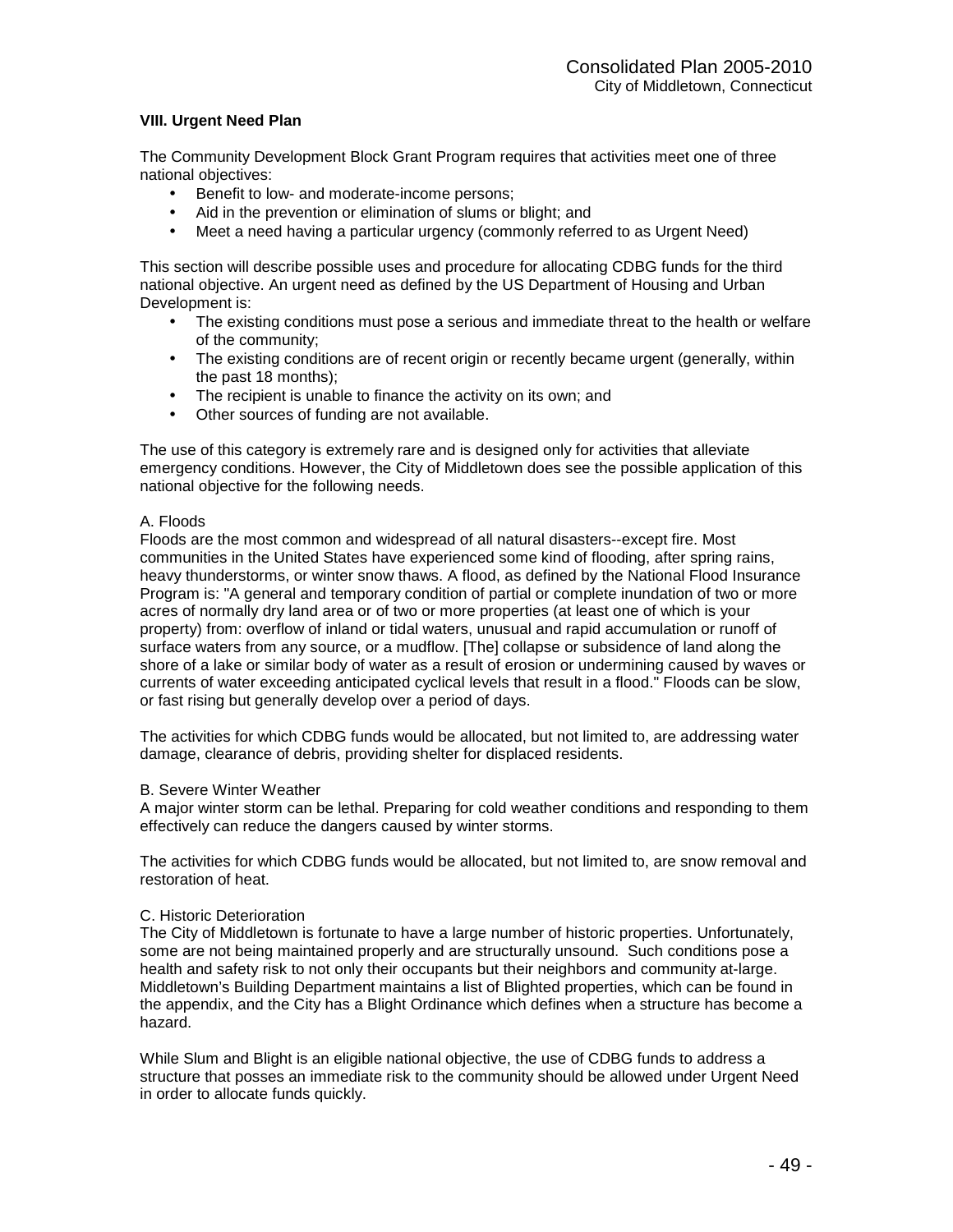The activities for which CDBG funds would be allocated, but not limited to, are demolition, abatement of hazardous materials, and clearance.

#### D. Catastrophic Downtown Fire

A fire that damaged numerous buildings in the Downtown that housed businesses would have a severe impact on Middletown's downtown economy, could result in a loss of jobs, and perhaps hinder access to vital services that residents, especially low and moderate income Middletown residents. While it is hoped that insurance could cover the bulk of any recovery from this type of disaster, it is likely that businesses may need access to funds to handle cash flow requirements and pay expenses, like labor, when they are reopening their businesses.

The activities for which CDBG funds would be allocated, but not limited to, are demolition, abatement of hazardous materials, clearance, job creation or retention grants or loans.

#### E. Miller and Bridge Street Area

The Miller and Bridge Street Area is a section of the City that has a number of problems that would qualify it as an urgent need project.

First, many of the properties are located within the 100-year flood plain. This flooding is due to backwater from the Connecticut River during the spring. Second, a survey of the exterior structural conditions was conducted of the 23 buildings in the Miller and Bridge Street area. As a result eight of the structures were designated as being in poor condition, with six others in fair condition. Third, the only access to the area is directly from Route 9 highway, which has been identified as one of the most dangerous intersections in the State of Connecticut. Fourth, furthermore the grade at the beginning of Miller Street is in excess of 10 percent to cross the Providence Worchester rail line, and then drops back down on the westerly side of the track. This "hump" in the road causes poor visibility at the rail crossing and makes it impossible for some emergency vehicles to access the western end of Miller Street.

The activities for which CDBG funds would be allocated, but not limited to, are acquisition, relocation, demolition, abatement of hazardous materials, and clearance.

#### F. Other events or hazardous conditions

While the above are the most likeliest to affect the City of Middletown and require the allocation the Community Development Block Grant funding, there are a number of other possible hazards that could arise. They are, but not limited to: earthquakes, extreme heat, fires, hazardous materials, hurricanes, landslides, nuclear accidents, terrorism, thunderstorms, tornadoes, tsunamis, and wildfires.

#### G. Process to qualify a CDBG allocation under Urgent Need

The following process will be used to streamline the allocation funds for an Urgent Need when is arises in Middletown. This will also ensure that there is not a violation of the Community Development Block Grant programs rules.

- 1. The Mayor of Middletown instructs the Department of Planning, Conservation and Development to investigate the possibility of using Community Development Block Grant funds to address an Urgent Need in the City.
- 2. The Department of Planning, Conservation and Development document the conditions in order to qualify the allocation of CDBG funds as an Urgent Need, using the following criteria:
	- a. Description of event and conditions.
	- b. How do the existing conditions pose a serious and immediate threat to the health or welfare of the community?
	- c. Explain why other sources of funding are not available.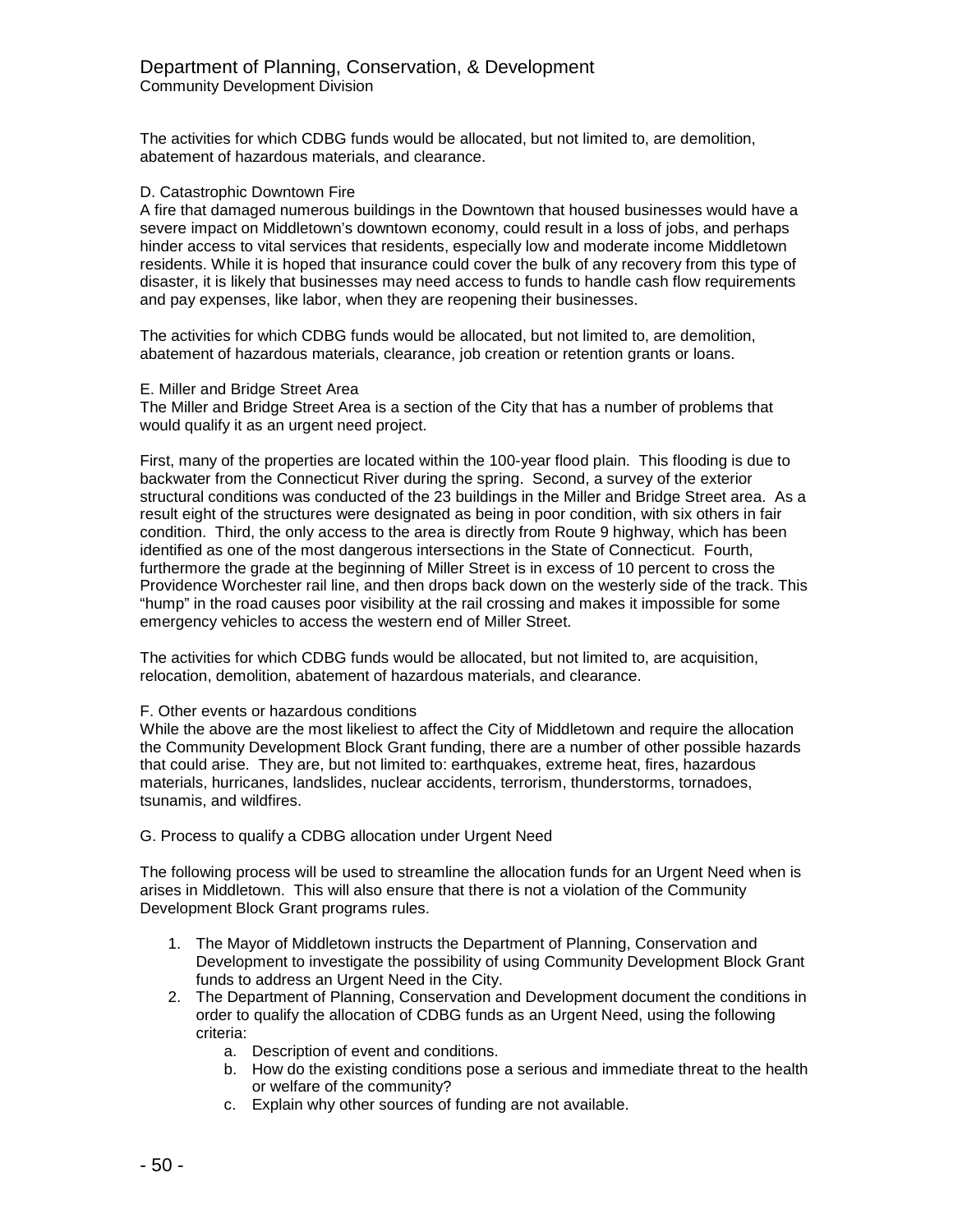- 3. A copy of the document is sent to HUD informing them that the City is considering an allocation under the Urgent Need National Objective, and would like to process approval as soon as possible.
- 4. The Citizen Advisory Committee approves the description of the conditions and recommends amount of CDBG funds to be allocated under Urgent Need.
- 5. The Common Council approves or amends the recommended allocation under Urgent Need.
- 6. Provided that HUD has no objections, the City of Middletown will dispense funds to address the Urgent Need.
- 7. The Department of Planning, Conservation and Development amend the Annual Action Plan to reflect the allocation used to address the Urgent Need.

This process should take about three weeks, since the Common Council meets every first Monday of the month and the Citizens' Advisory Committee meets every third Wednesday of the month. Unless special meetings are called, in which case this process could be as short an 5 business days.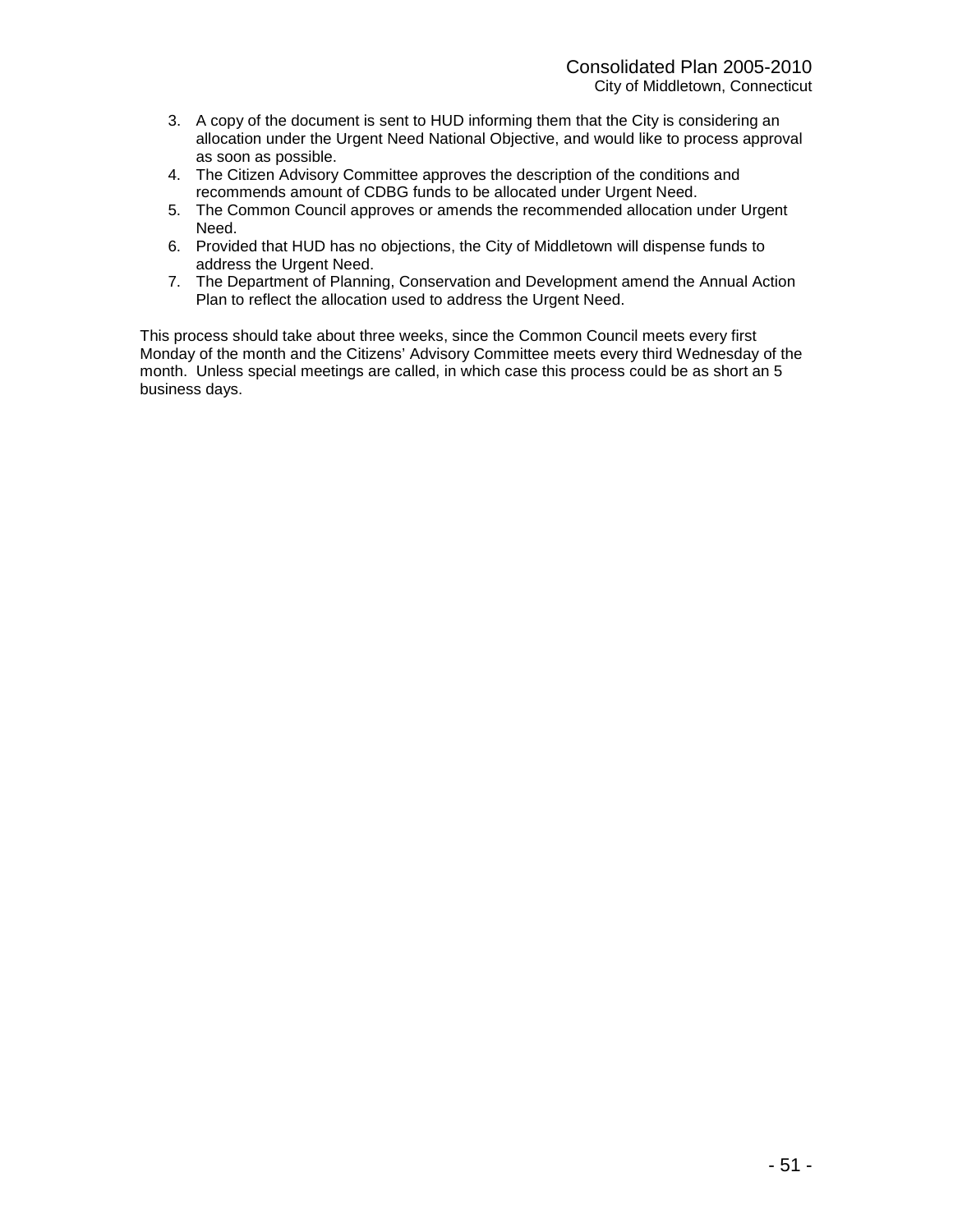Department of Planning, Conservation, & Development Community Development Division

## **Appendix**

- I. Index of 24 CFR Part 91 Regulations<br>II. Citizen Participation Plan
- II. Citizen Participation Plan<br>III. Summary of Comments
- Summary of Comments
	- a. Household Survey Results
	- b. January 12, 2005 Public Meeting
	- c. Consultations
	- d. List of projects identified from consultations and research.
	- e. Public Hearing Minutes- June 29, 2005
- IV. Middletown Housing Authority Five-Year Plan<br>V. Quartile Ranking of Census Tracts<br>VI. Sample Budgets
- Quartile Ranking of Census Tracts
- VI. Sample Budgets<br>VII. Slum and Blight L
- Slum and Blight List/ Local Slum and Blight Definition
- VIII. Public Notices
- IX. Monitoring Plan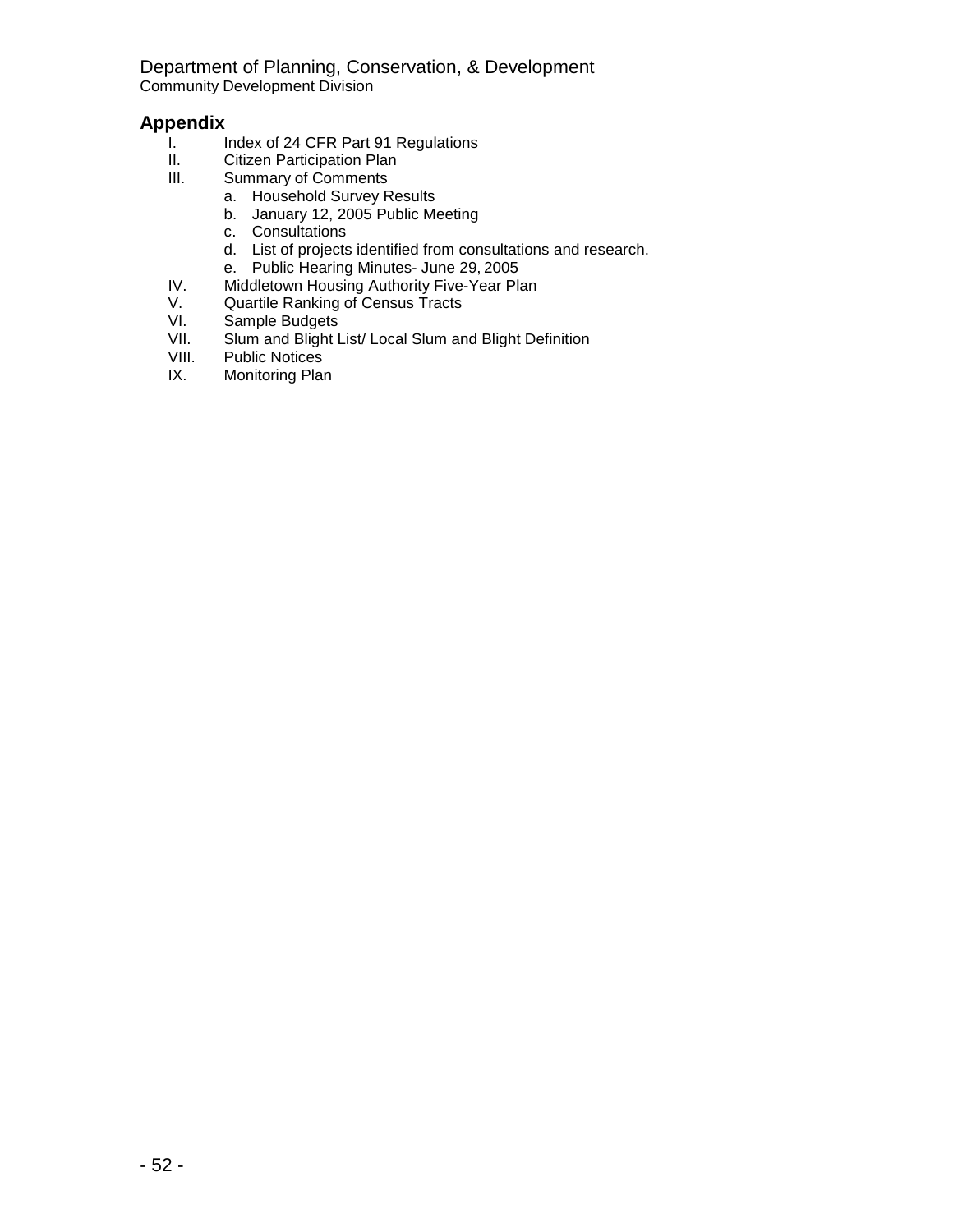I. Index of 24 CFR Part 91 Regulations

| <b>Consolidated Plan Requirements</b>                      | <b>HUD Regulations</b> | Page Number |
|------------------------------------------------------------|------------------------|-------------|
| General                                                    |                        |             |
| Lead Agency/Depts. Involved                                | 91.200(b)              |             |
| Consultations                                              | 91.200(b)              |             |
| Citizen Participation Process, public comments, efforts to | 91.200(b)              |             |
| increase public participation                              |                        |             |
| <b>Housing Homeless Needs Assessment</b>                   |                        |             |
| 5 Year estimated housing needs                             | 91.205(a)              |             |
| Housing needs for persons with HIV/AIDS                    | 91.205(a)              |             |
| Categories of persons affected                             | 91.205(b)              |             |
| Number/Types of families                                   | 91.205(b)(1)           |             |
| Cost Burden, overcrowding & Substandard                    | 91.205(b)(1)           |             |
| Disproportionate need                                      | 91.205(b)(2)           |             |
| Homeless needs                                             | 91.205(b)(2)           |             |
| Other special needs                                        | 91.205(c)              |             |
| Lead paint hazards                                         | 91.205(d)              |             |
| <b>Housing Market Analysis</b>                             |                        |             |
| <b>General Characteristics</b>                             | 91.210(a)              |             |
| Public and assisted housing                                | 91.210(b)              |             |
| Homeless facilities                                        | 91.210(c)              |             |
| Special needs facilities and services                      | 91.210(d)              |             |
| Barriers to affordable housing                             | 91.210(e)              |             |
| <b>Strategic Plan</b>                                      | 91.215(a)              |             |
| Affordable Housing- Priority housing needs                 | 91.214(b)              |             |
| Basis for assigning relative priority to each category of  | 91.214(1)              |             |
| priority need                                              |                        |             |
| Housing markets characteristic influence use of funds      | $\overline{9}1.214(2)$ |             |
| The proposed accomplishments                               | 91.214(3)              |             |
| Homelessness                                               | 91.215(c)(1)           |             |
| Helping low-income families                                | 91.215(c)(2)           |             |
| Reaching out to homeless persons                           | 91.215(c)(3)           |             |
| Addressing emergency shelter                               | 91.215(c)(4)           |             |
| Transition to permanent housing                            | 91.215(c)              |             |
| Other special needs; Needs of persons who are not          | 91.215(d)              |             |
| homeless but require supportive housing                    |                        |             |
| Non housing community development plan                     | 91.215(e)              |             |
| Non-housing community development needs                    | 91.215(e)(1)           |             |
| Removal of Barriers of affordable housing                  | 91.215(f)              |             |
| Reduce-Lead based paint hazards                            | 91.215(g)              |             |
| Anti-poverty                                               | 91.215(h)              |             |
| <b>Institutional Structure</b>                             |                        |             |
| The institutional structures, including private industry,  | 91.215(l)(1)           |             |
| nonprofits                                                 |                        |             |
| The organizational relationship between the jurisdiction   | 91.215(l)(2)           |             |
| and the public housing agency                              |                        |             |
| Plans to overcome gaps in caring out its strategy for      | 91.215(l)(3)           |             |
| addressing its priority needs                              |                        |             |
| Coordination- Activities to enhance coordination           | 91.215(j)              |             |
| Public housing resident initiatives                        | 91.215(k)              |             |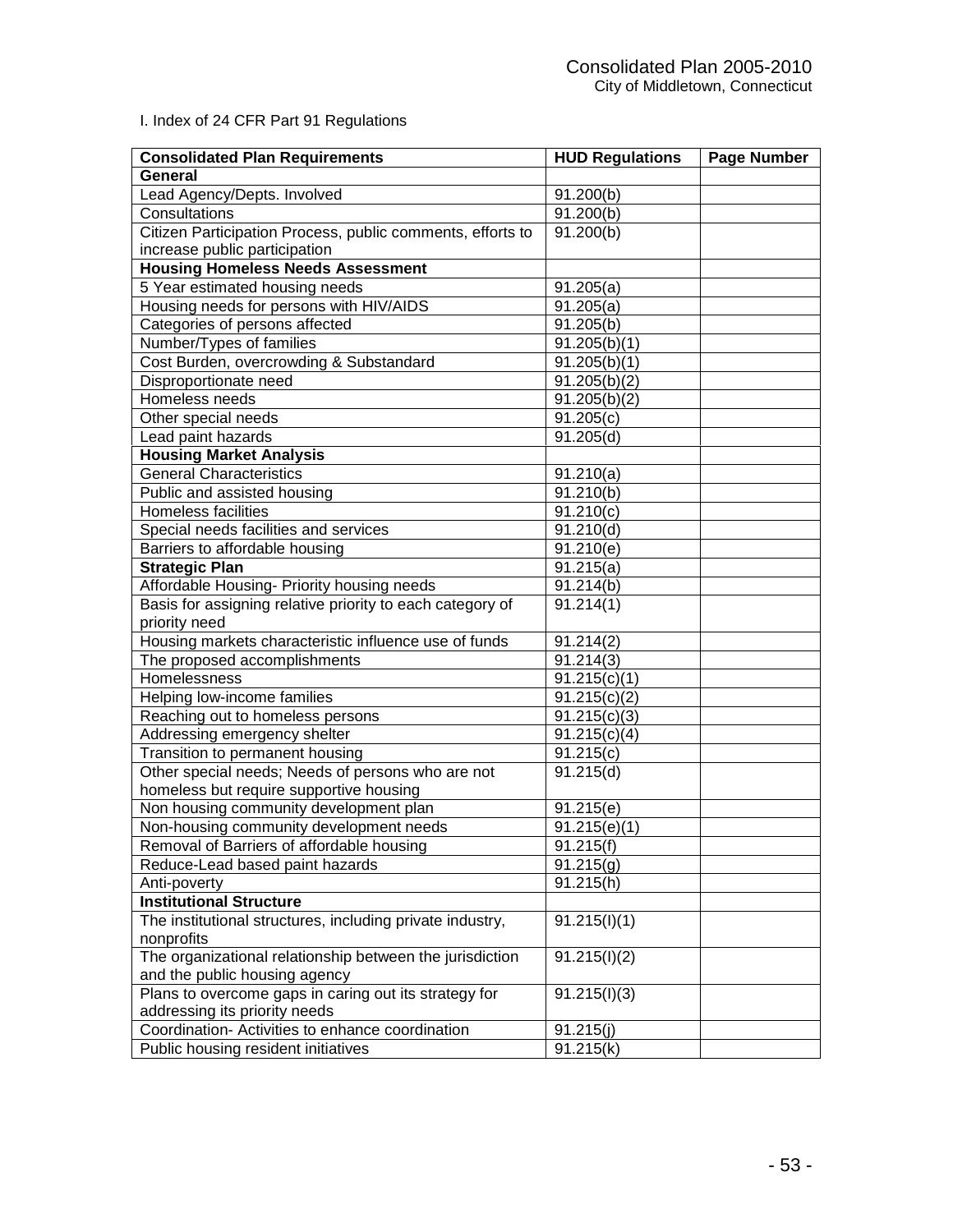### II. Citizen Participation Plan

#### I. PREAMBLE

The City of Middletown is a participating entitlement jurisdiction with the U.S. Department of Housing and Urban Development in receiving Community Development Block Grants (CDBG). As such, citizens, public agencies and other interested parties are guaranteed a role in the development and review of plans and performance reports and, further, shall have access to certain records and technical assistance. The Citizen Participation Plan sets forth those procedures.

## II. ENCOURAGEMENT OF CITIZEN PARTICIPATION

The Plan will encourage:

- A. citizens, public agencies and other interested parties to participate in the development and review of the Consolidated Plan and its amendments, Annual Plan, Environmental Review Record and Consolidated Annual Performance and Evaluation Report.
- B. participation by low and moderate income persons living in slum and blighted areas and in areas where CDBG funds are proposed to be used and residents of predominantly low and moderate income neighborhoods.
- C. participation of all citizens of the City, including minorities and non-English speaking persons, as well as persons with disabilities.
- D. in conjunction with the Middletown Housing Authority (Authority), participation of residents in public and assisted housing developments in the process of developing and implementing the consolidated plan, along with other low income residents of targeted revitalization areas in which the developments are located. The City will provide information to the Authority about its Consolidated Plan activities related to its developments so that the Authority can make this information available at the annual public hearing required under the Comprehensive Gant Program.
- E. the Mayor and Common Council to designate target areas within the City which have 50% or more low to moderate income individuals.
- III. CITIZEN ADVISORY COMMITTEE

The objective and purpose of the Citizen Advisory Committee of the City of Middletown, Connecticut shall primarily be to administer the citizen participation requirements of the Housing and Community Development of 1974, as amended, and Public Act No. 75-443, as amended. Further, it shall: prepare and recommend grant applications for CDBG funding to the Mayor and Common Council; monitor the progress of all funded programs; and; make recommendations to the Mayor and Common Council regarding the implementation of CDBG funded programs.

- A. Structure of Citizens Advisory Committee (CAC)
	- 1. A community-wide CAC shall be appointed by the Mayor with the approval of the Common Council. The membership shall consist of fifteen (15) citizens of the City of Middletown.
	- 2. Membership to the CAC should represent the following interest groups in order to advise in affairs of the Community Development Block Grant Program (CDBG) as authorized by the Housing and Community Development Act of 1974, as amended:
		- **Common Council (one from each political party) (2)**<br>At-Large (1)
		- At-Large (1)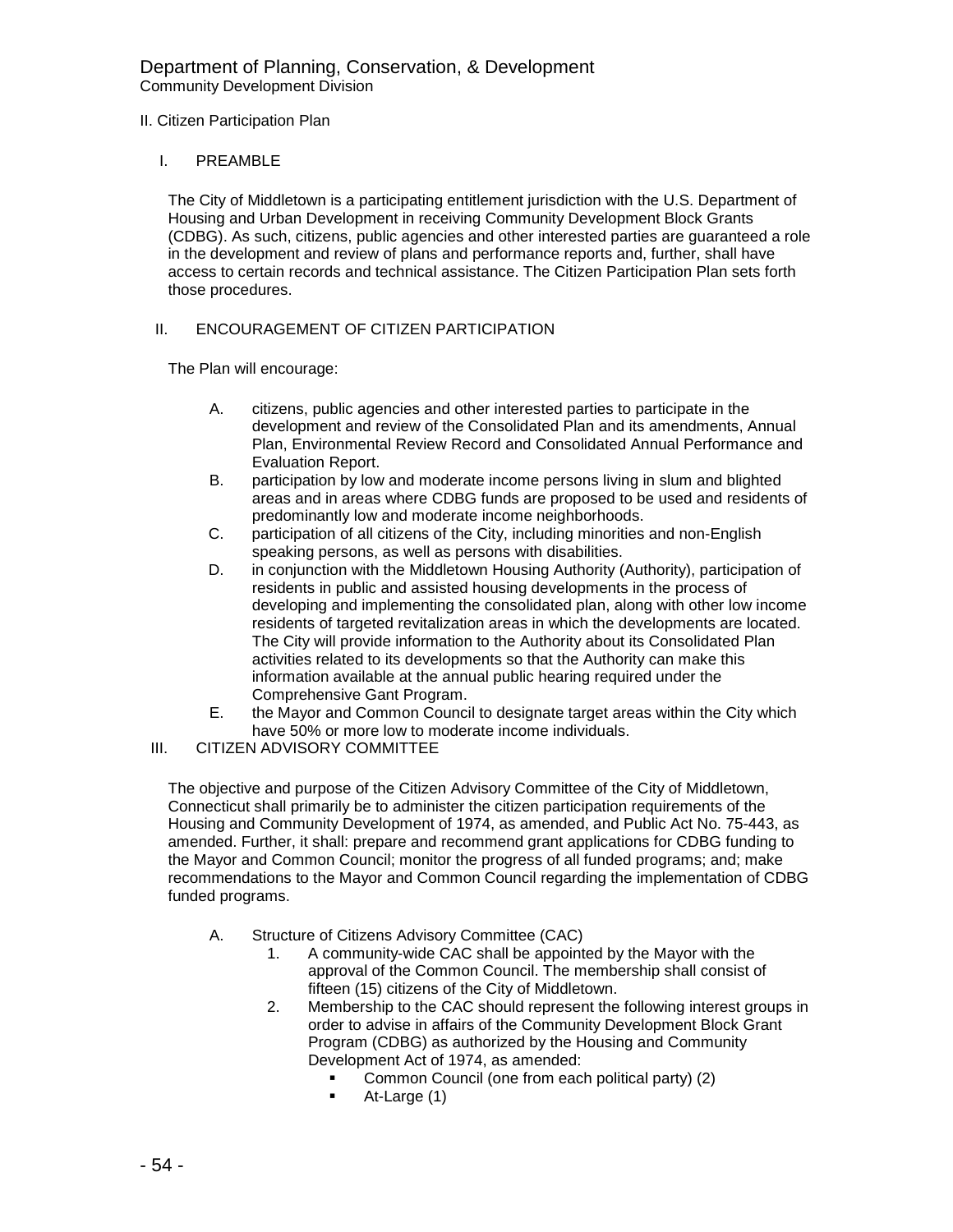- **Banking/Insurance (1)**
- **Real Estate (1)**
- **Social Service/Human Relations (1)**
- **E** Middletown Housing Authority (1)
- **EXEC** Greater Middletown Preservation Trust (1)
- Labor  $(1)$
- **EXECUTE:** Low/Moderate Income (1)
- **Planning and Zoning Commission (1)**
- **I** Minority (1)
- $\blacksquare$  Elderly (1)
- Handicapped (1)
- Youth (1)
- 3. Terms the term of the Common Council members shall run concurrently with the term of their office. The term of the remaining thirteen (13) members shall be as follows: four (4) shall serve for one (1) year; three (3) shall serve for two years; three (3) shall serve for three (3) years; and, three (3) shall serve for four (4) years. Thereafter, members shall be appointed annually to serve for four (4) years. Each member shall serve until his successor is appointed and has qualified and any vacancy shall be filled for the unexpired term.
- 4. In the event that any CAC member misses three (3) consecutive meetings and upon the recommendation of the Citizen Advisory Committee Chairman, the Mayor may remove that member and fill the vacancy. Generally, if any such member represents a specific interest group, he/she shall be replaced by a person representing the same group. Voluntary resignations shall be handled in a similar manner.
- B. Organization of the CAC
	- 1. The Committee shall select a Chairman, a Vice-Chairman and a Secretary. An annual organizational meeting for the purpose of electing officers shall be conducted each January.
	- 2. Regular meetings of the CAC shall be held on the third (3rd) Wednesday of each month at 5:00 p.m. at a place specified with the City and Town Clerk.
	- 3. The office of the CAC shall be with the Community Development Division of the Department of Planning, Conservation, and Development.
- C. Role of the CAC
	- 1. The CAC shall be responsible for encouraging of citizen participation, as required by the Plan, all citizens, public agencies and other interested parties including minorities, low/moderate income persons and non-English speaking persons, as well as persons with disabilities at its meetings.
	- 2. The CAC shall be responsible for citizen participation prior to making recommendations to the Mayor and Common Council on the following items, including but not limited to:
		- A. The Five-year Consolidated Plan, including the identification of community development and housing needs and the setting of priorities.
		- B. Annual Action Plan of projects that are consistent with the Consolidated Plan.
		- C. The annual CDBG Program and CDBG budget.
		- D. Subsequent minor amendments and other significant changes/amendments to previously approved programs in the Consolidated Plan.
	- 3. The CAC shall be responsible for recommending to the Mayor and Common Council, policy and methods of implementing CDBG projects.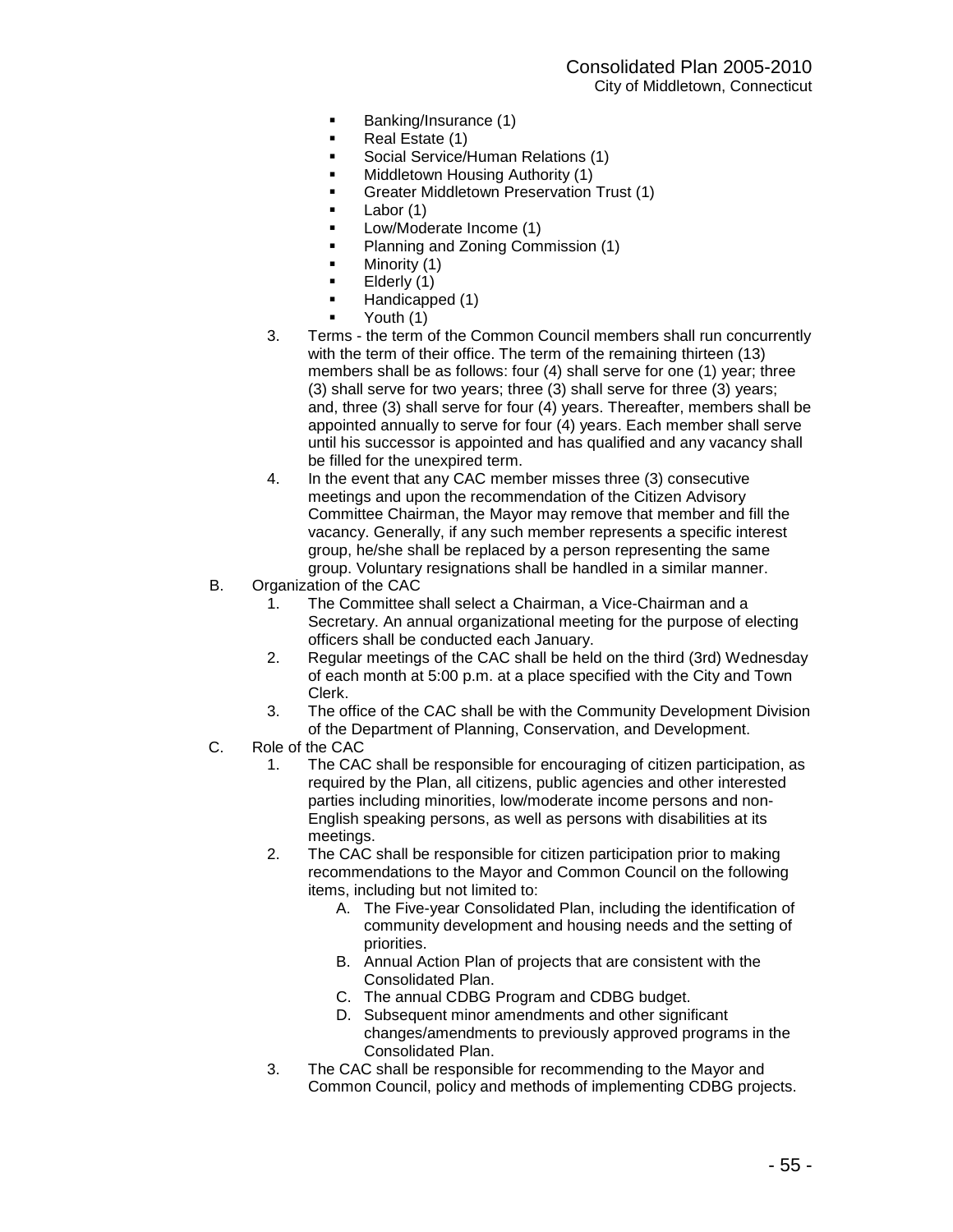Community Development Division

- 4. The CAC shall participate in the preparation of the Consolidated Annual Performance and Evaluation Report (CAPER) by soliciting views concerning the effectiveness of various CDBG projects.
- 5. All meetings of the CAC shall be conducted in an open manner, with freedom of access to all interested persons. Dates, times and locations of all meetings shall be posted with the City and Town Clerk in a manner consistent with the Connecticut Freedom of Information Act, as amended.
- IV. DEVELOPMENT OF THE FIVE YEAR CONSOLIDATED PLAN

Prior to adoption of a Five Year Consolidated Plan, the City will make available to interested citizens, agencies, groups and other interested parties the following:

- A. information that includes the amount of grant funds and program income it expects to receive.
- B. the range of activities that may be undertaken.
- C. the estimated amount that will benefit persons of low and moderate income.
- D. set forth plans to minimize displacement of persons and to assist any person displaced, specifying the types and levels of assistance that will be made to persons displaced and by whom the assistance will come from.
- E. publication of the proposed Consolidated Plan in a manner that affords all citizens a reasonable opportunity to examine its contents and submit comments.
- F. publish the proposed Consolidated Plan or its Summary in the Hartford Courant and Middletown Press. The Summary will describe the contents and purpose of the proposed Consolidated Plan and include a list of locations where copies of the entire proposed Consolidated Plan may be examined.
- G. the City will provide free copies of the proposed Consolidated Plan to citizens and groups that request it.
- H. make copies of the proposed Consolidated Plan and Summary available at the Department of Planning, Conservation and Development, Russell Library, Town Clerks Office, Middletown Housing Authority, Middlesex Chamber of Commerce, Midstate Regional Agency, Community Action for Greater Middlesex County and Community Health Center.
- I. provide a thirty (30) period for review and to receive comments from interested citizens, agencies and/or groups on the proposed Consolidated Plan.
- J. The City shall consider any comments or views of interested citizens, agencies and/or groups received in writing and/or orally at the public hearing, in preparation of the final Consolidated Plan. A summary of comments and views received and a summary of comments and views not accepted and the reasons therefore, shall be attached to the final Consolidated Plan.

The CAC shall conduct public meetings with interested citizens, agencies and/or groups and at least one public hearing prior to the development of the Five Year Consolidated Plan.

K. Meetings shall be held to encourage the submission of views and recommendations prior to the formulation of the Consolidated Plan.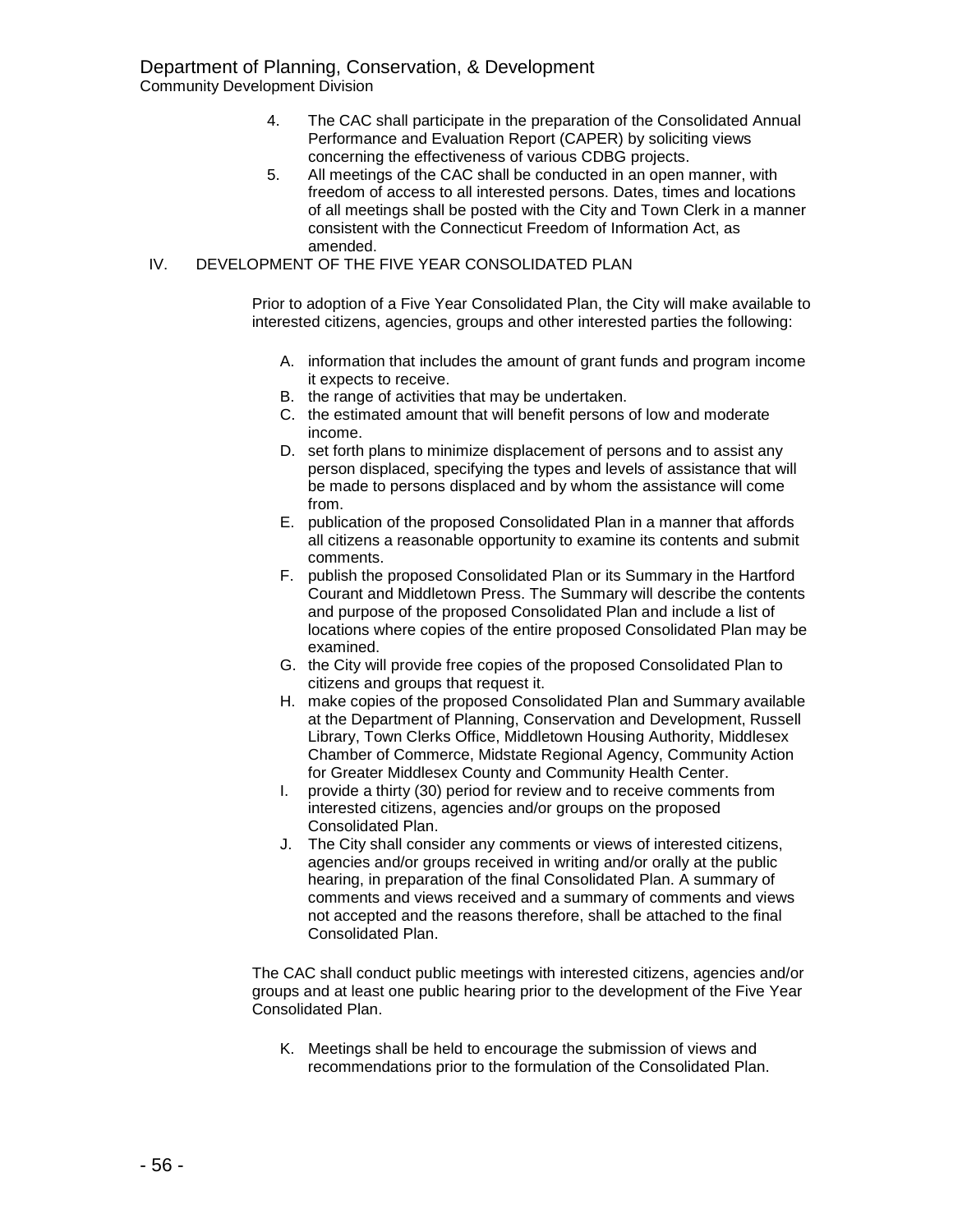- L. There shall be a thirty (30) day review period from date of notice in the paper for interested citizens, agencies and/or groups to submit their comments.
- M. Public meetings may be held at selected sites convenient to the residents of the City of Middletown, including the handicapped, with particular emphasis on participation by low and moderate income residents.
- N. Following the conduct of the public hearing on the development of the Consolidated Plan, the City of Middletown must certify that the following assurances have been met:
	- The City has prepared and followed a written Citizen Participation Plan that meets the requirements of the Federal Regulations.
	- The City of Middletown has provided adequate notices of public hearing as required by the Citizen Participation Plan.
	- The City of Middletown has held a hearing on the proposed Consolidated Plan before adoption of a resolution by the Common Council for submission to HUD.
- O. The Consolidated Plan must be submitted to the HUD office for review and approval at least forty-five (45) days before the start of the City's program year which date is July 18. The City's program year is from September 1 to August 31.
- V. ANNUAL ENTITLEMENT PROGRAM
	- 0. The CAC shall solicit views of all citizens, agencies and other interested parties, particularly low and moderate income persons, so as to enable them to be meaningfully involved in important discussions at various stages of the Entitlement Program and Annual Plan process.
	- 1. Upon notice from HUD on the amount of Entitlement funds that the City will receive, the CAC will schedule a public hearing to solicit proposals, through the application process, for the funds.
		- . At least fifty (50) days prior to a public hearing, the City shall publish a notice in easily readable type in the legal section of the Middletown Press and Hartford Courant. The notice shall include the following information:
			- ! The total amount of CDBG funds available to the City for all eligible activities.
			- The range of activities that may be undertaken and the kind of activities previously funded in Middletown.
			- **EXECT** The application process to be followed.
			- **The role of citizens in the program and process.**
			- ! A summary of other important program requirements.
			- Date, time and place of hearing.
			- ! Place to obtain additional information and assistance.
			- ! Consideration of any amendments to the Five Year Consolidated Plan which is dated September 1 - August 31 and any amendments to the Citizen Participation Plan.
		- A. Technical assistance in developing proposals will be available to a group representative of low and moderate income persons.
		- B. The application shall be due to the City's Community Development Division of the Department of Planning, Conservation and Development at least thirty (30) days prior to the public hearing date. The purpose of this time frame is to give the CAC and staff sufficient time to review and justify approval of the applications. In evaluating each application, the following criteria should be used:
			- eligibility of the activity under CDBG
			- compliance with the CDBG national objective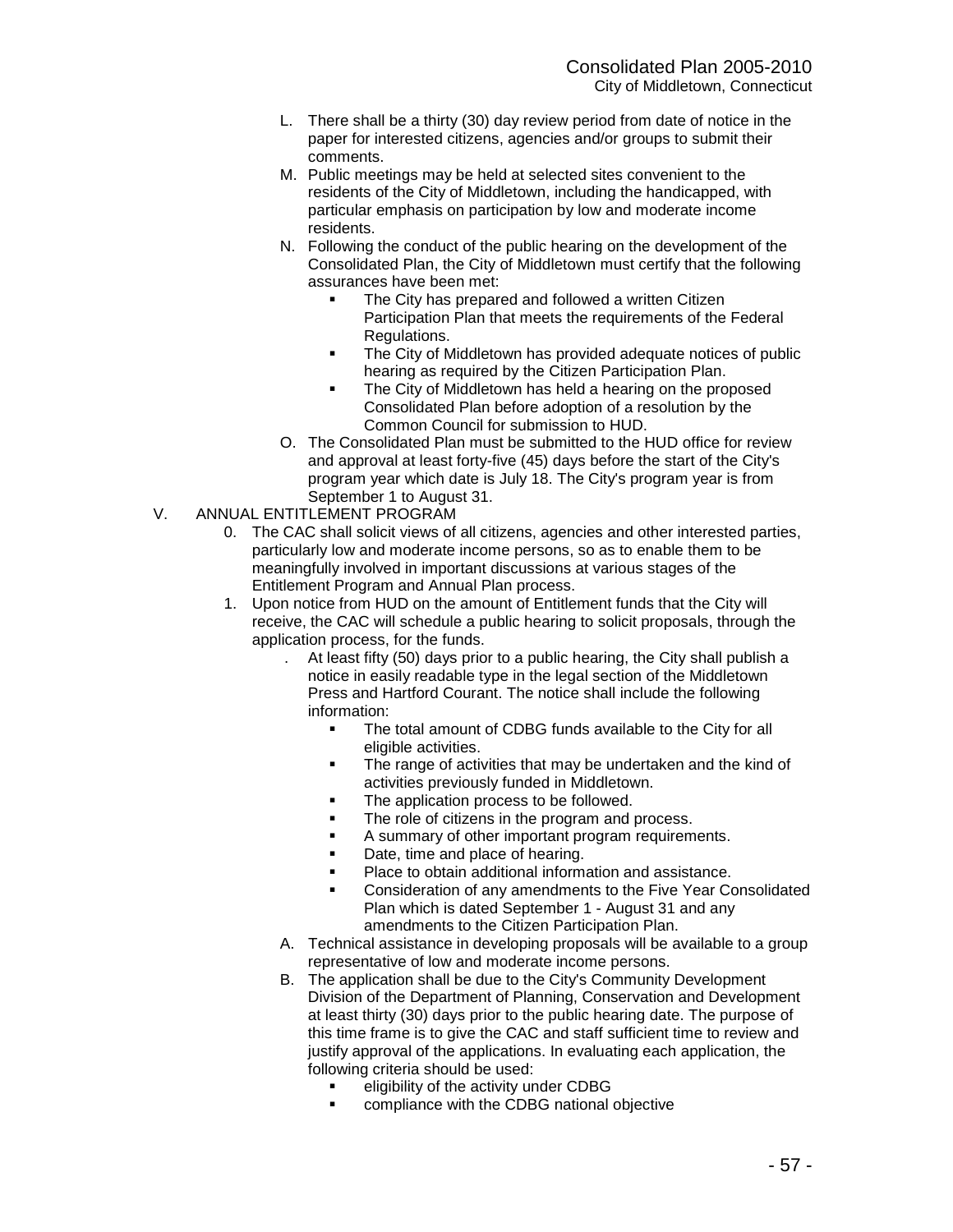- consistency with priorities and specific objectives established in the Consolidated Plan
- prior experience with CDBG
- **•** Prior experience in the community
- ! prior experience in the type of project/activity being proposed
- organization administrative and financial capacity to carry out the proposed activity.
- C. Prior to the public hearing, from date of advertisement in the paper to date that proposals are due, news media coverage shall be sought prior to a public hearing in order that additional program information may be publicized. Public service announcements/press releases on the availability of the Entitlement funds shall be placed in the Middletown Press, Hartford Courant and on the local radio station(s).
- D. Whenever there is a significant number of low/moderate income persons and residents who may be affected by the CDBG program and who read a primary language other than English, all notices of public hearings and summaries of the basic information shall be produced in such language or languages and bilingual opportunities shall be offered at the public hearing. Such non-English announcements and notices shall be provided in cooperation with other community organizations.
- E. Notices of public hearings shall be posted in the City of Middletown Town Clerk's Office.
- F. Notice of public hearings shall be made available to organizations such as Community Action for Greater Middlesex County (CAGMC), Middletown Housing Authority, Community Health Center and The Connection, Inc. for distribution into low/moderate income areas.
- VI. DEVELOPMENT OF THE ANNUAL PLAN

Upon review of the proposals submitted at the public hearing for the Entitlement Program, the CAC may, at its discretion hold special meetings in order to discuss the proposals that were submitted. The CAC will then, at its next regular meeting, make recommendations to the Common Council of funding allocations for the Entitlement Program. Upon approval of the Common Council, staff in the Community Development Division of the Department of Planning, Conservation, and Development will prepare the Annual Plan for the current year. Amendments to the Consolidated Plan will also be included in the submission of the Annual Plan to HUD.

The Annual Plan shall include:

- 0. Form Application Standard Form 424
- 1. Federal and Other Resources Available
- 2. Activities to Be Undertaken
- 3. Geographic Distribution
- 4. Homeless and Other Special Needs Activities
- 5. Other Actions:
	- . Address obstacles in meeting underserved needs, such as foster and maintain affordable housing, remove barriers to affordable housing, evaluate and reduce lead-based paint hazards, reduce the number of poverty level families, develop institutional structure and enhance coordination between public and private housing and social service agencies and foster public housing improvements and resident initiatives.
	- A. Reference to the annual revisions of the action plan prepared for the CDBG funds expected to be available during the program year including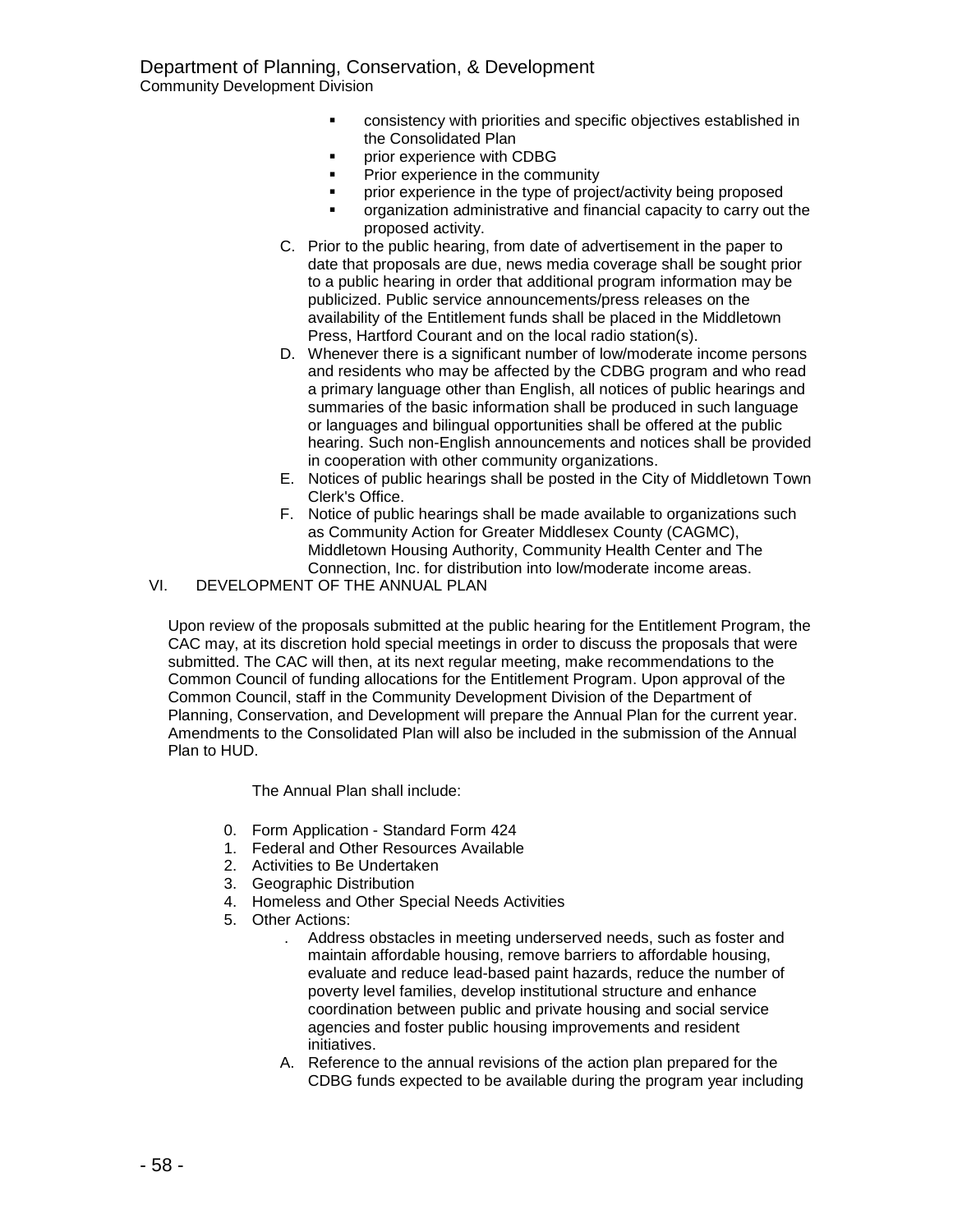any program income that will have been received before the start of the next program year and that has not yet been programmed.

B. Amendments to the Consolidated Plan.

The Annual Plan is due at HUD no less than forty-five (45) days before the start of the City's program year which date is July 18 each year. An advertisement shall be published in the Middletown Press and Hartford Courant no later than the 17th day of June stating that a draft of the Annual Plan is available for review. This will provide a thirty (30) day period for review and to receive comments from interested citizens, groups and/or agencies on the proposed Annual Plan Consolidated amendments. The City shall consider any comments or views of citizens, agencies and/or groups received in writing and/or orally at the public hearing, in preparation of the final Annual Plan. A summary of comments and views received and a summary of comments and views not accepted and the reasons therefore, shall be attached to the final Annual Plan. Prior to submitting the combined notice of Release of Funds and Finding of No Significant Impact to HUD, an Environmental Review Record (ERR) must be completed on each activity that is identified in the Annual Plan. CDBG funds cannot be spent prior to approval from HUD on a Release of Funds. Upon completion of the ERR, an legal notice will be placed in the Middletown Press and Hartford Courant stating that the ERR is available for review and that comments are encouraged from interested citizens, agencies and/or organizations for a period of fifteen (15) days.

## VII. CONSOLIDATED ANNUAL PERFORMANCE AND EVALUATION REPORT

- 0. The Consolidated Annual Performance and Evaluation Report (CAPER), which is a requirement of HUD pursuant to 24 CFR Part 91, is due for submission at HUD within ninety (90) days of the close of the City's program year which is the 29th day of November each year. The purpose of the CAPER is to provide HUD with necessary information to assess the City's ability to carry out its programs in compliance with applicable regulations and requirements; provide information necessary for HUD to report to Congress; and, provide the City with an opportunity to describe its program achievements its interested citizens, agencies and/or groups.
- 1. An advertisement shall be published in the Middletown Press and Hartford Courant no later than the 14th day of November stating that a draft of the CAPER is available for review. This will provide a fifteen (15) day period for review and to receive comments from interested citizens, agencies and groups on proposed CAPER. The City shall consider any comments or views of citizens, agencies and/or groups received in writing and/or orally in preparation of the final CAPER. A summary of comments and views received and a summary of comments and views not accepted and the reasons therefore, shall also be attached to the final CAPER.
- VIII. PROGRAM AMENDMENTS

Prior to making any additions, deletions, or changes to the Community Development Block Grant Program Consolidated Plan, the following determination will be made on the amendment:

- 0. If the proposed change is a minor amendment defined as an amendment to the program that costs less than 10% of the total current year grant and only affects an activity previously described in the Consolidated Plan and Annual Plans. OR
- 1. If the proposed change is a substantial amendment defined as an amendment to the program that costs 10% or greater of the total current program year grant.

Once a determination has been made, based on the above criteria, one of the two following procedures will be undertaken: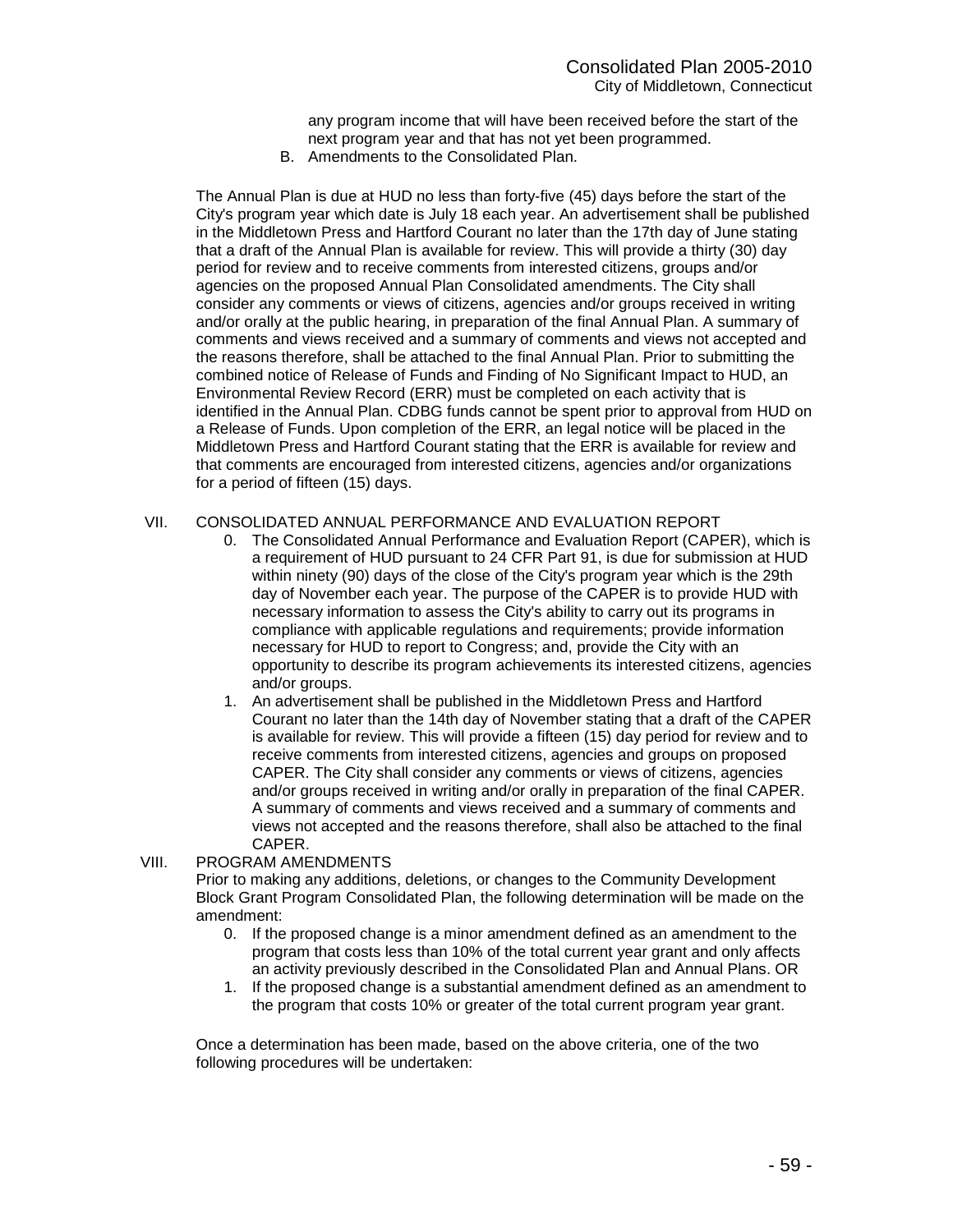Community Development Division

- 2. Minor Amendment The staff of the Community Development Division of the Department of Planning, Conservation and Development will seek an approval from the CAC; and, subsequent to the CAC's decision, a final approval shall be sought from the Common Council for any minor amendment to the City's Entitlement Program and will be noted in the Annual Plan.
- 3. Substantial Amendment The staff of the Community Development Division of the Department of Planning, Conservation and Development will, pursuant to the Community Development Block Grant Regulations (24 CFR 91.105 and 24 CFR Part 570), undertake the following amendment process for any proposed substantial amendment to the Consolidated Plan:
	- . Provide a reasonable notice of public hearing on the proposed amendment to the Consolidated Plan by publishing a legal notice in the Middletown Press and Hartford Courant.
	- A. The notice shall provide a description of the amendment.
	- B. Be published at least ten (10) days prior to the public hearing.
	- C. Allow citizens, agencies and/or groups the opportunity to comment on the proposed amendment in writing and/or verbally at a public hearing which will be held by the CAC. The Public Hearing process will be carried out in the same manner as described in the Annual Entitlement Program section.
	- D. Consider interested citizens, agencies and/or groups' comments when finalizing the proposed amendment.
	- E. Seek approval from the Citizen Advisory Committee on the proposed activity(ies) which comprise the proposed amendment; and, seek subsequent approval from the Common Council.
	- F. Forward a descriptive amendment to the Consolidated Plan on the adopted amendment with a signed transmittal letter signed by the Mayor to the HUD.
- 4. Amendments that do not require Common Council approval and may be approved only by the CAC are minor amendments such as:
	- . minor additions or changes of the scope of services in a contract which is not a substantial amount of allocated funds and which would require a contract amendment and not a line item change;
	- A. extensions to the time of performance of approved activities;
	- B. change of language in an executed contract for an approved activity.
- IX. RESPONDING TO CITIZEN COMMENTS, VIEWS AND OBJECTIONS
	- 0. Program Recommendations, Requests and Objections
		- . Recommendations, requests and/or objections maybe submitted to the CAC for consideration from interested citizens, agencies and/or organizations at any time during the program year.
		- A. Written responses shall be made to these written recommendations, requests and/or objections within fifteen (15) working days of after a determination by the CAC at its special meeting or regular meeting date.
		- B. Additionally, written comments, requests, and/or inquiries which require a response to general information and/or clarification of the CDBG program can be handled by staff in the Community Development Division of the Department of Planning, Conservation and Development. The response time shall be within fifteen (15) working days of the receipt of the written comment, request and/or inquiry.
		- C. All written responses to written recommendations, requests and/or objections shall state reasons for action taken or, in the case of staff response, shall make specific reference to pertinent sections of CDBG legislation.
		- D. Whenever practical, responses should be made prior to the end of the comment period as stated in the legal notice on the development of the Consolidated Plan, Annual Plan, Environmental Review Record and/or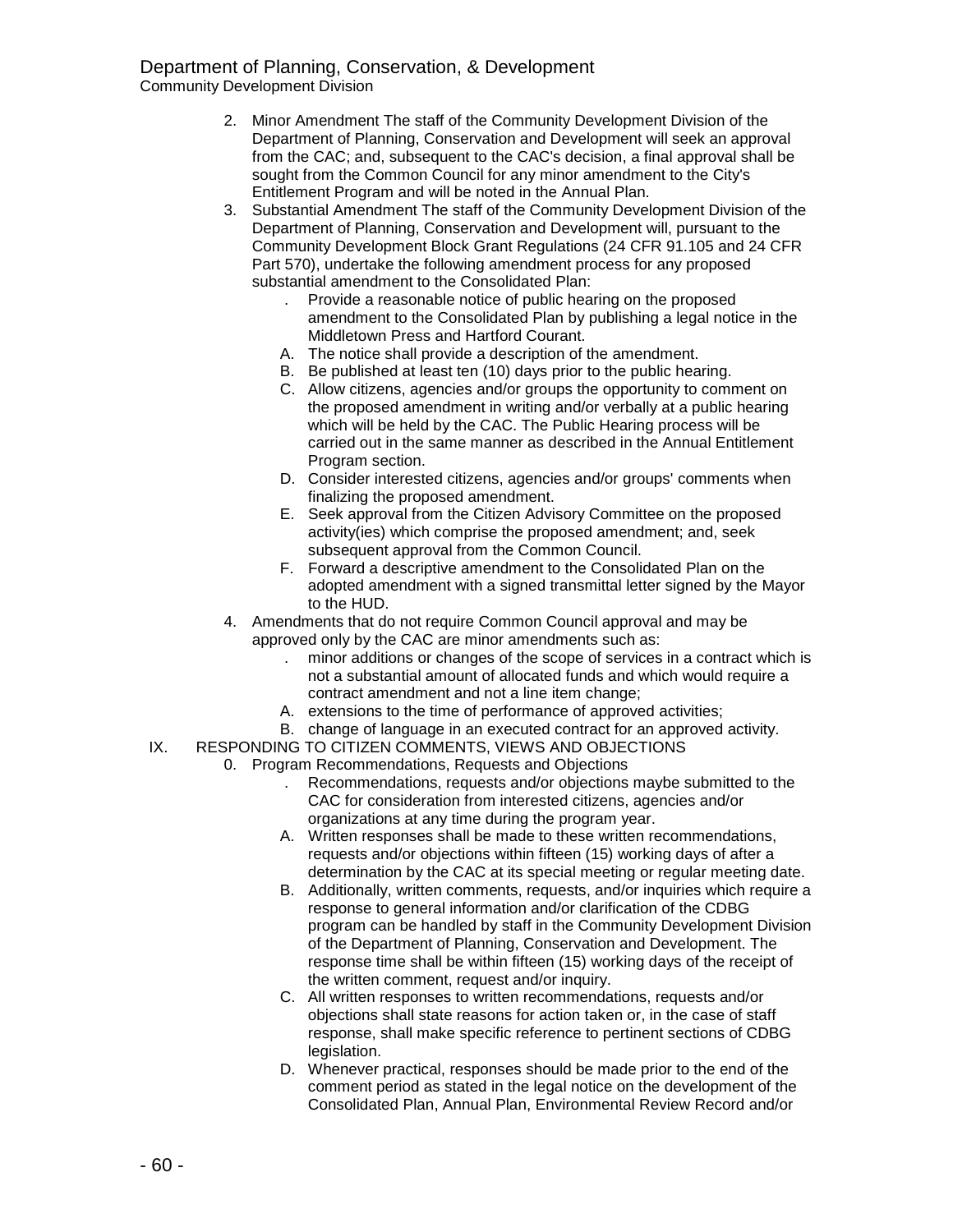Consolidated Annual Performance and Evaluation Report for which the written recommendation, request and/or objection was offered.

- E. Written recommendations, requests and/or objections not offered at officially called meetings of the CAC shall be addressed to the Community Development Division of the Department of Planning, Conservation and Development, Municipal Building, P.O. Box 1300, 245 deKoven Drive, Middletown, CT 06457 for placement on the agenda for the next appropriate meeting.
- 1. Objections may also be made, in writing, to HUD. HUD will consider objections only on the following grounds:
	- . The applicant's description of needs and objectives is plainly inconsistent with available facts and data; or
	- A. The activities to be undertaken are plainly inappropriate to meeting the needs and objectives identified by the applicant; or
	- B. The applicant does not comply with the requirements of HUD or other applicable laws; or
	- C. The application proposes activities that are ineligible.

Objectives shall include identification and documentation of requirements not met and where data is objected to, new data shall be offered. Objections to a particular application should be submitted within thirty (30) days of the publication of the combined Notice of Release of Funds and Finding of No Significant Impact.

- 2. Citizen Comment to Federal and State Agencies
	- . HUD will consider citizen objections to the CDBG Program at any time.
	- A. Citizens may comment to HUD at any time concerning Middletown's failure to comply with any of the Citizen Participation Requirements of this Citizen Participation Plan.
- 3. Should the Community Development Division of the Department of Planning, Conservation, and Development, for whatever reason, not be handicapped accessible, a copy of the Citizen Participation Plan, the proposed and approved Consolidated Plan and Annual Plans and the most recent Consolidated Annual Performance and Evaluation Report shall be on file with the City and Town Clerk's Office.
- 4. Technical Assistance Shall be Offered to Facilitate Citizen Participation
	- . Assistance shall be provided to citizen organizations, groups of low/moderate income persons, groups of residents in existing neighborhood target areas and nonprofit agencies who provide a service to low and moderate income individuals.
	- A. Assistance may be provided to citizens in organizing and operating neighborhood and project area organizations to carry out CDBG activities.
	- B. Requests for assistance shall be made, in writing, to the CAC, or Community Development Division of the Department of Planning, Conservation, and Development, specifying the type of assistance required and the reasons for assistance.
	- C. The extent of assistance offered shall be determined by the Mayor and Common Council. Such determination may be made at the recommendation of the CAC.
	- D. The Mayor and Common Council shall consider all the resources of the City and shall generally not overextend staff or budgets when offering assistance.
	- E. The specialist(s) selected to provide technical assistance shall be jointly selected by the City and the organizations and groups to be assisted.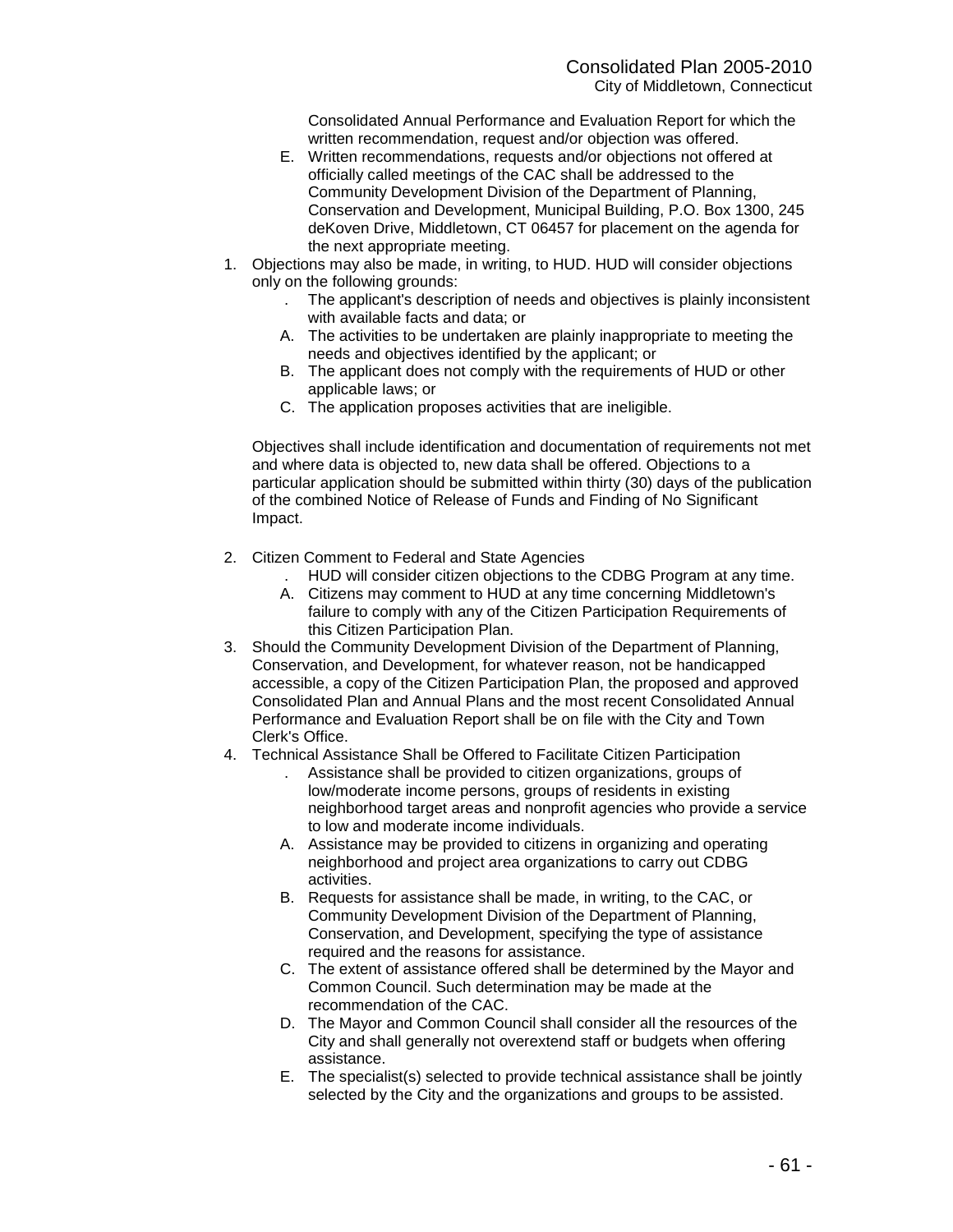## Department of Planning, Conservation, & Development

Community Development Division

- F. Technical assistance may be either provided directly by the City or through arrangements with public, private or non-profit entities.
- X. AVAILABILITY OF RECORDS
	- 0. The City shall maintain records pertaining to the CDBG Program in the Municipal Building for a period of five years.
		- . Documents on file with the Municipal Development Office shall include:
			- All mailings and promotional information.
			- Records of hearings and meetings of the CAC and Common Council.
			- All key documents, including prior Final Statements, letters of approval, grant agreements, the citizen participation file, performance reports, evaluation reports, Letters of Credit, other reports as required and the proposed and approved Final Statements for the current year.
			- ! CDBG regulations and issuances governing the program.
			- Other important program requirements such as contracting procedures, environmental policies, fair housing and other equal opportunity requirements and relocation provisions.
		- A. Documents on file with the Department of Finance shall include:
			- Copies of all construction contracts.
			- All financial data indicating expenditures of CDBG funds.
		- B. All records shall be available for inspection between the hours of 8:30 a.m. and 4:30 p.m. during normal working days.
		- C. Requests for copies of any available records shall be made, in writing, pursuant to established City policy. The current fee schedule for copying records shall be applicable.
	- 1. EFFECTIVITY
		- . The Citizen Participation Plan shall become effective upon approval by the Common Council.
		- i. The Citizen Participation Plan may be amended from time to time by the Common Council. Citizens may offer suggestions to the Plan by writing to the Municipal Development Office. All such suggestions shall be considered by the Citizens Advisory Committee at its next regularly scheduled meeting. Citizens shall have the opportunity to comment on any and all suggested amendments either before the Citizens Advisory Committee or before the Common Council at such time as amendments are being considered by either body.
		- ii. The Citizen Participation Plan was formally adopted by the Common Council through Resolution #72 on May 11, 1978. The Plan became effective on May 18, 1978.
		- iii. Amendments to the Plan are as follows:

| Date   | Resolution No. | <b>Effective Date</b> |
|--------|----------------|-----------------------|
| 3/2/81 | No. 31         | 3/9/81                |
| 7/6/82 | No. 87         | 7/6/82                |
| 7/5/88 | No. 142        | 7/5/88                |
| 7/3/95 | No. 156        | 7/3/95                |
| 6/3/96 | No. 101        | 6/3/96                |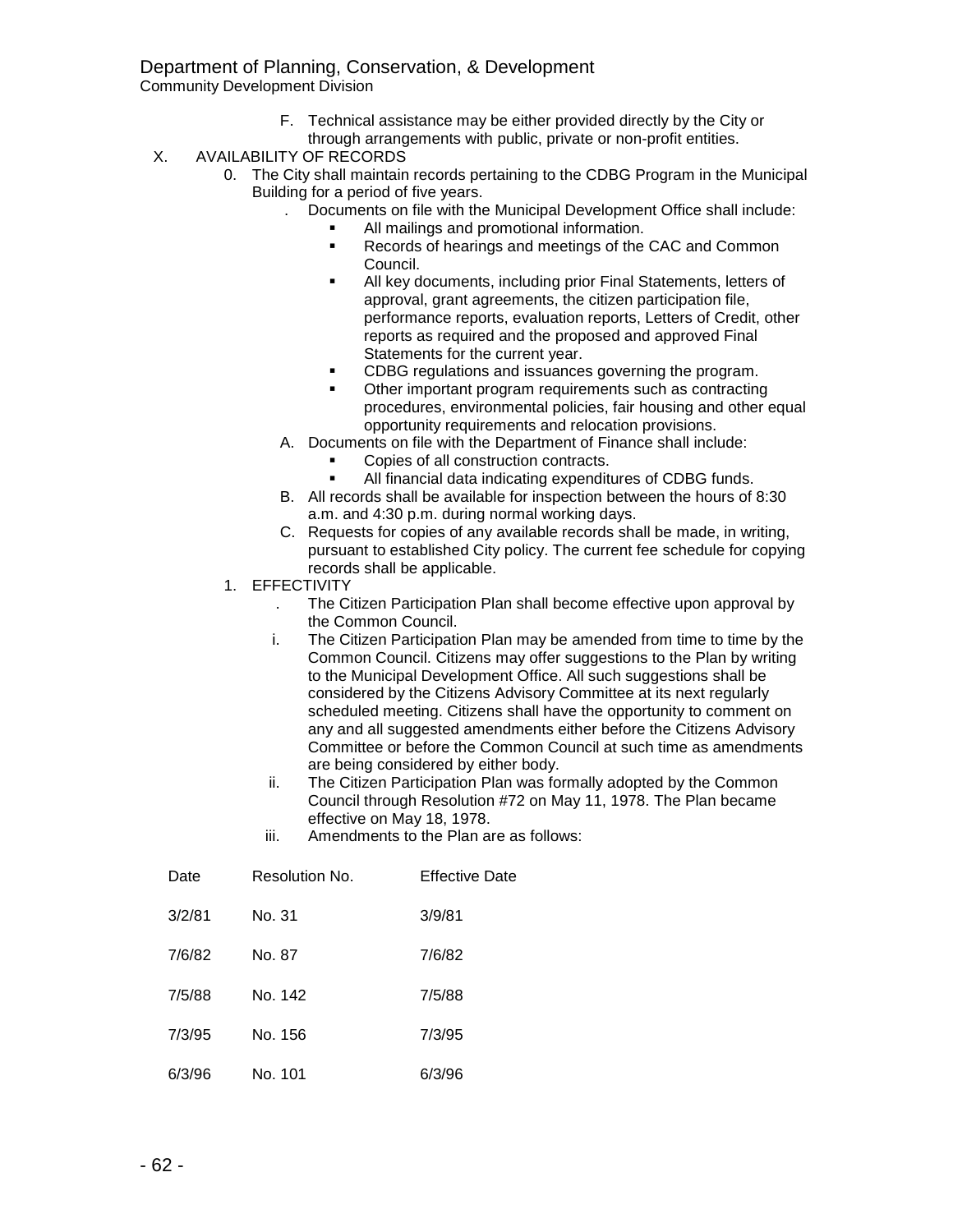7/6/99 No. 232-99 7/16/99

(June 1999)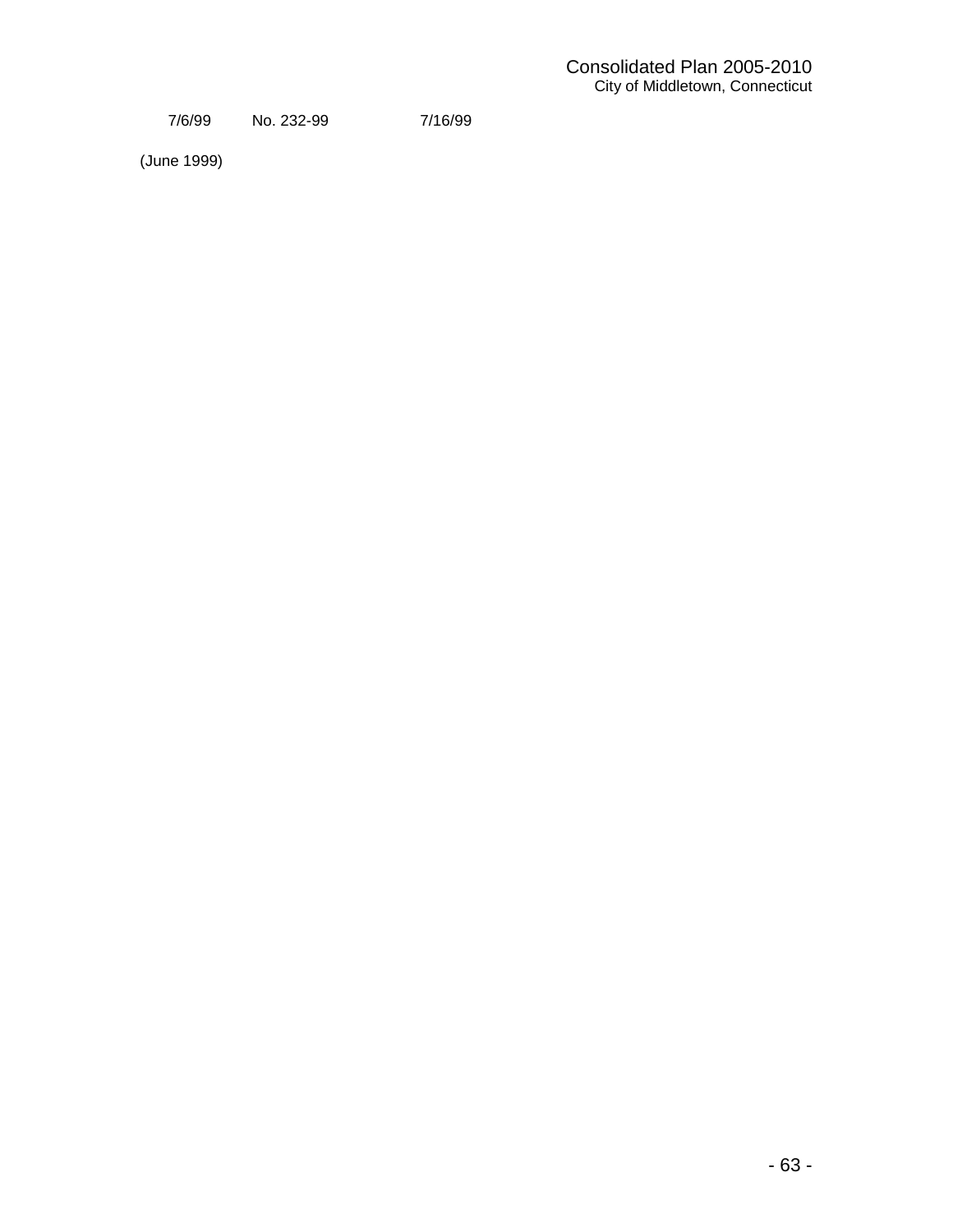III. Summary of Comments

#### **A. 2005 Middletown Household Survey Results**

As part of the City's Plan of conservation and development, Citizen's Advisory Committee drafted a public opinion survey that was mailed out to a random sample of Middletown residents. Sampling methods ensured that the entire town was covered and that apartment buildings, single-family homes, low- and upper-income households were all included. The survey asked 53 questions and encompassed a variety of issues from health care and homes for the elderly to tree planting. The purpose of the survey was to elicit opinions from Middletown residents regarding a range of issues and to allow an opportunity to provide input and guidance into the preparation of the new Plan of Conservation and Development.

This chapter presents the findings of the 2005 public opinion survey, conducted in January-February 2005.

#### Methodology

The Middletown Citizen's Advisory Committee designed the survey mailed out to Middletown residents in December 2004- February 2005. Middletown mailed out 1300 surveys to a randomly selected list of households throughout the City. The sampling method included property addresses from the city assessor's office and motor vehicle lists. For those people who did not receive the form in the mail, some surveys were placed at the public library, City Hall, and online at www.middletownplanning.com for residents to fill out.

Residents returned 201 surveys by mail and completed another 18 surveys at City Hall and the Library. 32 surveys were completed online and sent via e-mail services. The total number of completed surveys is 251, with a response rate of 19%.

#### **Executive Summary.**

Ranking (in points out of 4)

- **1) Neglected abused children** (3.25 points out of 4).
- **2) Anti-crime program** / **Libraries** (3.08)
- **3) Street improvements** (3.06)
- **4) Abandoned lots cleanup** (3.04)
- **5) Health services** / **Trash removal** (3.00).
- **6) Job creation & retention** (2.99)
- **7) Energy efficient improvement** (2.95)
- **8) Youth activities** (2.90)
- **9) Fire station equipment** (2.85)
- **10) Employment training** (2.83).
- 11) Senior housing (2.82)
- 12) Park & recreation facilities (2.81)
- 13) Mental health services (2.80)
- 14) Homeless shelters/ Health care facilities (2.78)
- 15) Domestic violence (2.76)
- 16) Housing for disabled / Youth centers (2.75)
- 17) Centers services for disabled (2.71)
- 18) Transportation services (2.69)
- 19) Code enforcement / water & sewer improvement (2.66)
- 20) Child care services (2.64)
- 21) Senior activities (2.63)
- 22) Substance abuse services (2.61)
- 23) Homeownership assistance/ Senior citizens/ Affordable rental housing (2.59)
- 24) Sidewalk improvement (2.58)
- 25) Child care centers (2.56)
- 26) Parking facilities (2.55)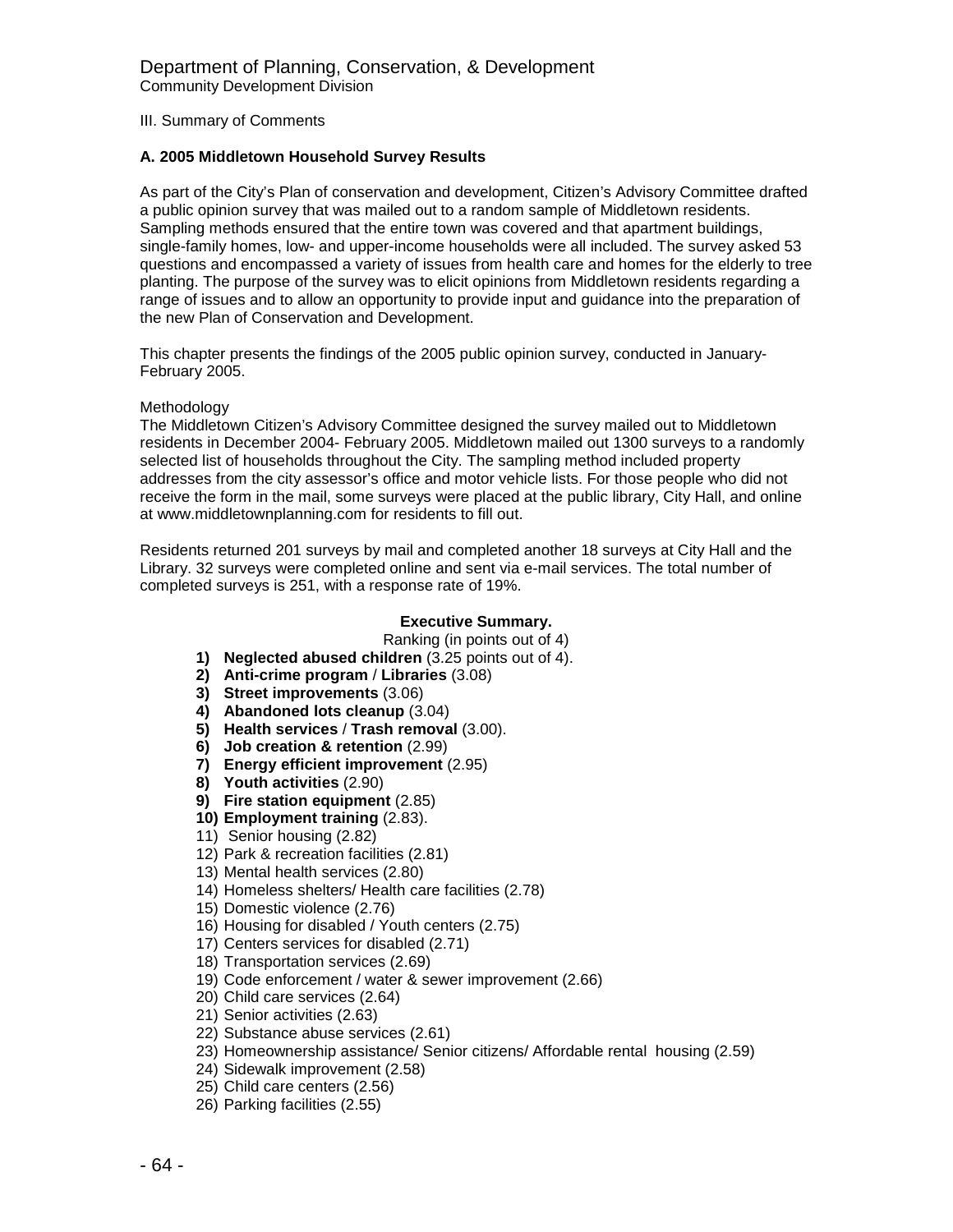- 27) Residential rehabilitation (2.53)
- 28) Street lighting (2.51)
- 29) Fair housing/ Start up business assistance/ Accessibility improvements (2.50)
- 30) Drainage improvements (2.49)
- 31) Small business loans (2.48)
- 32) HIV / AIDS (2.45)
- 33) Commercial industrial rehabilitation (2.44)
- 34) Single family housing (2.40)
- 35) Graffiti removal (2.34)
- 36) Residential historic preservation (2.33)
- 37) Lead based paint test & abatement (2.30)
- 38) Community centers/ Façade improvement (2.29)
- 39) Non-residential historic preservation/ Legal services (2.26)
- 40) Tree planting (2.24)
- 41) Large family housing (2.21)
- 42) Business mentoring (2.13)

#### **Residents who responded by proposing other needs and making additional comments**

A great part of the respondents proposed improvements in Police Services, particularly increasing the number of patrols, putting a stop to drug dealers, getting beggars off the streets and enforcing driving and parking laws. Supplying better equipment for the police officers was also mentioned.

Increase in public schools' budget was the next concern.

Many respondents draw special attention to supporting the Russell Library in the first place as "crucial for the community."

A majority wants to see city taxes lowered, including a separate request from veterans.

Mental Health Housing for physically disabled and Health care for citizens without insurance were also considered important as well as Family Learning Programs.

In some responses more recreational facilities were proposed, including Youth Centers & Youth Activities, a new swimming pool, new soccer fields for Country Club Road, park playgrounds and boat tours.

More shopping places in Middletown, perhaps a new department store, is the target for some respondents

Among other issues were improvements in leaf and garbage pickup, better childcare services and improving city sidewalks.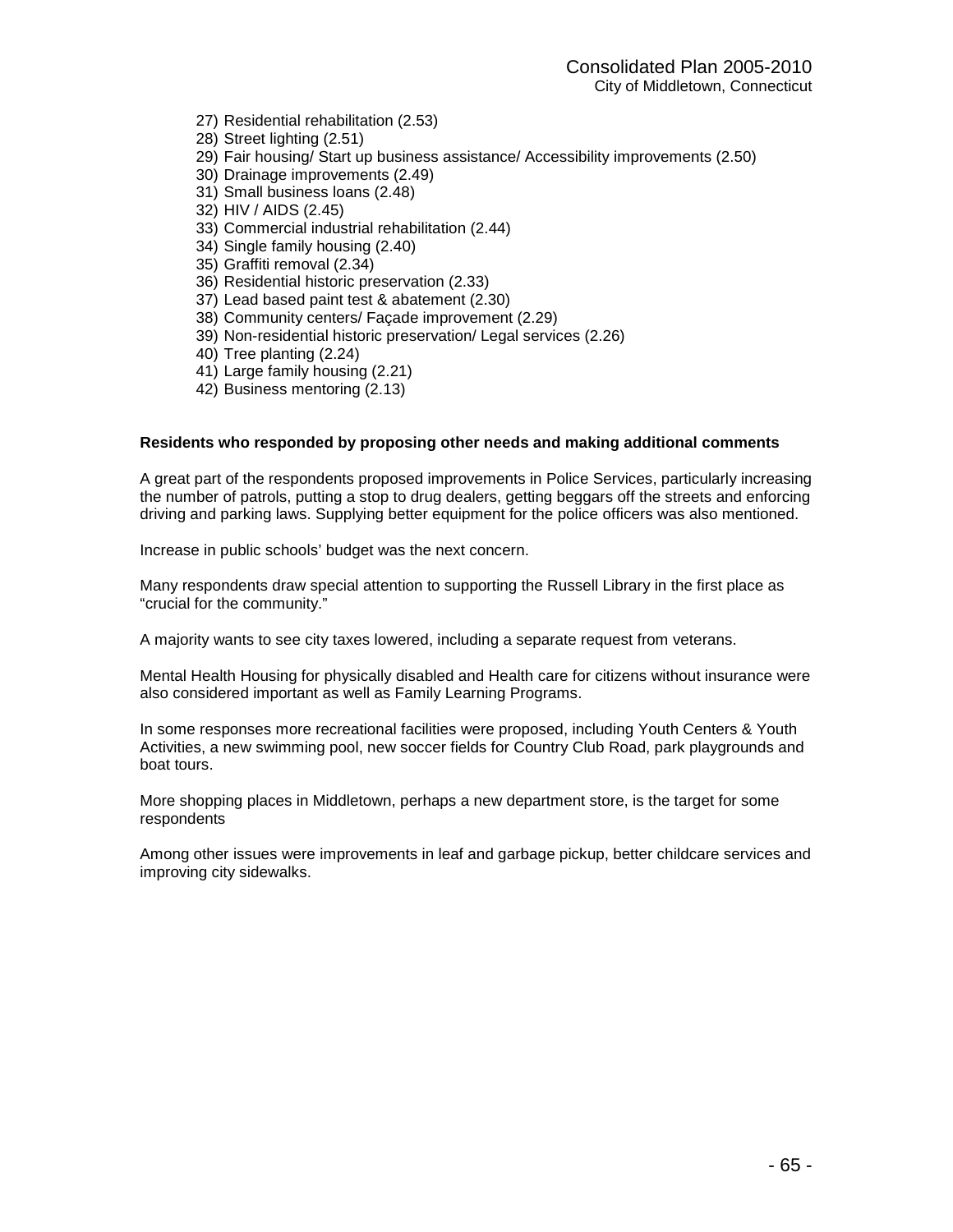### **Category ranking**

## **Community Facilities**

- 1. Libraries (3.08)
- 2. Fire Stations & Equipment (2.85)
- 3. Park & Recreation Facilities (2.81)
- 4. Health Care Facilities (2.78)
- 5. Youth Centers (2.75)
- 6. Senior Centers ((2.59)
- 7. Child Care Centers (2.56)
- 8. Community Centers (2.28)

### **Community Services**

- 1. Anti-Crime Programs (3.08)
- 2. Health Services (3.00)
- 3. Youth Activities (2.90)
- 4. Mental Health Services (2.80)
- 5. Transportation Services (2.69)
- 6. Child Care Services (2.64)
- 7. Senior Activities (2.63)
- 8. Legal Services (2.26)

#### **Infrastructure**

- 1. Street Improvements (3.06)
- 2. Water/Sewer Improvements (2.66)
- 3. Sidewalk Improvements (2.58)
- 4. Street Lighting (2.51)
- 5. Drainage Improvements (2.49)

#### **Neighborhood Services**

- 1. Cleanup of Abandoned Lots & Buildings (3.04)
- 2. Trash & Debris Removal (3.00)
- 3. Code Enforcement (2.66)
- 4. Parking Facilities (2.55)
- 5. Graffiti Removal (2.34)
- 6. Tree Planting (2.24)

## **Special Needs Services**

- 1. Neglected/Abused Children Centers & Services (3.25)
- 2. Homeless Shelters/Services (2.78)
- 3. Domestic Violence Services(2.76)
- 4. Center/Services for Disabled (2.71)
- 5. Substance Abuse Services (2.61)
- 6. HIV/AIDS Centers & Services (2.45)
- 7. Accessibility Improvements (2.50)

## **Business & Jobs**

- 1. Job Creation/Retention (2.99)
- 2. Employment Training (2.83)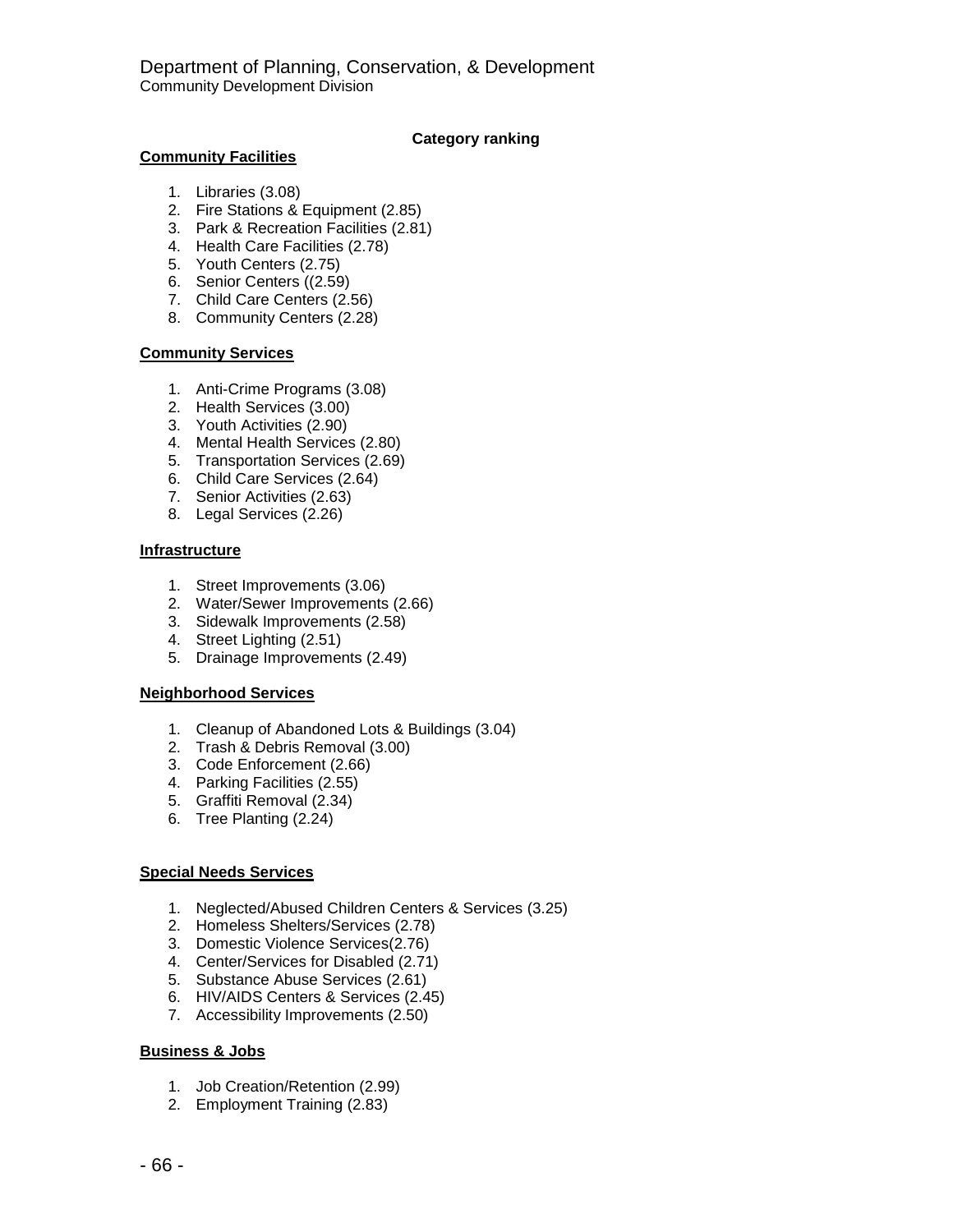- 3. Start Up Business Assistance (2.50)
- 4. Small Business Loans (2.48)
- 5. Commercial/Industrial Rehabilitation (2.44)
- 6. Facade Improvements (2.29)
- 7. Business Mentoring (2.13)

## **Housing**

- 1. Energy Efficient Improvements (2.95)
- 2. Senior Housing (2.82)
- 3. Housing for Disabled (2.75)
- 4. Affordable Rental Housing / Homeownership Assistance (2.59)
- 5. Residential Rehabilitation (2.53)
- 6. Fair Housing (Anti-Discrimination) (2.50)
- 7. Single Family Housing (2.40)
- 8. Residential Historic Preservation (2.33)
- 9. Lead-Based Paint Test/Abatement (2.30)
- 10. Non-Residential Historic Preservation (2.26)
- 11. Large Family Housing (2.21)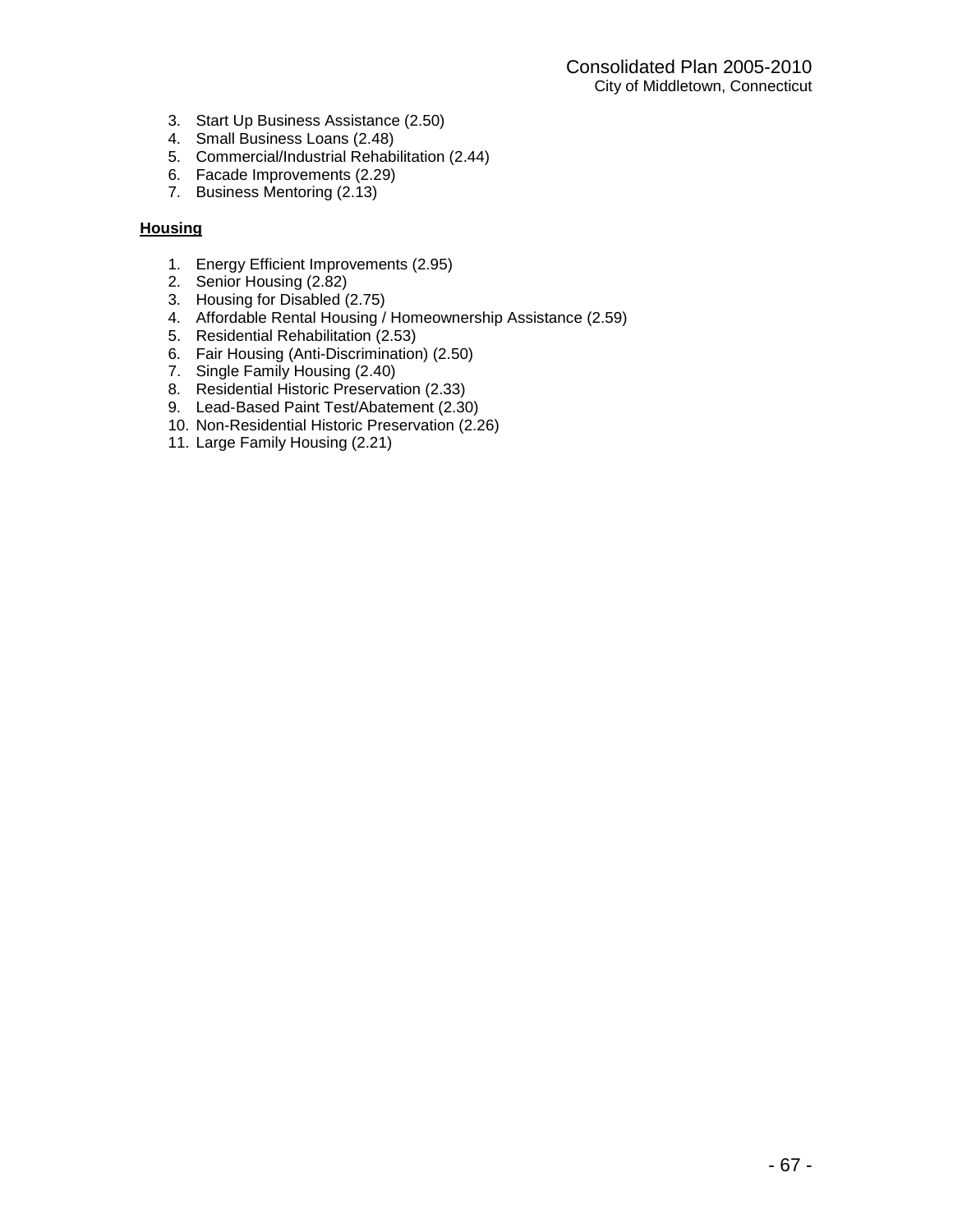## **B. CDBG MEETING- January 12, 2005**

## **Attendance:**

| David Shumway                   | 347-8686         | American Red Cross                      |
|---------------------------------|------------------|-----------------------------------------|
| David Martineau                 | 560-4100         | <b>Mercy Housing</b>                    |
| Debra Hopkins                   | 346-6757         | Hopkins Int./ Rep HOPE                  |
| Norman Bishop                   | 704-8067         | Positive Solutions, Inc.                |
| Wendy Black-Nasta               | 347-4219         | Artists for World Peace, Inc.           |
| William Savinelli               | 346-0300 Ext 163 | <b>Rushford Center</b>                  |
| Louise Russo                    | 346-5886         | Russell Library, Rdvp Arts & Culture    |
| Laura Martino                   | 344-6203         | Middlesex Hospital                      |
| Phil Cacciola                   | 344-3492         | City of Middletown                      |
| Dean Wilborn                    | 347-6924         | <b>Middlesex Chamber</b>                |
| James Lessor                    | 347-6924         | Middlesex Chamber                       |
| William Vasiliou                |                  | Middletown Housing Authority            |
| <b>Bob Spencer</b>              | 347-5661         | St. Luke's Church                       |
| Michele Waldner                 | 344-9599         | New Horizons                            |
| <b>Calvin Price</b>             | 704-2110         | <b>Liberty Bank</b>                     |
| Jerry Brossin                   | 343-9640         | Early Head Start                        |
| Jim Shiels                      | 347-0337         | <b>Literacy Volunteers</b>              |
| <b>Edward Dypa</b>              | 347-1511         | Senior Affairs Commission               |
| John C. Hall                    | 346-6657 Ext 13  | Jouch Center for Earth and Art          |
| Susan Brown                     | 347-6143         | Jouch Center for Earth and Art          |
| Mimi Rich                       | 347-6143         | <b>Oddfellows Play House</b>            |
| <b>Cathy Crimmins Lechowicz</b> | 685-2841         | Wesleyan University- OCS                |
| Ricardo C. Morris               | 685-7870         | <b>Green Street</b>                     |
| John Hennelly                   | 638-1420         | <b>Middletown Public Schools</b>        |
| <b>Gregory Winboue</b>          | 347-1292         | 66 Frissell Ter, 06457                  |
| Phyllis Pollock                 | 347-4465         | <b>Community Renewal Team</b>           |
| Elizabeth K. Nocera             | 638-1419         | Middletown Public School/ Council       |
| Joan Shea                       | 203-235-2583x19  | Kuhn Employment Opportunities           |
| <b>Arthur Myers</b>             | 347-0196         | <b>Russell Library</b>                  |
| Fran Gangul                     | 347-2008         | Arts & Culture Dept. Of Health          |
| Justin Carbonella               | 346-8695         | Mx. United Way                          |
| Kevin Wilhelm                   | 346-8695         | Mx. United Way                          |
| <b>Todd Francini</b>            | 347-4465 Ext 248 | <b>Community Renewal Team</b>           |
| Rev. John Hall                  | 346-6657         | <b>First Church of Christ</b>           |
| <b>Walt Truscinski</b>          | 343-5701         | <b>Middlesex Community College</b>      |
| <b>Winifred Standish</b>        | 343-5716         | <b>Middlesex Community College</b>      |
| Lisa Sartorius                  | 343-5305         | Gilead                                  |
| Carl Rodenhizer                 | 343-5503         | <b>The Connection</b>                   |
| Rev. Sandra Pastell             | 685-1936         | Minister/Church                         |
| Samuel Jones                    | 343-8012         | Middletown Fire Dept Asst Fire Marshall |
| Kim Earles                      | 343-5300         | Gilead                                  |
| <b>Ben Shoemaker</b>            | 343-9739         | <b>DRP</b>                              |
| <b>Tom Hardin</b>               | 344-3513         | <b>Senior Services</b>                  |
| Colleen Maniscalco              | 343-6620         | Park & Rec. Dept City of Middletown     |
| <b>Lew Slotnick</b>             | 347-8060         | <b>United Labor Agency</b>              |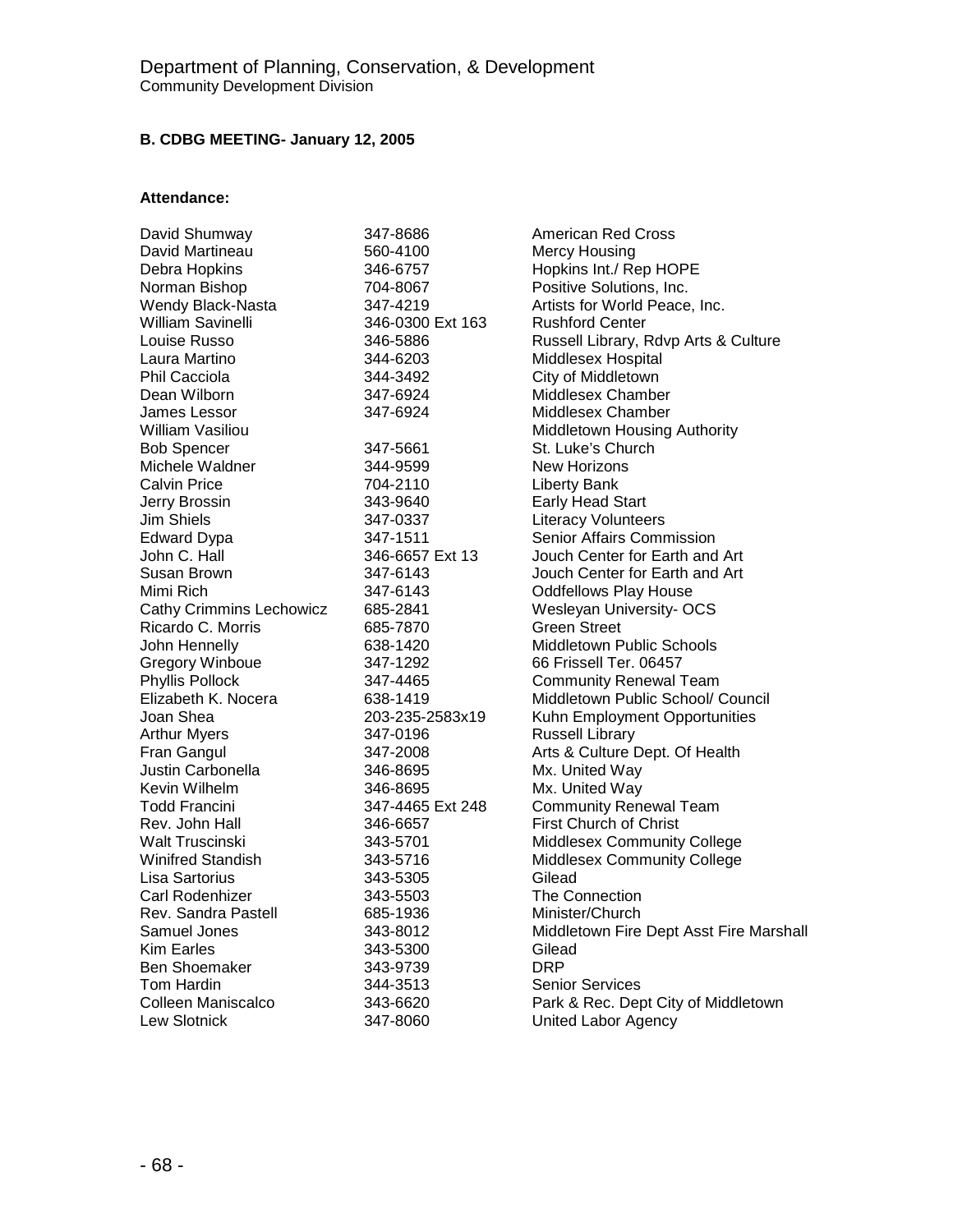### **CDBG MEETING January 12, 2005**

#### **NEEDS:**

#### **How have the needs changed? How will the needs change? Where is the most need?**

#### **Affordable Housing:**

Dave Martineou- Suggested more involvement with the State of Connecticut's plan to increase affordable housing by 10,000 units.

Joan Shea- Suggested that there be additional services. There needs to be more support services for those leaving hospitals and assisted living.

William Vasiliou- Feels that more focus needs to be put on those that are impaired.

Calvin Price (Liberty Bank)- More money should be focused on setting up programs for more homeownership and renting of housing. Also, there is also a lot of federal money that can be allocated to these programs.

American Red Cross- Feels homelessness is a huge issue that needs to be addressed. Believes the City needs to get more involved. That there are plenty of support services as far as housing programs but more people need to get involved and help the homeless people.

Carl Rodenhizer- Feels that the statewide campaign is maintained in Middletown and also 1<sup>st</sup> Time homeownership plans need to be implemented. There need to be more programs and strategies to help 1<sup>st</sup> time owners to obtain and maintain ownership.

#### **Changes-**

Bob Spencer- Believes that the biggest change in the next 5 years will be the demographics with the largest growth of 65+ within the projected 20-year period. Believes this will affect housing and other issues regarding senior citizens in the future.

Jonas Center- Feels that another issue will be energy efficiency.

#### **Ant-Poverty**

Bill Vasiliou- Argued that there is a lack of entry-level jobs and entry-level positions. He goes on to say that with childcare being so expensive it is hard for a single mother or parent working an entry-level job does not make enough to support their child.

Chamber of Commerce- Added that transportation for jobs is an issue. People can get the entrylevel jobs but do not have the proper resources to get back and forth to work.

CRT- Adds that people are not offered the proper support systems when obtaining these jobs. People are left on their own to fend for themselves but some people need a support system to keep them on the right path.

John Hennelly- Feels that affordable childcare needs to be addressed.

Norman Bishop- Argues that technology is a factor.

Senior Commission- Feels that unemployment is an issue and also senior citizens who are on fixed incomes that have to alter their lifestyles when taxes go up and the living expense goes up.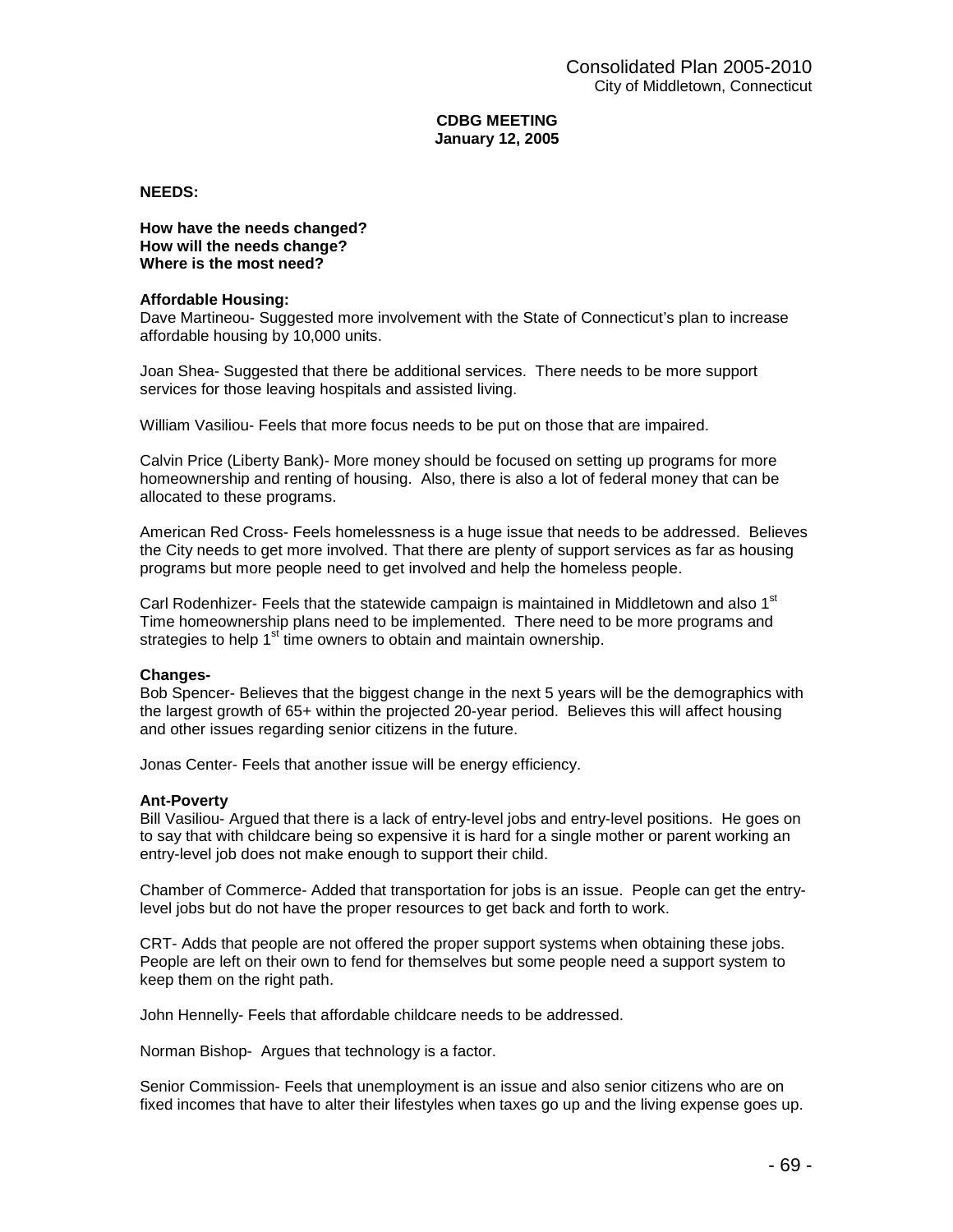CRT- There needs to be childcare provided for those who work  $2^{nd}$  shift jobs after 5pm.

#### **Changes-**

Education- major factor, there is becoming more of a gap from people with higher education to those with a high school GED. There needs to be more job training and degree programs for those who need the education.

Retraining- in the fields of work need to be addressed.

#### **Special Needs:**

John 1<sup>st</sup> Church- there is a gap from entry level to high tech jobs. We need to help those in the middle.

Bob Spencer- feels we are turning our backs on the older generation and that needs to be addressed.

Art Meyers- mobility there needs to be more physical and technological resources to help people.

#### **Economic Development:**

Social services- tremendous growth

Lew Slovic- need to address small business loans.

Sam Jones- Feels Fire Safety is a huge issue. That all existing and new buildings and dwellings need to be up to fire code and inspected. Used example of the recent Hillside Avenue fire that displaced families. Feels the displacement of families and businesses waists the tax dollars and needs to be addressed.

Rick Carta- Suggests that Incubators for small businesses be put into place. This will aid technical support and give the education and tools necessary for someone to own and maintain a business. Believes this will help the turn around in small businesses closing.

Jonas Center- Feels that Middletown needs to have more natural resources and use the riverfront as a destination and attraction for people to come to Middletown. Addresses the fact that Middletown has no bike path or any form of access to the river.

#### **Other Needs-**

Middlesex Community College- Allied Health Workers. There are not enough certified workers in the Vet, nursing, dental assistant jobs. Claims those nurses leaving nursing are going to need to be nursed in the future and there is a lack of people in these jobs. These jobs are entry-level jobs and some obtainable with just a GED. These are also jobs where people can move up on the latter and eventually get training for higher paid jobs.

Tom Hardin- Feels we have an excellent hospital but feels that the resources are expensive for people. There need to be special medical services for transportation.

M. Rich- Feels that programs are needed to keep kids off the streets. Kids need to be constructively involved in a program to stay out of trouble. Transportation for these programs is a problem and should be addressed.

Phil Cacciola- Argues that we need a "Safe City" and "Clean City"

E. Nocera- Addresses the issue of family learning programs. More people need to be aware and have the ability to run a family properly. Adult literacy needs to be addressed more. Programs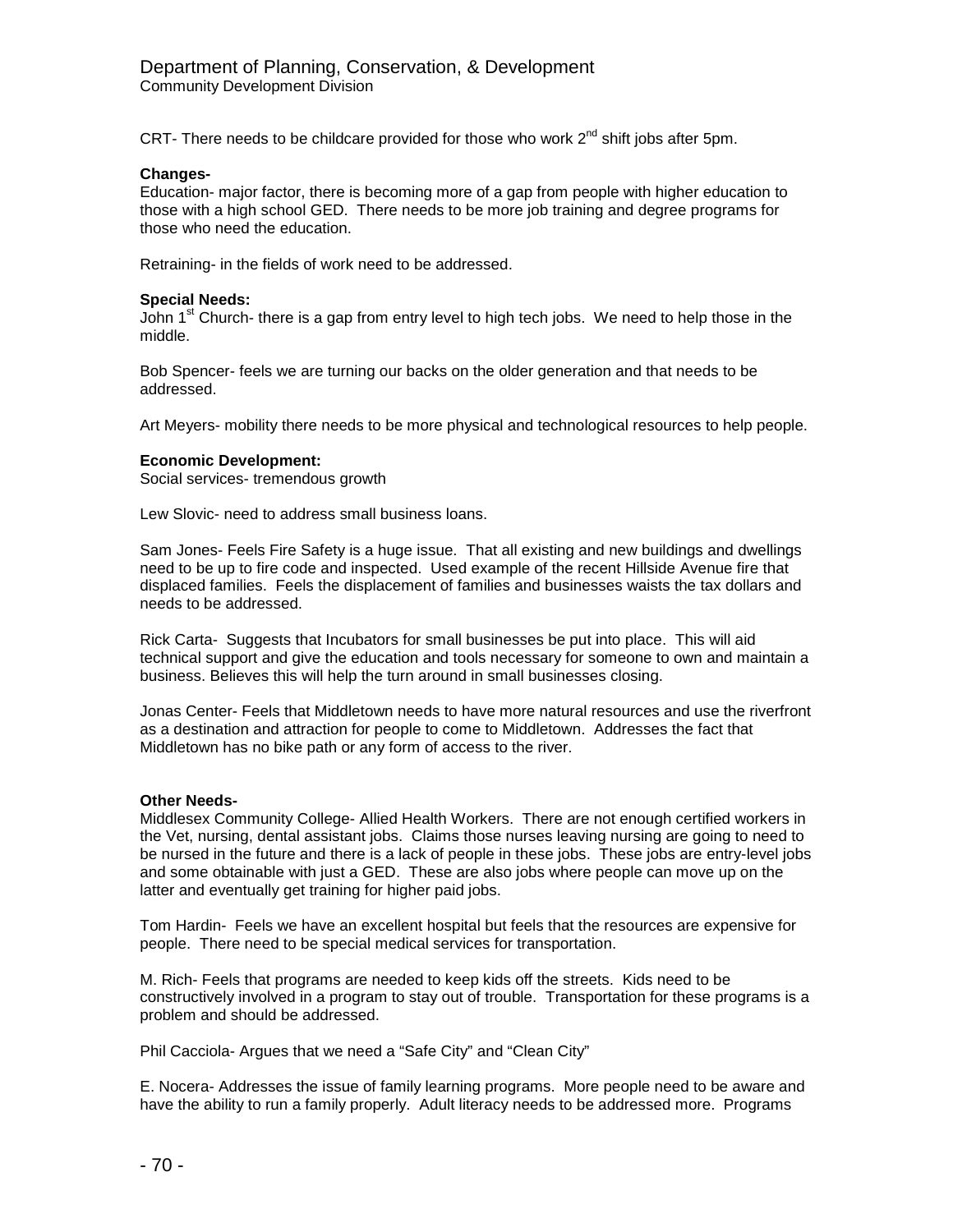like school readiness helps those 3-5 year old kids but there needs to be early age programs set up as well. The sooner training and education can be maintained the better off a person will be.

Michelle Water, New Horizons- "Think outside the box". Can we connect each others programs. We should invest in the community. Specifically the elderly have so much to offer, can we put together programs where the elderly aid those younger with the return of transportation. Can we combine those programs with needs?

Youth Center- There need to be more programs of youths at High Risk. Not enough programs and more programs of tutoring and training need to be offered.

Non Profit programs providing food.

Rev. Sandra Pastell- Feels that many kids with special needs "fall through the cracks". Those with learning disabilities are being put off to the side. There is not enough funding and money in the budget to support these children.

### **STRATEGIES:**

### **Affordable Housing**

Red Cross- supportive housing coalition

Bill Vasiliou- Makes the point that one or two projects is good but that the political aspect cannot be ignored, that there the amount of people without housing outweighs the amount of families actually getting help.

E. Nocera- Habitat for Humanity/Wesleyan University partnerships

Carl Connection- Suggests that all organizations and agencies in the room email each other their programs.

#### **Anti-Poverty**

Lew Slovic- His program is willing to help.

Kathy, Wesleyan- Provide a new living wage that benefits people more. Also, collaborative work from basic to higher education.

Middlesex Hospital- transportation and childcare

Support from Middletown Area Inter-Agency Council, 35 yrs of support.

There aren't true partnerships between the City and Businesses. Incentives need to be made to establish initiatives such as tax credits and benefits. Make a linkage and line of communication between the two groups.

## **Special Needs**

Additional Support systems

**Economic Development Incubator** Small Business Loans

#### **Other Needs**

St Luke's- Wesleyan, St Luke's and City of Middletown have a good partnership to model off of.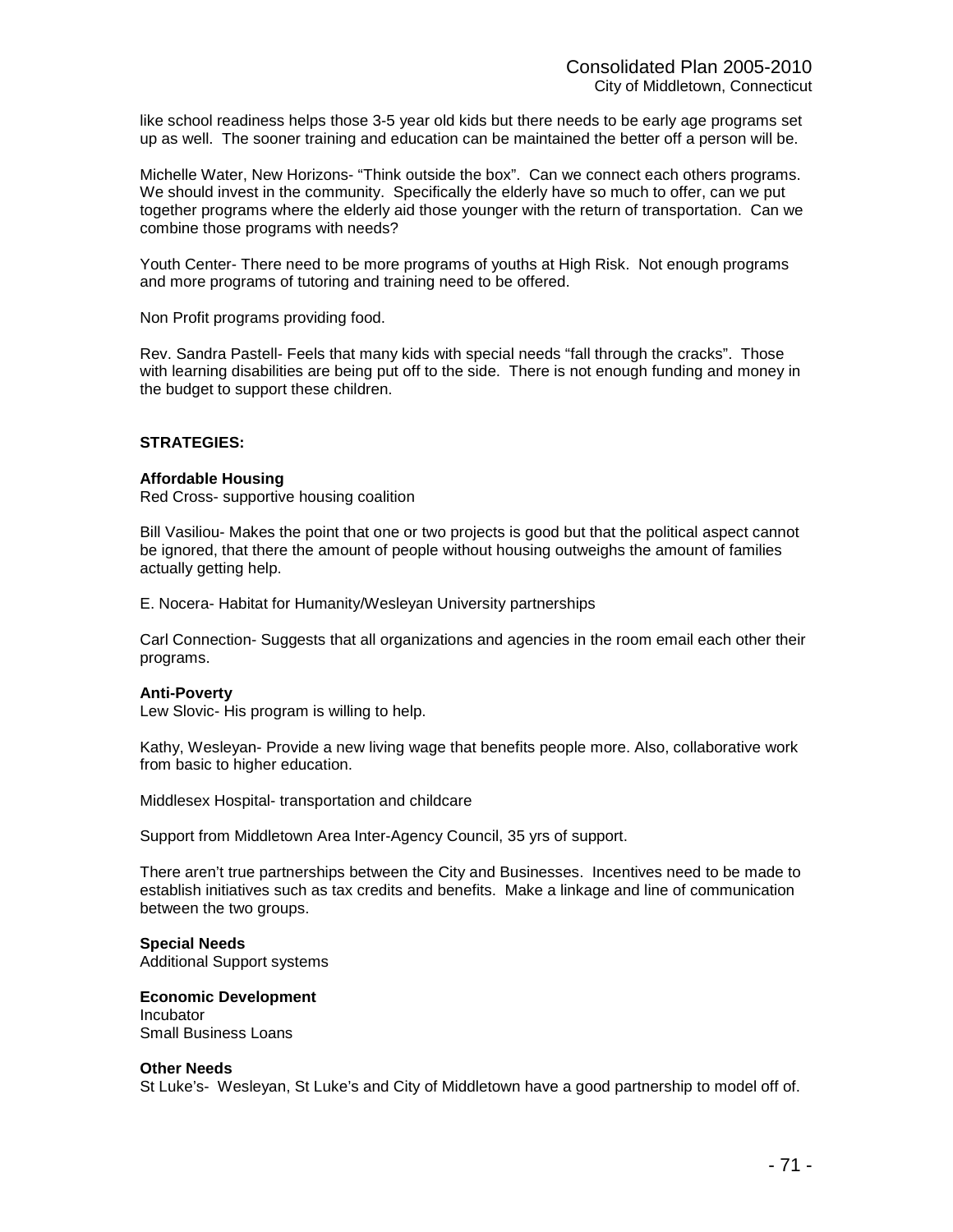## Department of Planning, Conservation, & Development Community Development Division

1<sup>st</sup> Church- Caseworkers need to be used to help filter people through the system to find the right programs for each individual person/family. People need individual help to walk through the system.

Carl Rodenhizer- Case workers are needed but the funding is needed for that as well.

- Working class needs to be addressed
- Legal aid for people
- Organizations and agencies need to utilize their contacts to help direct people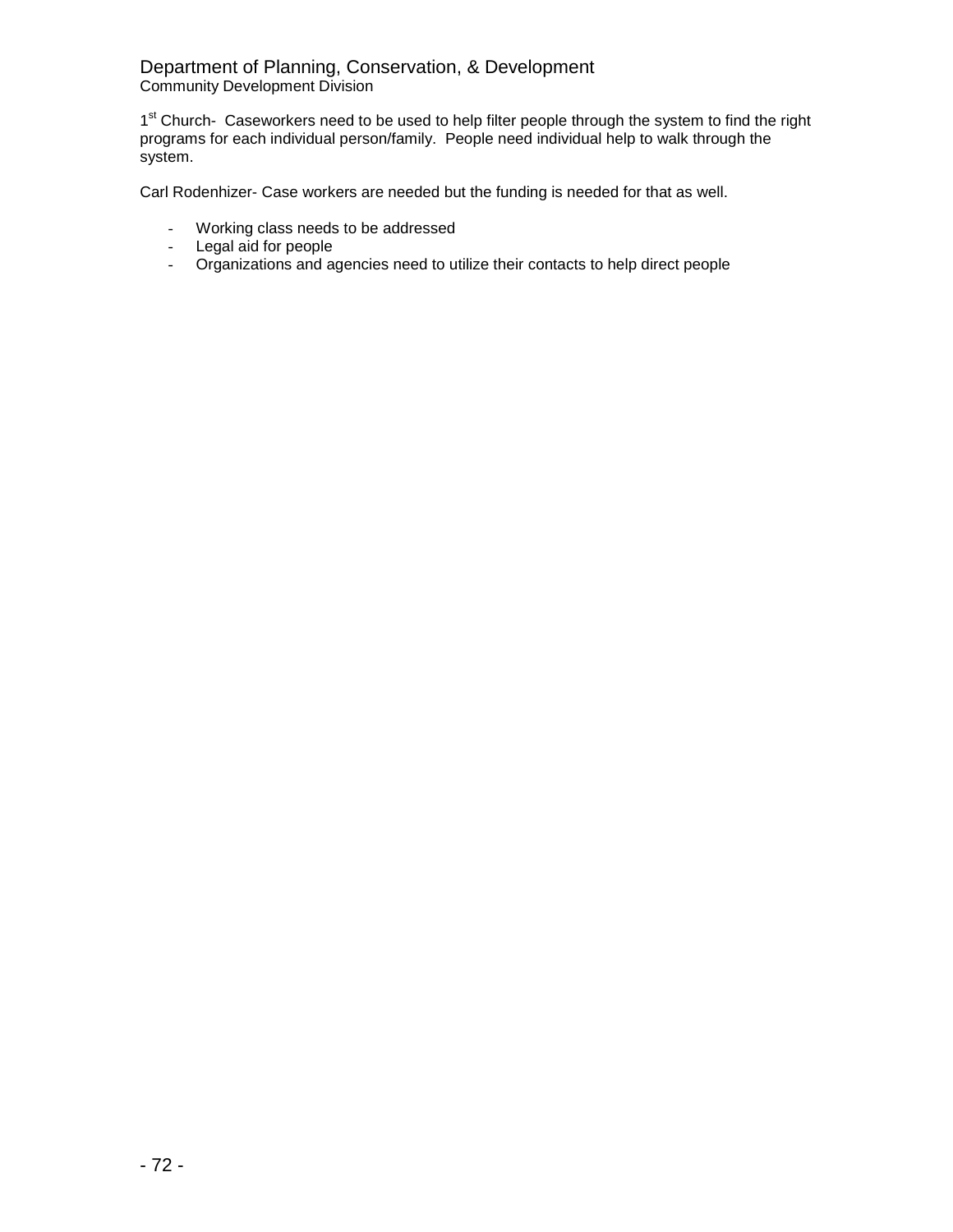# **C. Consultations**

12/06/2005- Mayor's Group A Meeting Discussed the goals of the Consolidated Plan and discussed existing needs in the City.

12/06/2005- Mayor's Group C Meeting Discussed the goals of the Consolidated Plan and discussed existing needs in the City.

12/07/2005- Mayor's Group B Meeting Discussed the goals of the Consolidated Plan and discussed existing needs in the City.

01/31/2005- Kuhn Employment- Robert Stephens Discussed new facility in Meriden, Middletown's Mobile Worker Crew program, Possible Ben & Jerry's entrepreneurial project in association with The Connection, Inc., Locational mentor program.

02/01/2005- H.O.P.E., Inc.- Moser Harvill Discussed possible affordable housing projects and possible sites for rehabilitation for affordable homeownership.

02/01/2005- BroadPark and The Richman Group Discussed the North End Housing Project.

02/03/2005- Middletown Public Schools- Carol Parmelee-Blancato & Donna Marino Discussed public school programs.

03/30/2005- Middletown Housing Authority- Bill Vasillou Discussed the MHA's Housing for the Sensory Impaired, Senior Center, and a possible Spear Park project.

03/31/2005- Liberty Bank- Calvin Price & Ivonne Vasquez

Discussed Middletown Down Payment Assistance Loan Program, lack of inventory could make it necessary to revisit condo prohibition. Discussed the possibility to create a loan guarantee model to finance the loans for Down Payment Assistance and Residential Rehabilitation Loans. Discussed better marketing of the program, possibly use the Park and Rec. brochure.

04/01/2005- Gilead, Barry Simon

Discussed the desire on Gilead's part to create ten units of affordable housing, in two structures, Discussed the possibility of the city assisting in the transfer of property from walk-away landlords, or acquisition through blighted or drug arrest laws.

## 04/01/2005- St. Luke's, Robert Spencer

Discussed St. Luke's existing Broad Street Elderly Housing site, which needs new windows, boilers, gutters and improved handicapped accessibility. St. Luke's sees a need to increase their units in Middletown from 25 to 45 to meet increasing demand for affordable elderly housing. Discussed St. Luke's volunteer program that serves 65 people.

## 04/01/2005- Russell Library, Arthur Meyers

Discussed possible projects for the library since as a general public facility the library was ineligible for CDBG funding. Discussed possible neighborhood type facility that could be set up in the North End. Discussed the library's ability to help in employment services and training.

## 04/04/2005- Middlesex United Way- Kevin Wilhem

Discussed United Way's three initiatives relating to substance abuse, mental health and affordable housing. United Way is working at coalition building and providing seed money for these initiatives. The United Way also acts in support for the Middlesex Supportive Housing Coalition, which is directed at providing services to the homeless in Middlesex County.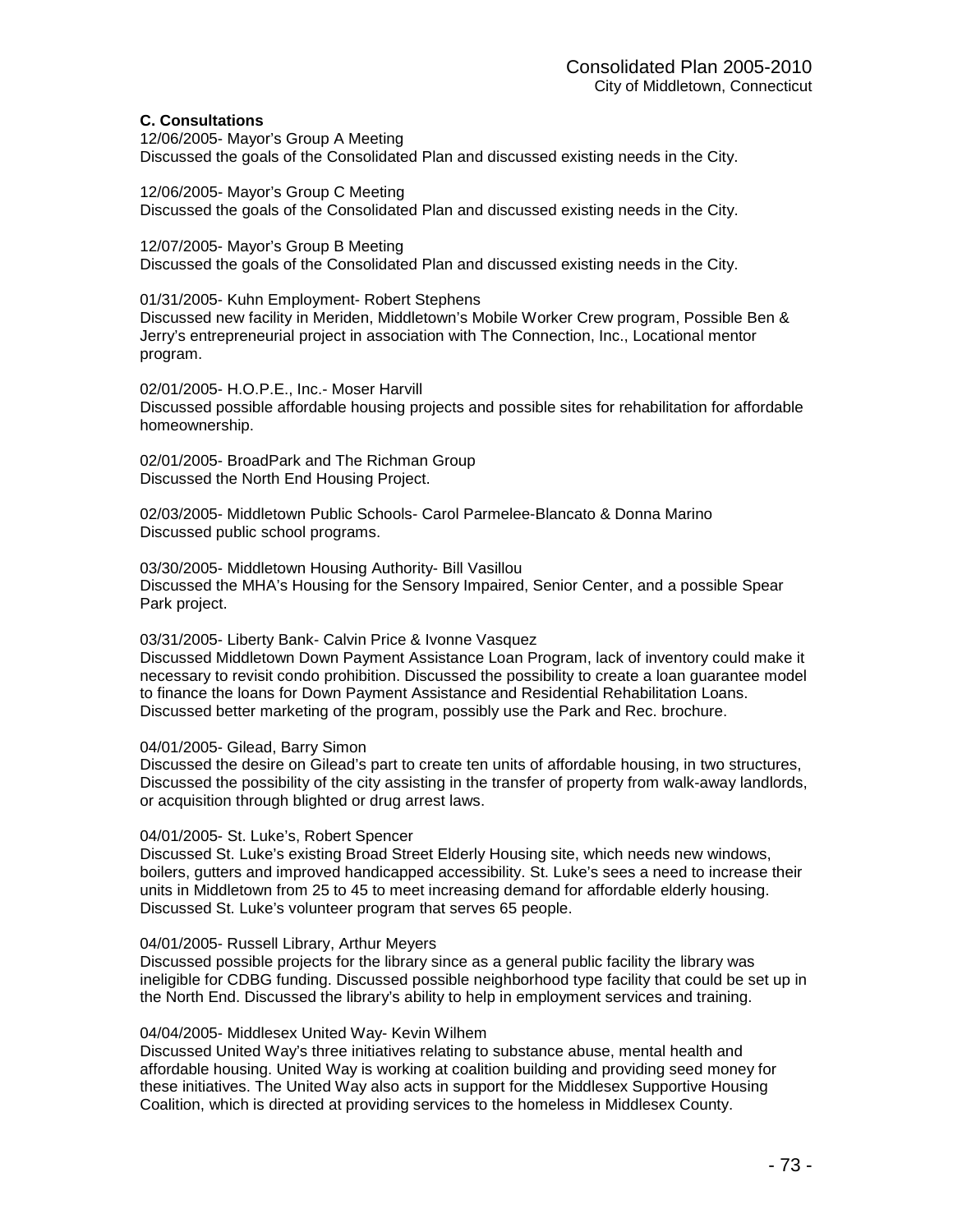04/04/2005- St. Vincent DePaul, Amazing Grace- Peter Harding

Discussed number of households benefiting from Food Pantry and Soup Kitchen, and the needs for both programs. The Food Pantry needs a salaried part-time worker and a its needs to relocate to a location with a loading-dock. The Soup Kitchen building is in need of renovation. There is also a great deal of need for the rental assistance program.

04/05/2005- Middlesex Community College- Winnie Standish & Walter Trucinzski Discussed current programs offered by the College, such as Allied Health, AutoCAD, Persicion Machine Institute and veterinary assistant.

04/05/2005- Nehemiah Housing- Michael Taylor

Discussed the deconcentration of the Green Street Building, and trying to scatter site the 11 units that Nehemiah has contracted with the State. It costs about \$175,000 to acquire and rehab a new unit for transitional housing.

04/05/2005- Middletown Department of Parks & Recreation- Wes Downing & John Milardo Discussed the difficulties in securing funding for Park and Recreation projects. Veterans' Park in is need to a complete renovation, to restore the baseball fields, ice skating rink, expand picnic area.

04/08/2005- The Connection Inc.- Peter Nucci & Carl Rodenhizer Discussed the possibility of Middletown doing a consortium with Meriden to receive HOME funds, and the Connection could have a role in developing a project that would assist in City's goal in securing the initial funding for a Meriden-Middletown HOME consortium. One possible location for a project could be on Portland Street. In order for the Connection to do homeownership projects for low- and moderate-income residents, acquisition costs need to be low, preferably the City would transfer a parcel or blighted building for \$1.Other initiatives discussed are the Connection's Licensed Residential Treatment facilities, the Eddy Shelter, Pilot grants, the national initiative to end homelessness, and the need for a safe house for Middletown youth.

04/11/2005- Economic Development Committee- Rick Kearney Discussed the JOBs Loan program. Expected that only \$10,000 is needed on hand and not more than one loan per year will be given out.

05/25/2005- Connecticut Department of Economic and Community Development Discussed the possibility of Middletown having its entitlement removed and therefore taking part in the Small Cities program. Discussed possible HOME projects that could happen in conjection with Broad Park Development Corporation that could also grandfather a Middletown-Meriden Partnership and a Participating Jurisdiction. Discussed the American Dream Down Payment Initiative that Middletown residents could take advantage of by applying to the State. DECD encouraged Middletown to review the recently adopted Slum regulation, to see if it could be a tool for redevelopment. Discussed energy conservation loans, the Connecticut Housing Investment Fund, Cooperative for Independent Living.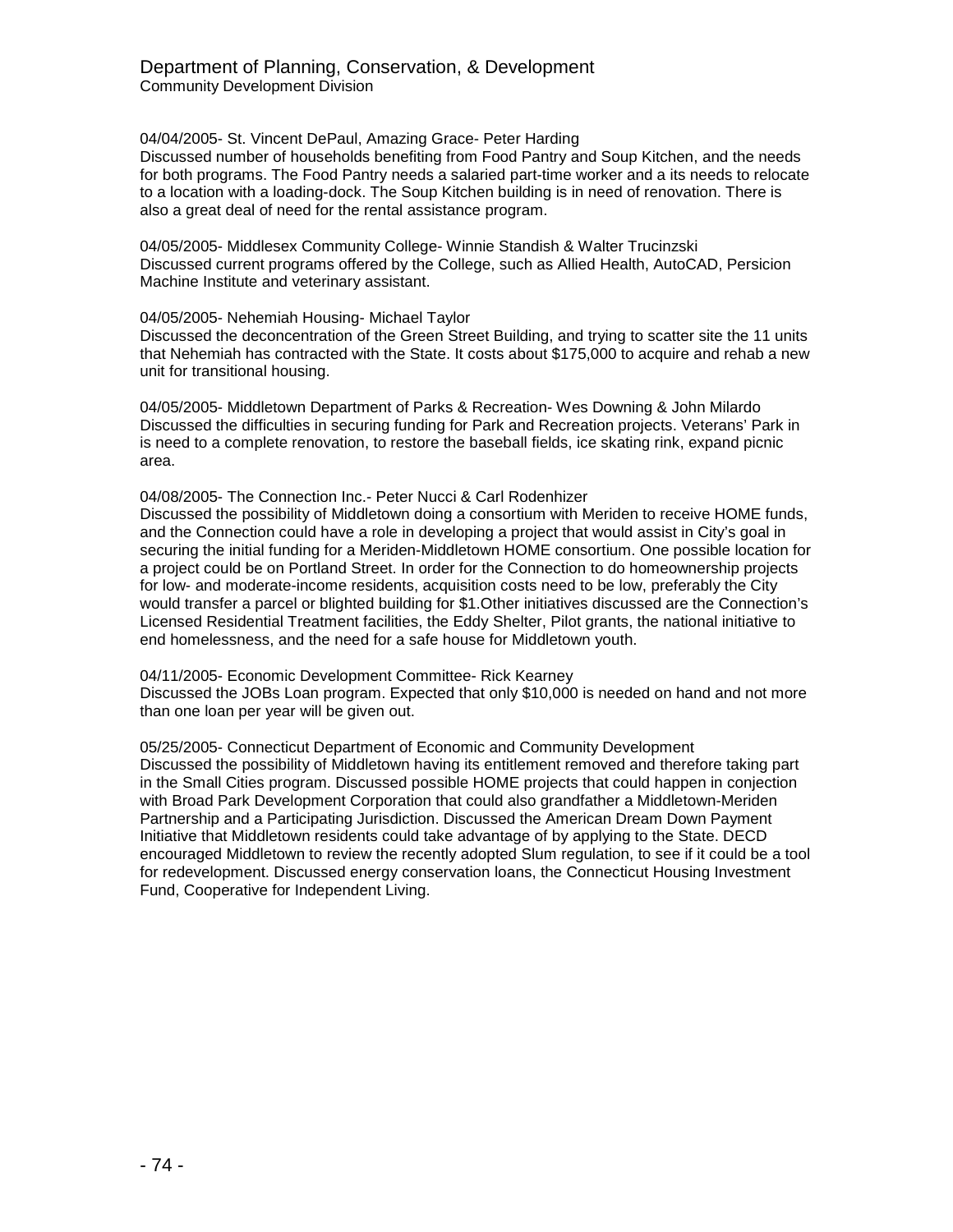|  |  |  | D. List of projects identified form consultations |
|--|--|--|---------------------------------------------------|
|--|--|--|---------------------------------------------------|

| Organization                              | <b>Project Name</b>                                                      | <b>Amount</b>    | Type of<br><b>Project</b>              | <b>Proposed</b><br><b>Output</b> | Obj, #           |
|-------------------------------------------|--------------------------------------------------------------------------|------------------|----------------------------------------|----------------------------------|------------------|
| <b>Middletown Public Schools</b>          | Parent Leadership<br>Training                                            | \$25,000         | <b>Public Service</b>                  | 40 households                    | 24               |
| Middletown Public Schools                 | <b>School Readiness</b>                                                  | \$25,000         | <b>Public Service</b>                  | 40 households                    | 24, 28           |
| M. Housing Authority                      | <b>Sensory Impaired</b><br>Housing                                       | \$1.8<br>million | Housing                                | 16 new units                     | 6                |
| M. Housing Authority                      | Senior Center<br>Renovation                                              | NA.              | <b>Public Facility</b>                 | 1 existing<br>facility           | 20               |
| M. Housing Authority/ City                | <b>Spear Park Project</b>                                                | NA               | Housing/Retail                         | 1 new facility                   |                  |
| City/Richman/ NEAT                        | North End Housing-<br>Rental                                             | \$20 million     | Housing                                | 96 units-rental                  | 17               |
| City/BroadPark/ NEAT                      | North End Housing-<br>Homeownership                                      | \$5 million      | Housing                                | 44 units-<br>homeownership       | 17               |
| Kuhn Employment                           | <b>Middletown Mobile</b><br><b>Work Crew</b>                             | \$30,000         | <b>Public Service</b>                  | 15 jobs for<br>disabled          | 21               |
| Kuhn Employment/The<br>Connection Inc.    | Ben & Jerry's Project                                                    | <b>NA</b>        | Job Creation/<br><b>Public Service</b> | 5 new jobs                       | 21               |
| Kuhn Employment                           | <b>Locational Mentor</b><br>Project                                      | \$30,000         | <b>Public Service</b>                  | 15 disabled<br>persons           |                  |
| Liberty Bank/City                         | Down Payment<br>Assistance Loan<br>Program                               | \$250,000        | Housing                                | 25 new loans                     | 13, 16           |
| City                                      | Residential<br><b>Rehabilitation Loan</b><br>Program                     | \$250,000        | Housing                                | 25 new loans                     | 7, 12            |
| The Jonah Center                          | Jonah Center                                                             | <b>NA</b>        | Econ. Dev.                             | 1 new facility                   |                  |
| Liberty Bank/ City                        | Loan Guarantees-<br>Down Payment<br>Assistance Loan<br>Program           | \$200,000        | Housing                                | 20 new loans                     | 15               |
| Liberty Bank/ City                        | Loan Guarantees-<br>Residential<br><b>Rehabilitation Loan</b><br>Program | \$200,000        | Housing                                | 20 new loans                     | $\overline{15}$  |
| <b>Gilead Community Services</b>          | Affordable Rental<br>Housing                                             | \$600,000        | Housing                                | 10 new units                     | 11               |
| <b>Gilead Community Services</b>          | Kitchen Renovation                                                       | <b>NA</b>        | Housing                                | 1 existing unit                  | 20               |
| <b>Gilead Community Services</b>          | Fire Escape Project                                                      | <b>NA</b>        | Housing                                | 1 existing unit                  | 20               |
| St. Luke's                                | Aging Study                                                              | \$5,000          | Planning                               | 1 study                          | 27               |
| St. Luke's                                | <b>Broad Street</b><br>Improvements-<br><b>Windows</b>                   | \$50,000         | Housing                                | 25 existing unit                 | 20               |
| St. Luke's                                | <b>Expansion Project-20</b><br>new units                                 | <b>NA</b>        | Housing                                | 20 new units                     | 6                |
| St. Luke's                                | Volunteer Program                                                        | \$10,000         | <b>Public Service</b>                  | 40 seniors                       |                  |
| <b>Russell Library</b>                    | Children's Mezzanine                                                     | \$80,000         | <b>Public Facility</b>                 | 1 existing<br>facility           | 20               |
| <b>Russell Library</b>                    | <b>Computer Training</b>                                                 | \$20,000         | <b>Public Service</b>                  | 40 people                        | 21               |
| <b>Russell Library</b>                    | <b>Technology Access</b><br>Service                                      | \$50,000         | <b>Public Service</b>                  | 40 people                        | 20               |
| <b>Russell Library</b>                    | <b>Collaboration with Side</b><br><b>Street to Main Street</b>           | \$50,000         | Public Service/<br>Job Creation        | 25 new jobs                      |                  |
| <b>Russell Library</b>                    | <b>Elderly Services</b>                                                  | \$20,000         | <b>Public Service</b>                  | 30 seniors                       |                  |
| <b>Russell Library</b>                    | Lobby Accessibility<br>Study                                             | \$10,000         | Planning                               | 1 new plan                       | 20               |
| <b>Russell Library</b>                    | Lobby Accessibility<br>Renovation                                        | \$200,000        | <b>Public Facility</b>                 | 1 existing<br>facility           | 20               |
| Middlesex United Way                      | Mental Health Program                                                    | <b>NA</b>        | <b>Public Service</b>                  | 30 individuals                   |                  |
| Middlesex United Way                      | Substance Abuse<br>Program                                               | \$85,000         | <b>Public Service</b>                  | 30 individuals                   | 9                |
| Middlesex United Way                      | Affordable Housing<br>Project                                            | <b>NA</b>        | <b>Public Service</b>                  | 50 households                    | 11               |
| Middlesex Supportive Housing<br>Coalition | <b>Supportive Housing</b><br>Coalition                                   | \$1 million      | Housing/ Public<br>Service             | 20 units-<br>homeless            | 1, 2, 3,<br>4, 5 |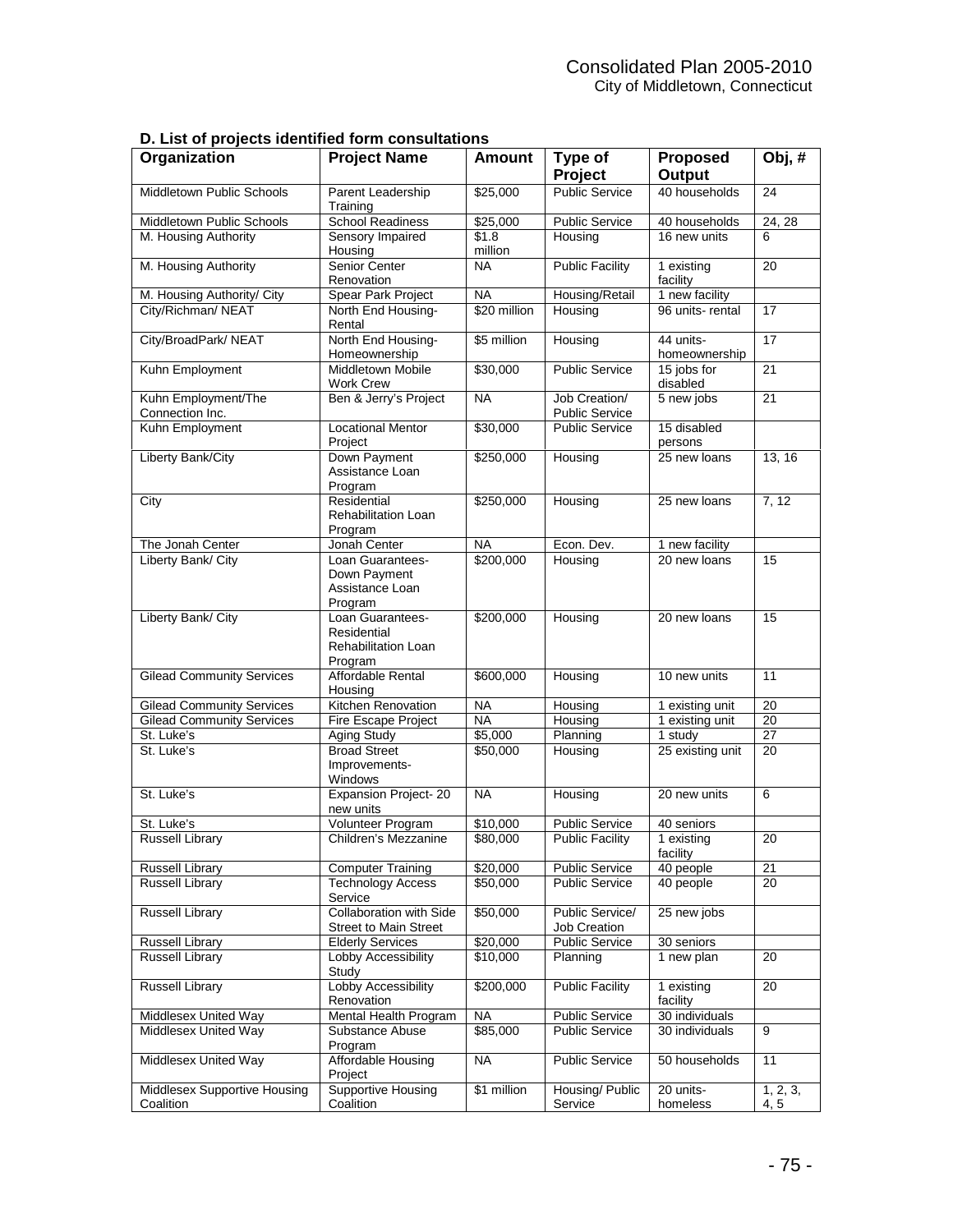# Department of Planning, Conservation, & Development Community Development Division

| St. Vincent DePaul             | Amazing Grace- Part-<br><b>Time Staff</b>         | \$20,000     | <b>Public Service</b>                 | 600<br>Households                  | $\overline{26}$ |
|--------------------------------|---------------------------------------------------|--------------|---------------------------------------|------------------------------------|-----------------|
| St. Vincent DePaul             | Amazing Grace-Site<br>Acquisition                 | \$300,000    | <b>Public Facility</b>                | 600<br>Households                  | 20              |
| St. Vincent DePaul             | Soup Kitchen                                      | \$50,000     | <b>Public Service</b>                 | 85,000 meals-<br>homeless          | 26              |
| St. Vincent DePaul             | <b>Rental Assistance</b>                          | <b>NA</b>    | Housing/ Public<br>Service            | <b>NA</b>                          | 26              |
| St. Vincent DePaul             | <b>Building Renovation</b>                        | \$150,000    | <b>Public Facility</b>                | 1 existing<br>facility             | 20              |
| Middlesex Community College    | <b>Precision Machining</b><br>Institute           | \$72,500     | <b>Public Service</b>                 | 50 students                        | 21              |
| Middlesex Community College    | Veterinary Assistant<br>Program                   | \$50,000     | <b>Public Service</b>                 | 50 students                        | $\overline{21}$ |
| Middlesex Community College    | <b>Certified Nurse Aide</b>                       | \$50,000     | <b>Public Service</b>                 | 50 students                        | $\overline{21}$ |
| Middlesex Community College    | <b>Licensed Practical</b><br><b>Nurse</b>         | \$50,000     | <b>Public Service</b>                 | 50 students                        | 21              |
| Middlesex Community College    | <b>Dental Assistant</b>                           | \$50,000     | <b>Public Service</b>                 | 50 students                        | 21              |
| Middlesex Community College    | Pharmacist Technician                             | \$50,000     | <b>Public Service</b>                 | 50 students                        | $\overline{21}$ |
| Middlesex Community College    | Scholarships                                      | \$100,000    | <b>Public Service</b>                 | 15 students                        | 21              |
| Nehemiah Housing Corp.         | Project Abode                                     | 80,000       | Housing                               | 6 units                            | 10              |
| Nehemiah Housing Corp.         | <b>Site Acquisition</b>                           | \$350,000    | Housing                               | 2 units                            | $\overline{10}$ |
| Dept. of Parks & Recreation    | Veteran's Park<br>Renovation                      | \$50,000     | <b>Public Facility</b>                | 1 existing<br>facility             | $\overline{20}$ |
| Dept. of Parks & Recreation    | Palmer Field ADA<br>Accessibility                 | \$50,000     | <b>Public Facility</b>                | 1 existing<br>facility             | $\overline{20}$ |
| The Connection Inc/ City       | <b>Portland Street</b><br>Housing                 | <b>NA</b>    | Housing                               | 10 rehabed or<br>new units         | $\overline{11}$ |
| The Connection Inc             | <b>Eddy Shelter</b>                               | \$30,000     | <b>Public Facility</b>                | 1 existing<br>facility             | 20              |
| The Connection Inc.            | <b>Residential Treatment</b><br><b>Facilities</b> | <b>NA</b>    | Public<br>Facility/Housing            | 1 new facility                     | $\overline{9}$  |
| The Connection Inc             | Nat'l Homeless<br>Initiative                      | <b>NA</b>    | Housing                               | <b>NA</b>                          |                 |
| The Connection Inc             | Youth Safe House                                  | <b>NA</b>    | <b>Public Facility</b>                | 1 existing<br>facility             | 24              |
| The Connection Inc             | Pilots and CHFA                                   | <b>NA</b>    | Housing                               | 20 new units                       |                 |
| Dept. of Water & Sewer         | Ferry Street Water and<br>Sewer Pipes upgrade     | \$45,000     | Infrastructure                        | 1 existing<br>facility             | $\overline{19}$ |
| Chamber of Commerce            | Worker Prep Program                               | \$150,000    | <b>Public Service</b>                 | 100 jobs                           | $\overline{21}$ |
| City/ Chamber of Commerce      | New Downtown<br>Parking                           | \$10 million | <b>Public Facility</b>                | 1 new facility                     | 19              |
| Middletown ADA Coordinator     | <b>Main Street Curbcuts</b>                       | \$15,000     | <b>Public Facility</b>                | 1 existing<br>facility             | $\overline{19}$ |
| Middletown ADA Coordinator     | Downtown<br><b>Handicapped Parking</b>            | \$10,000     | Infrastructure                        | 1 existing<br>facility             | $\overline{19}$ |
| Dept. of Planning, Con. & Dev. | Remington Rand<br><b>Building</b>                 | \$500,000    | Econ. Dev./<br><b>Public Facility</b> | 1 existing<br>facility             | $\overline{31}$ |
| Dept. of Planning, Con. & Dev. | JOBs Loans                                        | \$50,000     | Econ. Dev.                            | 5 jobs                             | 36              |
| Dept. of Planning, Con. & Dev. | Reinvest                                          | \$50,000     | Econ. Dev.                            | 5 jobs                             | 35              |
| Dept. of Planning, Con. & Dev. | Waterfront<br>Development                         | \$20 million | Econ. Dev./<br><b>Public Facility</b> | 1 new<br>development               | 33              |
| <b>NEAT</b>                    | <b>Community Organizing</b>                       | \$15,000     | <b>Public Service</b>                 | 300 households                     | 29              |
| NEAT/ Police Dept.             | <b>Safety Partnership</b>                         | \$5,000      | <b>Public Service</b>                 | 300 households                     | 17, 22          |
| City/ NEAT/ Police Dept.       | North End Security<br>Cameras                     | \$30,000     | <b>Public Facility</b>                | 300 households                     | 17, 22          |
| <b>Positive Solutions</b>      | PSI Job Training<br>Program                       | \$40,000     | <b>Public Service</b>                 | 15 persons with<br><b>HIV/AIDS</b> | 21              |
| <b>Positive Solutions</b>      | <b>New Facility</b><br>Acquisition                | \$180,000    | Public Facility-<br><b>HIV/AIDS</b>   | 1 new facility                     | 20              |
| Mercy Housing                  | Shepherd Home-<br>Feeding the Homeless            | \$5,000      | <b>Public Service</b>                 | 200 homeless                       | 26              |
| Mercy Housing                  | Shepherd Home-Air-<br>conditioning                | \$20,000     | Public Facility-<br><b>Homeless</b>   | 1 existing<br>facility             | 20              |
| <b>Community Health Center</b> | Handicapped<br>Accessibility                      | \$60,000     | <b>Public Facility</b>                | 1 existing<br>facility             | 20, 25          |
| I Have A Friend Youth Center   | <b>Family Enhancement</b><br>Project              | \$30,000     | <b>Public Service</b>                 | 28 households                      | 24              |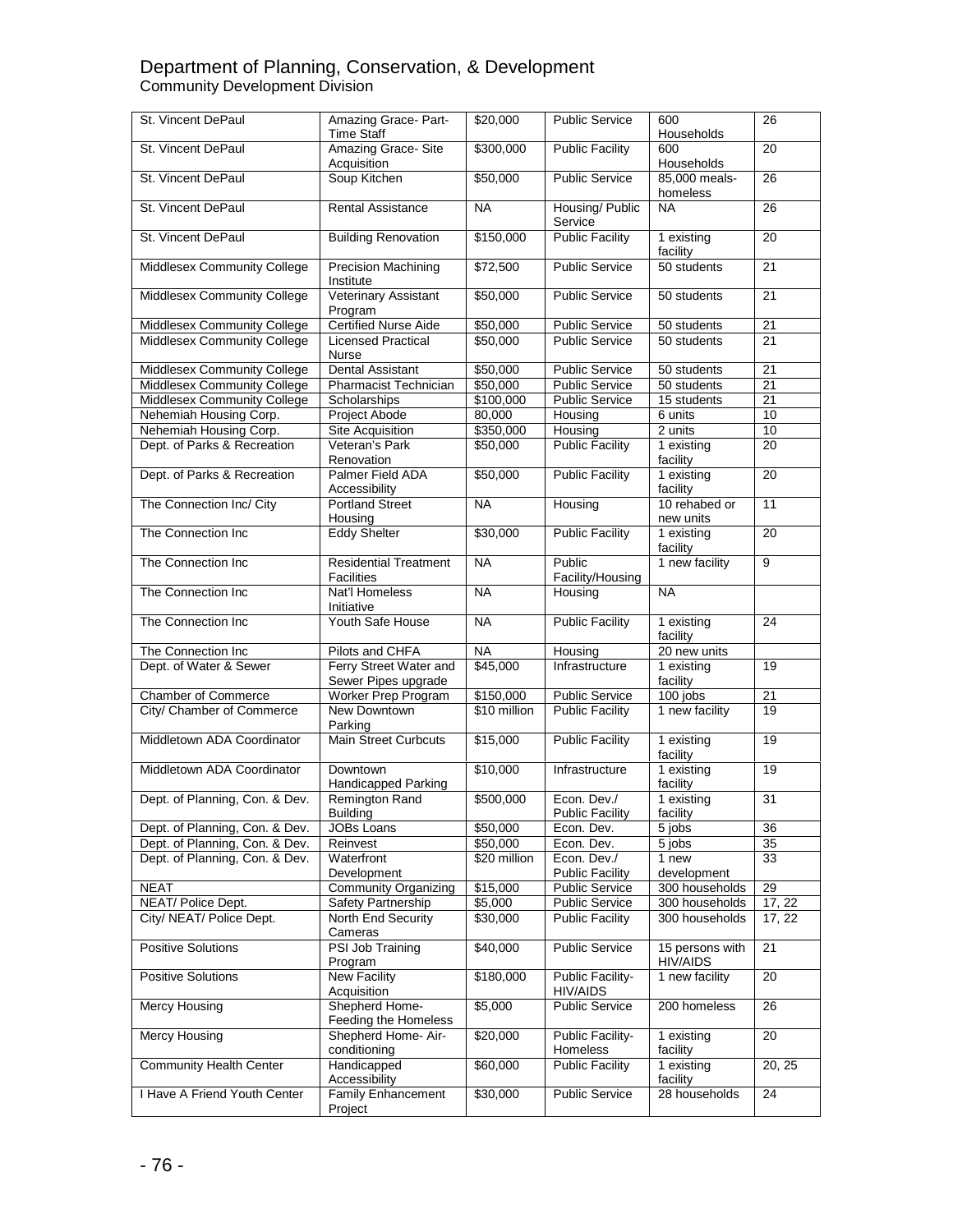# Consolidated Plan 2005-2010

City of Middletown, Connecticut

| Human Relations Dept.          | Fair Housing        | <b>NA</b>   | <b>Public Service</b>  | <b>NA</b>      | 39     |
|--------------------------------|---------------------|-------------|------------------------|----------------|--------|
| City/Richman                   | North End Community | \$50,000    | <b>Public Facility</b> | 300 households | 18     |
|                                | Garden/ Playground  |             |                        |                |        |
| Dept. of Planning, Con. & Dev. | Miller/Bride Plan   | \$1 million | Housing                | 17 households  | 18     |
| Habitat for Humanity           | <b>Building</b>     | <b>NA</b>   | Housing                | 2 units        | 14     |
|                                | Homeownership       |             |                        |                |        |
|                                | <b>Homes</b>        |             |                        |                |        |
| Health Dept.                   | Lead Screenings     | \$15,000    | <b>Public Service</b>  | 50 households  | 37, 38 |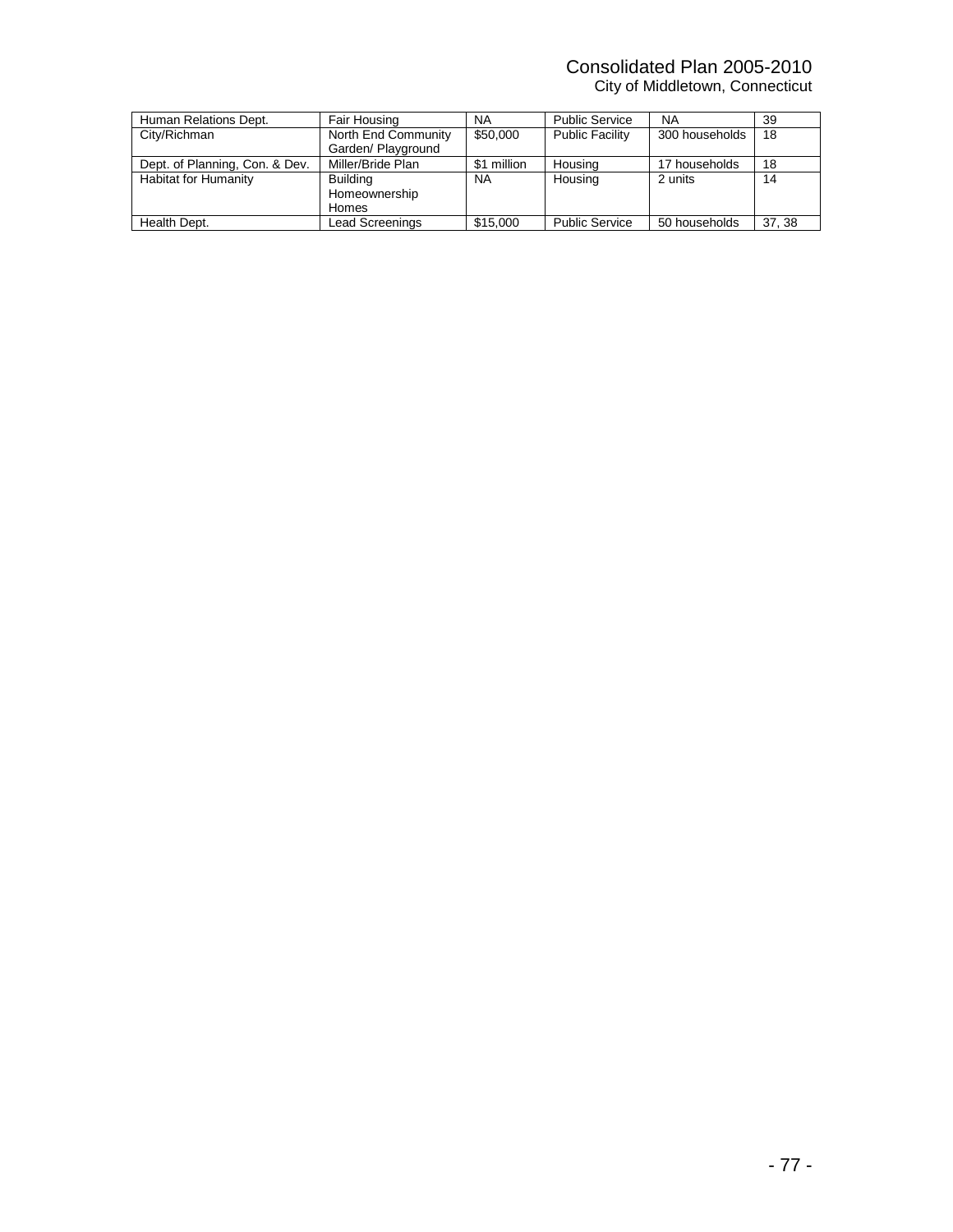# **E. Public Hearing Minutes- June 29th**

# **City of Middletown Citizens' Advisory Committee**

Minutes

*June-29-2005* 

# **Present Absent Also Present**  L. Wallace, Chair **J. Robinson** J. Robinson **M. Wackers** S. Englehardt, Vice Chair F. Bogdan B. Plum L. Caditz-Peck D. Mitkoski A. Kelly R. Bantum E. Roberts E. Noglow A. Watson V. Amato A. Marino R. Pelletier

L. Wallace called the meeting to order at 5:02PM.

L. Wallace called for motions on the minutes from the last meeting. V. Amato moved to accept the minutes as presented. B. Plum seconded and the Committee approved the motion unanimously.

The first item on the agenda the Public Hearing for both the Consolidated Plan and the Annual Action Plan. See no public present to comment on either plan L. Wallace closed the public hearing.

The second item on the agenda was a request from St. Luke's who had just been awarded a grant for \$5,000 to conduct a study to find the effects of the aging population in Middletown. Since St. Luke's executive director would no longer be with the organization, he proposed having Middletown's Department of Senior Services takeover responsibility for the program. The main premise for this transfer was that it could take St. Luke's sometime to find a new executive director and therefore this project could be delayed. The Committee decided that St. Luke's has more staff than the executive director and therefore someone else in the organization should be able to take this project on. The committee decided not to make any motions, and if the St. Luke's was unable to perform than either an extension could be given or the funds could be reprogrammed.

There being no further business, the committee adjourned, upon a motion by B. Plum. D. Mitikowski seconded the motion and the Committee approved the motion unanimously. The meeting adjourned at 5:15pm.

Respectfully submitted,

\_\_\_\_\_\_\_\_\_\_\_\_\_\_\_\_\_\_

Michiel Wackers Deputy Director of Planning, Conservation and Development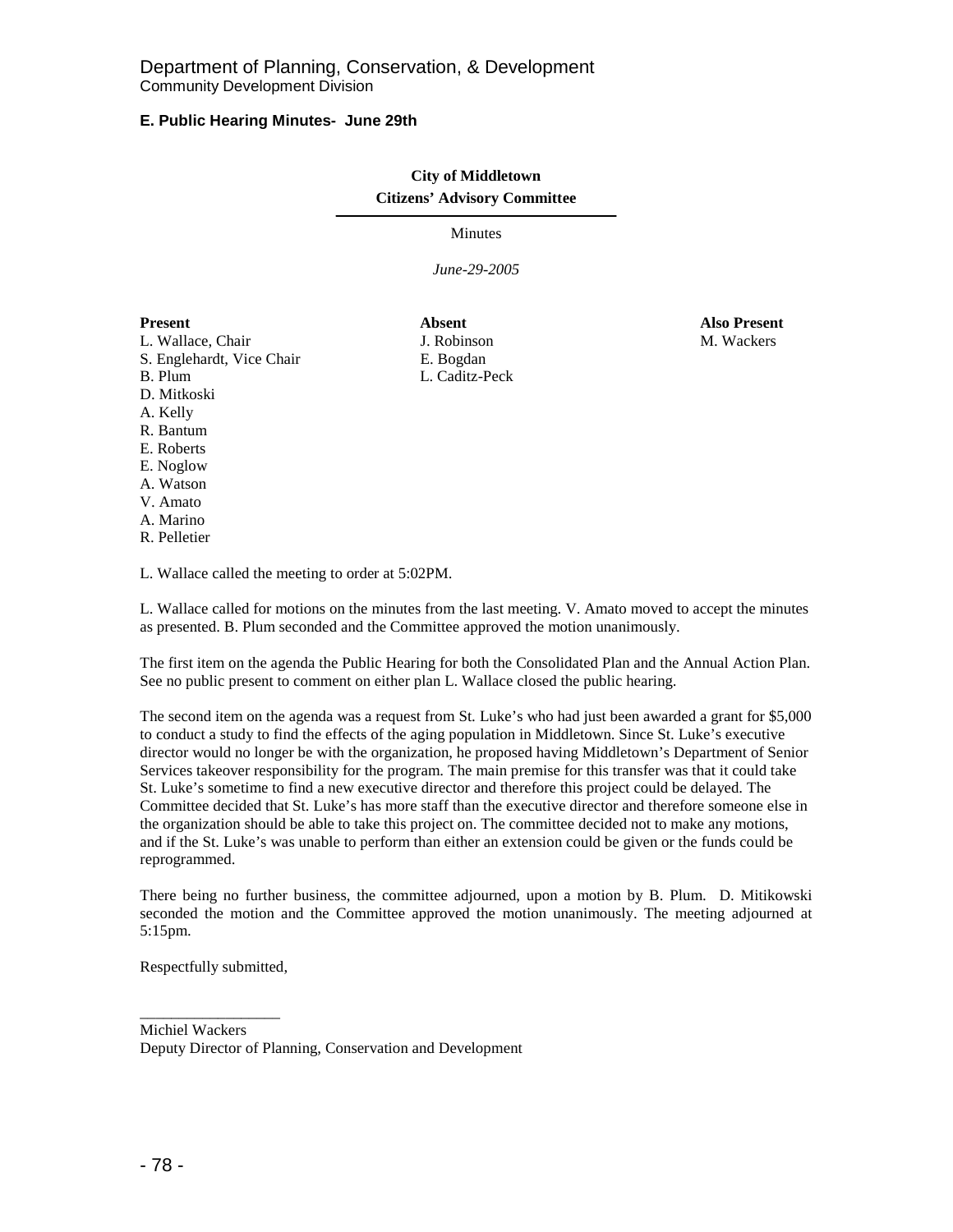# IV. Middletown Housing Authority Five-Year Plan

| # Units<br>Location<br><b>Name</b><br><b>Type</b><br>Elderly<br><b>Heritage Commons</b><br>Elderly<br>28<br>38 Boston Road<br>Luther Manor<br>Elderly<br>45<br>624 Congdon Street<br>Marino Manor<br>Elderly<br>1361 Randolph Road<br>40<br><b>Newfield Towers</b><br>220 Newfield Street<br>100<br>Elderly<br>Old Middletown High<br>Elderly/Disabled<br>251 Court Street<br>69<br>Elderly/Disabled<br>52<br>Pond View Apts.<br>335 Butternut Street<br>Sbona Towers<br>Elderly<br>40 Broad Street<br>126<br>Shiloh Manor<br>Elderly<br>330 Butternut Street<br>41<br>125<br>South Green<br>Elderly<br>65 Church Street<br>144 Broad Street<br>St. Luke's<br>Elderly<br>25<br><b>Stoneycrest Towers</b><br>352 Newfield Street<br>100<br>Elderly<br>751<br><b>Total Elderly</b><br><b>Family/Other</b><br>Alder House<br><b>Main Street</b><br>14<br>Artist Co-op<br><b>Bayberry Crest</b><br>192 Plaza Drive<br>152<br>Family<br>Berlin & Silver Street<br>3<br>Forge Square<br>81<br>South Main Street<br>Green Court<br>Family<br>11-20 Green Street<br>$\overline{4}$<br><b>Habitat House 1</b><br>Family<br>141 Hotchkiss Street<br>$\mathbf{1}$<br>141 Berlin Street<br>Habitat House 2<br>Family<br>$\mathbf{1}$<br>Habitat House 3<br>Family<br>460 Washington Street<br>$\mathbf{1}$<br>Habitat House 4<br>5 Afton Terrace<br>Family<br>$\mathbf{1}$<br><b>SH</b><br>8 Liberty Street<br>40<br><b>Liberty Commons</b><br><b>Public Housing</b><br>50<br>Maplewood Terrace<br>23 Maplewood Terrace<br>100<br>100 Rose Circle<br><b>Meadoway Gardens</b><br>Family<br>Middletown Housing<br>Non-Profit Trust<br><b>Military Road</b><br>16<br>Daddario, Santangelo, Keift Road<br>Moderate Rental<br>198<br>1 Plaza Drive<br>191<br>New Meadows<br>Family<br>97<br>Rockwood Acres<br>Family<br>Family<br>184 Rose Circle<br>120<br>Rose Gardens<br>1250 Silver Street<br>18<br><b>Rushwood Center</b><br>Family<br>25<br>Santangelo Circle<br>Family<br>76<br>Sunset Ridge<br>104<br>Summer Hill Apts.<br>Family<br>716 Bartholomew Road<br><b>Public Housing</b><br><b>Traverse Square</b><br><b>Williams Street</b><br>60<br>1 McKenna Drive<br>45<br>Wadsworth Grove<br>Family<br>Westfield<br>83<br>Willowcrest Apts.<br><b>Stoney Crest Drive</b><br>151<br>Family/Rehab<br>Woodbury Apts.<br>188<br>Family<br>818 Bartholomew Road<br>Woodrow Wilson<br>339 Huntington Hill Avenue<br>48<br>Family<br><b>YMCA</b><br><b>Single Resident</b><br>64<br>99 Union Street<br><b>Total Family</b><br>1932<br><b>Section 8 Vouchers</b><br>Section 8 Vouchers<br>Scattered<br>801<br><b>Total Section 8 Vouchers</b><br>801<br>3484<br><b>Total Elderly, Family, Section 8</b><br><b>Transitional Living/Shelter</b><br>38-40 Ferry Street<br>Family, SP<br>38-40 Ferry Street<br>4<br>Community Health Center 1<br>Shelter (Beds)<br>10<br>Community Health Center 2<br><b>Transitional (Beds)</b><br>14<br>Connection Women's and Children Shelter<br><b>Transitional (Beds)</b><br>15<br>1 Labella Circle<br>30<br><b>Eddy Shelter</b><br>Shelter (Beds)<br><b>Gilead Community Services</b><br>14<br>Beds<br>Family, SP (Beds)<br>14<br>Green Court/Nehemiah<br>11-20 Green Street<br>$\overline{4}$<br>Rainbow Court<br>Limited Equity Co-op<br>Red Cross Shelter 1<br>Transitional<br>Scattered<br>6<br>118 Daddario Road<br>42<br>Red Cross Shelter 2<br>Shelter<br>Half-Way House (Beds)<br><b>Rushford Center</b><br>1250 Silver Street<br>20<br>70<br>The Sheperd Home<br>Transitional<br>112 Bow Lane<br>11<br>YMCA Youth Shelter<br><b>Beds</b><br>99 Union Street<br><b>Total Transitional/Shelter</b><br>254 | <b>MASTER LIST OF SPECIFIED AFFORDABLE HOUSING IN MIDDLETOWN</b> |  |                  |      |  |  |  |
|-----------------------------------------------------------------------------------------------------------------------------------------------------------------------------------------------------------------------------------------------------------------------------------------------------------------------------------------------------------------------------------------------------------------------------------------------------------------------------------------------------------------------------------------------------------------------------------------------------------------------------------------------------------------------------------------------------------------------------------------------------------------------------------------------------------------------------------------------------------------------------------------------------------------------------------------------------------------------------------------------------------------------------------------------------------------------------------------------------------------------------------------------------------------------------------------------------------------------------------------------------------------------------------------------------------------------------------------------------------------------------------------------------------------------------------------------------------------------------------------------------------------------------------------------------------------------------------------------------------------------------------------------------------------------------------------------------------------------------------------------------------------------------------------------------------------------------------------------------------------------------------------------------------------------------------------------------------------------------------------------------------------------------------------------------------------------------------------------------------------------------------------------------------------------------------------------------------------------------------------------------------------------------------------------------------------------------------------------------------------------------------------------------------------------------------------------------------------------------------------------------------------------------------------------------------------------------------------------------------------------------------------------------------------------------------------------------------------------------------------------------------------------------------------------------------------------------------------------------------------------------------------------------------------------------------------------------------------------------------------------------------------------------------------------------------------------------------------------------------------------------------------------------------------------------------------------------------------------------------------------------------------------------------------------------------------------------------------------------------------------------------------------------------------------------------------------------------------------------------------------------------------------------------------------------------------------------------------------------------------------------------|------------------------------------------------------------------|--|------------------|------|--|--|--|
|                                                                                                                                                                                                                                                                                                                                                                                                                                                                                                                                                                                                                                                                                                                                                                                                                                                                                                                                                                                                                                                                                                                                                                                                                                                                                                                                                                                                                                                                                                                                                                                                                                                                                                                                                                                                                                                                                                                                                                                                                                                                                                                                                                                                                                                                                                                                                                                                                                                                                                                                                                                                                                                                                                                                                                                                                                                                                                                                                                                                                                                                                                                                                                                                                                                                                                                                                                                                                                                                                                                                                                                                                                   |                                                                  |  |                  |      |  |  |  |
|                                                                                                                                                                                                                                                                                                                                                                                                                                                                                                                                                                                                                                                                                                                                                                                                                                                                                                                                                                                                                                                                                                                                                                                                                                                                                                                                                                                                                                                                                                                                                                                                                                                                                                                                                                                                                                                                                                                                                                                                                                                                                                                                                                                                                                                                                                                                                                                                                                                                                                                                                                                                                                                                                                                                                                                                                                                                                                                                                                                                                                                                                                                                                                                                                                                                                                                                                                                                                                                                                                                                                                                                                                   |                                                                  |  |                  |      |  |  |  |
|                                                                                                                                                                                                                                                                                                                                                                                                                                                                                                                                                                                                                                                                                                                                                                                                                                                                                                                                                                                                                                                                                                                                                                                                                                                                                                                                                                                                                                                                                                                                                                                                                                                                                                                                                                                                                                                                                                                                                                                                                                                                                                                                                                                                                                                                                                                                                                                                                                                                                                                                                                                                                                                                                                                                                                                                                                                                                                                                                                                                                                                                                                                                                                                                                                                                                                                                                                                                                                                                                                                                                                                                                                   |                                                                  |  |                  |      |  |  |  |
|                                                                                                                                                                                                                                                                                                                                                                                                                                                                                                                                                                                                                                                                                                                                                                                                                                                                                                                                                                                                                                                                                                                                                                                                                                                                                                                                                                                                                                                                                                                                                                                                                                                                                                                                                                                                                                                                                                                                                                                                                                                                                                                                                                                                                                                                                                                                                                                                                                                                                                                                                                                                                                                                                                                                                                                                                                                                                                                                                                                                                                                                                                                                                                                                                                                                                                                                                                                                                                                                                                                                                                                                                                   |                                                                  |  |                  |      |  |  |  |
|                                                                                                                                                                                                                                                                                                                                                                                                                                                                                                                                                                                                                                                                                                                                                                                                                                                                                                                                                                                                                                                                                                                                                                                                                                                                                                                                                                                                                                                                                                                                                                                                                                                                                                                                                                                                                                                                                                                                                                                                                                                                                                                                                                                                                                                                                                                                                                                                                                                                                                                                                                                                                                                                                                                                                                                                                                                                                                                                                                                                                                                                                                                                                                                                                                                                                                                                                                                                                                                                                                                                                                                                                                   |                                                                  |  |                  |      |  |  |  |
|                                                                                                                                                                                                                                                                                                                                                                                                                                                                                                                                                                                                                                                                                                                                                                                                                                                                                                                                                                                                                                                                                                                                                                                                                                                                                                                                                                                                                                                                                                                                                                                                                                                                                                                                                                                                                                                                                                                                                                                                                                                                                                                                                                                                                                                                                                                                                                                                                                                                                                                                                                                                                                                                                                                                                                                                                                                                                                                                                                                                                                                                                                                                                                                                                                                                                                                                                                                                                                                                                                                                                                                                                                   |                                                                  |  |                  |      |  |  |  |
|                                                                                                                                                                                                                                                                                                                                                                                                                                                                                                                                                                                                                                                                                                                                                                                                                                                                                                                                                                                                                                                                                                                                                                                                                                                                                                                                                                                                                                                                                                                                                                                                                                                                                                                                                                                                                                                                                                                                                                                                                                                                                                                                                                                                                                                                                                                                                                                                                                                                                                                                                                                                                                                                                                                                                                                                                                                                                                                                                                                                                                                                                                                                                                                                                                                                                                                                                                                                                                                                                                                                                                                                                                   |                                                                  |  |                  |      |  |  |  |
|                                                                                                                                                                                                                                                                                                                                                                                                                                                                                                                                                                                                                                                                                                                                                                                                                                                                                                                                                                                                                                                                                                                                                                                                                                                                                                                                                                                                                                                                                                                                                                                                                                                                                                                                                                                                                                                                                                                                                                                                                                                                                                                                                                                                                                                                                                                                                                                                                                                                                                                                                                                                                                                                                                                                                                                                                                                                                                                                                                                                                                                                                                                                                                                                                                                                                                                                                                                                                                                                                                                                                                                                                                   |                                                                  |  |                  |      |  |  |  |
|                                                                                                                                                                                                                                                                                                                                                                                                                                                                                                                                                                                                                                                                                                                                                                                                                                                                                                                                                                                                                                                                                                                                                                                                                                                                                                                                                                                                                                                                                                                                                                                                                                                                                                                                                                                                                                                                                                                                                                                                                                                                                                                                                                                                                                                                                                                                                                                                                                                                                                                                                                                                                                                                                                                                                                                                                                                                                                                                                                                                                                                                                                                                                                                                                                                                                                                                                                                                                                                                                                                                                                                                                                   |                                                                  |  |                  |      |  |  |  |
|                                                                                                                                                                                                                                                                                                                                                                                                                                                                                                                                                                                                                                                                                                                                                                                                                                                                                                                                                                                                                                                                                                                                                                                                                                                                                                                                                                                                                                                                                                                                                                                                                                                                                                                                                                                                                                                                                                                                                                                                                                                                                                                                                                                                                                                                                                                                                                                                                                                                                                                                                                                                                                                                                                                                                                                                                                                                                                                                                                                                                                                                                                                                                                                                                                                                                                                                                                                                                                                                                                                                                                                                                                   |                                                                  |  |                  |      |  |  |  |
|                                                                                                                                                                                                                                                                                                                                                                                                                                                                                                                                                                                                                                                                                                                                                                                                                                                                                                                                                                                                                                                                                                                                                                                                                                                                                                                                                                                                                                                                                                                                                                                                                                                                                                                                                                                                                                                                                                                                                                                                                                                                                                                                                                                                                                                                                                                                                                                                                                                                                                                                                                                                                                                                                                                                                                                                                                                                                                                                                                                                                                                                                                                                                                                                                                                                                                                                                                                                                                                                                                                                                                                                                                   |                                                                  |  |                  |      |  |  |  |
|                                                                                                                                                                                                                                                                                                                                                                                                                                                                                                                                                                                                                                                                                                                                                                                                                                                                                                                                                                                                                                                                                                                                                                                                                                                                                                                                                                                                                                                                                                                                                                                                                                                                                                                                                                                                                                                                                                                                                                                                                                                                                                                                                                                                                                                                                                                                                                                                                                                                                                                                                                                                                                                                                                                                                                                                                                                                                                                                                                                                                                                                                                                                                                                                                                                                                                                                                                                                                                                                                                                                                                                                                                   |                                                                  |  |                  |      |  |  |  |
|                                                                                                                                                                                                                                                                                                                                                                                                                                                                                                                                                                                                                                                                                                                                                                                                                                                                                                                                                                                                                                                                                                                                                                                                                                                                                                                                                                                                                                                                                                                                                                                                                                                                                                                                                                                                                                                                                                                                                                                                                                                                                                                                                                                                                                                                                                                                                                                                                                                                                                                                                                                                                                                                                                                                                                                                                                                                                                                                                                                                                                                                                                                                                                                                                                                                                                                                                                                                                                                                                                                                                                                                                                   |                                                                  |  |                  |      |  |  |  |
|                                                                                                                                                                                                                                                                                                                                                                                                                                                                                                                                                                                                                                                                                                                                                                                                                                                                                                                                                                                                                                                                                                                                                                                                                                                                                                                                                                                                                                                                                                                                                                                                                                                                                                                                                                                                                                                                                                                                                                                                                                                                                                                                                                                                                                                                                                                                                                                                                                                                                                                                                                                                                                                                                                                                                                                                                                                                                                                                                                                                                                                                                                                                                                                                                                                                                                                                                                                                                                                                                                                                                                                                                                   |                                                                  |  |                  |      |  |  |  |
|                                                                                                                                                                                                                                                                                                                                                                                                                                                                                                                                                                                                                                                                                                                                                                                                                                                                                                                                                                                                                                                                                                                                                                                                                                                                                                                                                                                                                                                                                                                                                                                                                                                                                                                                                                                                                                                                                                                                                                                                                                                                                                                                                                                                                                                                                                                                                                                                                                                                                                                                                                                                                                                                                                                                                                                                                                                                                                                                                                                                                                                                                                                                                                                                                                                                                                                                                                                                                                                                                                                                                                                                                                   |                                                                  |  |                  |      |  |  |  |
|                                                                                                                                                                                                                                                                                                                                                                                                                                                                                                                                                                                                                                                                                                                                                                                                                                                                                                                                                                                                                                                                                                                                                                                                                                                                                                                                                                                                                                                                                                                                                                                                                                                                                                                                                                                                                                                                                                                                                                                                                                                                                                                                                                                                                                                                                                                                                                                                                                                                                                                                                                                                                                                                                                                                                                                                                                                                                                                                                                                                                                                                                                                                                                                                                                                                                                                                                                                                                                                                                                                                                                                                                                   |                                                                  |  |                  |      |  |  |  |
|                                                                                                                                                                                                                                                                                                                                                                                                                                                                                                                                                                                                                                                                                                                                                                                                                                                                                                                                                                                                                                                                                                                                                                                                                                                                                                                                                                                                                                                                                                                                                                                                                                                                                                                                                                                                                                                                                                                                                                                                                                                                                                                                                                                                                                                                                                                                                                                                                                                                                                                                                                                                                                                                                                                                                                                                                                                                                                                                                                                                                                                                                                                                                                                                                                                                                                                                                                                                                                                                                                                                                                                                                                   |                                                                  |  |                  |      |  |  |  |
|                                                                                                                                                                                                                                                                                                                                                                                                                                                                                                                                                                                                                                                                                                                                                                                                                                                                                                                                                                                                                                                                                                                                                                                                                                                                                                                                                                                                                                                                                                                                                                                                                                                                                                                                                                                                                                                                                                                                                                                                                                                                                                                                                                                                                                                                                                                                                                                                                                                                                                                                                                                                                                                                                                                                                                                                                                                                                                                                                                                                                                                                                                                                                                                                                                                                                                                                                                                                                                                                                                                                                                                                                                   |                                                                  |  |                  |      |  |  |  |
|                                                                                                                                                                                                                                                                                                                                                                                                                                                                                                                                                                                                                                                                                                                                                                                                                                                                                                                                                                                                                                                                                                                                                                                                                                                                                                                                                                                                                                                                                                                                                                                                                                                                                                                                                                                                                                                                                                                                                                                                                                                                                                                                                                                                                                                                                                                                                                                                                                                                                                                                                                                                                                                                                                                                                                                                                                                                                                                                                                                                                                                                                                                                                                                                                                                                                                                                                                                                                                                                                                                                                                                                                                   |                                                                  |  |                  |      |  |  |  |
|                                                                                                                                                                                                                                                                                                                                                                                                                                                                                                                                                                                                                                                                                                                                                                                                                                                                                                                                                                                                                                                                                                                                                                                                                                                                                                                                                                                                                                                                                                                                                                                                                                                                                                                                                                                                                                                                                                                                                                                                                                                                                                                                                                                                                                                                                                                                                                                                                                                                                                                                                                                                                                                                                                                                                                                                                                                                                                                                                                                                                                                                                                                                                                                                                                                                                                                                                                                                                                                                                                                                                                                                                                   |                                                                  |  |                  |      |  |  |  |
|                                                                                                                                                                                                                                                                                                                                                                                                                                                                                                                                                                                                                                                                                                                                                                                                                                                                                                                                                                                                                                                                                                                                                                                                                                                                                                                                                                                                                                                                                                                                                                                                                                                                                                                                                                                                                                                                                                                                                                                                                                                                                                                                                                                                                                                                                                                                                                                                                                                                                                                                                                                                                                                                                                                                                                                                                                                                                                                                                                                                                                                                                                                                                                                                                                                                                                                                                                                                                                                                                                                                                                                                                                   |                                                                  |  |                  |      |  |  |  |
|                                                                                                                                                                                                                                                                                                                                                                                                                                                                                                                                                                                                                                                                                                                                                                                                                                                                                                                                                                                                                                                                                                                                                                                                                                                                                                                                                                                                                                                                                                                                                                                                                                                                                                                                                                                                                                                                                                                                                                                                                                                                                                                                                                                                                                                                                                                                                                                                                                                                                                                                                                                                                                                                                                                                                                                                                                                                                                                                                                                                                                                                                                                                                                                                                                                                                                                                                                                                                                                                                                                                                                                                                                   |                                                                  |  |                  |      |  |  |  |
|                                                                                                                                                                                                                                                                                                                                                                                                                                                                                                                                                                                                                                                                                                                                                                                                                                                                                                                                                                                                                                                                                                                                                                                                                                                                                                                                                                                                                                                                                                                                                                                                                                                                                                                                                                                                                                                                                                                                                                                                                                                                                                                                                                                                                                                                                                                                                                                                                                                                                                                                                                                                                                                                                                                                                                                                                                                                                                                                                                                                                                                                                                                                                                                                                                                                                                                                                                                                                                                                                                                                                                                                                                   |                                                                  |  |                  |      |  |  |  |
|                                                                                                                                                                                                                                                                                                                                                                                                                                                                                                                                                                                                                                                                                                                                                                                                                                                                                                                                                                                                                                                                                                                                                                                                                                                                                                                                                                                                                                                                                                                                                                                                                                                                                                                                                                                                                                                                                                                                                                                                                                                                                                                                                                                                                                                                                                                                                                                                                                                                                                                                                                                                                                                                                                                                                                                                                                                                                                                                                                                                                                                                                                                                                                                                                                                                                                                                                                                                                                                                                                                                                                                                                                   |                                                                  |  |                  |      |  |  |  |
|                                                                                                                                                                                                                                                                                                                                                                                                                                                                                                                                                                                                                                                                                                                                                                                                                                                                                                                                                                                                                                                                                                                                                                                                                                                                                                                                                                                                                                                                                                                                                                                                                                                                                                                                                                                                                                                                                                                                                                                                                                                                                                                                                                                                                                                                                                                                                                                                                                                                                                                                                                                                                                                                                                                                                                                                                                                                                                                                                                                                                                                                                                                                                                                                                                                                                                                                                                                                                                                                                                                                                                                                                                   |                                                                  |  |                  |      |  |  |  |
|                                                                                                                                                                                                                                                                                                                                                                                                                                                                                                                                                                                                                                                                                                                                                                                                                                                                                                                                                                                                                                                                                                                                                                                                                                                                                                                                                                                                                                                                                                                                                                                                                                                                                                                                                                                                                                                                                                                                                                                                                                                                                                                                                                                                                                                                                                                                                                                                                                                                                                                                                                                                                                                                                                                                                                                                                                                                                                                                                                                                                                                                                                                                                                                                                                                                                                                                                                                                                                                                                                                                                                                                                                   |                                                                  |  |                  |      |  |  |  |
|                                                                                                                                                                                                                                                                                                                                                                                                                                                                                                                                                                                                                                                                                                                                                                                                                                                                                                                                                                                                                                                                                                                                                                                                                                                                                                                                                                                                                                                                                                                                                                                                                                                                                                                                                                                                                                                                                                                                                                                                                                                                                                                                                                                                                                                                                                                                                                                                                                                                                                                                                                                                                                                                                                                                                                                                                                                                                                                                                                                                                                                                                                                                                                                                                                                                                                                                                                                                                                                                                                                                                                                                                                   |                                                                  |  |                  |      |  |  |  |
|                                                                                                                                                                                                                                                                                                                                                                                                                                                                                                                                                                                                                                                                                                                                                                                                                                                                                                                                                                                                                                                                                                                                                                                                                                                                                                                                                                                                                                                                                                                                                                                                                                                                                                                                                                                                                                                                                                                                                                                                                                                                                                                                                                                                                                                                                                                                                                                                                                                                                                                                                                                                                                                                                                                                                                                                                                                                                                                                                                                                                                                                                                                                                                                                                                                                                                                                                                                                                                                                                                                                                                                                                                   |                                                                  |  |                  |      |  |  |  |
|                                                                                                                                                                                                                                                                                                                                                                                                                                                                                                                                                                                                                                                                                                                                                                                                                                                                                                                                                                                                                                                                                                                                                                                                                                                                                                                                                                                                                                                                                                                                                                                                                                                                                                                                                                                                                                                                                                                                                                                                                                                                                                                                                                                                                                                                                                                                                                                                                                                                                                                                                                                                                                                                                                                                                                                                                                                                                                                                                                                                                                                                                                                                                                                                                                                                                                                                                                                                                                                                                                                                                                                                                                   |                                                                  |  |                  |      |  |  |  |
|                                                                                                                                                                                                                                                                                                                                                                                                                                                                                                                                                                                                                                                                                                                                                                                                                                                                                                                                                                                                                                                                                                                                                                                                                                                                                                                                                                                                                                                                                                                                                                                                                                                                                                                                                                                                                                                                                                                                                                                                                                                                                                                                                                                                                                                                                                                                                                                                                                                                                                                                                                                                                                                                                                                                                                                                                                                                                                                                                                                                                                                                                                                                                                                                                                                                                                                                                                                                                                                                                                                                                                                                                                   |                                                                  |  |                  |      |  |  |  |
|                                                                                                                                                                                                                                                                                                                                                                                                                                                                                                                                                                                                                                                                                                                                                                                                                                                                                                                                                                                                                                                                                                                                                                                                                                                                                                                                                                                                                                                                                                                                                                                                                                                                                                                                                                                                                                                                                                                                                                                                                                                                                                                                                                                                                                                                                                                                                                                                                                                                                                                                                                                                                                                                                                                                                                                                                                                                                                                                                                                                                                                                                                                                                                                                                                                                                                                                                                                                                                                                                                                                                                                                                                   |                                                                  |  |                  |      |  |  |  |
|                                                                                                                                                                                                                                                                                                                                                                                                                                                                                                                                                                                                                                                                                                                                                                                                                                                                                                                                                                                                                                                                                                                                                                                                                                                                                                                                                                                                                                                                                                                                                                                                                                                                                                                                                                                                                                                                                                                                                                                                                                                                                                                                                                                                                                                                                                                                                                                                                                                                                                                                                                                                                                                                                                                                                                                                                                                                                                                                                                                                                                                                                                                                                                                                                                                                                                                                                                                                                                                                                                                                                                                                                                   |                                                                  |  |                  |      |  |  |  |
|                                                                                                                                                                                                                                                                                                                                                                                                                                                                                                                                                                                                                                                                                                                                                                                                                                                                                                                                                                                                                                                                                                                                                                                                                                                                                                                                                                                                                                                                                                                                                                                                                                                                                                                                                                                                                                                                                                                                                                                                                                                                                                                                                                                                                                                                                                                                                                                                                                                                                                                                                                                                                                                                                                                                                                                                                                                                                                                                                                                                                                                                                                                                                                                                                                                                                                                                                                                                                                                                                                                                                                                                                                   |                                                                  |  |                  |      |  |  |  |
|                                                                                                                                                                                                                                                                                                                                                                                                                                                                                                                                                                                                                                                                                                                                                                                                                                                                                                                                                                                                                                                                                                                                                                                                                                                                                                                                                                                                                                                                                                                                                                                                                                                                                                                                                                                                                                                                                                                                                                                                                                                                                                                                                                                                                                                                                                                                                                                                                                                                                                                                                                                                                                                                                                                                                                                                                                                                                                                                                                                                                                                                                                                                                                                                                                                                                                                                                                                                                                                                                                                                                                                                                                   |                                                                  |  |                  |      |  |  |  |
|                                                                                                                                                                                                                                                                                                                                                                                                                                                                                                                                                                                                                                                                                                                                                                                                                                                                                                                                                                                                                                                                                                                                                                                                                                                                                                                                                                                                                                                                                                                                                                                                                                                                                                                                                                                                                                                                                                                                                                                                                                                                                                                                                                                                                                                                                                                                                                                                                                                                                                                                                                                                                                                                                                                                                                                                                                                                                                                                                                                                                                                                                                                                                                                                                                                                                                                                                                                                                                                                                                                                                                                                                                   |                                                                  |  |                  |      |  |  |  |
|                                                                                                                                                                                                                                                                                                                                                                                                                                                                                                                                                                                                                                                                                                                                                                                                                                                                                                                                                                                                                                                                                                                                                                                                                                                                                                                                                                                                                                                                                                                                                                                                                                                                                                                                                                                                                                                                                                                                                                                                                                                                                                                                                                                                                                                                                                                                                                                                                                                                                                                                                                                                                                                                                                                                                                                                                                                                                                                                                                                                                                                                                                                                                                                                                                                                                                                                                                                                                                                                                                                                                                                                                                   |                                                                  |  |                  |      |  |  |  |
|                                                                                                                                                                                                                                                                                                                                                                                                                                                                                                                                                                                                                                                                                                                                                                                                                                                                                                                                                                                                                                                                                                                                                                                                                                                                                                                                                                                                                                                                                                                                                                                                                                                                                                                                                                                                                                                                                                                                                                                                                                                                                                                                                                                                                                                                                                                                                                                                                                                                                                                                                                                                                                                                                                                                                                                                                                                                                                                                                                                                                                                                                                                                                                                                                                                                                                                                                                                                                                                                                                                                                                                                                                   |                                                                  |  |                  |      |  |  |  |
|                                                                                                                                                                                                                                                                                                                                                                                                                                                                                                                                                                                                                                                                                                                                                                                                                                                                                                                                                                                                                                                                                                                                                                                                                                                                                                                                                                                                                                                                                                                                                                                                                                                                                                                                                                                                                                                                                                                                                                                                                                                                                                                                                                                                                                                                                                                                                                                                                                                                                                                                                                                                                                                                                                                                                                                                                                                                                                                                                                                                                                                                                                                                                                                                                                                                                                                                                                                                                                                                                                                                                                                                                                   |                                                                  |  |                  |      |  |  |  |
|                                                                                                                                                                                                                                                                                                                                                                                                                                                                                                                                                                                                                                                                                                                                                                                                                                                                                                                                                                                                                                                                                                                                                                                                                                                                                                                                                                                                                                                                                                                                                                                                                                                                                                                                                                                                                                                                                                                                                                                                                                                                                                                                                                                                                                                                                                                                                                                                                                                                                                                                                                                                                                                                                                                                                                                                                                                                                                                                                                                                                                                                                                                                                                                                                                                                                                                                                                                                                                                                                                                                                                                                                                   |                                                                  |  |                  |      |  |  |  |
|                                                                                                                                                                                                                                                                                                                                                                                                                                                                                                                                                                                                                                                                                                                                                                                                                                                                                                                                                                                                                                                                                                                                                                                                                                                                                                                                                                                                                                                                                                                                                                                                                                                                                                                                                                                                                                                                                                                                                                                                                                                                                                                                                                                                                                                                                                                                                                                                                                                                                                                                                                                                                                                                                                                                                                                                                                                                                                                                                                                                                                                                                                                                                                                                                                                                                                                                                                                                                                                                                                                                                                                                                                   |                                                                  |  |                  |      |  |  |  |
|                                                                                                                                                                                                                                                                                                                                                                                                                                                                                                                                                                                                                                                                                                                                                                                                                                                                                                                                                                                                                                                                                                                                                                                                                                                                                                                                                                                                                                                                                                                                                                                                                                                                                                                                                                                                                                                                                                                                                                                                                                                                                                                                                                                                                                                                                                                                                                                                                                                                                                                                                                                                                                                                                                                                                                                                                                                                                                                                                                                                                                                                                                                                                                                                                                                                                                                                                                                                                                                                                                                                                                                                                                   |                                                                  |  |                  |      |  |  |  |
|                                                                                                                                                                                                                                                                                                                                                                                                                                                                                                                                                                                                                                                                                                                                                                                                                                                                                                                                                                                                                                                                                                                                                                                                                                                                                                                                                                                                                                                                                                                                                                                                                                                                                                                                                                                                                                                                                                                                                                                                                                                                                                                                                                                                                                                                                                                                                                                                                                                                                                                                                                                                                                                                                                                                                                                                                                                                                                                                                                                                                                                                                                                                                                                                                                                                                                                                                                                                                                                                                                                                                                                                                                   |                                                                  |  |                  |      |  |  |  |
|                                                                                                                                                                                                                                                                                                                                                                                                                                                                                                                                                                                                                                                                                                                                                                                                                                                                                                                                                                                                                                                                                                                                                                                                                                                                                                                                                                                                                                                                                                                                                                                                                                                                                                                                                                                                                                                                                                                                                                                                                                                                                                                                                                                                                                                                                                                                                                                                                                                                                                                                                                                                                                                                                                                                                                                                                                                                                                                                                                                                                                                                                                                                                                                                                                                                                                                                                                                                                                                                                                                                                                                                                                   |                                                                  |  |                  |      |  |  |  |
|                                                                                                                                                                                                                                                                                                                                                                                                                                                                                                                                                                                                                                                                                                                                                                                                                                                                                                                                                                                                                                                                                                                                                                                                                                                                                                                                                                                                                                                                                                                                                                                                                                                                                                                                                                                                                                                                                                                                                                                                                                                                                                                                                                                                                                                                                                                                                                                                                                                                                                                                                                                                                                                                                                                                                                                                                                                                                                                                                                                                                                                                                                                                                                                                                                                                                                                                                                                                                                                                                                                                                                                                                                   |                                                                  |  |                  |      |  |  |  |
|                                                                                                                                                                                                                                                                                                                                                                                                                                                                                                                                                                                                                                                                                                                                                                                                                                                                                                                                                                                                                                                                                                                                                                                                                                                                                                                                                                                                                                                                                                                                                                                                                                                                                                                                                                                                                                                                                                                                                                                                                                                                                                                                                                                                                                                                                                                                                                                                                                                                                                                                                                                                                                                                                                                                                                                                                                                                                                                                                                                                                                                                                                                                                                                                                                                                                                                                                                                                                                                                                                                                                                                                                                   |                                                                  |  |                  |      |  |  |  |
|                                                                                                                                                                                                                                                                                                                                                                                                                                                                                                                                                                                                                                                                                                                                                                                                                                                                                                                                                                                                                                                                                                                                                                                                                                                                                                                                                                                                                                                                                                                                                                                                                                                                                                                                                                                                                                                                                                                                                                                                                                                                                                                                                                                                                                                                                                                                                                                                                                                                                                                                                                                                                                                                                                                                                                                                                                                                                                                                                                                                                                                                                                                                                                                                                                                                                                                                                                                                                                                                                                                                                                                                                                   |                                                                  |  |                  |      |  |  |  |
|                                                                                                                                                                                                                                                                                                                                                                                                                                                                                                                                                                                                                                                                                                                                                                                                                                                                                                                                                                                                                                                                                                                                                                                                                                                                                                                                                                                                                                                                                                                                                                                                                                                                                                                                                                                                                                                                                                                                                                                                                                                                                                                                                                                                                                                                                                                                                                                                                                                                                                                                                                                                                                                                                                                                                                                                                                                                                                                                                                                                                                                                                                                                                                                                                                                                                                                                                                                                                                                                                                                                                                                                                                   |                                                                  |  |                  |      |  |  |  |
|                                                                                                                                                                                                                                                                                                                                                                                                                                                                                                                                                                                                                                                                                                                                                                                                                                                                                                                                                                                                                                                                                                                                                                                                                                                                                                                                                                                                                                                                                                                                                                                                                                                                                                                                                                                                                                                                                                                                                                                                                                                                                                                                                                                                                                                                                                                                                                                                                                                                                                                                                                                                                                                                                                                                                                                                                                                                                                                                                                                                                                                                                                                                                                                                                                                                                                                                                                                                                                                                                                                                                                                                                                   |                                                                  |  |                  |      |  |  |  |
|                                                                                                                                                                                                                                                                                                                                                                                                                                                                                                                                                                                                                                                                                                                                                                                                                                                                                                                                                                                                                                                                                                                                                                                                                                                                                                                                                                                                                                                                                                                                                                                                                                                                                                                                                                                                                                                                                                                                                                                                                                                                                                                                                                                                                                                                                                                                                                                                                                                                                                                                                                                                                                                                                                                                                                                                                                                                                                                                                                                                                                                                                                                                                                                                                                                                                                                                                                                                                                                                                                                                                                                                                                   |                                                                  |  |                  |      |  |  |  |
|                                                                                                                                                                                                                                                                                                                                                                                                                                                                                                                                                                                                                                                                                                                                                                                                                                                                                                                                                                                                                                                                                                                                                                                                                                                                                                                                                                                                                                                                                                                                                                                                                                                                                                                                                                                                                                                                                                                                                                                                                                                                                                                                                                                                                                                                                                                                                                                                                                                                                                                                                                                                                                                                                                                                                                                                                                                                                                                                                                                                                                                                                                                                                                                                                                                                                                                                                                                                                                                                                                                                                                                                                                   |                                                                  |  |                  |      |  |  |  |
|                                                                                                                                                                                                                                                                                                                                                                                                                                                                                                                                                                                                                                                                                                                                                                                                                                                                                                                                                                                                                                                                                                                                                                                                                                                                                                                                                                                                                                                                                                                                                                                                                                                                                                                                                                                                                                                                                                                                                                                                                                                                                                                                                                                                                                                                                                                                                                                                                                                                                                                                                                                                                                                                                                                                                                                                                                                                                                                                                                                                                                                                                                                                                                                                                                                                                                                                                                                                                                                                                                                                                                                                                                   |                                                                  |  |                  |      |  |  |  |
|                                                                                                                                                                                                                                                                                                                                                                                                                                                                                                                                                                                                                                                                                                                                                                                                                                                                                                                                                                                                                                                                                                                                                                                                                                                                                                                                                                                                                                                                                                                                                                                                                                                                                                                                                                                                                                                                                                                                                                                                                                                                                                                                                                                                                                                                                                                                                                                                                                                                                                                                                                                                                                                                                                                                                                                                                                                                                                                                                                                                                                                                                                                                                                                                                                                                                                                                                                                                                                                                                                                                                                                                                                   |                                                                  |  |                  |      |  |  |  |
|                                                                                                                                                                                                                                                                                                                                                                                                                                                                                                                                                                                                                                                                                                                                                                                                                                                                                                                                                                                                                                                                                                                                                                                                                                                                                                                                                                                                                                                                                                                                                                                                                                                                                                                                                                                                                                                                                                                                                                                                                                                                                                                                                                                                                                                                                                                                                                                                                                                                                                                                                                                                                                                                                                                                                                                                                                                                                                                                                                                                                                                                                                                                                                                                                                                                                                                                                                                                                                                                                                                                                                                                                                   |                                                                  |  |                  |      |  |  |  |
|                                                                                                                                                                                                                                                                                                                                                                                                                                                                                                                                                                                                                                                                                                                                                                                                                                                                                                                                                                                                                                                                                                                                                                                                                                                                                                                                                                                                                                                                                                                                                                                                                                                                                                                                                                                                                                                                                                                                                                                                                                                                                                                                                                                                                                                                                                                                                                                                                                                                                                                                                                                                                                                                                                                                                                                                                                                                                                                                                                                                                                                                                                                                                                                                                                                                                                                                                                                                                                                                                                                                                                                                                                   |                                                                  |  |                  |      |  |  |  |
|                                                                                                                                                                                                                                                                                                                                                                                                                                                                                                                                                                                                                                                                                                                                                                                                                                                                                                                                                                                                                                                                                                                                                                                                                                                                                                                                                                                                                                                                                                                                                                                                                                                                                                                                                                                                                                                                                                                                                                                                                                                                                                                                                                                                                                                                                                                                                                                                                                                                                                                                                                                                                                                                                                                                                                                                                                                                                                                                                                                                                                                                                                                                                                                                                                                                                                                                                                                                                                                                                                                                                                                                                                   |                                                                  |  |                  |      |  |  |  |
|                                                                                                                                                                                                                                                                                                                                                                                                                                                                                                                                                                                                                                                                                                                                                                                                                                                                                                                                                                                                                                                                                                                                                                                                                                                                                                                                                                                                                                                                                                                                                                                                                                                                                                                                                                                                                                                                                                                                                                                                                                                                                                                                                                                                                                                                                                                                                                                                                                                                                                                                                                                                                                                                                                                                                                                                                                                                                                                                                                                                                                                                                                                                                                                                                                                                                                                                                                                                                                                                                                                                                                                                                                   |                                                                  |  |                  |      |  |  |  |
|                                                                                                                                                                                                                                                                                                                                                                                                                                                                                                                                                                                                                                                                                                                                                                                                                                                                                                                                                                                                                                                                                                                                                                                                                                                                                                                                                                                                                                                                                                                                                                                                                                                                                                                                                                                                                                                                                                                                                                                                                                                                                                                                                                                                                                                                                                                                                                                                                                                                                                                                                                                                                                                                                                                                                                                                                                                                                                                                                                                                                                                                                                                                                                                                                                                                                                                                                                                                                                                                                                                                                                                                                                   |                                                                  |  |                  |      |  |  |  |
|                                                                                                                                                                                                                                                                                                                                                                                                                                                                                                                                                                                                                                                                                                                                                                                                                                                                                                                                                                                                                                                                                                                                                                                                                                                                                                                                                                                                                                                                                                                                                                                                                                                                                                                                                                                                                                                                                                                                                                                                                                                                                                                                                                                                                                                                                                                                                                                                                                                                                                                                                                                                                                                                                                                                                                                                                                                                                                                                                                                                                                                                                                                                                                                                                                                                                                                                                                                                                                                                                                                                                                                                                                   |                                                                  |  |                  |      |  |  |  |
|                                                                                                                                                                                                                                                                                                                                                                                                                                                                                                                                                                                                                                                                                                                                                                                                                                                                                                                                                                                                                                                                                                                                                                                                                                                                                                                                                                                                                                                                                                                                                                                                                                                                                                                                                                                                                                                                                                                                                                                                                                                                                                                                                                                                                                                                                                                                                                                                                                                                                                                                                                                                                                                                                                                                                                                                                                                                                                                                                                                                                                                                                                                                                                                                                                                                                                                                                                                                                                                                                                                                                                                                                                   |                                                                  |  |                  |      |  |  |  |
|                                                                                                                                                                                                                                                                                                                                                                                                                                                                                                                                                                                                                                                                                                                                                                                                                                                                                                                                                                                                                                                                                                                                                                                                                                                                                                                                                                                                                                                                                                                                                                                                                                                                                                                                                                                                                                                                                                                                                                                                                                                                                                                                                                                                                                                                                                                                                                                                                                                                                                                                                                                                                                                                                                                                                                                                                                                                                                                                                                                                                                                                                                                                                                                                                                                                                                                                                                                                                                                                                                                                                                                                                                   |                                                                  |  |                  |      |  |  |  |
|                                                                                                                                                                                                                                                                                                                                                                                                                                                                                                                                                                                                                                                                                                                                                                                                                                                                                                                                                                                                                                                                                                                                                                                                                                                                                                                                                                                                                                                                                                                                                                                                                                                                                                                                                                                                                                                                                                                                                                                                                                                                                                                                                                                                                                                                                                                                                                                                                                                                                                                                                                                                                                                                                                                                                                                                                                                                                                                                                                                                                                                                                                                                                                                                                                                                                                                                                                                                                                                                                                                                                                                                                                   |                                                                  |  |                  |      |  |  |  |
|                                                                                                                                                                                                                                                                                                                                                                                                                                                                                                                                                                                                                                                                                                                                                                                                                                                                                                                                                                                                                                                                                                                                                                                                                                                                                                                                                                                                                                                                                                                                                                                                                                                                                                                                                                                                                                                                                                                                                                                                                                                                                                                                                                                                                                                                                                                                                                                                                                                                                                                                                                                                                                                                                                                                                                                                                                                                                                                                                                                                                                                                                                                                                                                                                                                                                                                                                                                                                                                                                                                                                                                                                                   |                                                                  |  |                  |      |  |  |  |
|                                                                                                                                                                                                                                                                                                                                                                                                                                                                                                                                                                                                                                                                                                                                                                                                                                                                                                                                                                                                                                                                                                                                                                                                                                                                                                                                                                                                                                                                                                                                                                                                                                                                                                                                                                                                                                                                                                                                                                                                                                                                                                                                                                                                                                                                                                                                                                                                                                                                                                                                                                                                                                                                                                                                                                                                                                                                                                                                                                                                                                                                                                                                                                                                                                                                                                                                                                                                                                                                                                                                                                                                                                   |                                                                  |  |                  |      |  |  |  |
|                                                                                                                                                                                                                                                                                                                                                                                                                                                                                                                                                                                                                                                                                                                                                                                                                                                                                                                                                                                                                                                                                                                                                                                                                                                                                                                                                                                                                                                                                                                                                                                                                                                                                                                                                                                                                                                                                                                                                                                                                                                                                                                                                                                                                                                                                                                                                                                                                                                                                                                                                                                                                                                                                                                                                                                                                                                                                                                                                                                                                                                                                                                                                                                                                                                                                                                                                                                                                                                                                                                                                                                                                                   |                                                                  |  | <b>Total All</b> | 3738 |  |  |  |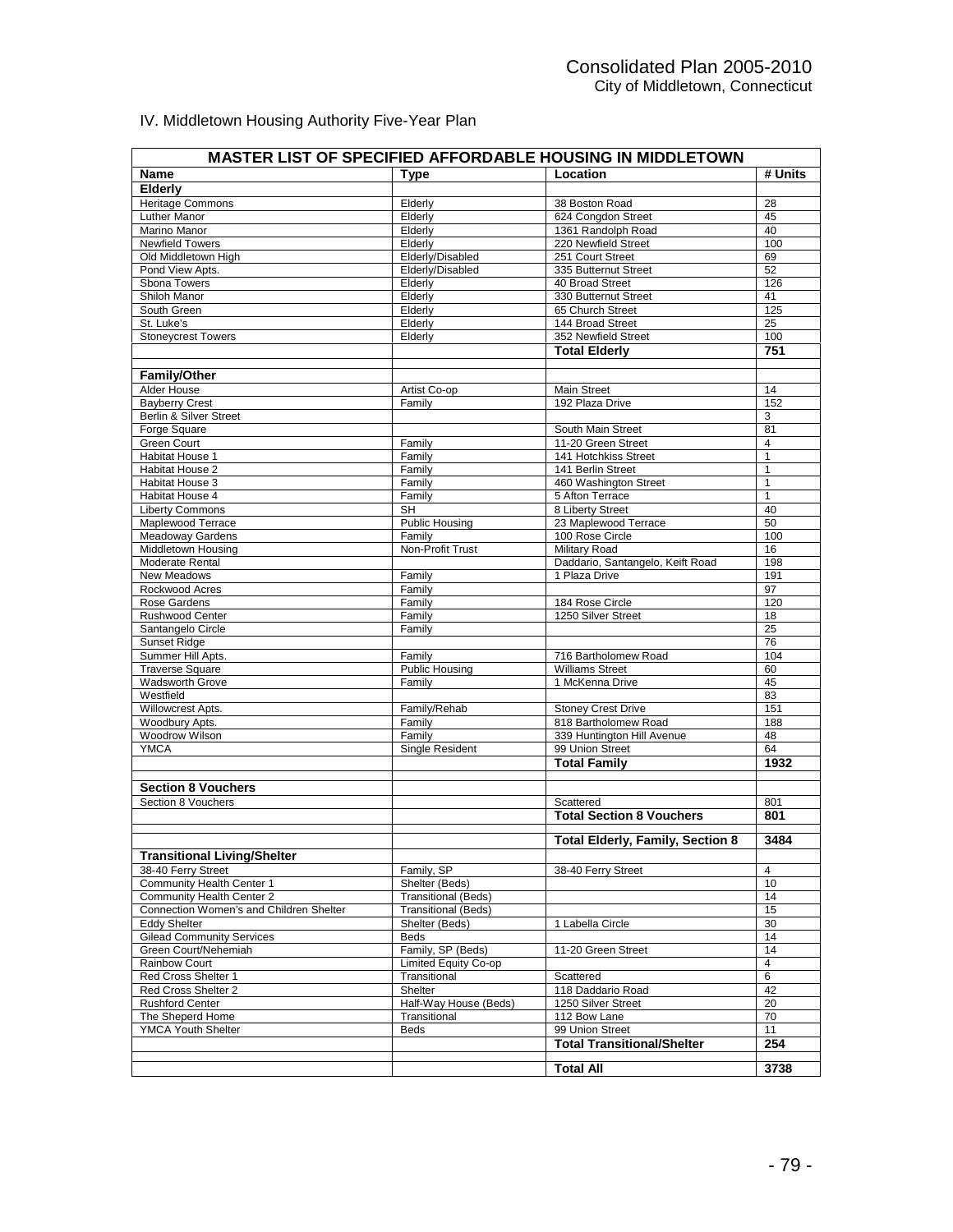# Department of Planning, Conservation, & Development Community Development Division

# V. Quartile Ranking of Census Tracts

At the time of the 2000 U.S. Census, the concentration of low- and moderate-income households exceeded 51% of the total population in 11 of the City's 29 census block groups, which qualifies them as low- and moderate-income areas for the purposes of the Community Development Block Grant (CDBG) Program. For some communities HUD provides a method to qualify additional Census Block groups, by something called quartile ranking.

Quartile ranking, under CDBG, HUD also recognizes an area as low- and moderate-income if the concentration of low- and moderate-income households therein is equal to or greater than that of the census block group with the lowest percentage of low- and moderate-income households that still falls within the top quartile (or top 25%) of all block groups within a jurisdiction when sorted by the rate of low- and moderate-income concentration.

However, based on data provided by HUD, in Middletown this does not result in the ability to quality additional Census block groups since more than a quarter of our block groups exceed 51% low- and moderate-income population. In the future if Middletown continues to improve as a community it maybe necessary to qualify block groups under this method.

| Low & Mod<br>Residents | Total<br>Population | Low & Mod<br>Percentage | Census<br>Tract | Census<br><b>Block</b> | Quartile                 |
|------------------------|---------------------|-------------------------|-----------------|------------------------|--------------------------|
| 47                     | 47                  | 100.00%                 | 5418            | 9                      |                          |
| 652                    | 779                 | 83.70%                  | 5416            | 1                      |                          |
| 331                    | 459                 | 72.11%                  | 5416            | $\overline{2}$         | -                        |
| 874                    | 1220                | 71.64%                  | 5411            | 1                      | $\overline{\phantom{a}}$ |
| 821                    | 1199                | 68.47%                  | 5414            | 5                      | $\overline{\phantom{a}}$ |
| 1049                   | 1543                | 67.98%                  | 5417            | $\overline{2}$         |                          |
| 742                    | 1130                | 65.66%                  | 5411            | $\overline{a}$         |                          |
| 772                    | 1265                | 61.03%                  | 5419            | $\overline{2}$         | Top<br>Quartile          |
| 575                    | 972                 | 59.16%                  | 5415            | 1                      |                          |
| 808                    | 1449                | 55.76%                  | 5417            | 1                      |                          |
| 855                    | 1667                | 51.29%                  | 5421            | 9                      |                          |
| 983                    | 2060                | 47.72%                  | 5414            | 4                      |                          |
| 1639                   | 3456                | 47.42%                  | 5412            | 1                      |                          |
| 460                    | 1011                | 45.50%                  | 5421            | $\overline{2}$         |                          |
| 346                    | 761                 | 45.47%                  | 5415            | $\overline{2}$         |                          |
| 642                    | 1468                | 43.73%                  | 5420            | 3                      |                          |
| 351                    | 804                 | 43.66%                  | 5421            | $\overline{1}$         |                          |
| 636                    | 1582                | 40.20%                  | 5419            | 4                      |                          |
| 326                    | 852                 | 38.26%                  | 5419            | 1                      |                          |
| 631                    | 1698                | 37.16%                  | 5420            | $\overline{2}$         |                          |
| 313                    | 1142                | 27.41%                  | 5420            | 1                      |                          |
| 688                    | 2523                | 27.27%                  | 5413            | 1                      |                          |
| 434                    | 1920                | 22.60%                  | 5419            | 3                      |                          |
| 736                    | 3426                | 21.48%                  | 5413            | $\overline{2}$         |                          |
| 335                    | 1875                | 17.87%                  | 5414            | $\overline{2}$         |                          |
| 186                    | 1149                | 16.19%                  | 5414            | 3                      |                          |
| 259                    | 1630                | 15.89%                  | 5422            | 9                      |                          |
| 155                    | 1016                | 15.26%                  | 5412            | 9                      |                          |
| 136                    | 1189                | 11.44%                  | 5414            | 1                      |                          |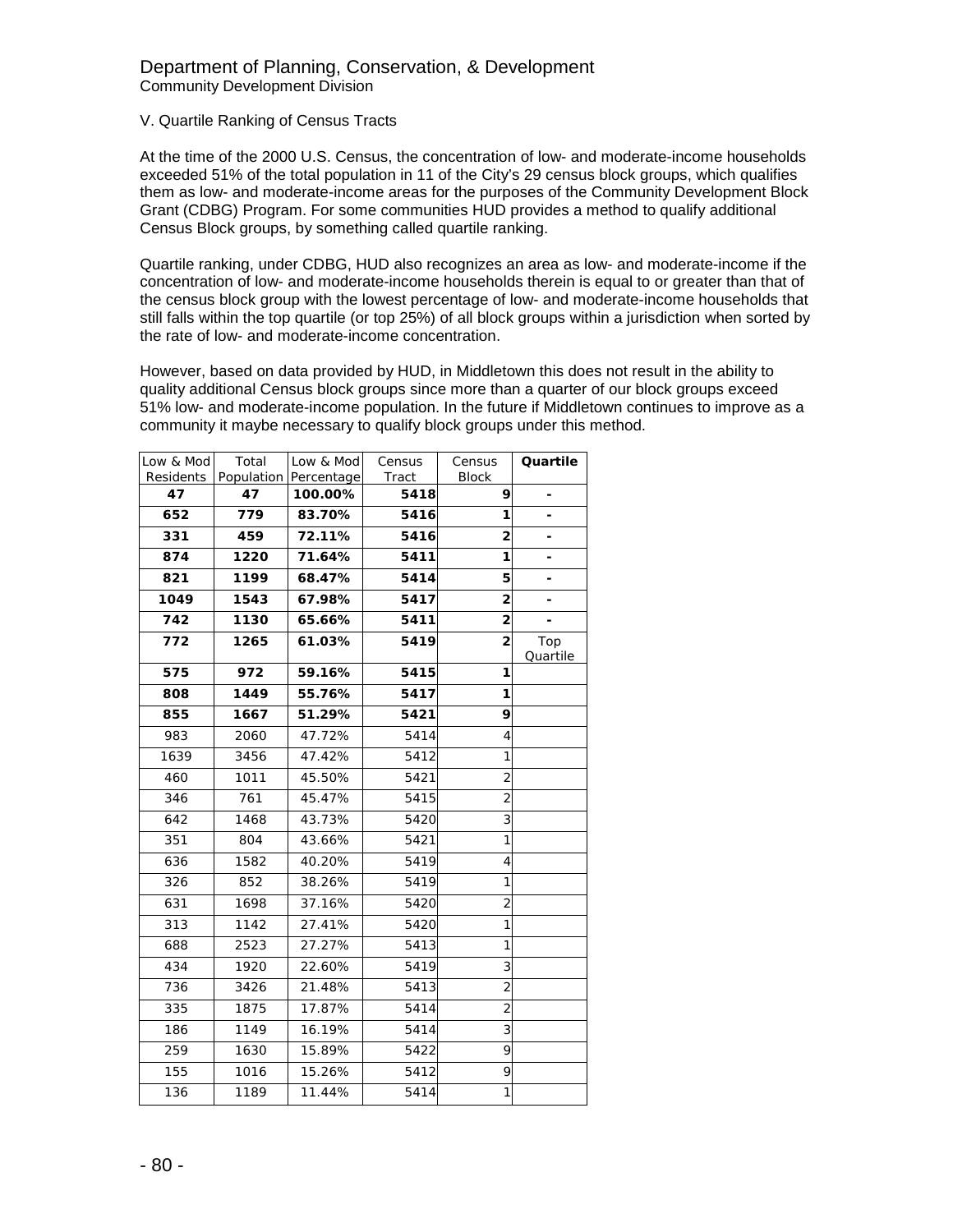# VI. Sample Budgets for various funding amounts

| \$500000 Grant                          |                                                     | Available           | <b>Suggested Grant Amts.</b> | <b>Number of Grants</b>  |
|-----------------------------------------|-----------------------------------------------------|---------------------|------------------------------|--------------------------|
| <b>Max. for Public Service</b>          | \$75,000                                            |                     |                              |                          |
|                                         | 60% for Education & Training                        | \$45,000            | \$22,500                     | 2 Grants                 |
|                                         | 40% Other Public Service                            | \$30,000            | \$10,000                     | 3 Grants                 |
| <b>Max. for Planning</b>                | \$100,000                                           |                     |                              |                          |
|                                         | 80% General Administration                          | \$80,000            | \$80,000                     | 1 Grant                  |
| 20% or less for Other Planning Projects |                                                     | \$20,000            | \$10,000                     | 2 Grants                 |
| Max. for Slum & Blight                  | \$80,000                                            |                     |                              |                          |
|                                         | 75% for Neighborhood Rebuilders                     | \$60,000            | \$60,000                     | 1 Grant                  |
|                                         | 25% or less for Other S&B Projects                  | \$20,000            | \$10,000                     | 2 Grants                 |
| <b>Other Projects</b>                   | \$245,000                                           |                     |                              |                          |
|                                         | 50% for Housing Rehab                               | \$122,500           | \$61,250                     | 2 Grants                 |
|                                         | 35% for Public Facilities                           | \$85,750            | \$21,437.50                  | 4 Grants                 |
|                                         | 15% for Other Projects                              | \$36,750            | Discretionary                | Discretionary            |
|                                         |                                                     |                     |                              |                          |
|                                         |                                                     |                     |                              |                          |
| \$400,000 Grant                         |                                                     | Available           | <b>Suggested Grant Amts.</b> | <b>Number of Grants</b>  |
| <b>Max. for Public Service</b>          | \$60,000                                            |                     |                              |                          |
|                                         | 70% for Education & Training                        | \$42,000            | \$21,000                     | 2 Grants                 |
|                                         | 30% Other Public Service                            | \$18,000            | \$9,000                      | 2 Grants                 |
| <b>Max. for Planning</b>                | \$80,000                                            |                     |                              |                          |
|                                         | 90% General Administration                          | \$72,000            | \$72,000                     | 1 Grant                  |
| 10% or less for Other Planning Projects |                                                     | \$8,000             | \$8,000                      | 1 Grants                 |
| Max. for Slum & Blight                  | \$64,000                                            |                     |                              |                          |
|                                         | 75% for Neighborhood Rebuilders                     | \$48,000            | \$48,000                     | 1 Grant                  |
|                                         | 25% or less for Other S&B Projects                  | \$16,000            | \$8,000                      | 2 Grants                 |
| <b>Other Projects</b>                   | \$196,000                                           |                     |                              |                          |
|                                         | 50% for Housing Rehab                               | \$98,000            | \$49,000                     | $\overline{2}$ Grants    |
|                                         | 35% for Public Facilities                           | \$68,600            | \$17,150                     | 4 Grants                 |
|                                         | 15% for Other Projects                              | \$29,400            | Discretionary                | Discretionary            |
|                                         |                                                     |                     |                              |                          |
|                                         |                                                     |                     |                              |                          |
|                                         |                                                     |                     |                              |                          |
| \$300,000 Grant                         |                                                     | Available           | <b>Suggested Grant Amts.</b> | <b>Number of Grants</b>  |
| <b>Max. for Public Service</b>          | \$45,000                                            |                     |                              |                          |
|                                         | 55% for Education & Training                        | \$24,750            | \$24,750                     | 1 Grants                 |
|                                         | 45% Other Public Service                            | \$20,250            | \$10,125                     | 2 Grants                 |
| <b>Max. for Planning</b>                | \$60,000                                            |                     |                              |                          |
|                                         | 100% General Administration                         | \$60,000            | \$60,000                     | 1 Grant                  |
|                                         | 0% for Other Planning Projects                      | \$0                 | \$0                          | 2 Grants                 |
| Max. for Slum & Blight                  | \$48,000                                            |                     |                              |                          |
|                                         | 75% for Neighborhood Rebuilders                     | \$36,000            | \$36,000                     | 1 Grant                  |
|                                         | 25% or less for Other S&B Projects                  | \$12,000            | \$6,000                      | 2 Grants                 |
| <b>Other Projects</b>                   | \$147,000                                           |                     |                              |                          |
|                                         | 50% for Housing Rehab                               | \$73,500            | \$73,500                     | 1 Grants                 |
|                                         | 35% for Public Facilities                           | \$51,450            | \$17,150                     | 3 Grants                 |
|                                         | 15% for Other Projects                              | \$22,050            | <b>Discretionary</b>         | Discretionary            |
|                                         |                                                     |                     |                              |                          |
| \$200,000 Grant                         |                                                     | Available           | <b>Suggested Grant Amts.</b> | <b>Number of Grants</b>  |
|                                         |                                                     |                     |                              |                          |
| <b>Max. for Public Service</b>          | \$30,000                                            |                     |                              |                          |
|                                         | 70% for Education & Training                        | \$421,000           | \$21,000                     | 1 Grant                  |
|                                         | 30% Other Public Service                            | \$9,000             | \$3,000                      | 3 Grants                 |
| <b>Max. for Planning</b>                | \$40,000                                            |                     |                              |                          |
|                                         | 100% General Administration                         | \$40,000            | \$40,000                     | 1 Grant                  |
|                                         | 0% for Other Planning Projects                      | \$0                 | \$0                          | 1 Grants                 |
| Max. for Slum & Blight                  | \$32,000                                            |                     |                              |                          |
|                                         | 75% for Neighborhood Rebuilders                     | \$24,000            | \$24,000                     | 1 Grant                  |
|                                         | 25% or less for Other S&B Projects                  | \$8,000             | \$8,000                      | 1 Grant                  |
| <b>Other Projects</b>                   | \$98,000                                            |                     |                              |                          |
|                                         | 50% for Housing Rehab                               | \$49,000            | \$49,000                     | 1 Grant                  |
|                                         | 40% for Public Facilities<br>10% for Other Projects | \$39,200<br>\$9,800 | \$39,200<br>Discretionary    | 1 Grant<br>Discretionary |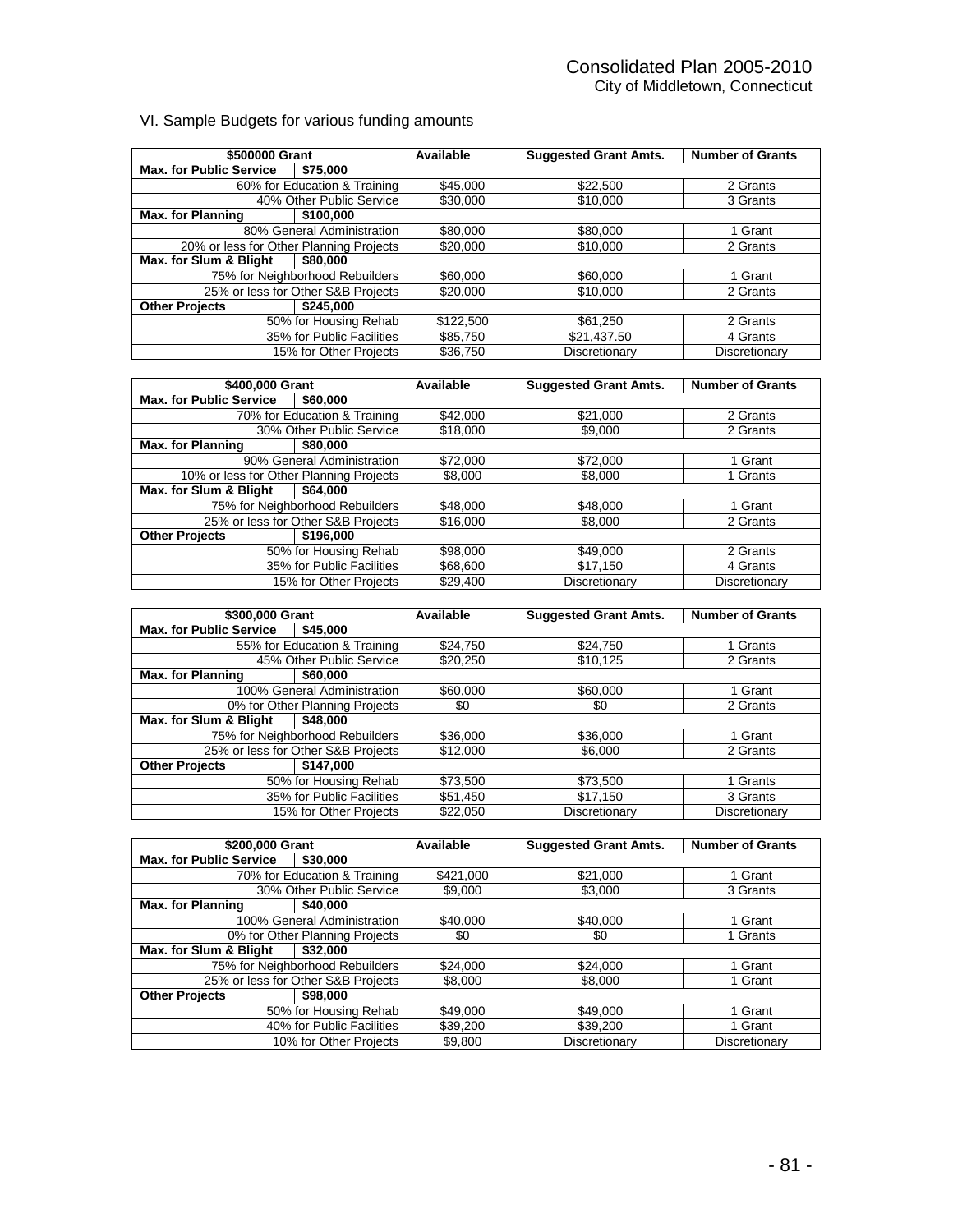# Department of Planning, Conservation, & Development Community Development Division

| \$100,000 Grant                |                                        | Available | <b>Suggested Grant Amts.</b> | <b>Number of Grants</b> |
|--------------------------------|----------------------------------------|-----------|------------------------------|-------------------------|
| <b>Max. for Public Service</b> | \$15,000                               |           |                              |                         |
|                                | 80% for Education & Training           | \$21,000  | \$12,000                     | 1 Grant                 |
|                                | 20% Other Public Service               | \$3,000   | \$3,000                      | 1 Grant                 |
| <b>Max. for Planning</b>       | \$20,000                               |           |                              |                         |
|                                | 100% General Administration            | \$20,000  | \$20,000                     | 1 Grant                 |
|                                | 0% or less for Other Planning Projects | \$0       | \$0                          | 0 Grants                |
| Max. for Slum & Blight         | \$16,000                               |           |                              |                         |
|                                | 0% for Neighborhood Rebuilders         | \$0       | \$0                          | 0 Grants                |
|                                | 100% or less for Other S&B Projects    | \$16,000  | \$16,000                     | 1 Grant                 |
| <b>Other Projects</b>          | \$49,000                               |           |                              |                         |
|                                | 0% for Housing Rehab                   | \$0       | \$61,250                     | 0 Grants                |
|                                | 50% for Public Facilities              | \$24,500  | \$24.500                     | 1 Grant                 |
|                                | 50% for Other Projects                 | \$24.500  | Discretionary                | Discretionary           |

| \$0 Grant                              |                                   | Available               | <b>Suggested Grant Amts.</b> | <b>Number of Grants</b> |
|----------------------------------------|-----------------------------------|-------------------------|------------------------------|-------------------------|
| <b>Max. for Public Service</b>         | \$0                               |                         |                              |                         |
|                                        | 0% for Education & Training       | \$0                     | \$0                          | 0 Grants                |
|                                        | 0% Other Public Service           | \$0                     | \$0                          | 0 Grants                |
| <b>Max. for Planning</b>               | \$0                               |                         |                              |                         |
|                                        | 0% General Administration         | \$0                     | \$0                          | 0 Grants                |
| 0% or less for Other Planning Projects |                                   | \$0                     | \$0                          | 0 Grants                |
| Max. for Slum & Blight                 | \$0                               |                         |                              |                         |
|                                        | 0% for Neighborhood Rebuilders    | \$0                     | \$0                          | 0 Grants                |
|                                        | 0% or less for Other S&B Projects | \$0                     | \$0                          | 1 Grant                 |
| <b>Other Projects</b>                  | \$50,000                          | Program Income Received |                              |                         |
|                                        | 50% For Homeownership             | \$25,000                | \$5,000 - \$10,000           | 2-3 Loans               |
|                                        | 50% for Housing Rehab             | \$25,000                | \$5,000-\$10,000             | 2-3 Loans               |
| 0% for Public Facilities               |                                   | \$0                     | \$0                          | 01 Grant                |
|                                        | 0% for Other Projects             | \$0                     | \$0                          | \$0                     |

In the case of \$0 funding, it may be possible to apply for funding from the State CDBG Small Cities funding stream for public service, public facilities, housing, planning and slum and blight projects.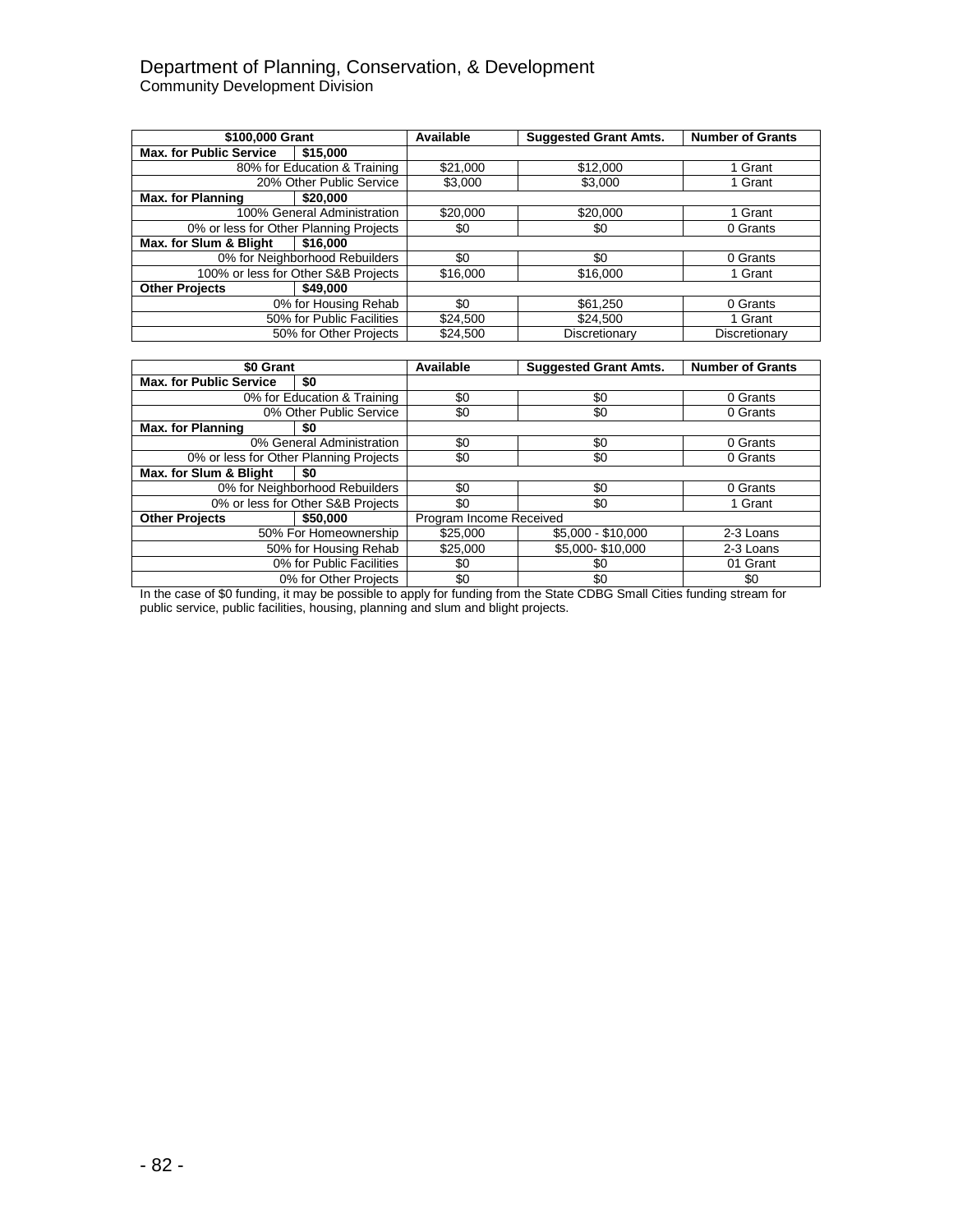VII. Local Slum and Blight Definition & Slum and Blight List

CODE of the CITY of MIDDLETOWN CHAPTER 120: Building Construction ARTICLE II Blighted Premises [Added 1-3-1989]

#### § 120-18. Definitions.

For the purpose of this article, the following words and terms shall have the meanings respectively ascribed as follows:

BLIGHTED PREMISES — Any building or structure in which there is an extended vacancy and in which at least one of the following conditions exists:

A. It is not being maintained.

B. It is becoming dilapidated.

C. It is attracting illegal activity.

D. It is a fire hazard.

E. It is a factor that is seriously depreciating property values in the neighborhood. F. It is a factor creating a substantial and unreasonable interference with the reasonable and lawful use and enjoyment of other space within the building or premises within the neighborhood.

## DILAPIDATED

A. For unoccupied buildings or structures, any dwelling unit or nonresidential space or property in physically deteriorating condition causing unsafe, unsanitary conditions and a nuisance to the general public as determined by all applicable state and local codes, laws, ordinances and regulations.

B. For partially unoccupied buildings or structures, any dwelling unit that does not meet minimum Housing Code standards and, in the case of nonresidential space, space that does not conform to the standard as determined by this chapter of the Middletown Code of Ordinances.

DWELLING UNIT — Any room or group of rooms located within a dwelling and forming a single habitable unit with facilities which are used or intended to be used for living, sleeping, cooking, and/or eating. Said dwelling unit shall be maintained clean and free of debris and abandoned cars and secured against entry. All openings to the first floor and cellar/basement shall be secured. All upper floors shall comply with all state and local fire safety codes, laws, ordinances and regulations.

EQUIVALENT AMOUNT OF NONRESIDENTIAL SPACE — Each increment of 1,500 square feet or less shall be the equivalent of a dwelling unit for purposes of this article.

EXTENDED VACANCY — A period of 60 days or longer during which more than 20% of the residential dwelling units or more than 20% of the usable floor area of nonresidential space is not legally occupied. The sixty-day period shall commence from the date the last legal occupant resided in a dwelling unit or other occupied space, subject to the provisions of this article.

LEGAL OCCUPANCY — The human habitation of a dwelling unit that is legal by virtue of compliance with state and local building and fire safety codes, local zoning, state and local housing codes, and all other pertinent codes, laws, statutes and regulations and the supplying of proof of occupancy evidenced through a bona fide lease agreement, rent receipt or utility statement.

NEIGHBORHOOD — An area of the City of Middletown with characteristics that distinguish it from other areas of the City of Middletown and which may include but not be limited to distinct ethnic and/or economic characteristics, schools and/or social clubs, and/or boundaries defined by physical barriers, including but not limited to major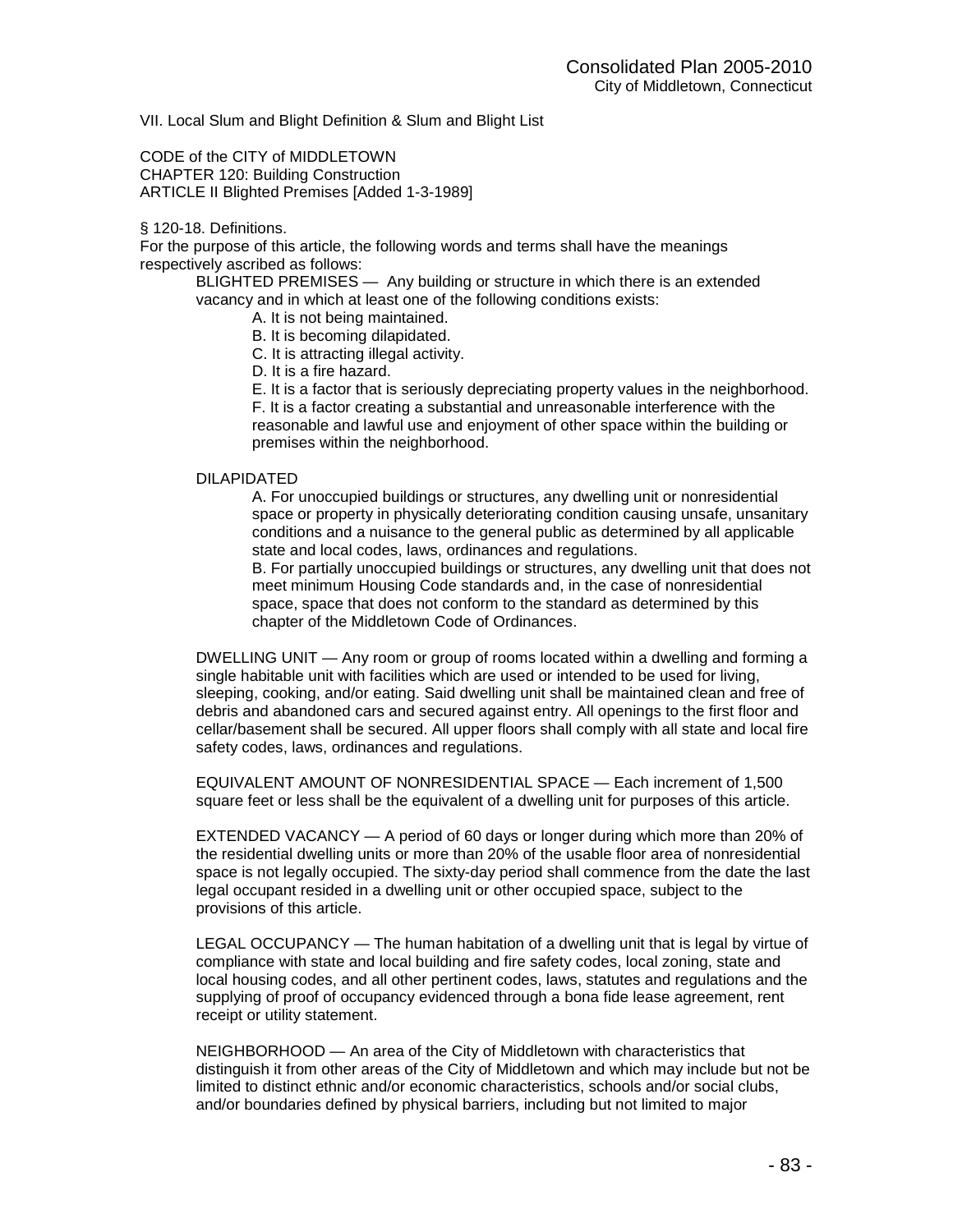highways and/or railroads and/or natural features, including but not limited to rivers and/or streams.

§ 120-19. Creation or maintenance of blighted premises prohibited.

No owner of any building or structure in the City of Middletown shall cause blighted premises to be created or maintained.

§ 120-20. Exceptions.

A. This article shall apply to all residential dwelling units and nonresidential space except:

(1) Existing buildings and structures classified as manufacturing or as transportation use.

(2) Owner-occupied dwelling units in one-family, two-family, and three-family units.

(3) Dwelling units or other space in newly constructed buildings which are being rented for the first time. Only after 81% of the dwelling units have been rented for the first time will a unit or space be subject to the provisions of this article. (4) Dwelling units or other space as to which the owner of the same has demonstrated to the satisfaction of the Chief Building Official or his/her duly authorized designee that: (a) The dwelling unit(s) or other space is actively undergoing repairs that are required to be made to correct violations of state or local codes; or

(b) The owner has in good faith attempted to rent the dwelling unit or other space for the sixty-day period but has been unable to do so. To establish good faith, the owner must demonstrate that all reasonable steps have been taken to advertise the availability of the space in a manner that is designed to and will have the effect of reaching that segment of the population that includes potential tenants, and that the rent asked for is not excessive based on the rents charged for other housing accommodations in the neighborhood or adjacent neighborhoods that have:

[1] The same number of rooms;

[2] The same number of bathtubs or showers, flush water closets, kitchen sinks, and lavatory basins;

[3] The same number of bedrooms;

[4] Similar services, furniture, furnishings, and equipment supplied; and [5] Similar amenities provided.

(5) Dwelling units or other space in a building that has received a certificate of compliance from the Chief Building Official or his/her duly authorized designee.

B. Exemptions granted by the Chief Building Official or his/her duly authorized designee under Subsection A(4) shall be for a specified period of time, and the Chief Building Official or his/her duly authorized designee shall specify a date by which the dwelling units or other space shall be rented and occupied.

§ 120-21. Complaints; notice of violation and order to correct; appeals.

A. Any individual affected by the action or inaction of an owner of a dwelling unit or other space subject to the provisions of this article, any civic organization, and any appropriate municipal agency may file, in writing, a complaint of violation of any section of this article with the Chief Building Official.

B. If the Chief Building Official has reason to believe that an owner has violated the provisions of this article, the Chief Building Official shall serve a notice of violation and an order to correct such violation on the owner of record of the property. The order shall require the owner to comply with the requirements of this article in the manner specified in said order within 30 days. A copy of the order shall be filed with the City/Town Clerk, and any subsequent purchaser of the property shall be subject to such order.

C. Any owner who is aggrieved as the result of being served with a notice of violation in accordance with this article may, within 10 days of receipt of the notice, appeal for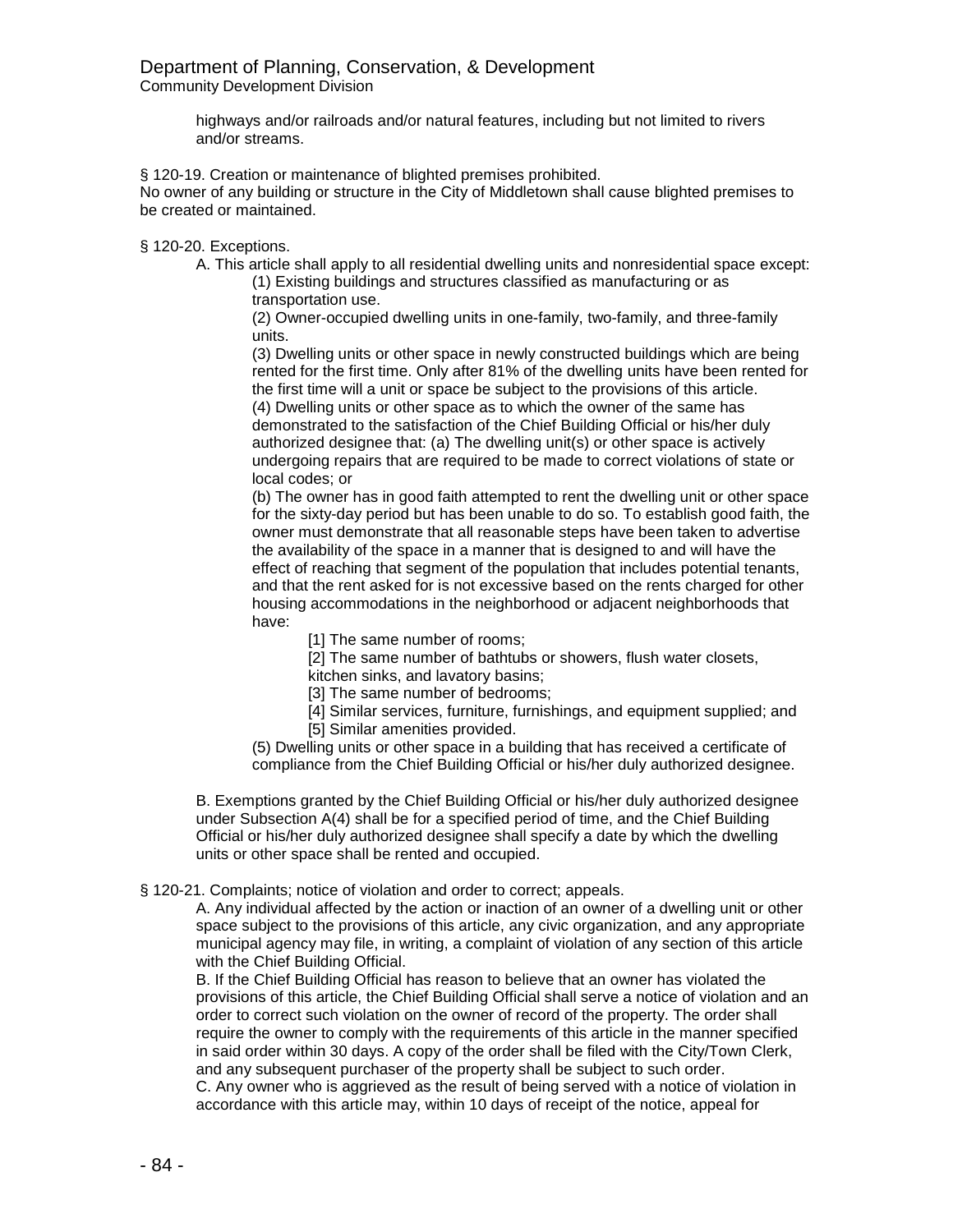revocation of the notice to the Vacant Buildings Relief Board consisting of the Police Chief, the Fire Chief, the Director of Health and the Director of Public Works. D. The Board shall submit its decision to the Chief Building Official within 10 days of the hearing held on the notice of violation and order to correct issued by the Chief Building Official.

# § 120-22. Report of Chief Building Official.

The Chief Building Official shall present to the Common Council at a regular meeting during the month of April or at such other times as the Chief Building Official deems appropriate a report which shall list the location and ownership of such premises as the Chief Building Official has reason to believe are blighted premises as defined by this article. The report shall state:

A. The factors which, in the Chief Building Official's opinion, warrant the determination that the premises so listed are blighted;

B. The efforts undertaken by the City of Middletown to eliminate the blighting condition, such as clearing the premises of debris or barricading the structure(s) on the premises, and that such actions were unsuccessful;

C. The circumstances existing on the premises and in the neighborhood which, in the Chief Building Official's opinion, make it necessary for the City of Middletown to acquire the premises in order to eliminate a condition of blight on the premises; and D. That either the owner of the premises cannot or will not eliminate the blighted condition or the owner has not responded to a lawful order by the City of Middletown to take action to eliminate the blighted conditions within 30 days after due notice of the request or order has been given by normal means used to notify property owners of violations of the Housing Code and orders to comply with the provisions of the Housing Code. Editor's Note: See Ch. 178, Housing Standards.

# § 120-23. Hearing and decision by Common Council.

A. At its meeting at which the Common Council receives the report from the Chief Building Official, the Council shall set a date no later than 30 days thereafter at which time a public hearing shall be held in regard to the existence of blighted conditions on the premises and the necessity of the premises' acquisition by the City of Middletown in order to eliminate these conditions.

B. At the public hearing the report of the Chief Building Official shall be treated as prima facie evidence of blight on the premises and of the need for the owner to correct said violations. The owner and/or occupant(s) of the premises and/or any person having an interest therein may then show cause why the premises should not be declared blighted or the City of Middletown should not acquire the premises for the purposes of eliminating the blight and preventing its recurrence.

C. Upon completion of the public hearing the Common Council shall, within 30 days, make findings as to and decide:

- (1) Whether the premises are blighted as defined in this article; and
- (2) Whether it is necessary and desirable for the City of Middletown to acquire the premises in order to eliminate the blighting conditions.

D. If the Common Council finds that the premises are blighted and that acquisition is necessary and desirable to eliminate the blighting conditions, the Mayor of the City of Middletown is authorized, subject to the availability of funds, to take the proper action to acquire the premises. Specifically, the Mayor, after the acquisition of the property either by negotiation with the property owner or by condemnation proceedings, may order, with the consent of the Common Council, any of the following actions to be taken:

(1) Clear the premises with or without demolition of any structures on the site as may be necessary to accomplish the objectives of this article using City of Middletown employees or independent contractors.

(2) Rehabilitate any of the structures on the site, using City of Middletown employees or independent contractors.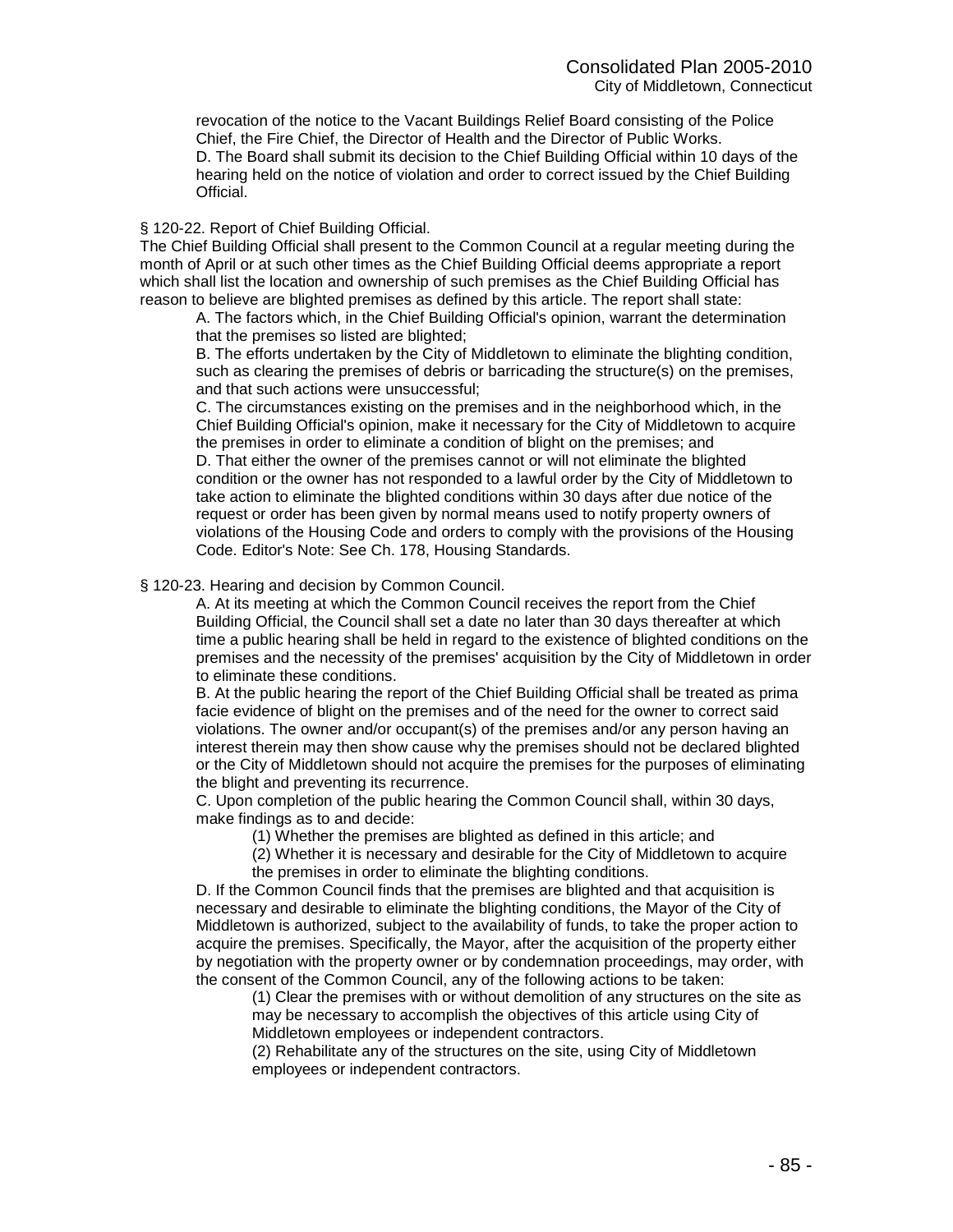(3) Sell the blighted premises to a purchaser upon terms providing for the prompt elimination of the blight and ensuring that the conditions causing the blight will not recur.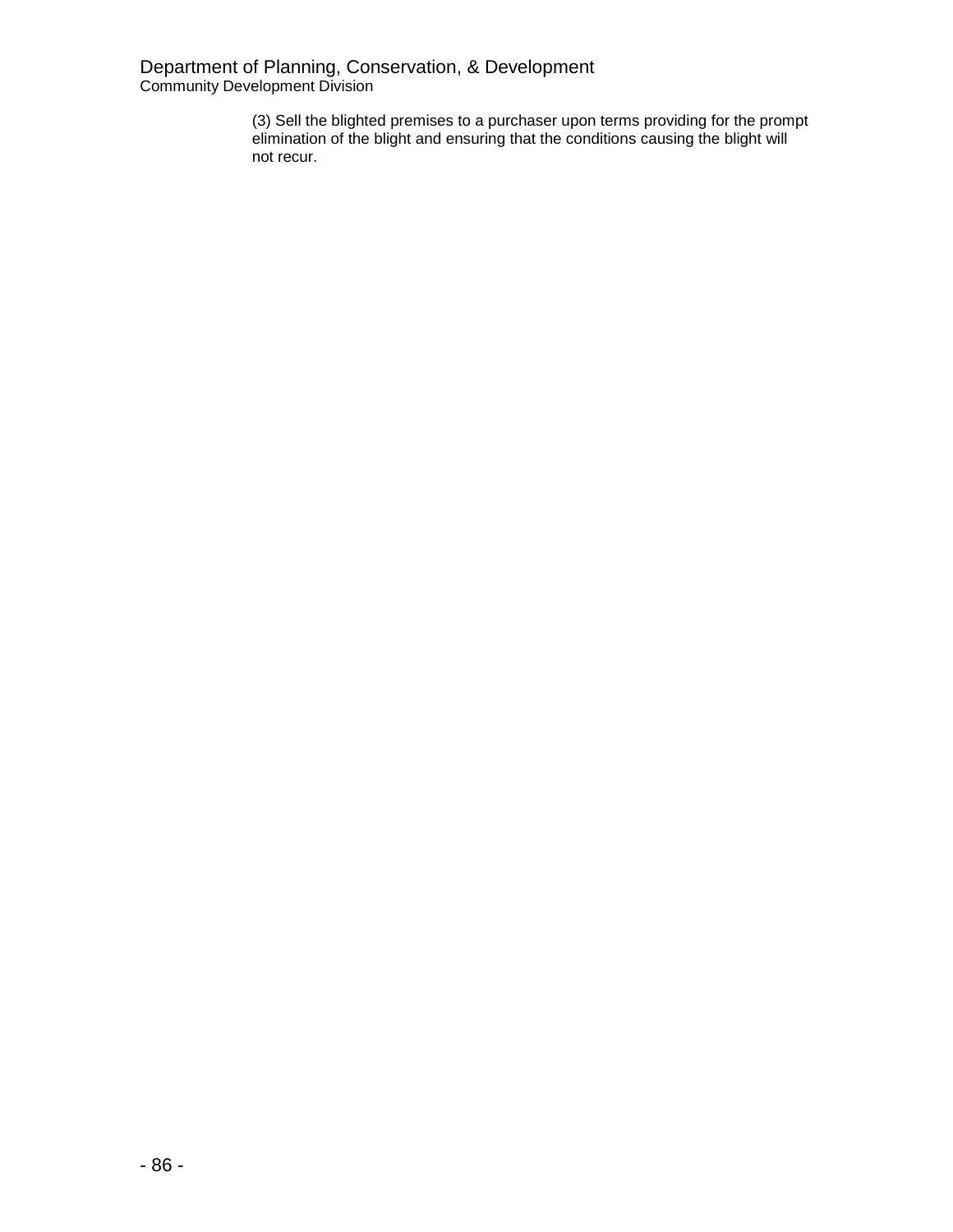# Blight Properties List

- 1. 55 Broad Street- Rear Garage
- 2. 225 Brush Hill Road- Barn
- 3. 470 Chamberlain Road- Dwelling
- 4. 102 Court Street- Rear Garage
- 5. 102 Court Street- Unoccupied Building
- 6. 106 Court Street- Rear Garage
- 7. 106 Court Street- Unoccupied Building
- 8. 22 Eastern Drive- Dwelling
- 9. 35 Eastern Drive- Dwelling
- 10. 7 Evergreen Avenue- Dwelling
- 11. 22 Evergreen Avenue- Rear Garage
- 12. 25 Ferry Street- Dwelling
- 13. 54 Ferry Street- Two Family Dwelling Units
- 14. 56 Ferry Street- Restaurant Portion Only
- 15. 64 Ferry Street- Former Bakery Portion
- 16. 35 Green Street- Dwelling
- 17. 13 Liberty Street- Rear Garage
- 18. 350 Main Street- Front Marquee and Rear Portion
- 19. 759 Millbrook Road- Dwelling
- 20. 25 Miller Street- Two Dwelling Units
- 21. 1359 Newfield Street- Unoccupied Building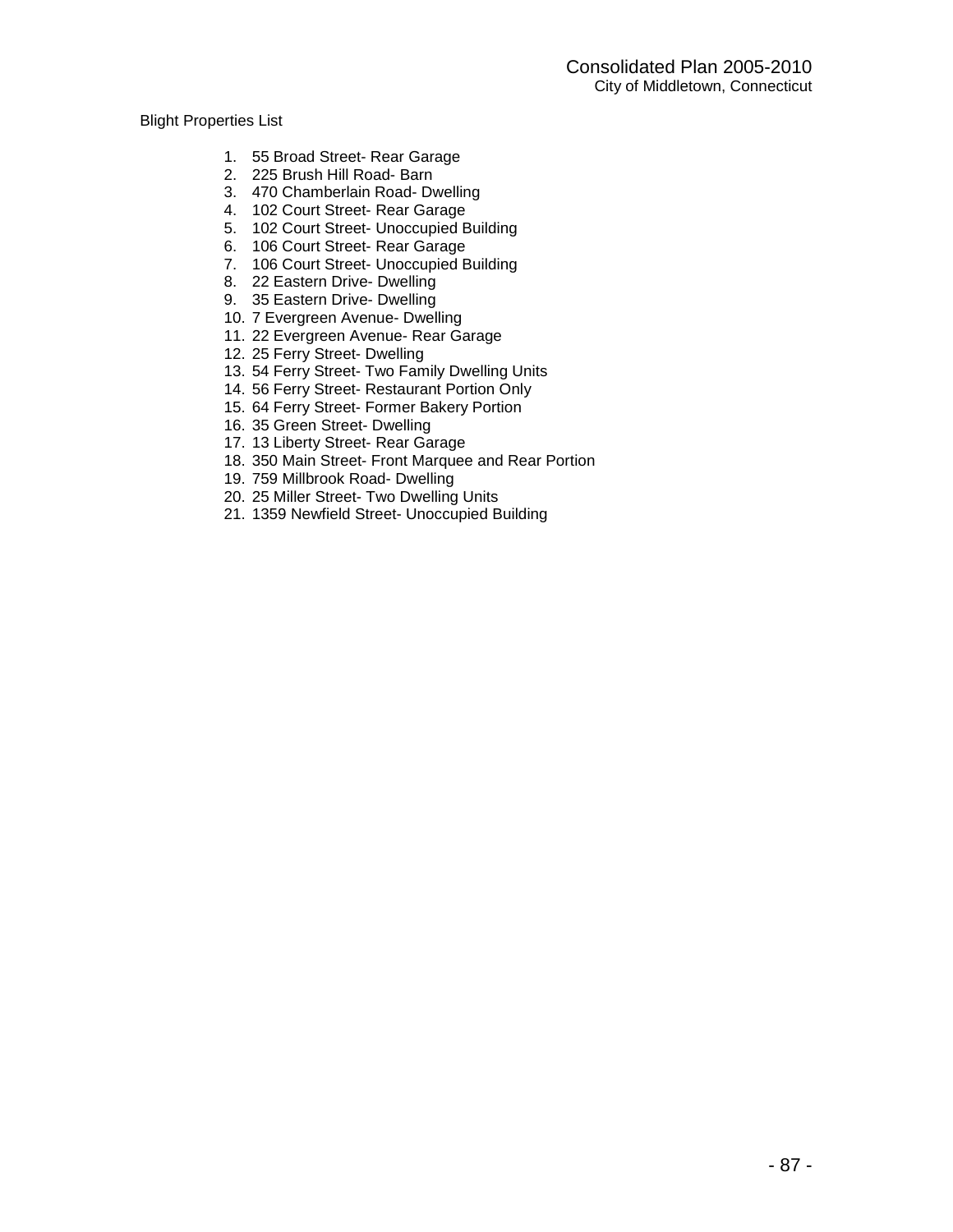VIII. Public Notices

## PUBLIC NOTICE AVAILABILITY AND PUBLIC HEARING OF PROPOSED CITY OF MIDDLETOWN CONSOLIDATED PLAN FOR 2005–2010 for HOUSING AND COMMUNITY DEVELOPMENT PROGRAMS Community Development Block Grant

As set forth in 24CFR Part 91, the U.S. Department of Housing and Urban Development (HUD) requires state agencies which administer certain HUD programs to incorporate their planning and application requirements into one master plan called the Consolidated Plan. Public notice is hereby given of a public hearing for the Annual Plan at the regular meeting of the Citizens Advisory Committee, scheduled for June  $29<sup>th</sup>$ , 2005 at 5:00pm, in the Municipal Building, Room 208. Public comments heard at this meeting will be integrated into the final document before submission to HUD.

A consolidated plan is being prepared which outlines the City's overall housing and community development needs and a strategy for meeting those needs for federal fiscal years 2005-2010. The overall goals of this Consolidated Plan:

#### **Priority One: Address persistent and chronic problems with the City's North End**

- Build upon and expand successful programs to address crime, trash, nuisance properties.
- Promote innovate programs to deter criminal activity.
- Create effective and innovative neighborhood programs to address the North End needs.
- Invest in projects that will provide a measurable improvement in the quality of life in the neighborhood.
- Increase median incomes in the area.
- Remove the stigma for those living in the area and instill a sense of community pride.

## **Priority Two: Increase access to affordable and decent Housing**

- Expand home ownership programs in low- to moderate-incomes areas.
- Alleviate substandard housing conditions.
- Reduce barriers to affordable rental housing and home ownership.
- Provide opportunities and access to all housing needs in the city, such as affordability needs, sensory needs, accessibility needs, etc.

#### **Priority Three: Promote and Improve Middletown's Economic Opportunities and Labor Force**

- Foster small business formation and retention and create new jobs and industries.
- Provide access to quality job training resources and employment placements programs.
- Provide the opportunity for advancement through adult education.

#### **Priority Four: Protect and Assist the City's Special Needs Populations**

- Provide a variety of housing types and supportive services for the city's special needs residents.
- Provide needed social, economic, educational and health services.
- Ensure that all have access to facilities and resources made available to City residents.

## **Priority Five: Improve Quality of Life for all of Middletown's residents**

- Foster programs that can improve educational enrichment.
- Support activities that can improve residents' access to resources that can improve their lives.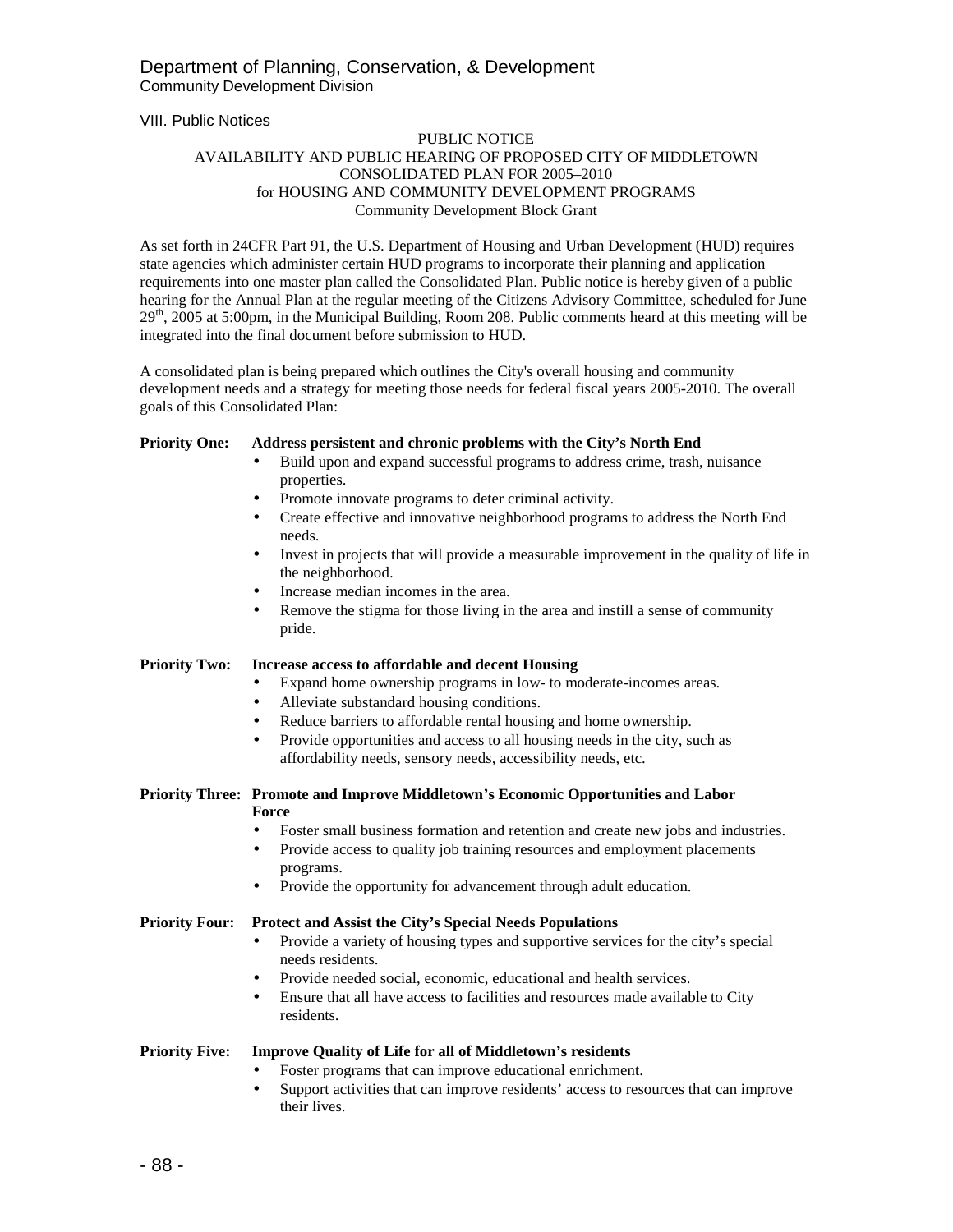An annual update or action plan for the distribution of funds will be prepared and publicized for each of the subsequent four program years.

The proposed Consolidated Plan for FY 2005 – FY 2010, will be available for review beginning June 1, 2005, at the Department of Planning, Conservation & Development at 245 DeKoven Drive in Middletown. Copies of these documents will also be available for review at the Russell Library at 123 Broad Street in Middletown.

A limited number of the proposed plans will be available for distribution and may be requested in writing or by telephone from the Middletown Department of Planning, Conservation & Development. The proposed plan will also be available for viewing and copying on the internet (www.middletownplanning.com) on or before June 1, 2005.

Written comments on the proposed consolidated action plan may be submitted beginning July 18, 2005, and must be received no later than July 17, 2005. Comments may be mailed to the City of Middletown, Department of Planning, Conservation & Development, Post Office Box 1300, Middletown, CT 06457 or sent via facsimile to 860-344-3593.

Michiel J. Th. Wackers Community Development Specialist Department of Planning, Conservation, and Development